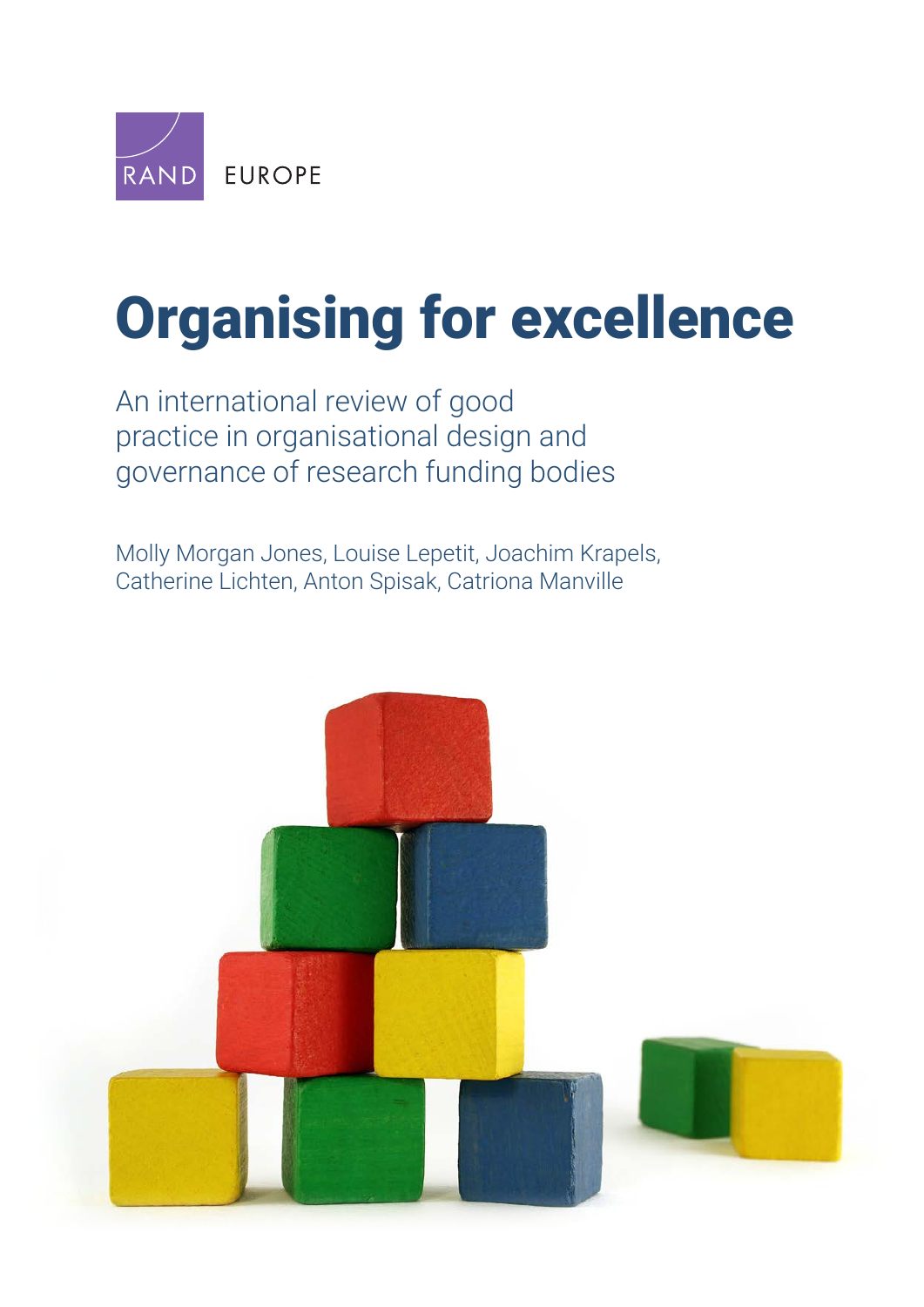For more information on this publication, visit [www.rand.org/t/RR1711](http://www.rand.org/t/RR1711)

Published by the RAND Corporation, Santa Monica, Calif., and Cambridge, UK

© Copyright 2018 RAND Corporation

RAND® is a registered trademark.

RAND Europe is a not-for-profit research organisation that helps to improve policy and decision making through research and analysis. RAND's publications do not necessarily reflect the opinions of its research clients and sponsors.

#### Limited Print and Electronic Distribution Rights

This document and trademark(s) contained herein are protected by law. This representation of RAND intellectual property is provided for noncommercial use only. Unauthorized posting of this publication online is prohibited. Permission is given to duplicate this document for personal use only, as long as it is unaltered and complete. Permission is required from RAND to reproduce, or reuse in another form, any of its research documents for commercial use. For information on reprint and linking permissions, please visit [www.rand.org/pubs/permissions.](http://www.rand.org/pubs/permissions)

#### Support RAND

Make a tax-deductible charitable contribution at [www.rand.org/giving/contribute](http://www.rand.org/giving/contribute)

[www.rand.org](http://www.rand.org)

[www.randeurope.org](http://www.randeurope.org)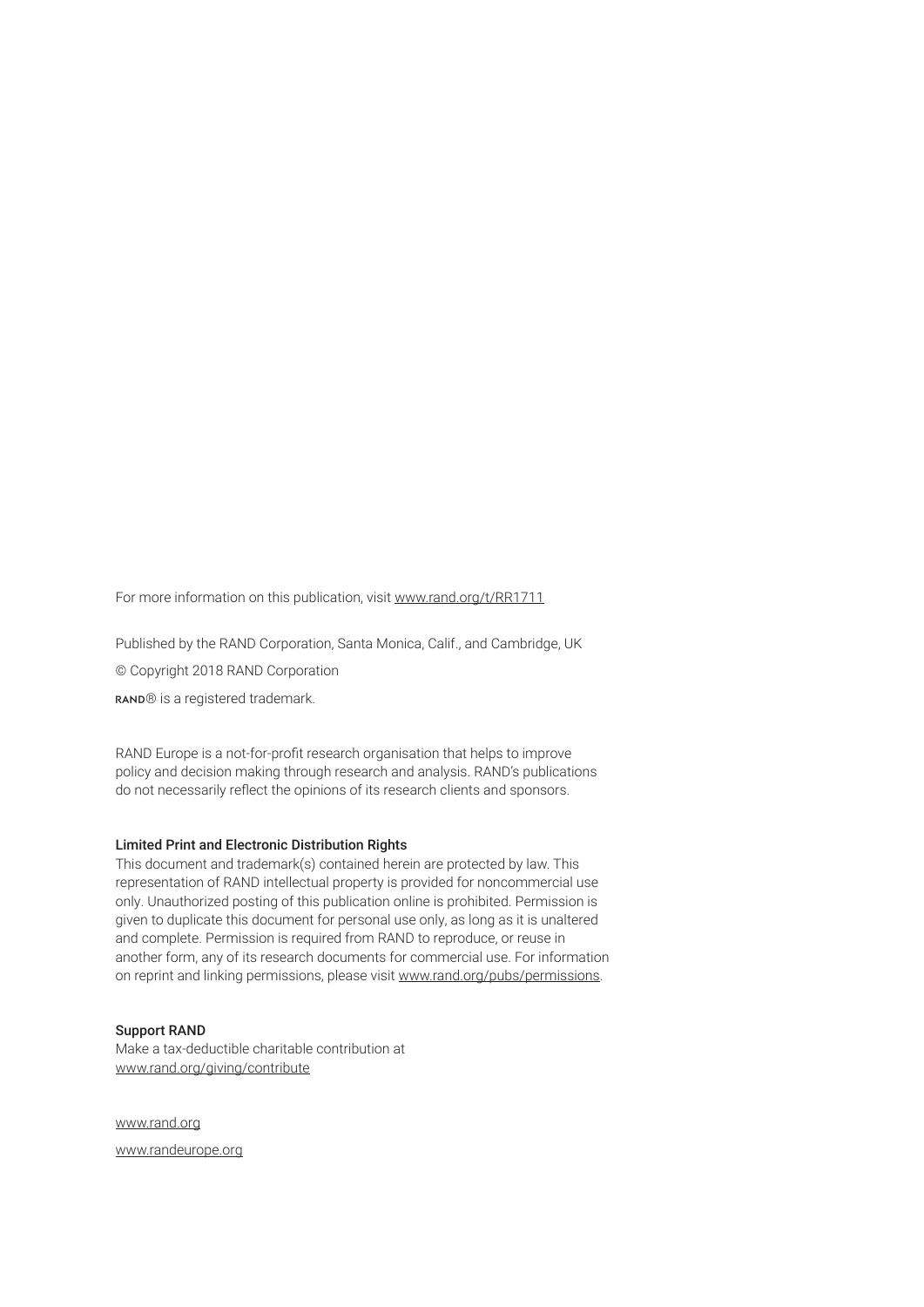In November 2015, Sir Paul Nurse published his review of the research councils and the research and innovation funding system for the UK. The review highlighted the strengths of the UK funding system, but identified areas for improvement, notably in streamlining the research funding council functions. In response, the government's white paper in May 2016, 'Success as a Knowledge Economy', set out plans for a new body, UK Research and Innovation (UKRI). This will bring together the seven research councils, Innovate UK, and the research functions currently performed by the Higher Education Funding Council for England (HEFCE). UKRI will be a Non-Departmental Public Body acting as an overarching research funder.

A key consideration for this new funding body will be the design of its structures and governance, so as to best advance its ultimate objectives. To inform the structure and governance of such a body, the Department for Business, Energy and Industrial Strategy (formerly the Department for Business, Innovation and Skills when the report was commissioned), commissioned a study to answer the question: *What is the international evidence on best practice in organisational design and governance for a research funding body?*

This report summarises our findings. It synthesises the existing evidence relating to best practice in establishing strong and accountable organisations and governance structures; identifies lessons from the strengths and weaknesses of different organisational models for distributing research funding; and provides a UK context to the analysis.

RAND Europe is an independent not-for-profit policy research organisation that aims to improve policy and decision making in the public interest, through research and analysis. RAND Europe's clients include European governments, institutions, non-governmental organisations and firms with a need for rigorous, independent, multi-disciplinary analysis. This report has been peer-reviewed in accordance with RAND's quality assurance standards.

For more information about this report or RAND Europe, please contact:

Catriona Manville RAND Europe Westbrook Centre Milton Road Cambridge, CB4 1YG Tel: +44 (0)1223 353 329 Email: [manville@rand.org](mailto:manville@rand.org)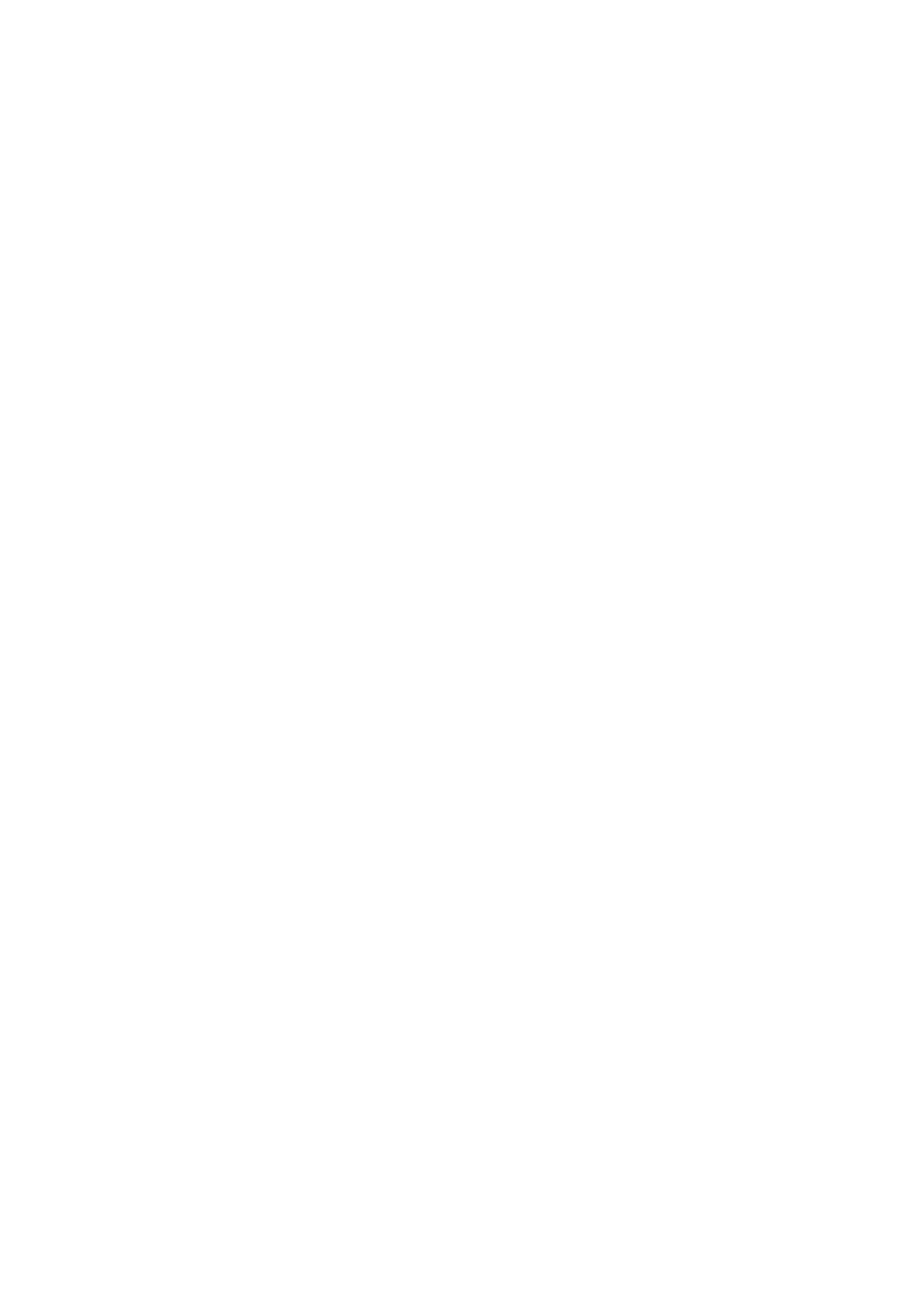| 1. |                                                                                                |  |  |
|----|------------------------------------------------------------------------------------------------|--|--|
|    |                                                                                                |  |  |
|    |                                                                                                |  |  |
|    |                                                                                                |  |  |
|    |                                                                                                |  |  |
| 2. |                                                                                                |  |  |
|    |                                                                                                |  |  |
|    |                                                                                                |  |  |
|    |                                                                                                |  |  |
|    |                                                                                                |  |  |
| 3. |                                                                                                |  |  |
|    |                                                                                                |  |  |
|    |                                                                                                |  |  |
|    |                                                                                                |  |  |
|    |                                                                                                |  |  |
|    |                                                                                                |  |  |
| 4. |                                                                                                |  |  |
|    | 4.1.A set of integrated and core principles can influence and shape the organisational culture |  |  |
|    |                                                                                                |  |  |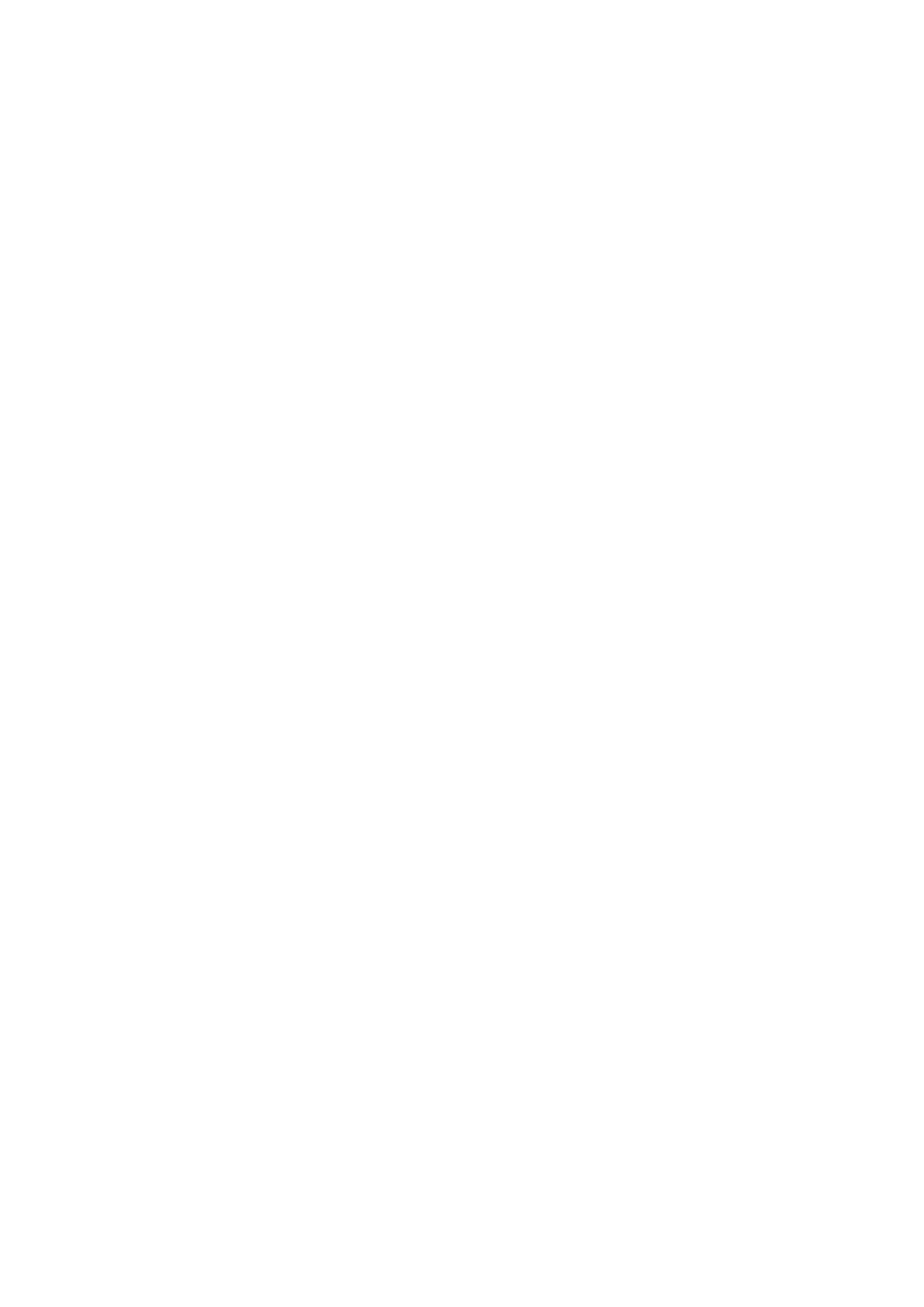## Summary

#### Introduction

Following an independent review, the UK government has set out plans for a new body, UK Research and Innovation (UKRI), which would bring together what are currently the seven UK research councils, innovation funding body Innovate UK, and the research functions performed (in England) by the Higher Education Funding Council for England (HEFCE).<sup>1</sup>

To help inform the design of the structure and governance of UKRI, the UK's Department for Business, Energy & Industrial Strategy (BEIS)<sup>2</sup> commissioned this study to explore and review the international evidence on best practice in organisational design and governance for research and innovation funding bodies. The study covers i) evidence relating to good practice in establishing strong and accountable organisations and governance structures; and ii) lessons from the strengths and weaknesses of different organisational models for research and innovation. The initial search for evidence covered both research and innovation funding organisations, as well as organisations in public, private and third sectors that work in the field of research and innovation. The analysis has a UK context, but the study did not seek to make specific recommendations about the design and governance of UKRI.

#### Methods and Summary of the Evidence Base

The research was carried out during May–November 2016 and draws on three bodies of evidence:

- 1. Short case studies yielded information about the a selection of research and innovation funding organisations currently in existence around the world, how these bodies are organised, how they operate, and the content and formulation of their strategies. The case study review covered research and innovation funding organisations in seven countries (Australia, Germany, the Netherlands, Norway, South Korea, the UK and the USA). However, information regarding the theory underlying their organisational design was very limited, as was evidence linking such design to their performance.
- 2. Semi-structured interviews (27) with individuals with experience and expertise in research and innovation funding, policy, and governance. These interviews covered autonomy and flexibility, accountability, strategy and strategic decision making, organisational models, and supporting interdisciplinary research. The interviewees, who had diverse interests within governance topics, provided useful insights on the basis of their experience, from which several themes emerged. Of the interviewees, 20 were either currently or formerly part of national or international research funding organisations covered in our case studies. The remaining seven interviewees were either academics or private sector representatives with experience of issues related to governance of research and innovation and complex organisations.

<sup>1</sup> UK Government 2016

<sup>&</sup>lt;sup>2</sup> At the time this study was commissioned and until, it was known as the Department for Business, Innovation and Skills (BIS).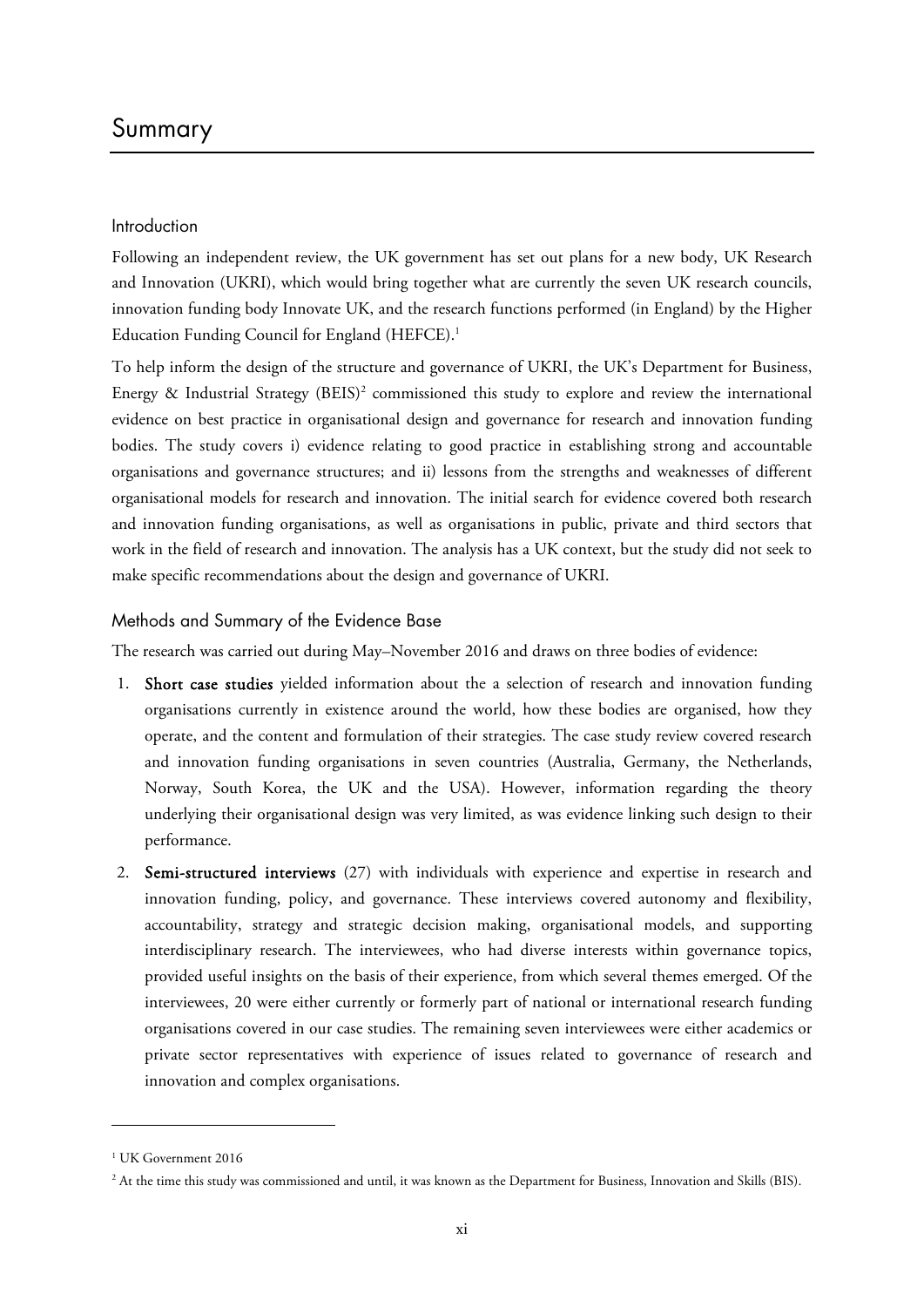3. A literature review provided insights in topics that paralleled those covered in the interviews and case studies, though again it was difficult to identify *empirical* evidence linking organisational design to outcomes. Evidence specific to the governance of research and innovation funding bodies was found to be sparse, and this was confirmed in the interviews. The review covered academic and grey literature related to governance in research and innovation, as well as the third sector and industry.

#### Insights

Based on our integrated analysis of the evidence, which was guided both by the issues emerging from the case studies, interviews and literature and topics of specific interest to BEIS, four cross-cutting analytical themes emerged.

1. Strategy and portfolio management. Strategy describes the way an organisation or entity sets out to achieve its aims and objectives over a medium to long period of time. It is, essentially, a roadmap that can be turned into an implementation plan. The focus on strategy for this particular study was in part determined by BEIS, who had specific questions about evidence around the influences of strategy, the process of strategy development, its role in decision making and its content in the context of a research funding agency. Three core issues related to strategy emerged from our analysis: the process of strategy formulation, the content of the strategy, and the use of portfolio management to inform decision making and prioritisation. Our analysis revealed that:

- *Strategy formulation processes were consultative across multiple stakeholder groups, but vary in the extent to which these processes are internal or external, top-down or bottom-up.* Some organisations developed strategy in close consultation with their constituent stakeholder groups, while others consult on the strategy after it is developed.
- *Most strategies set out broad directions to be taken over a period of about five years*. They avoid prescriptive statements about specific research projects or topic areas in favour of highlighting crosscutting, horizontal priorities. Some strategies explicitly align with government policy priorities, but not all take this approach.
- *Many strategies contained a set of overarching or guiding principles. These generally cover some element* of scientific excellence, but also openness, engagement, accountability and public benefit.
- *Mechanisms of flexibility and responsiveness support strategic decision making.* Bottom-up approaches and broad research and innovation capacity enable responsiveness to needs from the research community. As with strategy formulation, working from the bottom up can help with stakeholder engagement and in the design of programmes that are flexible and responsive to research needs, which could facilitate decision making.
- *Different strategies exist to support decision making, but portfolio management techniques were one area that stood out as being used by different funding bodies*. The exact nature of these techniques will vary, but all encompass a need for robust data, attention to the principles of a diverse portfolio, and the need to analyse the portfolio according to different analytical themes or needs.

2. Supporting collaboration and functional networks. Supporting collaboration and interdisciplinary research, alongside maintaining effective, functional networks within a research funding system are critical. Three issues are explored here: the need to foster and encourage interdisciplinary research; the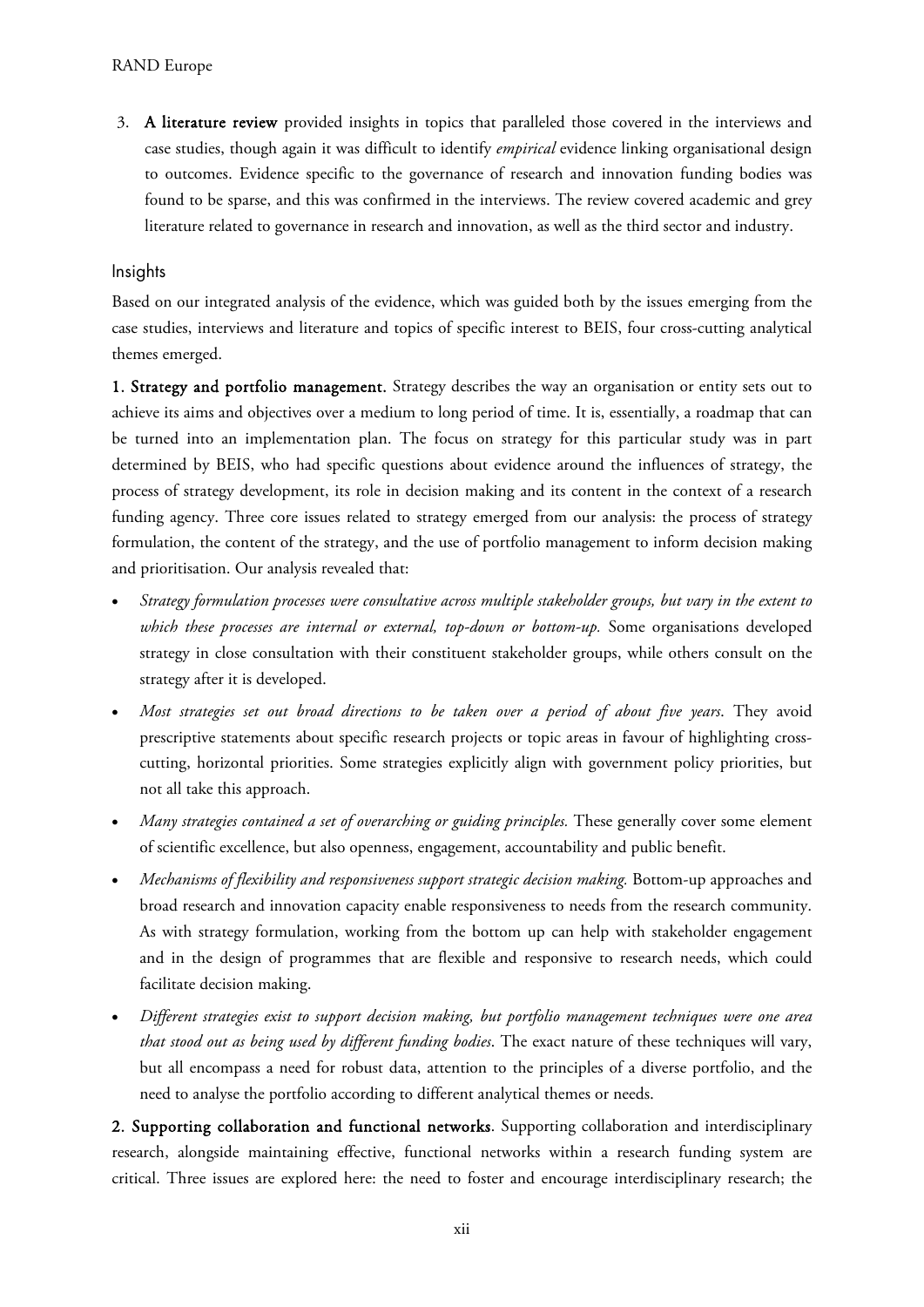need to link effectively that external support function to an efficient internal organisational structure which encourages cross-functional collaboration; and the use of a networked governance approach. Our analysis revealed that:

- *It will be important to align external support for interdisciplinary research with internal organisational mechanisms.* Interdisciplinary research requires collaboration throughout and within the funding system. Good practice includes incentivising cooperation (e.g. through cross-divisional funding mechanisms) and awareness of internal organisational barriers (which may be physical, cultural or other).
- *Establishing effective internal cross-functional collaboration within an organisation relies on a careful balance between formalisation of rules about how to collaborate and the decentralisation of responsibility for the collaboration.* Many funding organisations have different approaches to incentivising this, varying from linking collaboration to staff performance management through to requiring that specified percentages of budgets be dedicated to cross-disciplinary work.
- *Maintaining a broad network of stakeholders through a networked governance approach is central to a funding body's effectiveness.* This is achieved through mutual trust, understanding the needs and challenges faced in research, and a deep connection to the societal challenges that research and innovation will need to help solve.

3. People and organisational culture are seen as more important than underlying structure, as good leaders and people can overcome poor structure and governance. Organisational culture is defined as the formal and informal norms and values that govern behaviour within the organisation. Culture is at the core of organisations and deemed one of the most important factors to take into account in organisational design and change. Three issues related to culture emerged from our analysis: leadership should seek to create transparency; to successfully change an organisation an understanding of the culture is necessary; and relatedly, a new organisational structure will only work if the leadership are perceived to be legitimate. Our analysis revealed that:

- *Leadership strongly influences culture*. Leaders affect areas such as transparency in decision making, which in turn strongly impacts morale.
- *Establishing the right mix of people skills and capabilities is widely acknowledged to be important for organisational efficiency and effectiveness.* There needs to be close alignment between the overall aims, functions and values of the organisation, and the skills. For example, the Defense Advanced Research Projects Agency (DARPA) explicitly hires staff in a way which aligns with its culture and working practices of funding 4–5 year boundary-spanning and cutting edge research projects.
- *In addition to the right people skills and capabilities, many agreed there is an organisational need for horizon scanning and evidence synthesis capabilities.* Many saw potential for a research funding body to bring system-wide benefits through the use of centralised evidence gathering and analysis to inform strategy making, priority setting, portfolio management, and other decisions.
- *A thorough understanding of organisational culture is required to successfully implement change*. Cultural differences can also be valuable.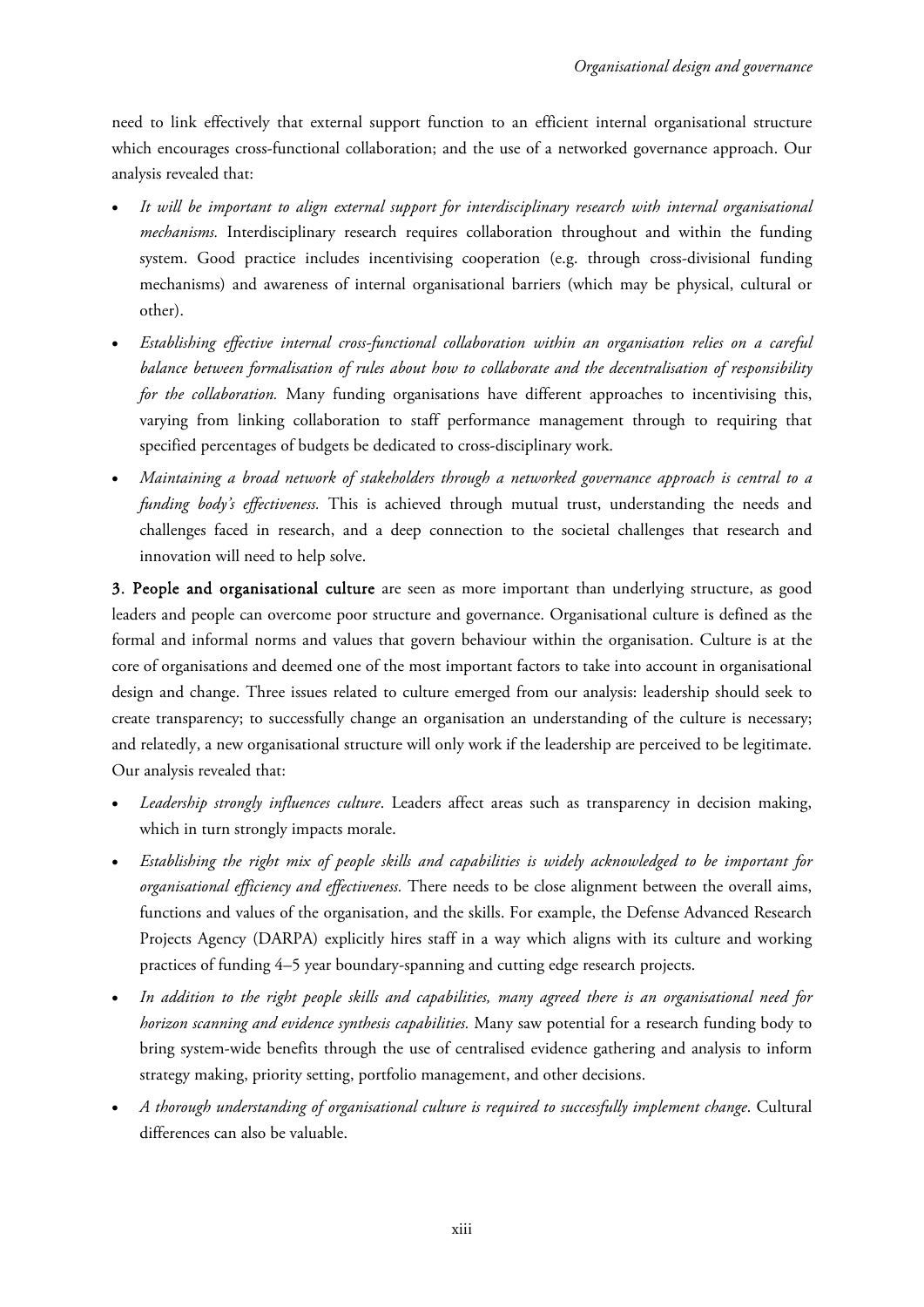*Organisational structures will only work if they are perceived to be legitimate.* It is difficult for any organisation to operate without achieving legitimacy and acceptance.

4. Structure and organisational design principles like autonomy, trust and the relative nature of centralisation form the basic architecture of an organisation. While we are not able to link specific organisational structures to different outcomes, we did identify the features related to the nature of autonomy that a research funding body should have. These features include the organisational architecture and a degree of centralisation of decision making. Our analysis revealed that:

- *Autonomy of research funding organisations can be divided into two aspects: process and content*. Content refers to the topics or areas of research that will be funded, while process refers to the method by which high-quality research projects are selected (usually through peer review). Organisations need to ensure that they are attuned to the difference and that there is autonomy over both aspects.
- *Larger organisations (including research funders) tend to be more decentralised.* This enables larger organisations to ensure decisions make use of all available information.
- *Clarity over roles and responsibility is important, regardless of the level of centralisation*. This is particularly true during periods of organisational change.

#### Conclusion

Looking across these findings, it is clear that there is no single 'formula' or organisational design principle that prevails in all contexts. As one interviewee told us, in his experience after 25+ years in government funding bodies and departments, he had observed as many organisational models for funding agencies as there were funding agencies and departments themselves. Each one is context specific and has evolved for particular reasons related to the system it funds and works within. If there is one overarching message from our study then, it is that strategy development and organisational approach must reflect nationally specific goals and ambitions, existing or desired research cultures, and the size and scale of research base.

There is no 'one' model which can be lifted, but there are governing *principles* which held true across the evidence base. A framework which integrates these principles together should begin from a set of core operating values which support the overarching vision and mission for a complex organisation. Though it is not our role to prescribe a set of principles for UKRI, we can offer a set which emerged as central from our analysis of the evidence base:

- The Haldane Principle essentially calls for independence and autonomy of research decisions from political bodies or politicians and it is widely interpreted today, by the research community, to mean that decisions are best left to the research community itself. However, the full set of principles does introduce a notion of subsidiarity and a role of government departments when it comes to viewing the governance of research and its relationship with government in its entirety. Nevertheless, it is clearly viewed by stakeholders as a crucial pillar of the UK research and innovation system.
- Agility and flexibility refers to the need for any organisational design and system of governance to allow for flexibility and responsiveness to changing contexts and conditions. It featured in the literature on successful, complex organisations and emerged as important in interviews and case studies.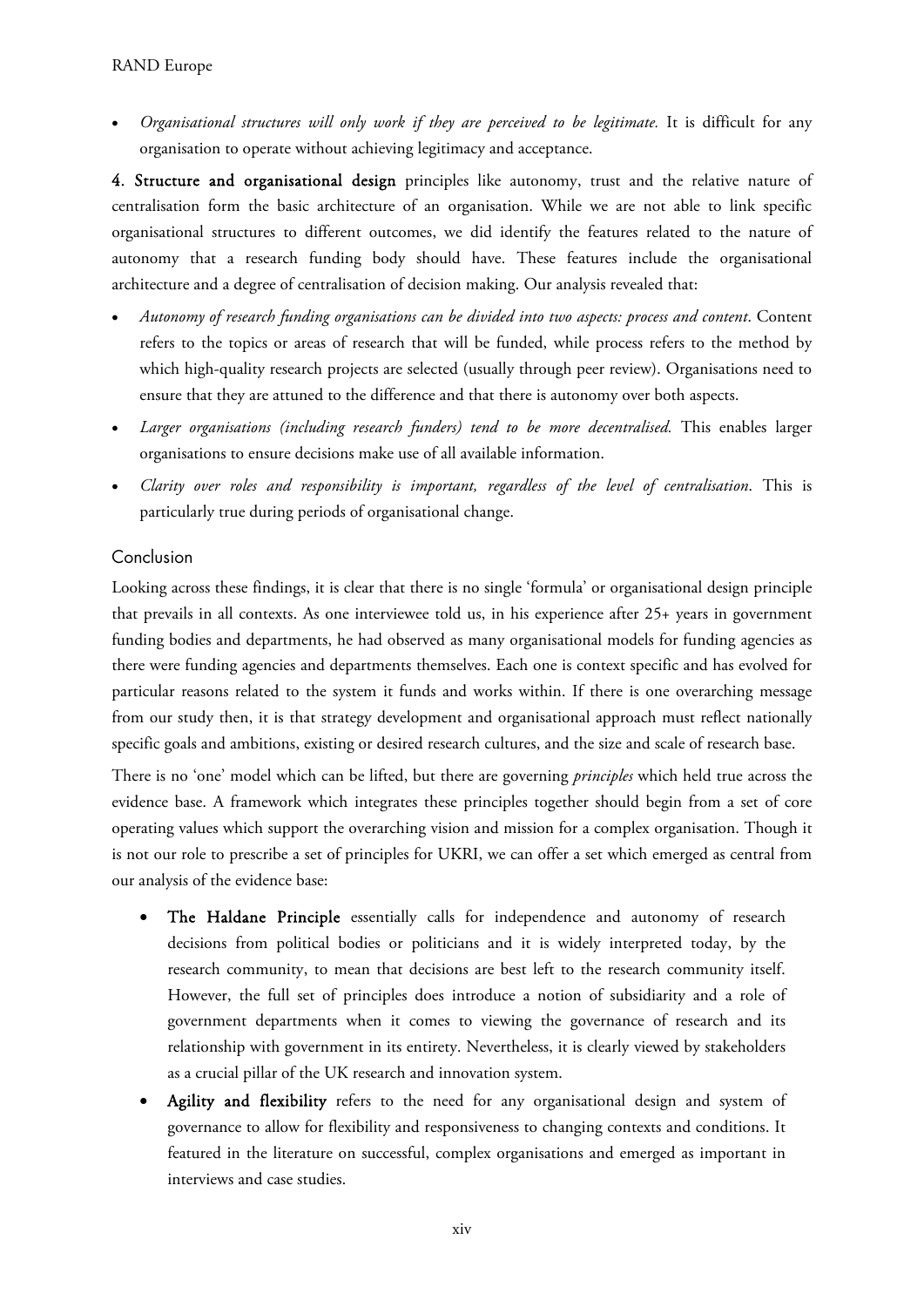- Openness and transparency featured strongly throughout our review, in particular from the case studies and the interviews. Many interviewees spoke of its importance for gaining the trust of the research community. It was also seen as a means of achieving accountability.
- Societal relevance is a concept that has been present in research funding for many years, and featured in many case studies and interviews. As a principle, it affects an organisation's aims and how it funds research.

As shown in the Figure below (Figure ES-1-1), these four principles sit at the core of the organisational design framework. The four analytical themes and the insights which emerged from our analysis (summarised above and in Chapter 3) then sit in the outer rings of the framework. Taken together, these concepts can be used to help guide the design of a research and innovation funding body such as UKRI.



## Figure ES-1-1: An integrated set of principles for our analysis. The inner ring consists of four principles with further details provided in the bulleted list above. The outer ring consists of the four main analytical themes of the report and the supporting evidence for each.

Overall, this study integrates the principles which could be considered in the design, structure and governance of research and innovation organisations. It is worth noting that over the course of our study, we found remarkably little literature which analysed research policy from this perspective. Yet, there is a wide body of literature which focuses on how to improve and establish the effectiveness of a research system. We believe this study shows that if we do not consider both the system and the organisational entity which governs the system together, then we risk missing a piece of the puzzle. We hope this report is one step towards addressing this risk.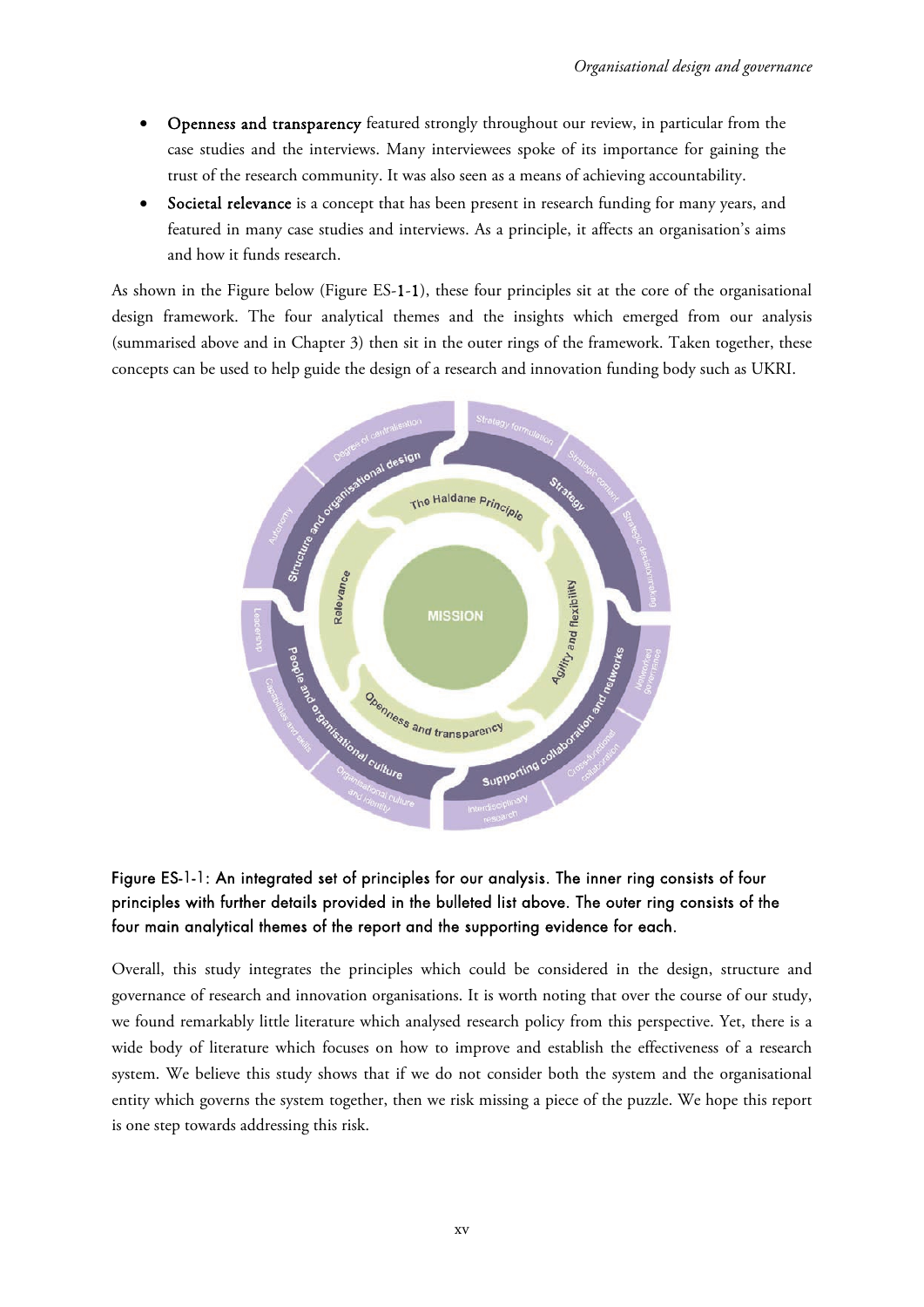The authors would like to thank Bryony Butland, Sheila Honey, Shelina Hargrove and Alex Marsh who were members of the project steering group at BEIS and provided valuable guidance and feedback on the study throughout. We would also like to thanks Jessica Plumridge for assistance in the designing the figures, tables, and overall layout of the document. We are also grateful for the time and invaluable insights of the people we interviewed for the study.

Finally, we would like to thank our continuous quality assurance reviewer, Professor Joanna Chataway, who gave constructive feedback on elements of the methodology and critical review of the final report.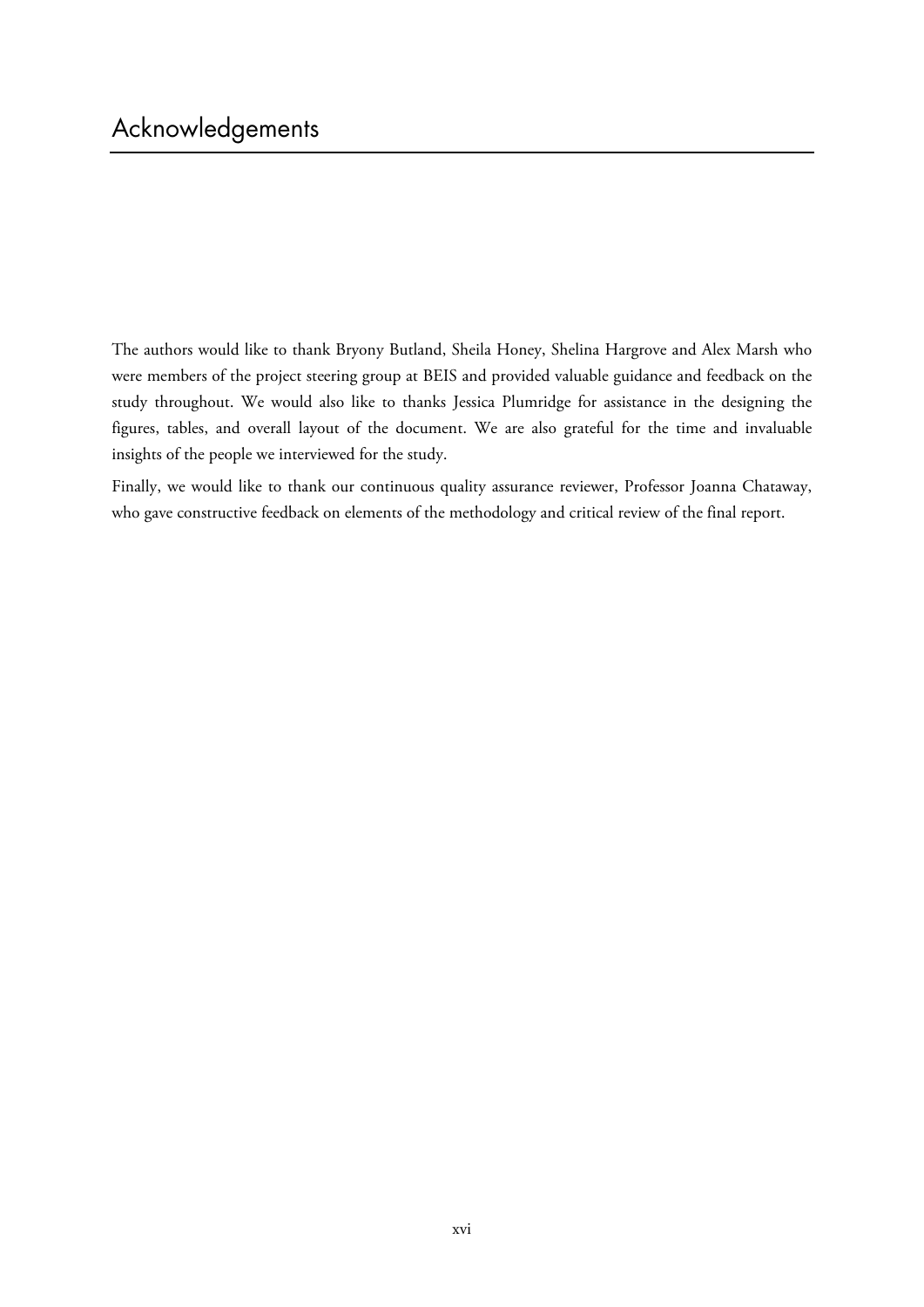## Abbreviations

| <b>ARC</b>   | Australian Research Council                                      |
|--------------|------------------------------------------------------------------|
| <b>BEIS</b>  | Department for Business, Energy & Industrial Strategy            |
| <b>BHF</b>   | <b>British Heart Foundation</b>                                  |
| <b>BIS</b>   | Department for Business, Innovation and Skills                   |
| <b>DARPA</b> | The Defense Advanced Research Projects Agency                    |
| <b>DFG</b>   | The German Research Foundation (Deutsche Forschungsgemeinschaft) |
| <b>DOD</b>   | Department of Defense                                            |
| <b>DOE</b>   | Department of Energy                                             |
| <b>HEFCE</b> | Higher Education Funding Council for England                     |
| <b>HHS</b>   | Department of Health and Human Services                          |
| ${\rm IC}$   | Institute and Centre (NIH)                                       |
| FY           | Financial Year                                                   |
| <b>GERD</b>  | Gross Domestic Expenditure on Research and Development           |
| <b>NEA</b>   | The National Endowment for the Arts                              |
| <b>NHMRC</b> | National Health and Medical Research Council                     |
| $\rm NIH$    | National Institutes of Health                                    |
| <b>NIHR</b>  | National Institute of Health Research                            |
| <b>NRF</b>   | The National Research Foundation                                 |
| <b>NSF</b>   | National Science Foundation                                      |
| <b>NWO</b>   | The Netherlands Organisation for Scientific Research             |
| <b>RCN</b>   | The Research Council of Norway                                   |
| <b>REF</b>   | Research Excellence Framework                                    |
| <b>UKRI</b>  | UK Research and Innovation                                       |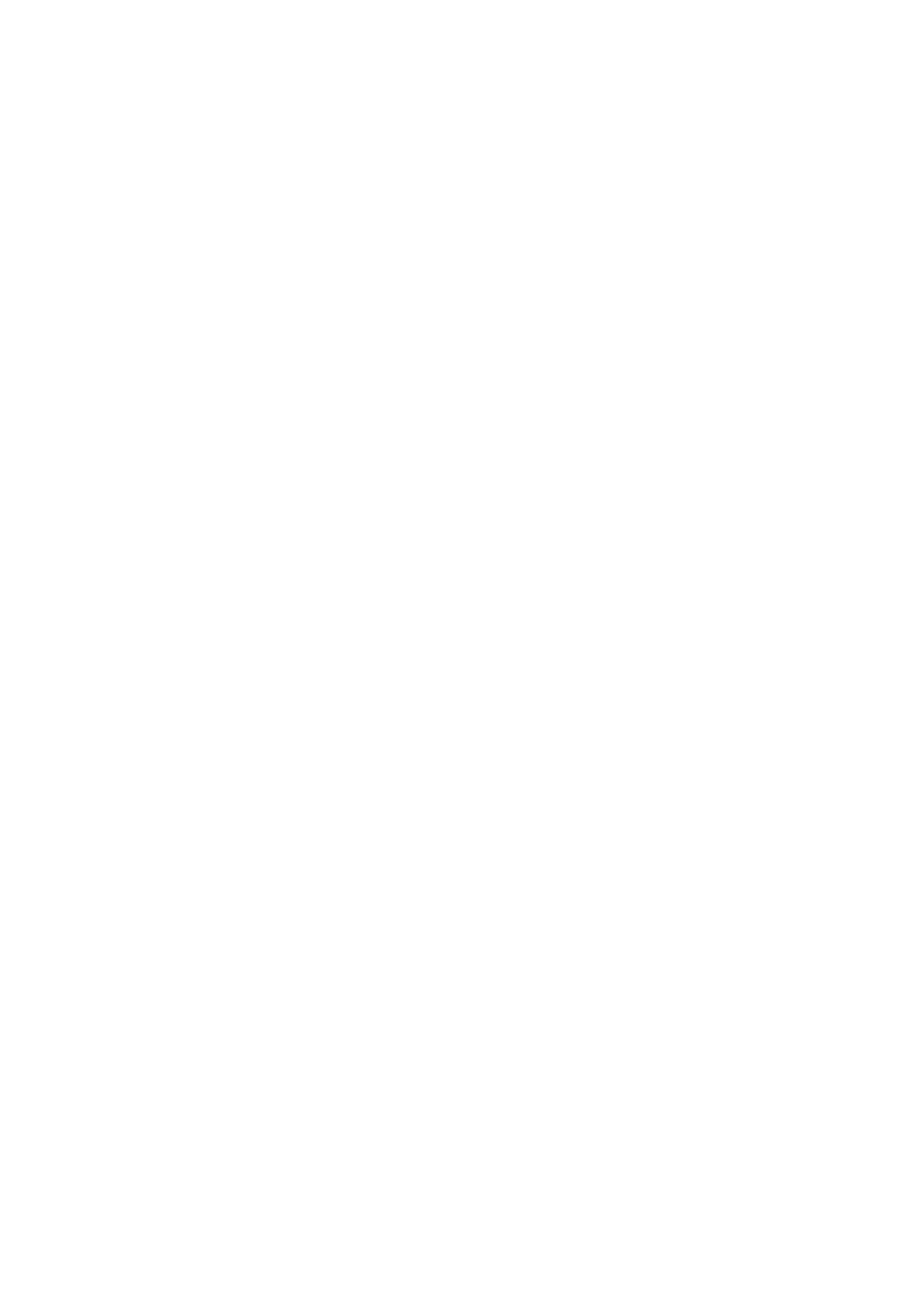## 1.1. Background to the study

An effective system for supporting research and innovation is imperative in achieving high standards of research performance and a base for innovation which can lead to sustainable economic growth. The study of such systems, or the 'science of science', as it is has become known, is predicated on the ability to measure research, with the aim of improving the effectiveness and value for money of research funding.<sup>3</sup> Knowing 'what works' and 'why' will inform decisions about which areas of research to invest in, determining how and who should invest, and identifying the returns.

In response to Sir Paul Nurse's review of the research councils, the Higher Education and Research Bill have set out plans for a new body, UK Research and Innovation (UKRI).<sup>4</sup> This will bring together the seven research councils, Innovate UK, and the research functions currently performed (in England) by the Higher Education Funding Council for England (HEFCE). UKRI will be a Non-Departmental Public Body acting as an overarching research funder.

A key consideration for this new funding body will be the design of its structures and governance, so as to best advance its ultimate objectives. To inform the structure and governance of UKRI, the Department for Business, Innovation and Skills (BIS) commissioned a study to explore and review the international evidence on best practice in organisational design and governance for a research funding body.<sup>5</sup> With a UK context to the analysis, the study covers:

- Evidence relating to good practice in establishing strong and accountable organisations and governance structures.
- Lessons from the strengths and weaknesses of different (international) organisational models for distributing research funding.
- Lessons from the wider public and private sector about the strengths and weaknesses of different governance approaches.

Our analysis and synthesis of the evidence cuts across the three areas identified above, and in particular will focus on understanding strengths and weaknesses within the context of the UK research and innovation sector and the associated regulatory and policy frameworks in which it operates. The research

<sup>3</sup> Grant & Wooding 2010

<sup>4</sup> UK Government 2016

<sup>&</sup>lt;sup>5</sup> At the time this study was commissioned, this was the name of the government department. After the change in government in June 2016, the department was renamed to be the Department for Business, Energy and Industrial Strategy (BEIS).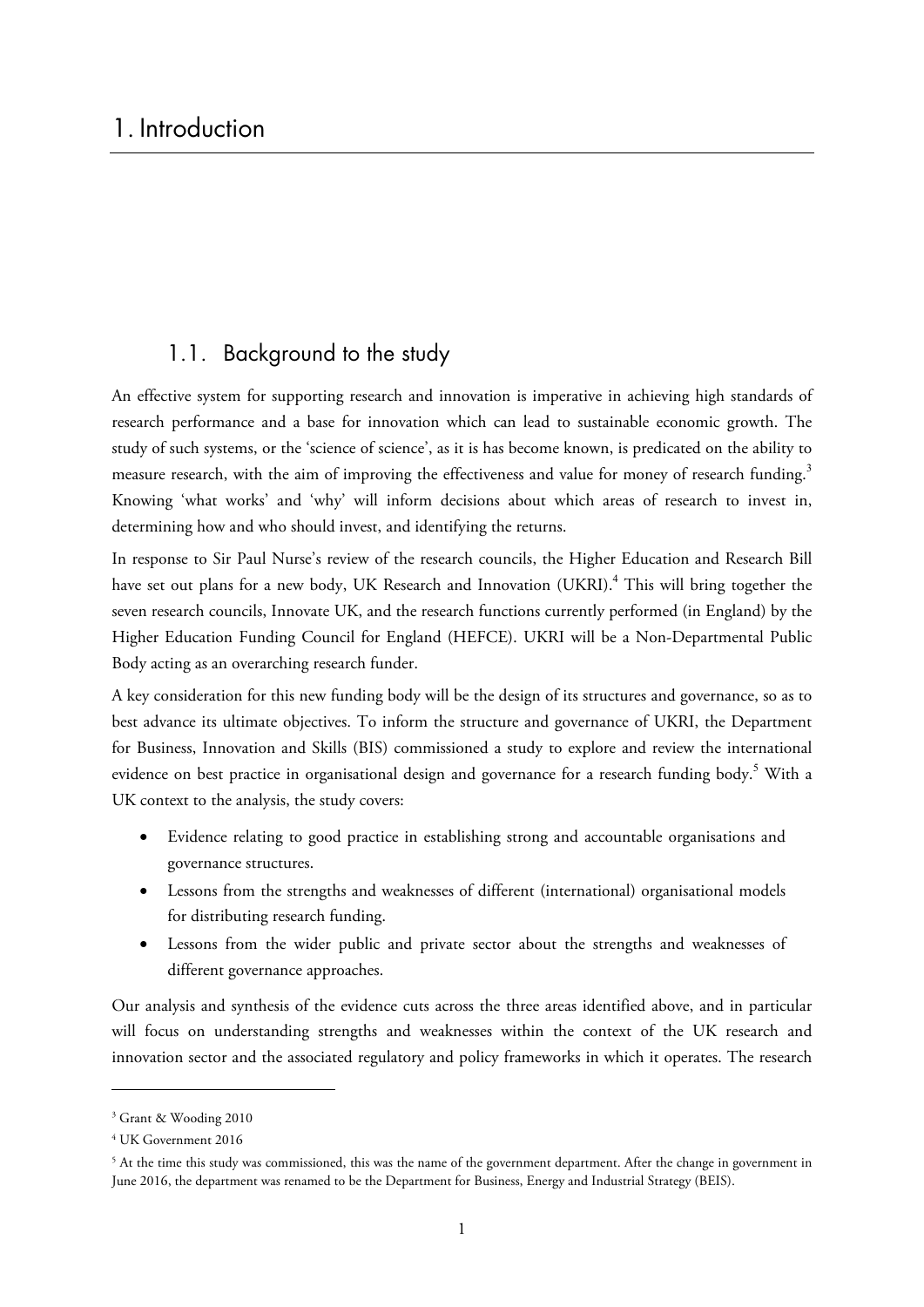draws on three main bodies of evidence: academic and grey literature; case studies of international research and innovation funding models; and interviews with national and international leaders with expertise in the areas of research and innovation funding and corporate governance. This report unpacks the synergies between different bodies of evidence and provides an analytical framework for understanding how this evidence can be used to inform the design and governance arrangements within UKRI.

## 1.2. The current research and innovation context in the UK

Research and development in the UK is funded by the government, by companies, and by charitable organisations.<sup>6</sup> Within the government, research funding is provided by various ministries, for example the Department of Health, the Ministry of Defence, and the Department for Business, Energy and Industrial Strategy (BEIS)<sup>7</sup>, as well as bodies within these ministries including the UK's seven research councils<sup>8</sup> and the higher education funding councils for each of the devolved regions.<sup>9</sup> Such funded research is carried out mainly in universities and research institutes. Other funders of research are government departments, local authorities and other public agencies.<sup>10</sup> Government also plays a role supporting innovation in private companies, through initiatives such as technology transfer mechanisms, public-private partnerships, research and development tax credits, and other public policy initiatives.<sup>11</sup>

The organisation of UK government research funding relies on a dual support system, comprising two research funding streams. The first stream, known as formula-based quality-related research funding, flows through UK funding bodies<sup>12</sup> and is based on peer review and research quality assessment of retrospective performance. The most recent example is the Research Excellence Framework (REF) 2014.13,14 The second stream of funding relates to project funding, which flows through the seven councils which, together, comprise the UK research councils. It is forward-looking and based on peer-reviewed grant applications.15 The two streams are interconnected and interdependent.

## 1.3. Methodology

There were three main data collection tasks to the study. The first task involved a detailed review of organisational design and funding models of different research and innovation funding bodies in a

<sup>6</sup> Nurse 2015

<sup>7</sup> At the time this study was commissioned, this was the Department for Business, Innovation and Skills (BIS).

<sup>&</sup>lt;sup>8</sup> The seven research councils are the: Arts and Humanities Research Council (AHRC); Biotechnology and Biological Sciences Research Council (BBSRC); Engineering and Physical Sciences Research Council (EPSRC); Economic and Social Research Council (ESRC); Medical Research Council (MRC); Natural Environment Research Council (NERC); and Science and Technology Facilities Council (STFC).

<sup>9</sup> Krapels. et al. *forthcoming*

<sup>&</sup>lt;sup>10</sup> Nurse 2015

 $11$  ibid.

<sup>&</sup>lt;sup>12</sup> Under funding bodies we list: Higher Education Funding Council for England (HEFCE), Higher Education Funding Council for Wales (HEFCW) and the Scottish Funding Council (SFC) and for the Department for Employment and Learning (DEL).

<sup>&</sup>lt;sup>13</sup> POST 1997

<sup>14</sup> BIS 2015b

<sup>&</sup>lt;sup>15</sup> BIS 2013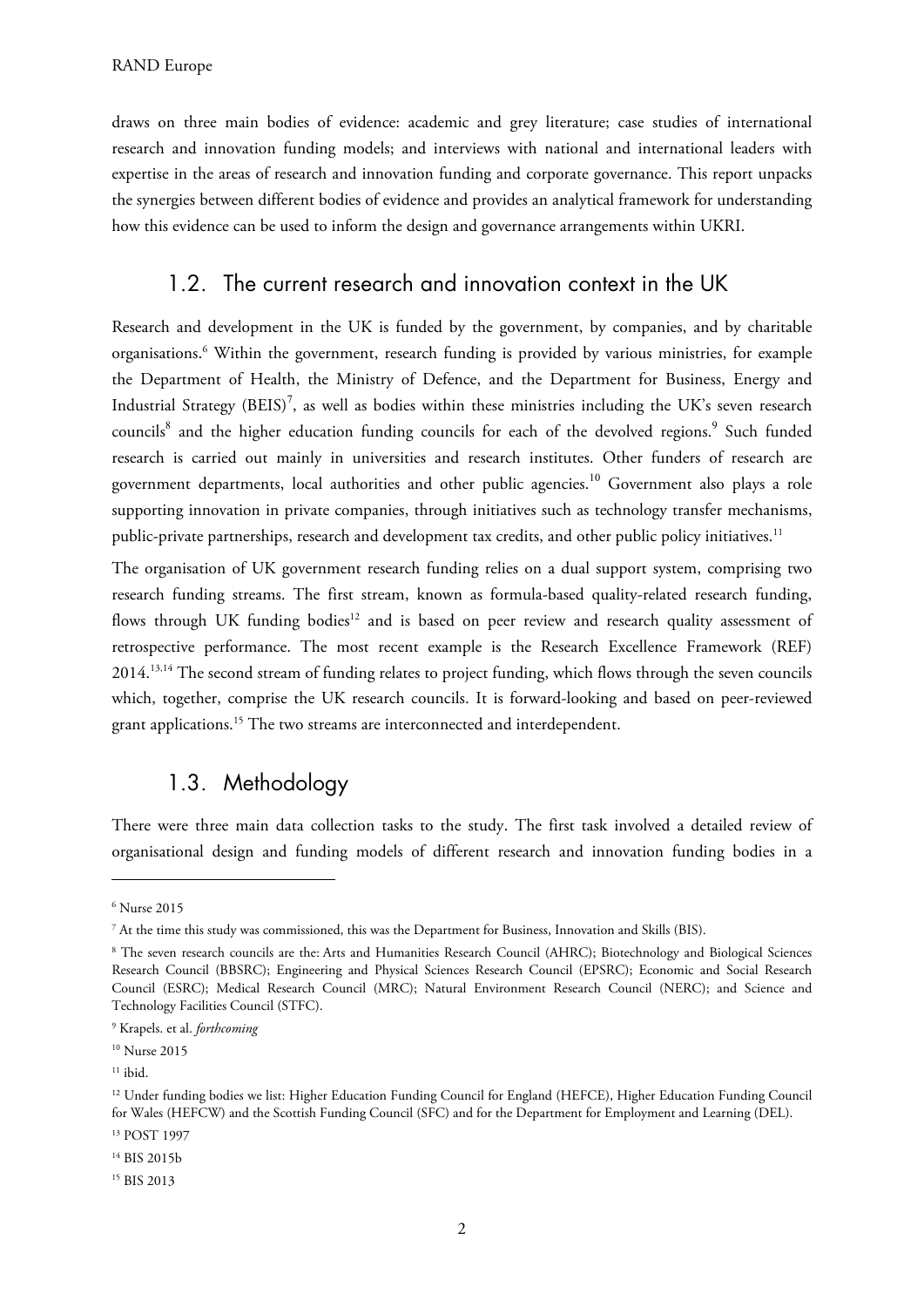selection of case study countries. The second task focused on gathering and synthesising evidence from a literature review of available academic and grey literature on different aspects of organisational design and corporate governance. In the third task we conducted a series of interviews with a selection of experts who either worked in large and complex research-based organisations and/or research and innovation funding bodies, or academics who studied the field. The purpose of the interviews was to gather evidence that would not necessarily be present in the wider literature, to test ideas and hypotheses from the synthesis of the literature, and to identify additional literature we may not have come across in our searches. While all three tasks proceeded in parallel, the first two commenced before the interviews in order to give us time to understand some of the themes from the case studies and literature so we could explore them further in the interviews.

Together, the three tasks allowed us to identify strengths and weaknesses of different models and associated organisational design principles. Individual methods for each phase are summarised in turn and, where appropriate, reference is given to Annexes for further detail.

#### 1.3.1. Case studies

The case studies provided an overview of the research funding systems, and funding bodies within them, in a selection of countries. In consultation with BEIS, we initially focused on six countries: the UK, the USA, South Korea, Germany, the Netherlands and Australia. These countries were selected because they either: had funding systems of a similar size and scale to the UK; had recently undergone a transition or organisational change within their system; were supporting similarly high quality research and innovation systems; or represented a different organisational approach from the UK. Once the countries were selected, we then focused on a representative group of funding agencies per country. In this we sought to not only represent major public research funding organisations within each country (e.g. the National Institutes of Health (NIH) and the National Science Foundation (NSF) for the United States), but also to provide a cross-section of different disciplines and funding models, for example those from the third sector. Finally, through our desk research we found the case of the Research Council of Norway (RCN) to be particularly important for the current study due to the fact they underwent reorganisation several years ago and there was a readily available set of evaluations of that process for us to review.<sup>16</sup> Table 1-1 below provides a summary of the organisations within each country which were selected for review.

<sup>16</sup> Arnold & Mahieu 2012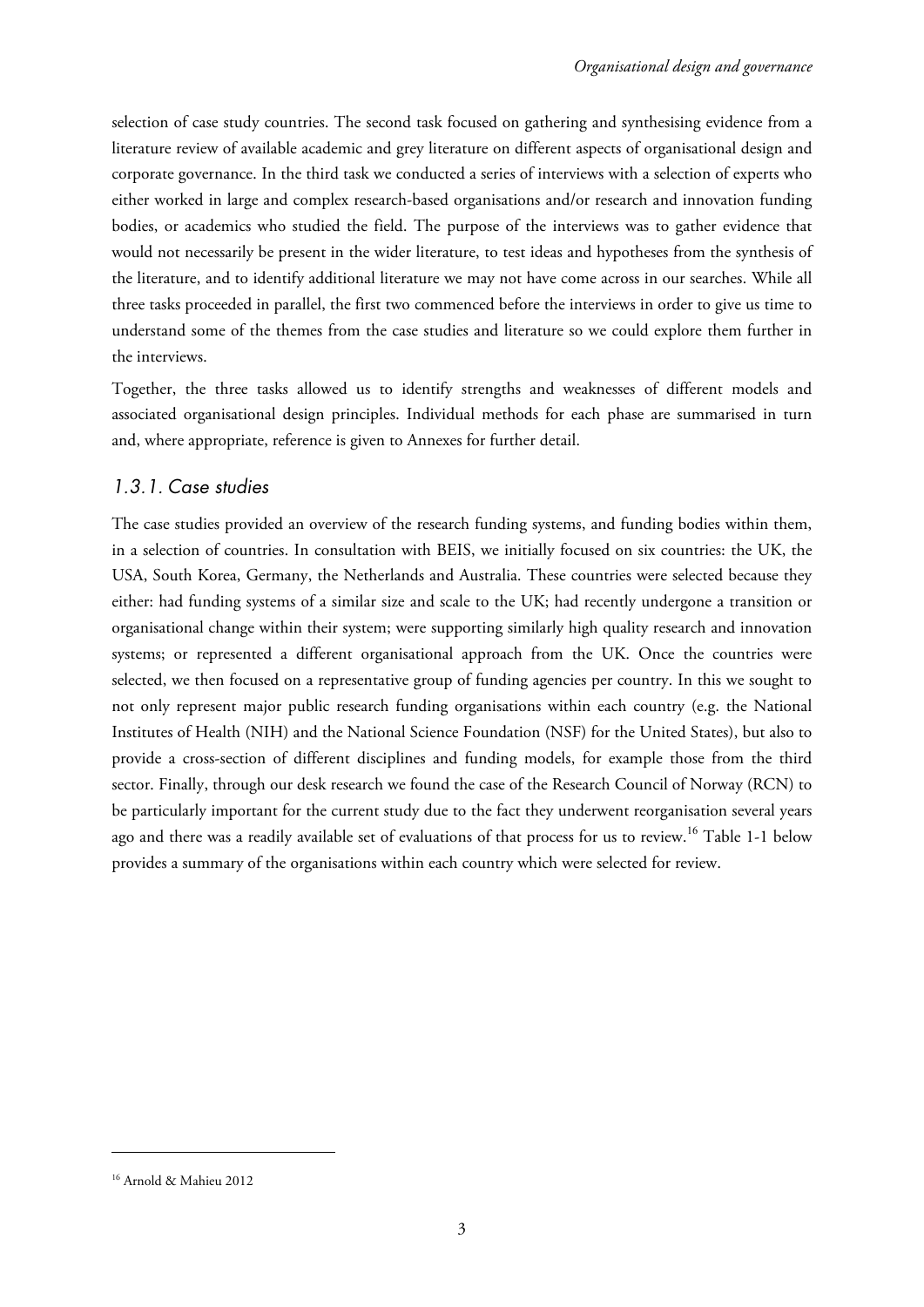| Country         | Research funding organisation (names in bold indicate an<br>interview was conducted with this organisation) |
|-----------------|-------------------------------------------------------------------------------------------------------------|
| UK              | <b>British Heart Foundation (BHF)</b>                                                                       |
|                 | Cancer Research UK                                                                                          |
|                 | Arthritis UK                                                                                                |
|                 | <b>Wellcome Trust</b>                                                                                       |
|                 | Leverhulme Trust                                                                                            |
|                 | National Institute of Health Research (NIHR)                                                                |
| <b>USA</b>      | National Institutes of Health (NIH)                                                                         |
|                 | National Science Foundation (NSF)                                                                           |
|                 | Bill and Melinda Gates Foundation                                                                           |
|                 | The National Endowment for the Arts                                                                         |
|                 | The Defense Advanced Research Projects Agency (DARPA)                                                       |
|                 | Carnegie Corporation                                                                                        |
|                 | National Nanotech Initiative                                                                                |
| Australia       | Australian Research Council (ARC)                                                                           |
|                 | National Health and Medical Research Council                                                                |
| South Korea     | The National Research Foundation (NRF)                                                                      |
|                 | Korea Institute for Advancement of Technology                                                               |
|                 | Korea Institute of Energy Technology Evaluation and Planning                                                |
|                 | Korea Institute of Industrial Technology                                                                    |
| The Netherlands | The Netherlands Organisation for Scientific Research<br>(NWO)                                               |
| Germany         | The German Research Foundation (DFG)                                                                        |
| Norway          | The Research Council of Norway (RCN)                                                                        |

#### Table 1-1: Summary of research funding organisations by country

Once these organisations were selected, we conducted a rapid evidence review to identify the following key descriptive features: the different types of research funding organisations and organisational models; the defining characteristics of different funding organisations and models; the main ways they deliver their objectives; how decisions about funding are made; and any available evidence for the effectiveness of the organisational model relative to organisational success (success being measured by various indicators of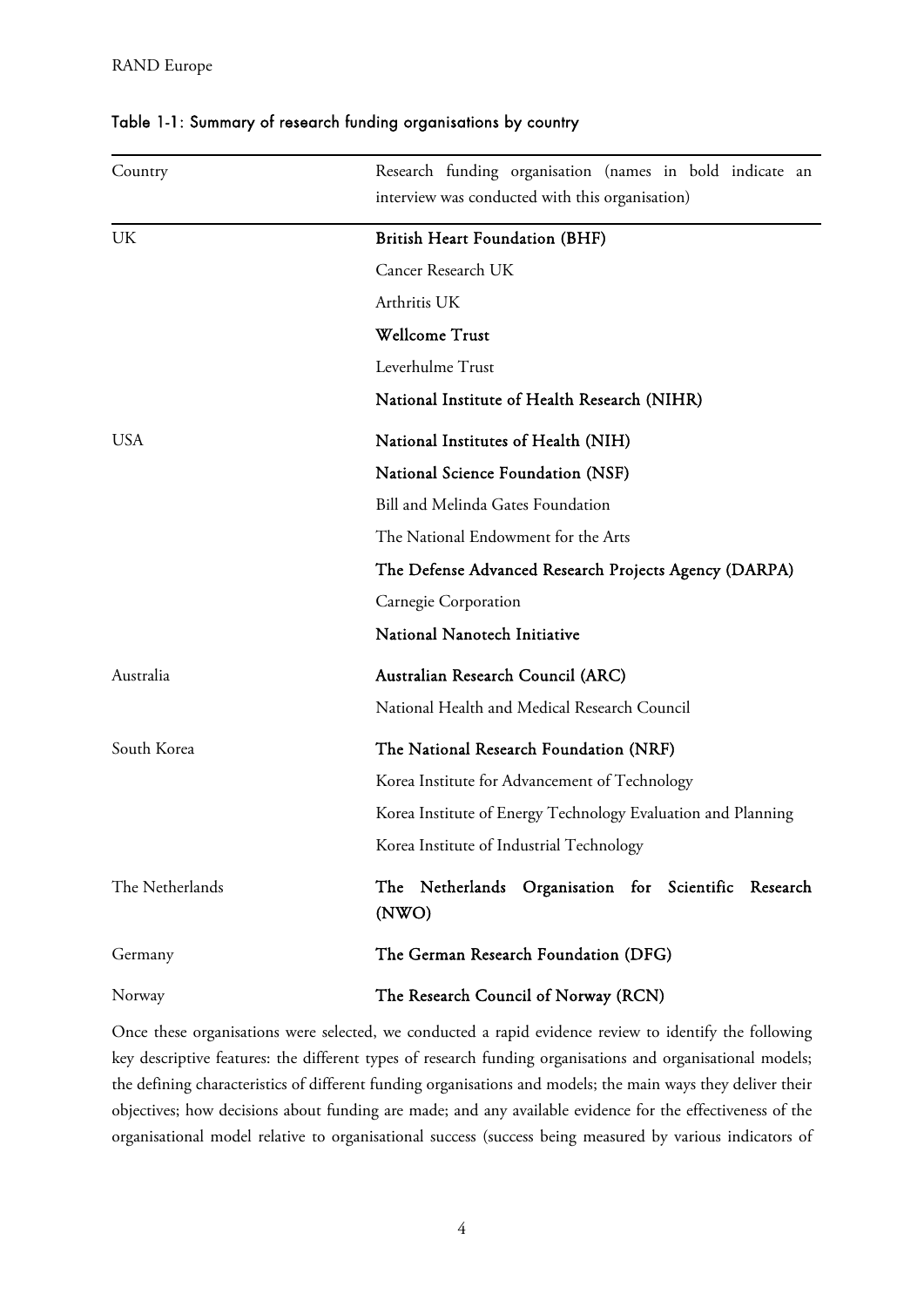research productivity). In addition, for the organisations highlighted in bold, we also conducted interviews with one or more representatives of the senior leadership.

## 1.3.2. Literature review

We conducted a large and extensive literature review through three different pathways. First, we conducted a systematic literature review to identify empirical evidence about how different research funding models and corporate governance principles related to improved performance (of either an organisation or a research system). The guiding research questions for each area of literature were:

- Research funding systems: *what empirical evidence is there about different research funding models and their relationship to different measures of 'successful' research in the research system?*
- Corporate governance: *what empirical evidence is there about different characteristics or principles of research-oriented organisations which can be linked to different measures of 'successful' research or organisational performance?*

For each question, our focus was to identify *empirical* evidence which linked our research question to different outcome measures of 'success'. 'Success', in this context, is not necessarily a straightforward concept to unpack and there are many different metrics and measures one could look to.<sup>17</sup> For example, one could look at publications as a measure of productivity in a research system, patents, GDP, number of researchers trained, etc. It was outside the scope of this study to determine an appropriate measure of success for the research system, and in any case this could risk limiting the study too much. Therefore, we initially focused on any measure of success as defined within the scope of the study being considered in the review.

Two systematic reviews were conducted simultaneously to explore each component of our research questions. The search strategy for each is detailed in Annex 1. Retrieved papers were screened and a master database of the literature searches was constructed by amalgamation of all the citations from various databases and sources. The citations were scrutinised by two reviewers for inclusion. Disagreements were resolved by consensus and/or arbitration involving a third, more senior reviewer. From this a full set of included studies was produced. Figure ES-1-1Figure 1-1 presents the number of papers at each stage of the systematic review.

<sup>17</sup> Krapels et al. *forthcoming*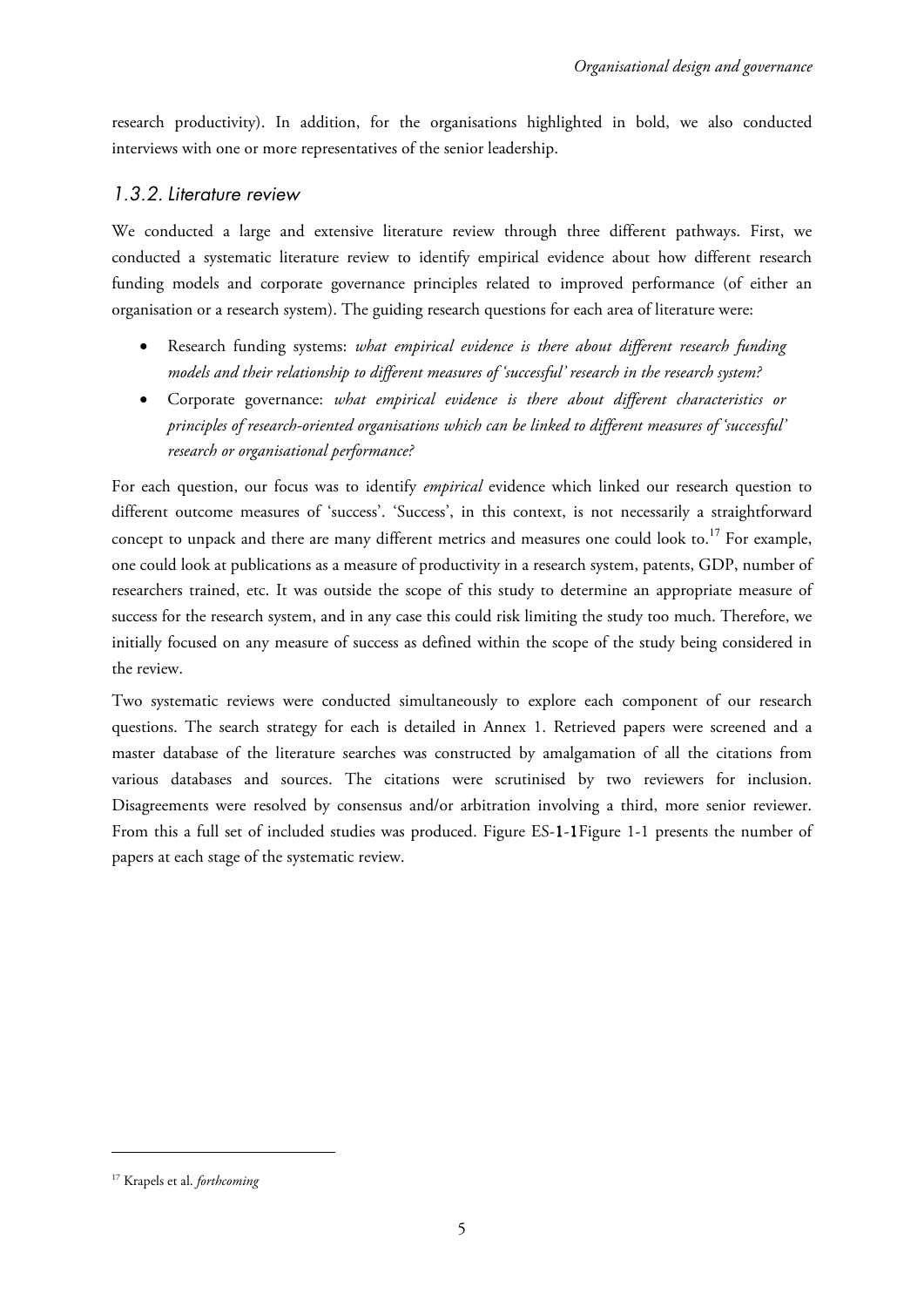<u>.</u>



Figure 1-1 Systematic searches flow diagram showing the number of papers identified during the four steps of the literature search for research funding systems and corporate governance

As we found only a small number of papers of real interest for the study which provided empirical evidence, we conducted a series of targeted searches on several themes. These themes were chosen in discussion with the client based on twelve leading academic journals.<sup>18</sup> They included autonomy, strategic decision making, accountability, coordination models, organisational structure (incl. 'hub and spoke') in research funding or public organisations (targeted search 1). The search strategy was then enlarged to include searches about organisational design within large and complex organisations, including in R&Dintensive firms (targeted search 2). This brought a large number of results. Figure 1-2 below summarises the review process and the number of papers at each stage.

<sup>&</sup>lt;sup>18</sup> We identified these journals through a team discussion and consultation with some of the academics in our study and our senior QA reviewer. The journals were: *Academy of Management Review*, *Academy of Management Journal*, *Journal of Management*, *Journal of Management Studies*, *American Political Science Review*, *Strategic Management Journal*, *Administrative Science Quarterly*, *American Journal of Political Science*, *British Journal of Management*, *Harvard Business Review*, *Research Policy*, *MIT Sloan Management Review*.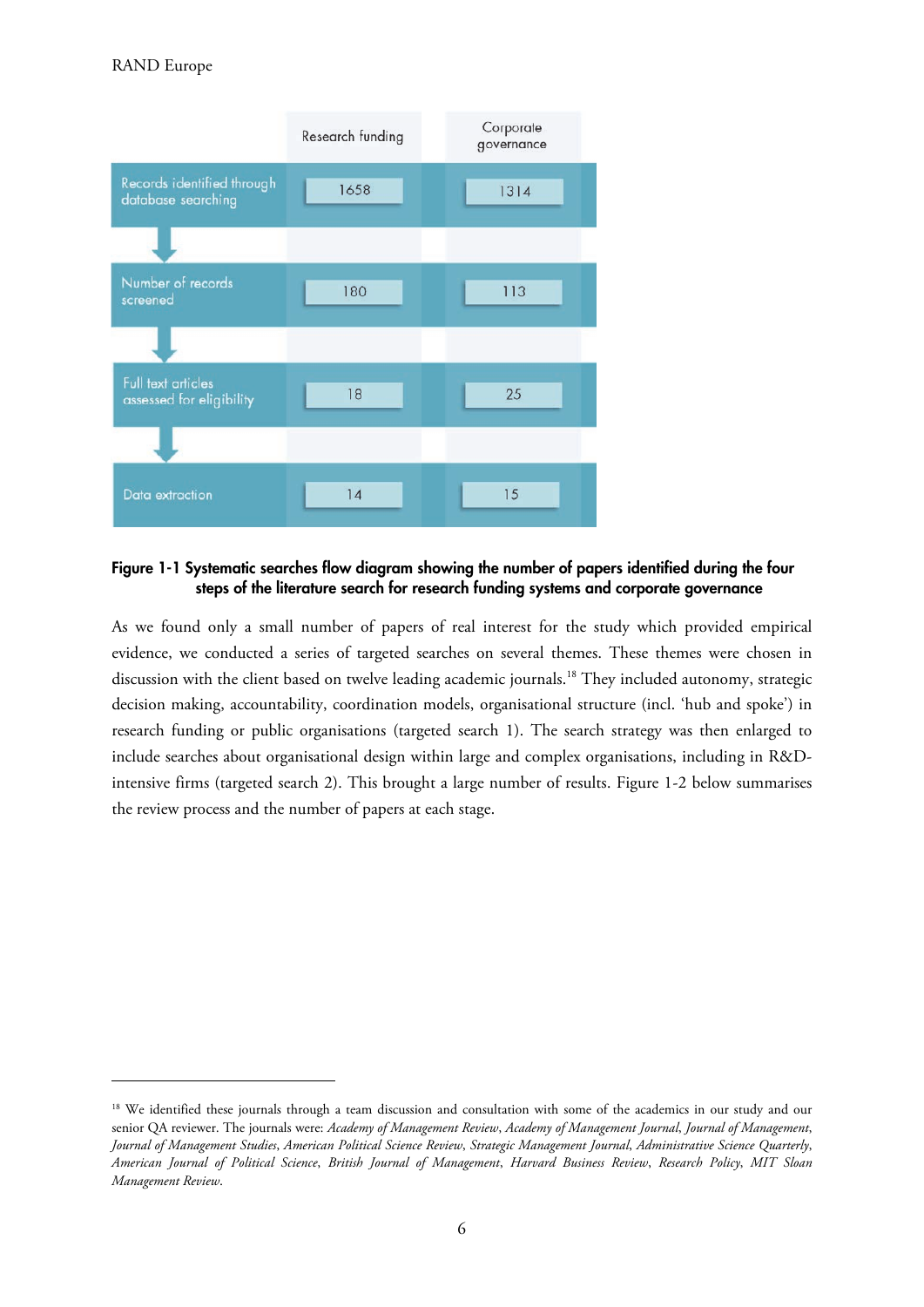

## Figure 1-2 Targeted searches flow diagram showing the number of papers identified during the three steps of two targeted searches and additional literature searches

Finally, some literature was brought to our attention through 'snowballing' searches where relevant literature was identified from those papers which we had found in our searches and were useful for the study. This included some literature about network governance, innovation, collaboration models or R&D portfolio management, books and reports about organisational design and funding models, and some grey literature.

Quality assessment was then performed on the selected studies in order to ensure all papers were of sufficient quality as appropriate to the study design. An Excel spreadsheet was then used to record relevant data from each paper, to provide an overview of existing insight from the literature and to assign relevant analytical categories for synthesis of the findings. Figure 1-3 represents the countries covered by the selected studies. Studies included a variety of methodologies, interventions and outcomes, which did not allow the team to perform a meta-analysis.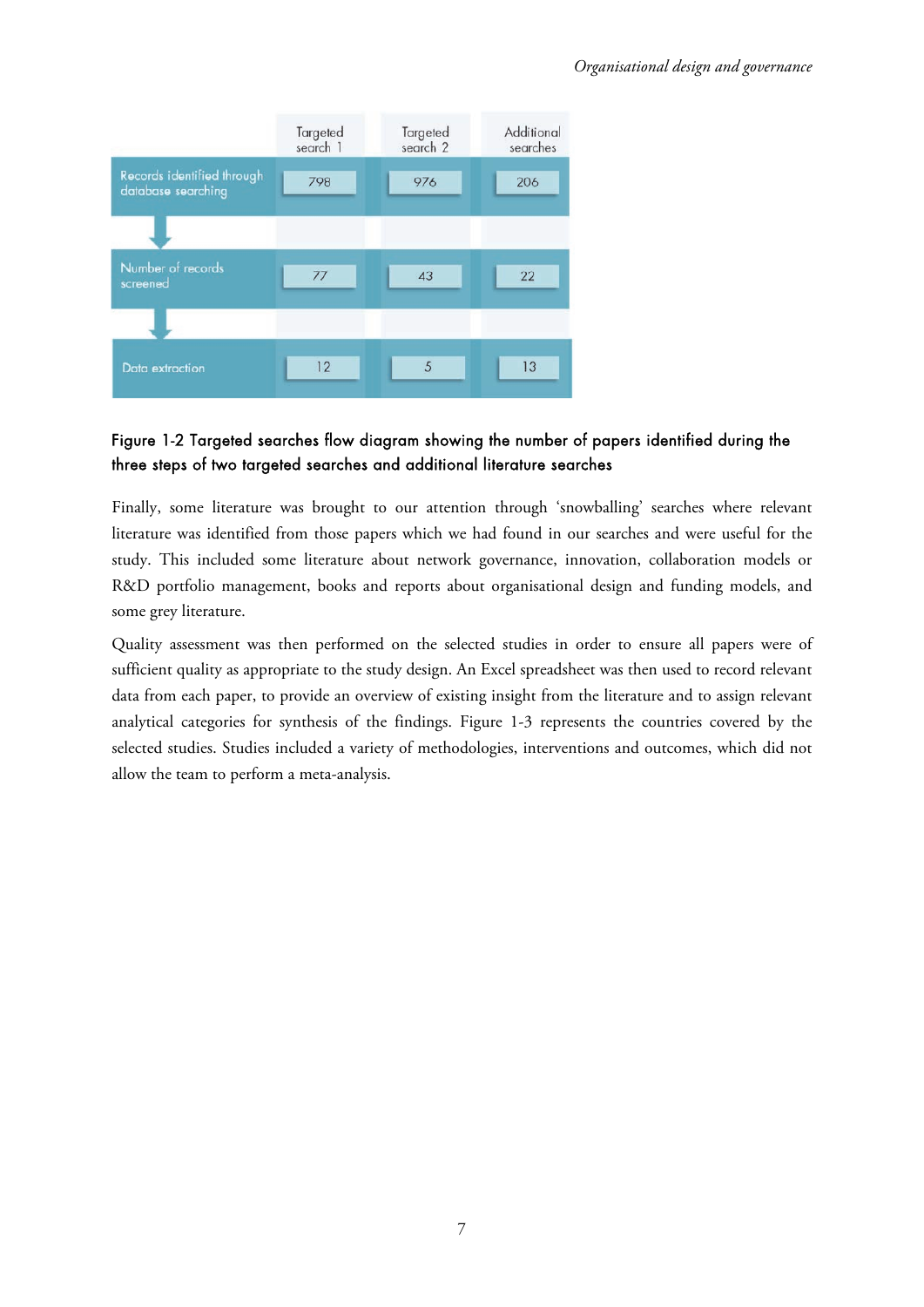

#### Figure 1-3 Pie chart showing countries represented in the literature review with the number of papers for each. It consists of 12 wedges: China, Israel, New Zealand, Spain, Norway, Taiwan, The Netherlands and Sweden-all 1, Multiple-3, Australia-3, UK-7, USA-14.

#### 1.3.3. Interviews

Thirty-two interviews with 27 individuals were conducted for this study.<sup>19</sup> Interviewees were selected with the aim of obtaining representation from multiple countries and across disciplines and types of expertise – including individuals who study governance, research and innovation policy,<sup>20</sup> as well as those who have professional experience from working in these areas. Specifically, interviewees either had leadership roles in funding bodies (15 interviewees), experience in government (4 interviewees), or significant expertise in research and innovation activities  $(8 \text{ interviews})^{21}$  Furthermore, an effort was made to include individuals who work in systems that have or are currently undergoing significant structural changes and a number of the interviews were part of the case studies described below. Interviewee codes are presented by group in Table 1-2. The interviews were carried out from 19 May to 5 August 2016. Most were telephone interviews, but three were face-to-face and one was by email. Interviews lasted 35–70 minutes, with most around 50–60 minutes.

Two researchers analysed the interviews, with each leading the identification of emerging themes related to two broad areas and then reviewing and revising the analysis from two other broad areas. The four areas covered were strategy, collaboration and interaction, organisational design, and the role of people.

<sup>&</sup>lt;sup>19</sup> As the table below shows, interviews were conducted with 27 individuals, but five interviewees were followed up with for a more detailed discussion about their organisations strategy, horizon scanning, interdisciplinary funding practices and portfolio management approach. In some cases, two individuals were present for the interview. These are still counted as one interview.

<sup>&</sup>lt;sup>20</sup> Three interviewees had specific expertise in innovation.

<sup>&</sup>lt;sup>21</sup> Where interviewees currently or previously held roles covering different categories, they were assigned to the one category which had brought experience that seemed most relevant to what was discussed during the interview.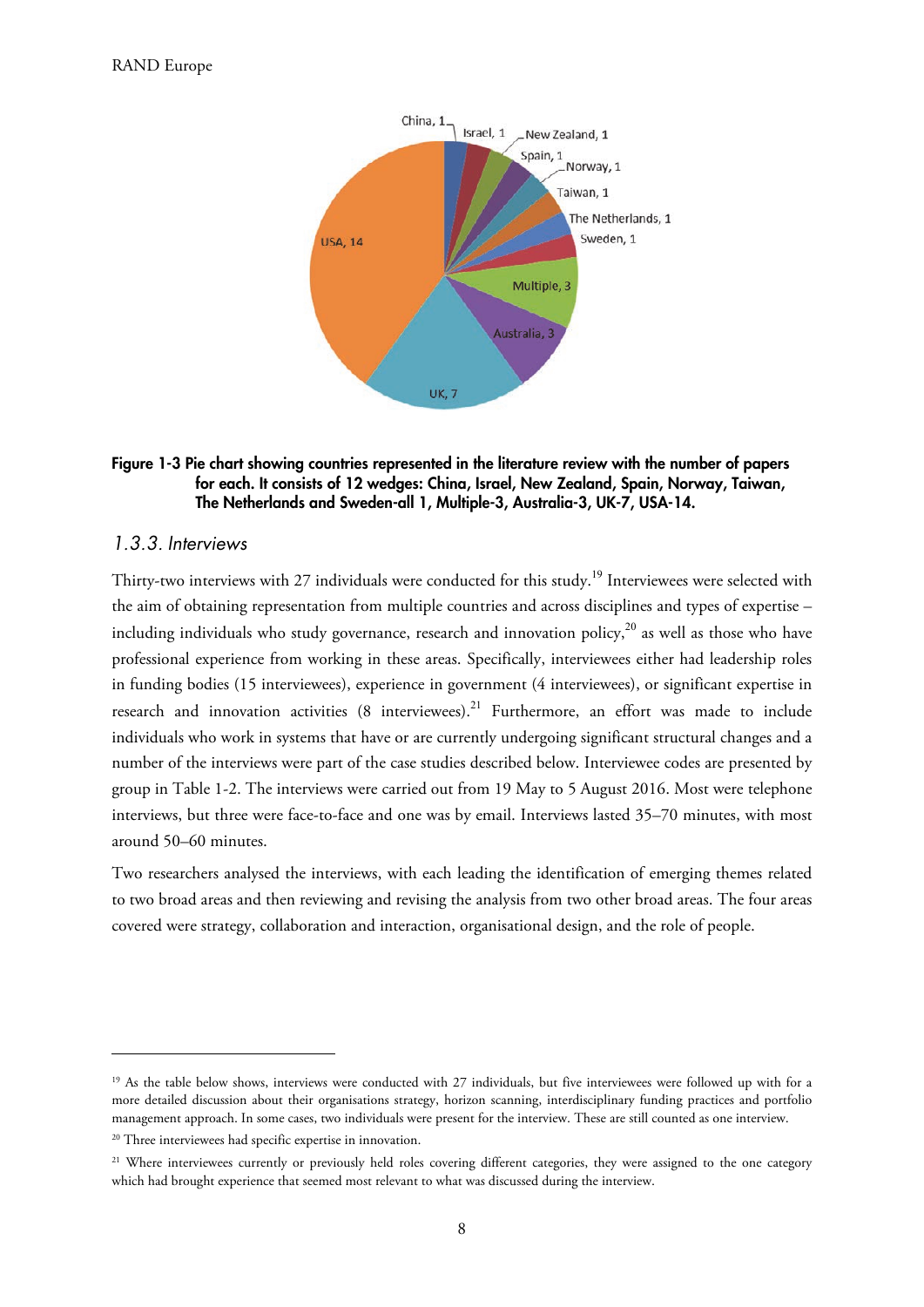| Category (number of interviewees)                                                                 | Interviewee codes                                                                                                         |
|---------------------------------------------------------------------------------------------------|---------------------------------------------------------------------------------------------------------------------------|
| Research and innovation funding bodies (14)                                                       | Int 01, Int 02, Int 03, Int 05, Int 06, Int 07, Int 10, Int 11,<br>Int 14, Int 17, Int 18, Int 19, Int 21, Int 23, Int 27 |
| Government (4)                                                                                    | Int 04, Int 15, Int 20, Int 25                                                                                            |
| Active in research into governance and/or research<br>and innovation policy, or in innovation (9) | Int 08, Int 09, Int 12, Int 13, Int 16, Int 22, Int 24, Int 26                                                            |
| Public research and innovation funding bodies (11)                                                | Int 02, Int 03, Int 05, Int 06, Int 10, Int 11, Int 17, Int 18,<br>Int 19, Int 21, Int 23, Int 27                         |
| Private and third sector research and innovation<br>funding bodies (3)                            | Int 01, Int 07, Int 14                                                                                                    |
| Government (4)                                                                                    | Int 04, Int 15, Int 20, Int 25                                                                                            |
| Active in research into governance and/or research<br>and innovation policy, or in innovation (9) | Int 08, Int 09, Int 12, Int 13, Int 16, Int 22, Int 24, Int 26                                                            |

#### Table 1-2 Interviewees by category

Overall, interviewees represented seven countries; just over half were based in the UK (Figure 1-4).





## 1.4. Summary of report

This report presents our integrated synthesis of the evidence collected and our analysis of it in a way which matches the aims of the study. In Chapter 2 we provide a summary of the evidence from which we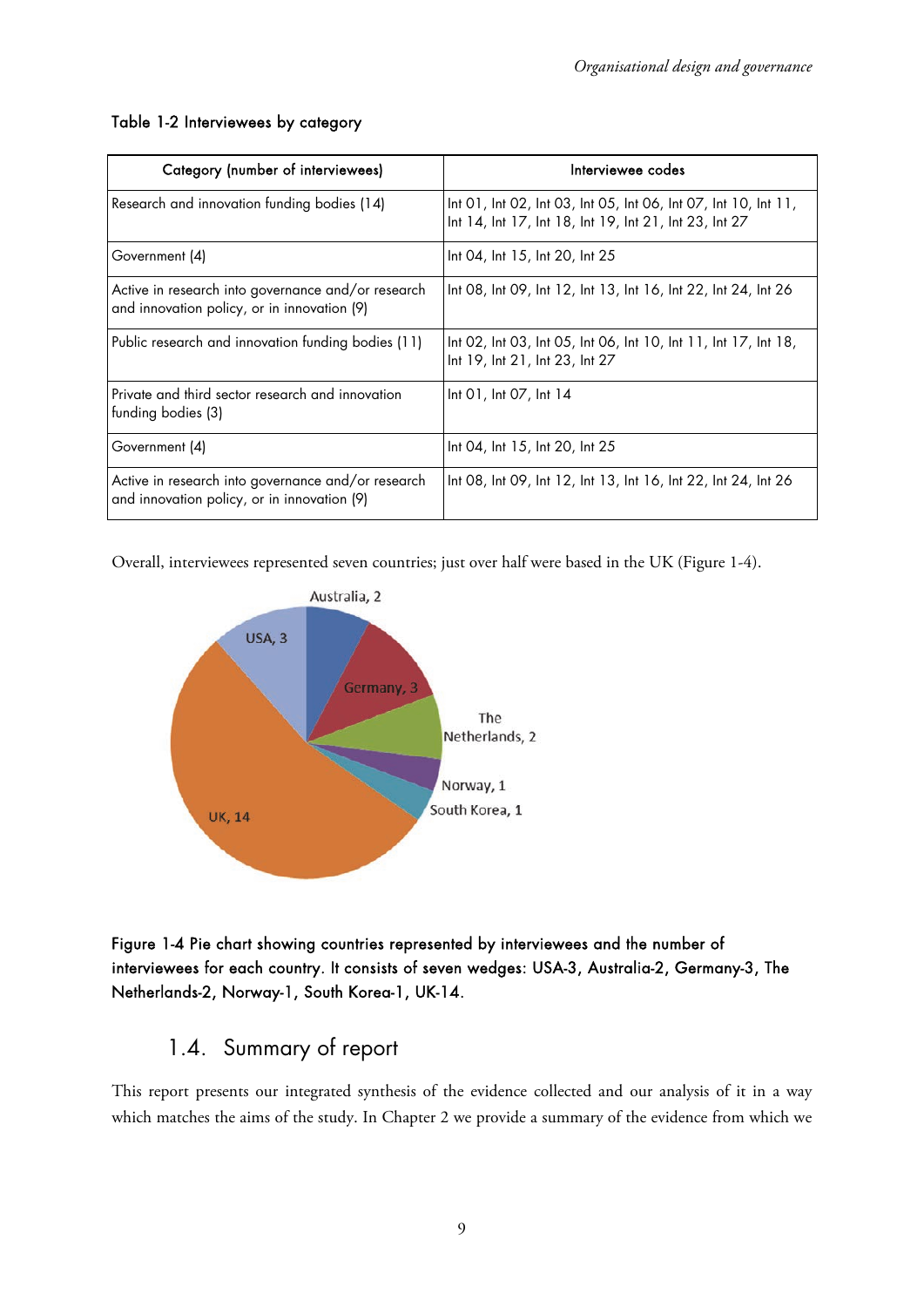-

conducted our analysis.<sup>22</sup> Chapter 3 then provides the main insights from our analysis and Chapter 4 summarises our conclusions. We focus primarily in Chapters 3 and 4 where we draw the evidence together which can be used both to understand the evidence synthesised to date, and to inform in a dynamic fashion the different components of UKRI for the future.

 $22$  There is an Addendum containing detailed case studies and a summary of the literature, which contain the main material from which this analysis was drawn. This Addendum may be made available from the researchers on request.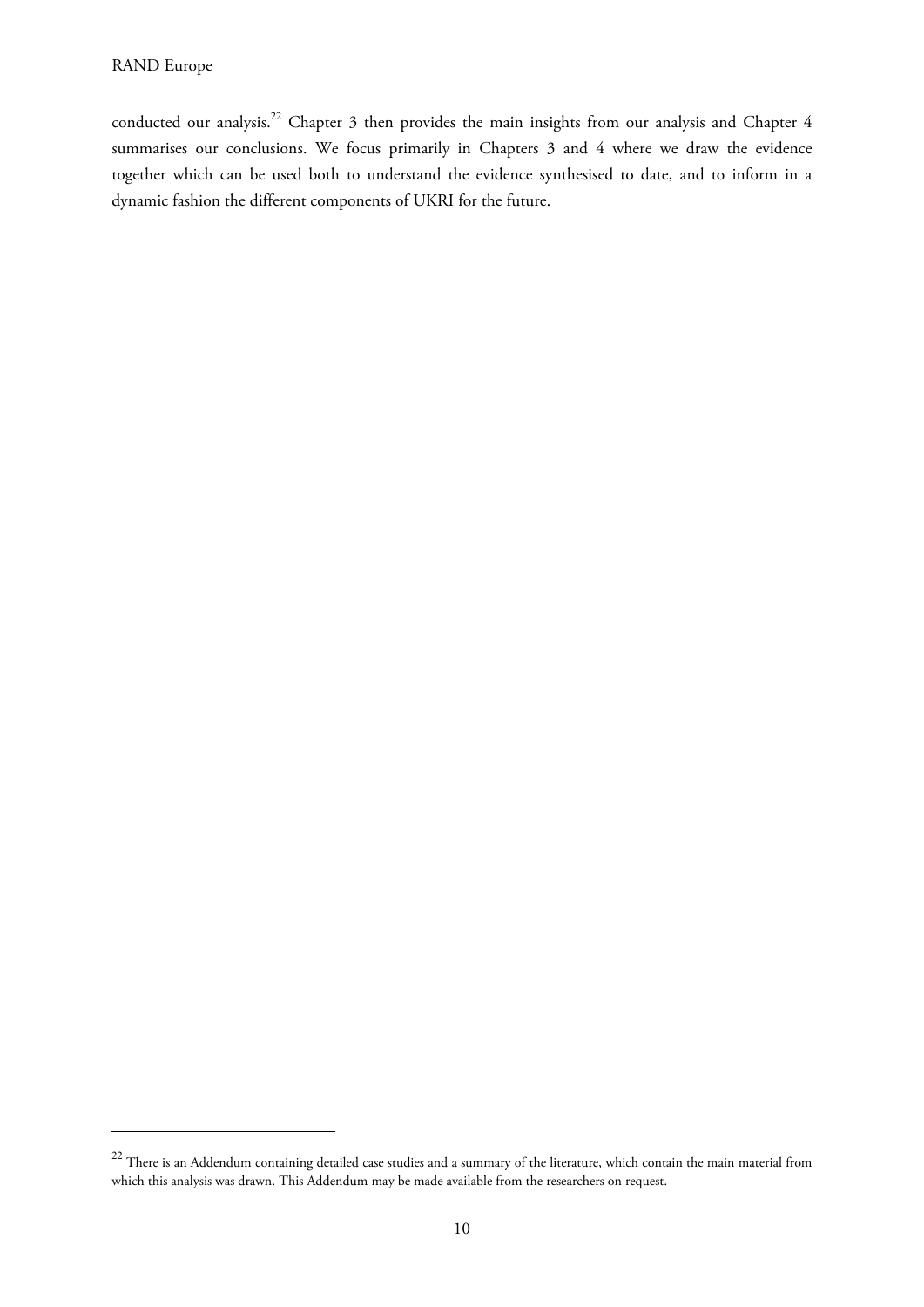## 2.1. Introduction

The evidence base for this study includes three interconnected components: a wide-ranging and targeted search of the literature, including grey literature; interviews with 27 leading academics and representatives of research and innovation funding bodies and companies in the UK and internationally; and descriptive case study reviews of a selection of research funding agencies in each country. Each component sought to answer a different element of the overarching research questions. The literature review aimed to help us identify not only best practice in research funding within the UK and other countries, but also across other sectors, including the third sector and industry. This enabled us to understand, and provide insight into, how elements of organisational design and corporate governance in complex organisations can lead to the achievement of successful outcomes. The interviews enabled us to grasp the nuances and facets of organisational design and strategy which are 'unwritten' and descriptive in nature. By understanding the perspectives of those who work within and have been a core part of building and designing research funding organisations for many years, we were able to gain unique insights. Finally, the case studies complemented both the literature search and the interviews by providing a clear descriptive grounding of the many different design features and organisational approaches that are used in different countries around the world.

While the insights from across the entire evidence base are integrated into the whole report, we provide in this chapter an overview of the main points from each source of evidence. We start with a summary of the case studies, and then move to an overview of the literature and interviews.

## 2.2. Introduction to the case studies

These case studies provide a short overview of the research funding system and a selection of research funding organisations in six countries. For each country and set of organisations we sought information on the core questions below, aiming to capture those outside the government funding system to see if there were any approaches to governance and organisational design which stood out.

- What are the different types of research funding organisations and models in the UK and comparable countries?
- What are the defining characteristics of different funding organisations and models? How are they organised?
- How do different research funding organisations deliver their objectives?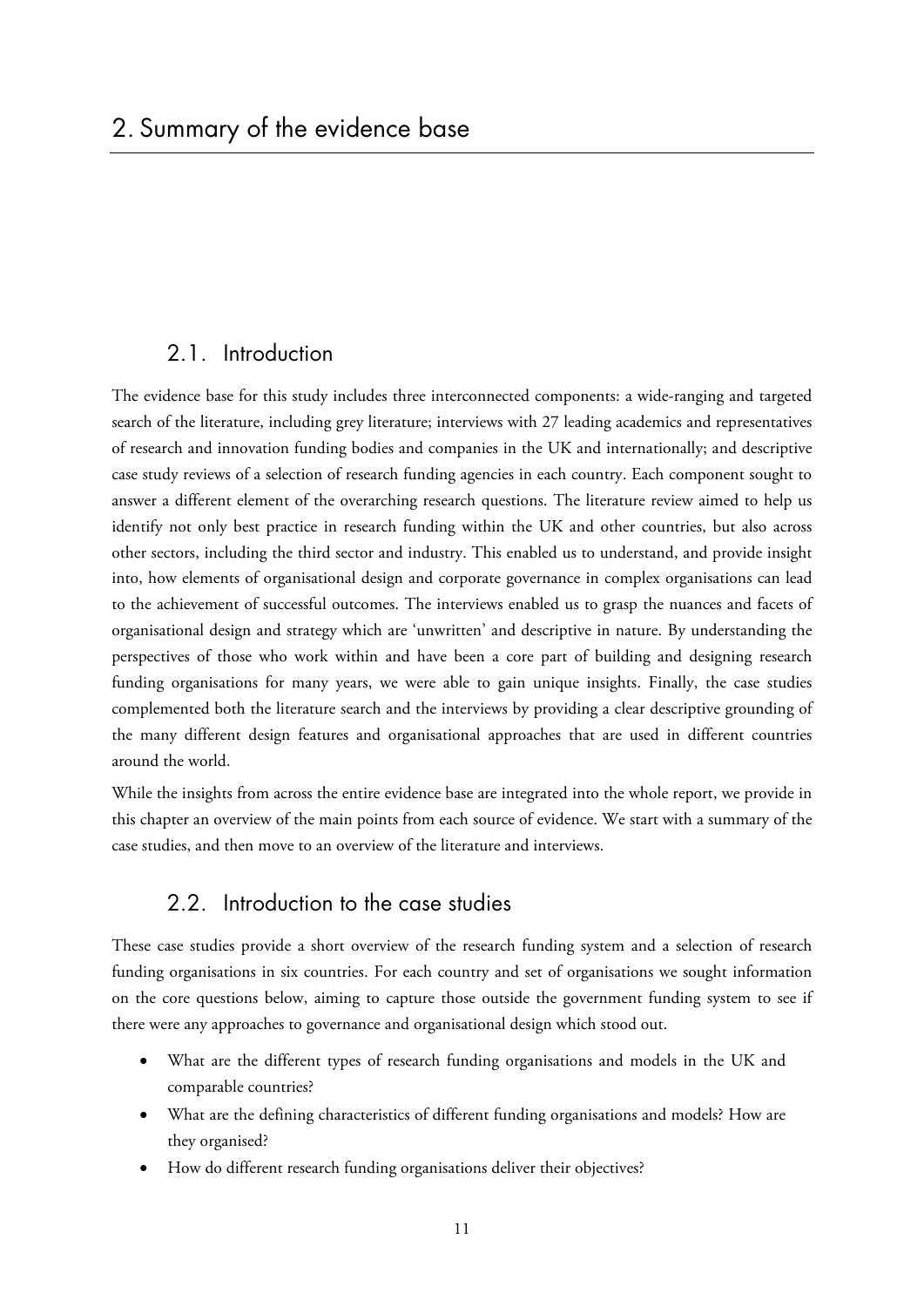- How are strategies formulated and what is the content of that strategy?<sup>23</sup>
- How are decisions about funding made in different research funding organisations?
- What underlying theories have been proposed for their effect/s?

Though we identified information on all these for many of the organisations, we found very little evidence for the final question about the theories for different levels of organisational effectiveness, nor was there any systematic or readily available evidence evaluating the effectiveness of different funding organisations and linking that to any features of organisational design. This is comparable to other studies we have done of a similar nature<sup>24</sup>, but is still worth highlighting as it seems to be an important and notable gap in the literature.<sup>25</sup> In the following sections we provide a short summary of each funding system at the country level and a table summarising the organisations within each country.

#### 2.2.1. United Kingdom

#### Overview of the UK's research funding system

Research and science in the UK have historically been financed by considerable contributions from both industry and government. In the last 10 years, gross domestic expenditure on R&D (GERD) as a percentage of GDP has been around 1.7 per cent, out of which business-funded R&D covered approximately two thirds of overall R&D spend and government-funded R&D ranged between 0.47 per cent and 0.57 per cent of GDP.

Public investment in research is the primary responsibility of the Minister of State for Universities, Science, Research and Innovation with the Department for Business, Energy & Industrial Strategy (BEIS) being the governmental department responsible for science and research policy and funding. In the 2016– 17 science and research budget, the UK has committed to public investment of £5.9bn in research. However, there are other departments with responsibilities for research policy and funding, including the Departments of Health; Environment, Food and Rural Affairs; International Development; Transport; the Home Office; and the Ministry of Defence.

BEIS delivers public science and research funding through a 'dual support system', (historically) consisting of the research councils and the devolved higher education funding bodies, including HEFCE and its equivalents in Scotland, Wales, and Northern Ireland. While the research councils provide competitive project funding to institutions for projects, programmes, fellowships and studentships on the basis of prospective applications, HEFCE and its equivalents in Scotland, Wales and Northern Ireland provide block grants to institutions on the basis of past performance which is invested by higher education institutions at their own discretion to maintain their research capacity.

Through the science and research budget, the UK also supports other research organisations, including the UK Space Agency (£225m in 2016–17), National Physical Laboratory and the UK Atomic Energy Authority. The UK has also four independent National Academies, the Royal Society, the British

<sup>&</sup>lt;sup>23</sup> This was a specific request by BEIS late in the study, so a review of strategy was only done for a selection of organisations. A detailed review or organisational strategies is provided in Section 3.2.

<sup>&</sup>lt;sup>24</sup> See, for example, Pollitt et al. 2016.

<sup>&</sup>lt;sup>25</sup> A full write-up of each case study is provided in a separate case study Addendum.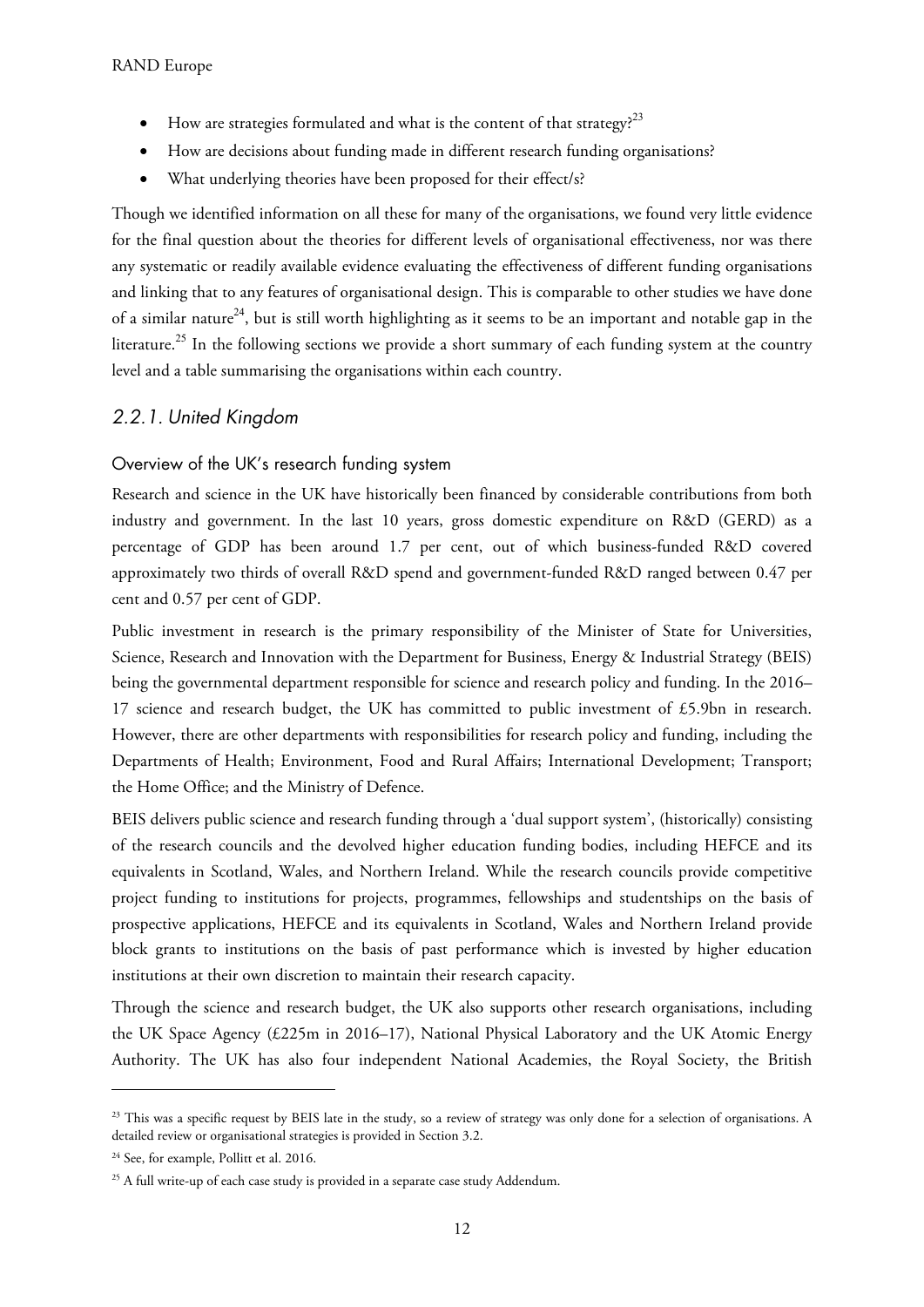Academy, the Royal Academy of Engineering and the Academy of Medical Sciences, which aim to provide leadership and promote excellence across their fields of UK research. They receive BEISsponsored grant funding for key programmes that help deliver government priorities. Collectively, they will be allocated £98m in research funding in 2016–17.

Aside from research funding through the science and research budget, the UK government funds and supports research through other governmental departments, their specialist governmental research agencies, such as the Department of Health supported National Institute for Health Research (NIHR) or the Ministry of Defence's Defence Science and Technology Laboratory (Dstl), and networks of specialist public sector research establishments, such as the Met Office and the Health and Safety Laboratory.

In the UK, there are also significant non-profit research funders, particularly in the biomedical sector. The most significant large non-profit research funders are the Wellcome Trust and Cancer Research UK, which invest around £900m and £400m a year respectively in research-related activities. There are other smaller, yet significant research funders, including the Nuffield Foundation, the Leverhulme Trust, and a considerable number of other research charities.

Aside from the research councils and HEFCE, BEIS also provides R&D funding to businesses through Innovate UK (formerly known as the Technology Strategy Board), the governmental innovation agency responsible for supporting business-led technological research and innovation. Innovate UK is the government's innovation agency promoting and investing in business-led innovation across the UK, particularly to small and medium businesses, through four broad sector groups (and an open programme). With a budget of around £561m for 2016–17, Innovate UK provides competitive R&D funding through two competitions in each sector group. In addition Innovate UK supports the national network of Catapult Centres to strengthen the way it connects business with knowledge, partners and opportunities.

#### Summary of a selection of UK funding organisations

*The National Institute for Health Research (NIHR)* was established in April 2006 and is funded through the UK Department of Health. NIHR's vision is to improve the health and wealth of the nation through research, and their mission is to provide a health research system in which the NHS supports outstanding individuals working in world-class facilities, conducting leading-edge research focused on the needs of patients and the public. It acts in effect as the research arm of the NHS, conducting research in and for the NHS and its patients. NIHR's total annual spend is in the region of £1bn. In 2014–15, it spent a total of £1,034m across four strands (Infrastructure, Faculty, Research, Systems), with a total of £237.6m spent on research,<sup>26</sup> with the largest programme being the Health Technology Assessment programme, which received funding of £74.2m.

*The Wellcome Trust* is an independent, charitable UK research funder dedicated to improving health. The Trust was established on the basis of Henry Wellcome's will of 1936 and endowment to be used to 'advance human health'. The research income comes from a £18.3bn investment portfolio (as of FY2015), allowing the organisation to set out longer-term objectives, while having the independence to act flexibly and responsively. The core governance mechanisms are the Trustee's directors (known as

<sup>&</sup>lt;sup>26</sup> NIHR 2015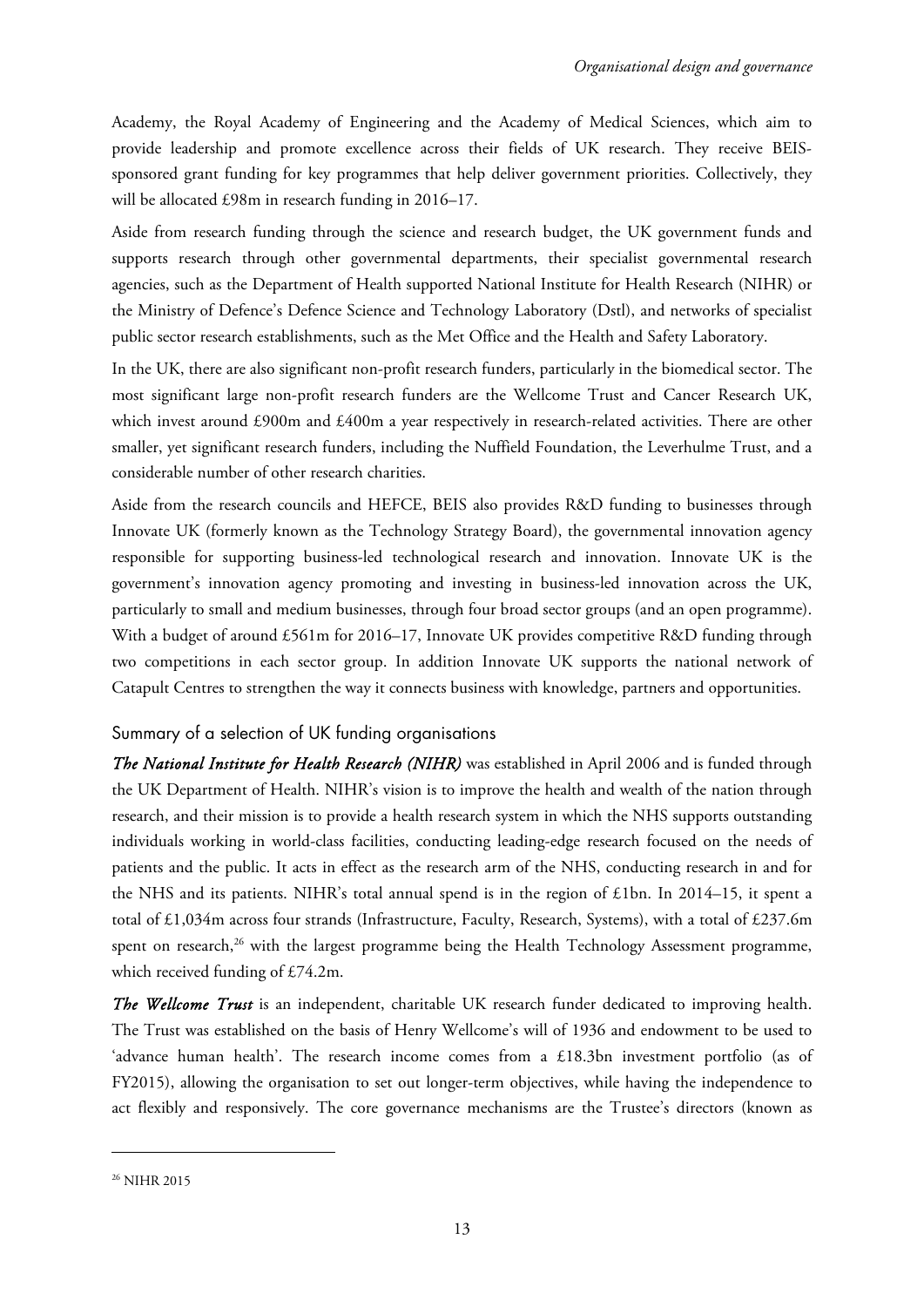Governors), the Company Secretary of the Trustee, and the Executive Board. The Board of Governors comprises experts in the fields of medicine, science, business and policy who are 'independent in character and judgement and that there are no relationships or circumstances that are likely to affect, or could appear to affect, the Governors' judgement'.<sup>27</sup> Funding decisions are made with the help of external experts across Wellcome's funding remit. External experts provide the Trust with written peer reviews and act as members of numerous advisory committees across key areas of research funding support.

*Cancer Research UK* is the UK's largest charitable funder of cancer research. The charity support research into all types of cancer, from understanding the biology and causes of cancer to investigating how to prevent, diagnose and treat the disease. Cancer Research UK invested £393m in cancer research through in-house research institutes and research grants to external scientists (including universities and hospitals). Recent total spend of research has increased from £325m in 2011 to £393m in 2015. The majority of Cancer Research UK's investments in research go to supporting five institutes across the UK. Its research strategy is driven by three core principles of:

- *People*, supporting the best scientists and giving them autonomy and flexibility to tackle important research questions.
- *Partnership*, developing effective partnerships across sectors to accelerate research progress, influence policy and inform the public.
- *Collaboration*, investing in long-term infrastructure and capacity building to support integration and strong networks across the research base.

*Arthritis Research UK* supports research into the cause, treatment and cure of arthritis and musculoskeletal diseases. The charity supports both investigator-led research and specifically targeted research to key areas of strategic interests. In 2014–15, the charity invested £23m into research activities. The research encompasses a broad range of research areas, including molecular and cellular biology, immunology and inflammation research, pain, biomechanics and bioengineering, preventative medicine, orthopaedics, genetics and epidemiology and regenerative medicine. The research also has a focus on the translational opportunities and supports experimental medicine and clinical trials.

*The British Heart Foundation* (BHF) is the UK's largest independent charity funding that funds cardiovascular research. The charity has operated since 1961 and is dedicated to research, but also to prevention and campaigning activities. The BHF invested over £81m in cardiovascular research in 2014– 15.

*The Leverhulme Trust* is one of the largest philanthropic research funders in the UK. In 2015, the Trust distributed approximately £110m on supporting research through funding research centres (36%) and individual research project grants (29%), as well as providing research fellowships (16%), and other activities and prizes. The research is provided via the responsive mode of funding, i.e. the choice of topic and research design is left with applicants. The Trust does not have strategic priorities for research; its goal is to fund curiosity-driven research with demonstrable quality, significance, and originality.

<sup>27</sup> Wellcome Trust 2015a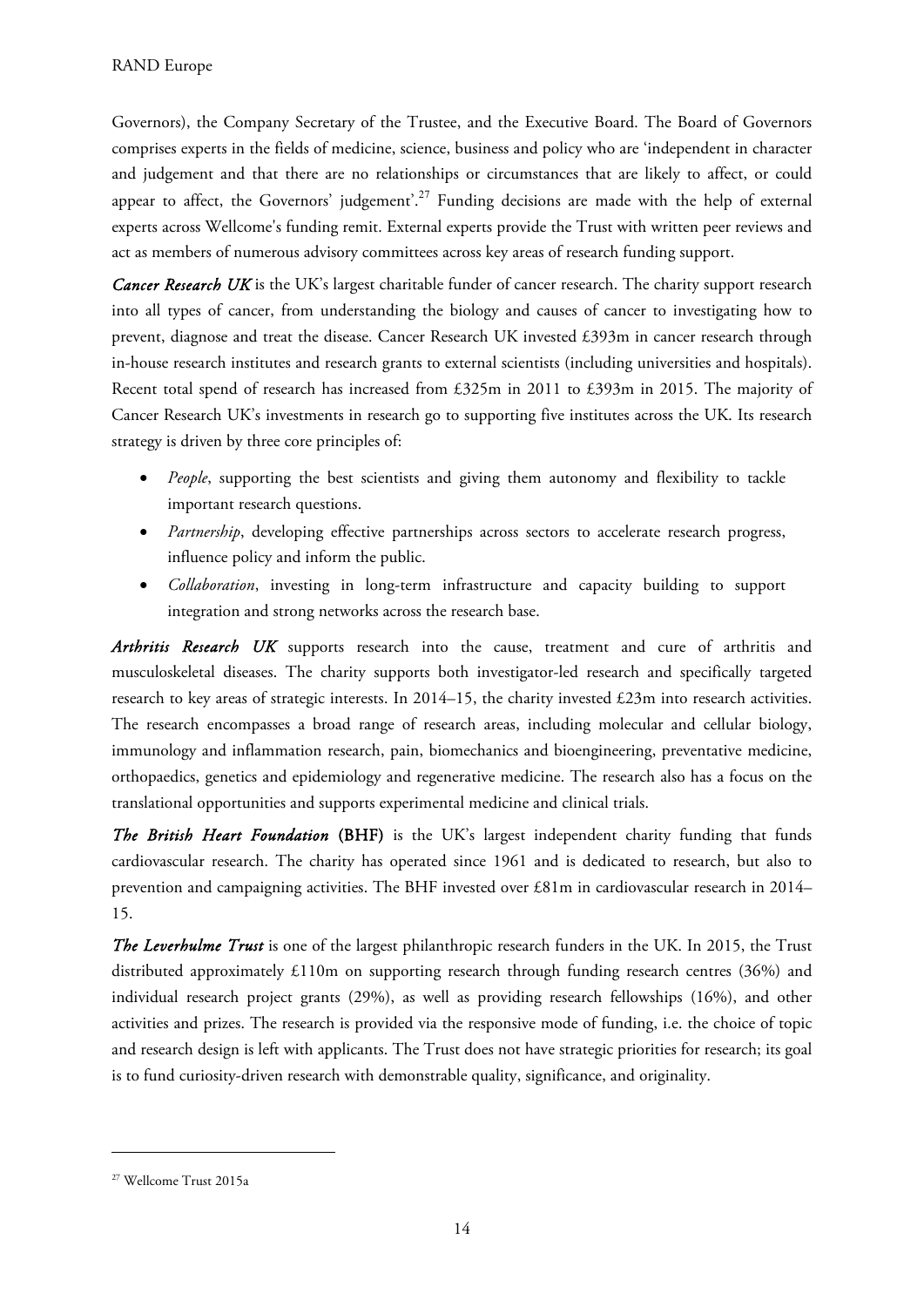#### 2.2.2. United States

#### Overview of the US research funding system

The USA has considerable R&D spending compared to other OECD countries, spending \$136bn on R&D in FY2014, with the budget expected to rise to \$145bn on R&D in FY2016. The US research system relies primarily on an R&D-intensive business sector (2.04 per cent of GDP in 2012) which accounts for 70 per cent of total gross domestic expenditure on R&D (GERD).<sup>28</sup> The public research funding system in the USA is not under the responsibility of a specific government body; there are many bodies which fund research across a range of areas, as well as a range of intermediate research funding organisations providing funding to other organisations.<sup>29</sup> Most publicly funded research is conducted in universities, although some government agencies perform research themselves. This includes, most notably, the National Institutes of Health (NIH), which both funds and conducts research, as well as several federal departments, including the Department of Defense, the Department of Energy, the Environment Agency, the Food and Drug Administration, the Department of Health and Human Services (HHS), the Center for Disease Control, and the Department of Veteran's Affairs, many of which also have networks of laboratories.<sup>30</sup> The other major national funder of research is the National Science Foundation (NSF), however it has no research institutions of its own.<sup>31</sup>

The US research system is mainly administered at the federal level, although many states also support research through various commissioning mechanisms. Approximately 30 agencies receive research budgets, with the top five being (in terms of the 2015 Federal Science & Technology budget listing):<sup>32</sup>

- 1. The Department of Defense (DOD): \$64.4bn budget for FY2015
- 2. The National Institutes of Health (NIH): \$29.5bn budget for FY2015
- 3. The Department of Energy (DOE): \$12.2bn budget for FY2015, including USD 4.7bn for its science programmes.
- 4. National Aeronautics and Space Administration (NASA), \$11.5bn budget for FY 2015.
- 5. The National Science Foundation (NSF): \$5.6bn budget for FY2015.

In addition, major foundations also provide significant funds for research institutions.<sup>33</sup> Some of the long established ones include the Carnegie Foundation, the Hewlett Foundation, the Rockefeller Foundation and the Bill and Melinda Gates Foundation.<sup>34</sup>

Summary of a selection of US funding organisations

*The National Science Foundation* is an example of a public agency supporting all fields of fundamental science and engineering, except for biomedical sciences (as this is covered by the NIH). The NSF provides

<sup>28</sup> OECD 2012

<sup>29</sup> Steering and Funding of Research Institutions N.d.

<sup>30</sup> ibid.

 $31$  ibid.

<sup>&</sup>lt;sup>32</sup> R&D in the 2015 Budget (revised).

<sup>&</sup>lt;sup>33</sup> Steering and Funding of Research Institutions N.d.

<sup>34</sup> ibid.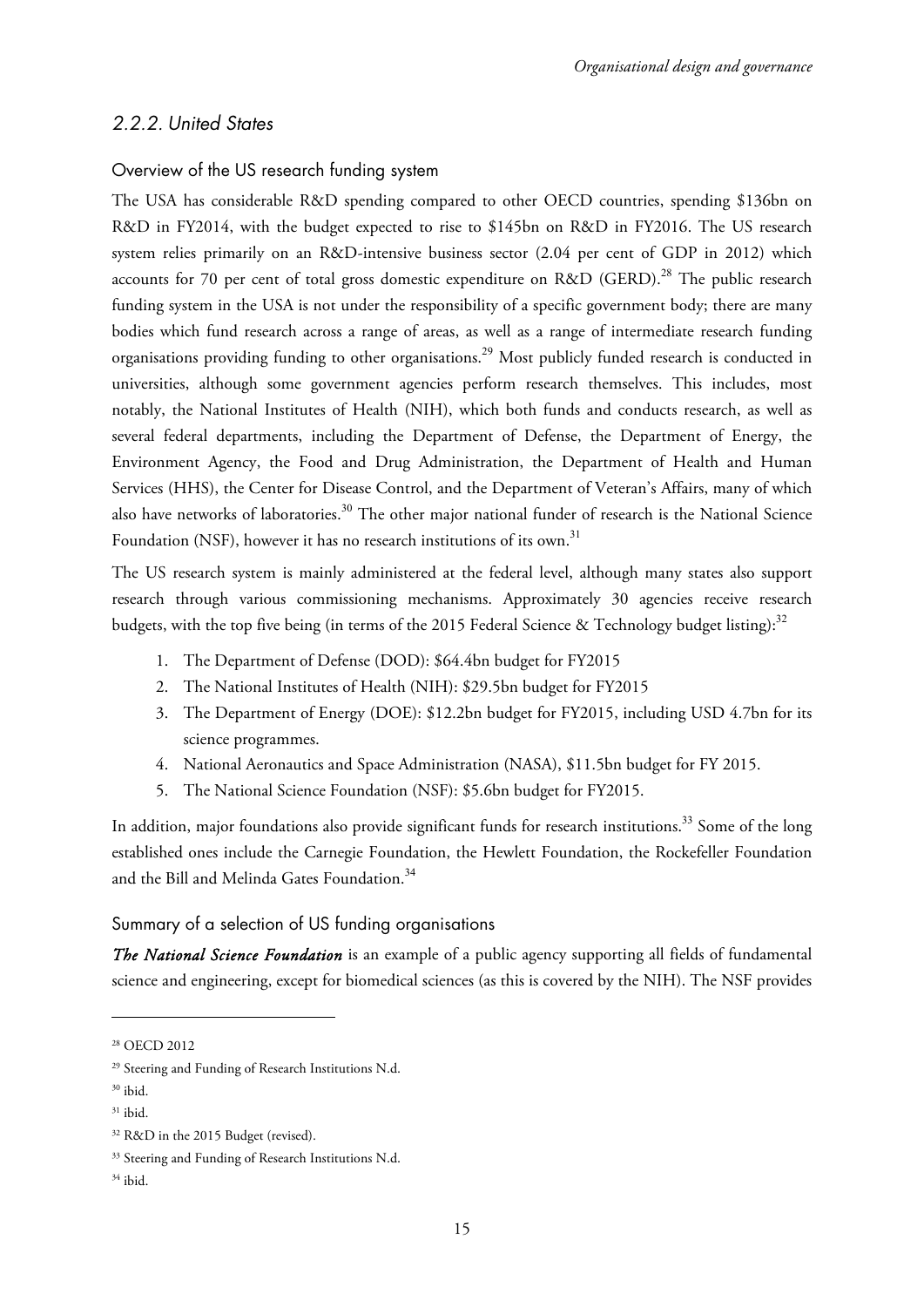grants to higher education institutions, businesses and research organisations in the USA. It notably provides one quarter (24 per cent) of federal funds for basic research in higher education. The majority of grants go to individuals or small groups of investigators. The organisation is divided into seven disciplinebased directorates.<sup>35</sup> Each of these is headed by an Assistant Director who is a specialist in each particular field and reports directly to the NSF Director. Overall, the NSF has a decentralised structure, with each directorate being responsible for their individual funding decisions, despite being tied up to strategic orientations and decisions being taken by the leadership entities (i.e. the Office of the Director and the National Science Board). Each division within a directorate is responsible for managing a portfolio of grants and proposal competitions within a broad area of research and education.

*The National Institutes of Health* represents the largest source of funding for medical research in the world and is the most important source of funding for biomedical research from the federal government. The organisation supports both disease-related and basic research projects with over half of their funding awarded regardless of applicability to a specific disease. The NIH is both a funder and provider of research; its intramural and extramural research programmes provide funding in accordance with scientific merit and strategic priorities. The NIH is comprised of 27 institutes and centres (ICs), which are diverse in terms of mission, scope of activity and size, but similar in their organisational structure and the way they fund research. While there is an overall NIH director, each IC also has its own agenda and director, each of whom are appointed by the Secretary of the DHHS. Additionally, each IC has an Advisory Council tasked with advising the IC director on policies and priorities. All but three of the institutes receive their funding directly from Congress, and administer their own budgets.<sup>36</sup>

The NIH Director, with support from the six NIH Deputy Directors, provides central leadership to individual ICs, as well as across the organisation. The director is advised by the Council of Councils, which is made up of representatives from the IC Advisory Councils, lay representatives and others, and through discussion with the federal government's Department of HHS and Congress. The Director, in turn, advises the President on research priorities and strategic direction through the annual NIH budget request to Congress.<sup>37</sup> The Director, with a unique NIH-wide perspective, guides the agency's overall activities and outlook. The Office of the Director is responsible for setting policy for NIH and for planning, managing, and coordinating the programs and activities of all the NIH components.

*The Bill and Melinda Gates Foundation* provides competitive grant funding to various research actors, including private companies, governments, non-profits, faith-based groups, and academic institutions to undertake research in the fields of: clinical medicine; public health; health services and primary care; biological sciences; agriculture, veterinary and food science; anthropology and development studies; education; and social work and social policy. The Gates Foundation decides upon its research areas and strategic priorities through internal and some external consultation with researchers and policy makers. The foundation has adopted a specific focus on providing incentives to private companies to undertake actions achieving a social impact. The foundation usually invites proposals by directly contacting

<sup>&</sup>lt;sup>35</sup> These include: Biological Sciences; Computer and Information Science and Engineering; Engineering; Geosciences; Mathematical and Physical Sciences; Social, Behavioural and Economic Sciences and Education and Human Resources.

<sup>36</sup> NIH 2017b

<sup>37</sup> NIH 2017a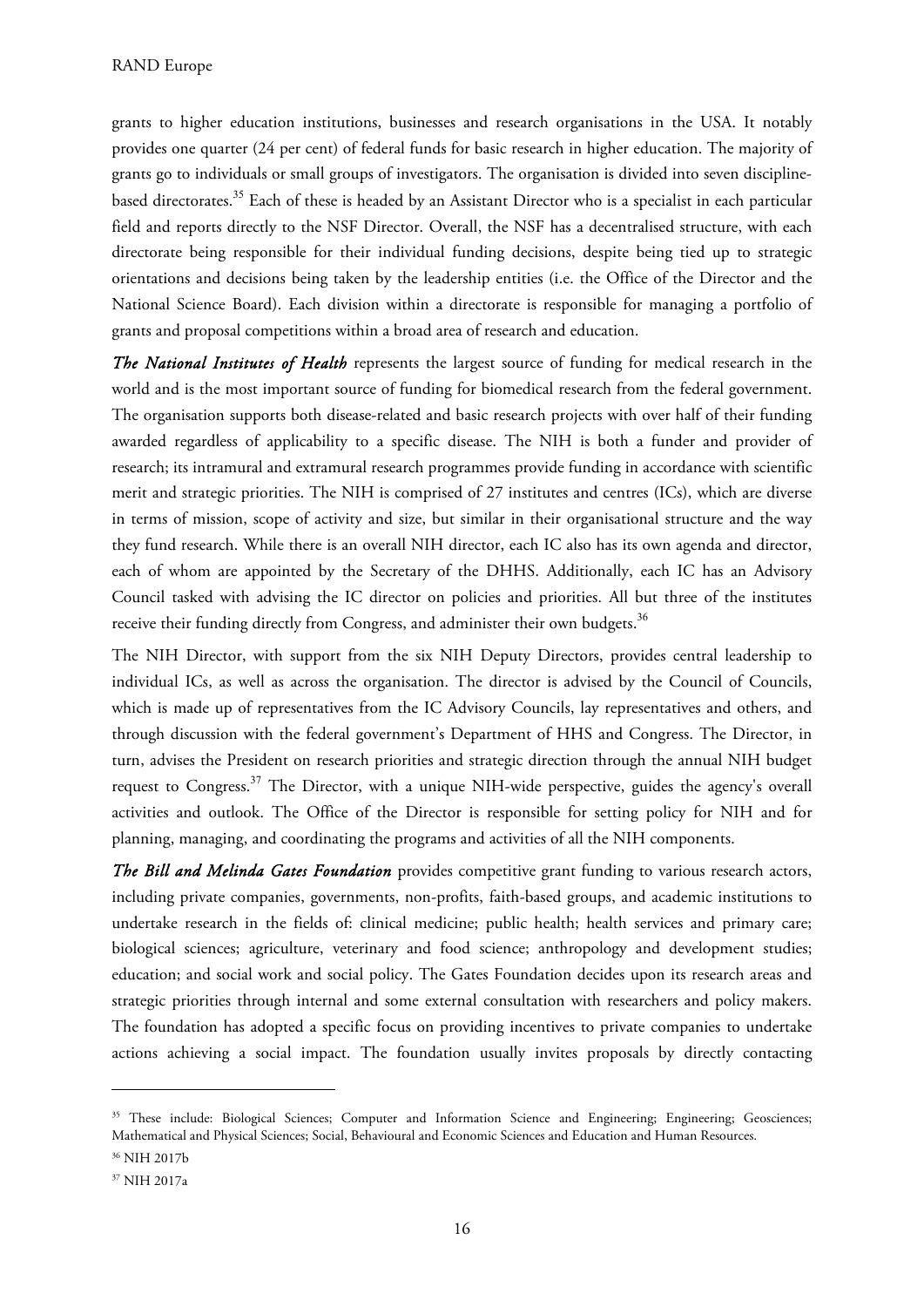organisations, but occasionally grants funding through published requests for proposals or letters of inquiry. They notably provide grants through 'Grand Challenges', a family of initiatives fostering innovation to solve key global health and development problems. The decision making process for awarding these grants involves internal and external reviewers. The final decision is taken by a member of the Foundation's executive board.

*The Carnegie Corporation of New York* aims 'to strive for international peace and the advancement of education and knowledge' and 'to promote the advancement and diffusion of knowledge and understanding'. The foundation is governed by a Board of Trustees responsible for defining the strategy for the grant making programmes. The board is composed of 21 trustees including the President of Carnegie and various representatives of universities, and two honorary trustees. The foundation currently supports four key programme areas: Education, Democracy, International Peace and Security, and Higher Education and Research in Africa. Those strategic orientations revolve around the two aims stated above, which were defined by the founder of the corporation, the steel manufacturer and philanthropist, Andrew Carnegie.

*The National Endowment for the Arts (NEA)* is an independent federal agency, which aims 'to strengthen the creative capacity of [American] communities by providing all Americans with diverse opportunities for arts participation'. The foundation relies on principles of transparency and openness as part of the 'Open Government' strategy. The agency has established a strategy to interact with the field in an in-depth way, and provides research grants to non-profit organisations and individuals through its Research Art works programme. The NEA Office of Research and Analysis is responsible for awarding grants for research on the value and impact of the arts in the United States. Despite its small size the agency is rather decentralised with 14 field directors overseeing the grant making decisions in their respective fields. Additionally, the National Council on the Arts provides advice to the organisation and its chairman.

*The Defense Advanced Research Projects Agency (DARPA)* is a federal agency created in 1957 in response to the Soviet launch of Sputnik. Its main purpose is 'to make the pivotal early technology investments that create or prevent strategic surprise for US national security.' DARPA is under the responsibility of the US Department of Defense's assistant secretary of Defense for Research and Engineering. DARPA is well renowned for its support to radical transformational technologies. DARPA supports an approach 'to fostering and implementing radically new technology concepts recognised as transformational', characterised by 'high-risk, high-payoff' research programmes. DARPA does not own any research facilities on its own but rather contracts research to other organisations. Furthermore, the organisation does not have any 'entitled constituencies' and funds research either in academia, industry or national research institutions. DARPA has developed a bottom-up approach to create their portfolio of programmes. Research programmes are developed entirely by DARPA's programme managers, who engage intensively with military leaders and with the research community to identify technological areas. Proposals are evaluated by the programme managers supported by the Source Selection Board composed of government experts following a rigorous approval process. The agency has developed a set of questions called the 'Heilmeier Catechism' to help the officials determine which risks are worth taking and evaluate proposed research proposals. The Heilmeier Catechism guides the programme manager in thinking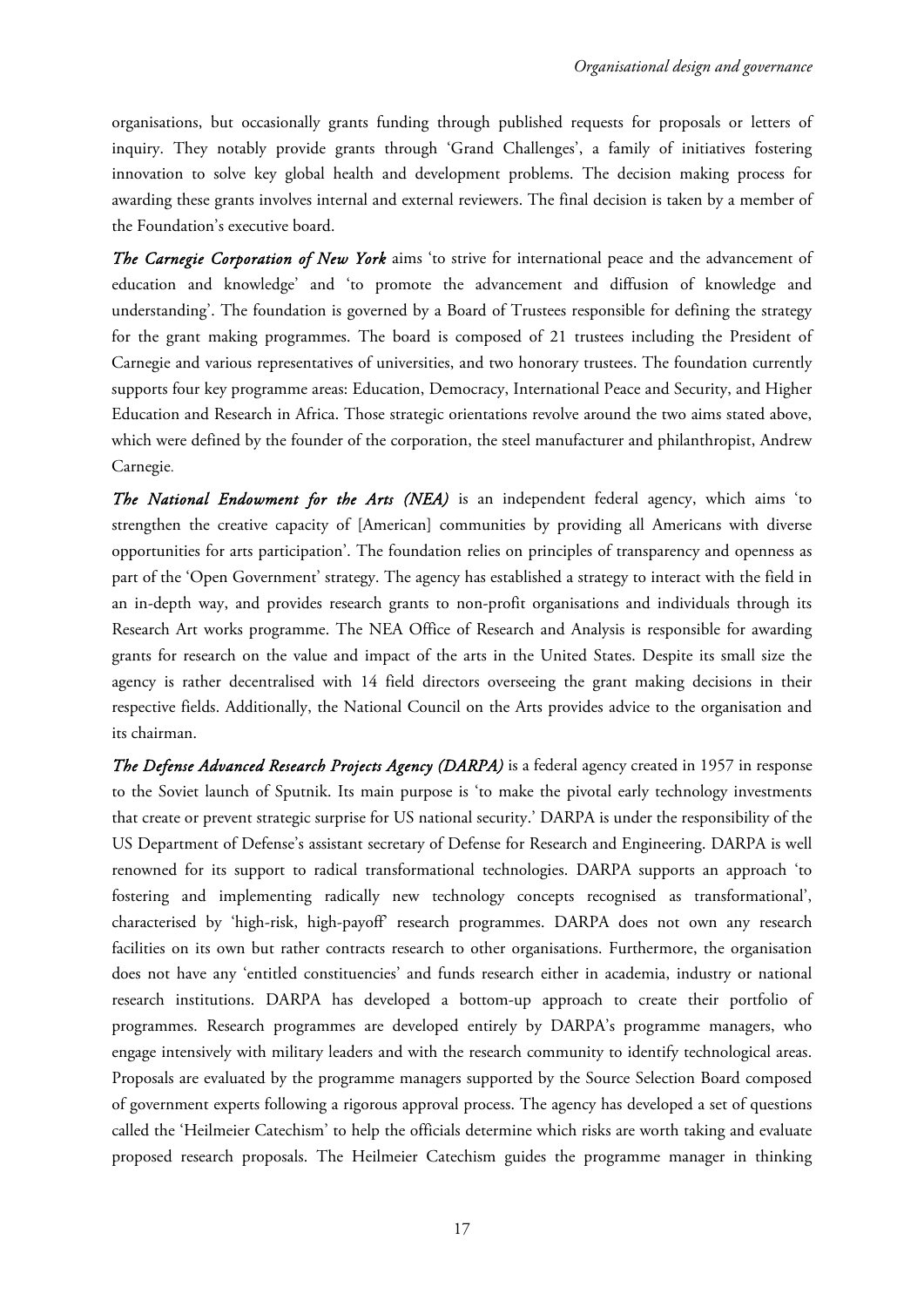through the programme goals and objectives. Answers validate the impact and technical feasibility of the programme, and help to identify the hard challenges the programme will address:

- 1. What are you trying to do? Articulate your objectives using absolutely no jargon.
- 2. How is it done today, and what are the limits of current practice?
- 3. What's new in your approach and why do you think it will be successful?
- 4. Who cares?
- 5. If you're successful, what difference will it make?
- 6. What are the risks and the payoffs?
- 7. How much will it cost?
- 8. How long will it take?
- 9. What are the midterm and final 'exams' to check for success?<sup>38</sup>

DARPA's budget accounts for one quarter of the DoD's science and technology budget (approximately \$3bn annually). DARPA's specific strategic orientation to support unconventional high-risk research translates into various organisational practices, including a relatively small size, a flat, non-bureaucratic structure, a focus on potentially change-state technologies and highly flexible and adaptive research programme.

### 2.2.3. Australia

#### Overview of Australia's research funding system

Australia relies on a 'dual funding' model for research funding which is aimed at satisfying the principles of selectivity and concentration leading to a concentrated amount of selected projects receiving research funding. As with the UK, the first stream of funding relies on a performance-based funding system to allocate block grants based on quality assessment. Research block grants are provided through the Department of Innovation, Industry and Science. The second stream of funding relies on the allocation of competitive research grants provided by the main research councils: the Australian Research Council (ARC) and the National Health and Medical Research Council (NHMRC).

#### Summary of a selection of Australian funding organisations

*The Australian Research Council (ARC)* is the main public funding organisation in Australia. The ARC is responsible for funding research and research training, evaluating the quality of research and providing policy advice on research matters.<sup>39</sup> The ARC provides funding for basic and applied research in the fields of Agriculture and Food Science, Earth Systems and Environmental Sciences, Geography, Environmental Studies and Transport, Cybersecurity, Energy, Resources, Advanced manufacturing and Health. The Council supports research projects through the National Competitive Grants Programme. The programme supports individual research projects through two streams (ARC Discovery Programme and ARC Linkage Programme), which provides funding for basic and applied research, research training, research collaboration and infrastructure.

<sup>38</sup> DARPA N.d.

<sup>&</sup>lt;sup>39</sup> ARC 2015.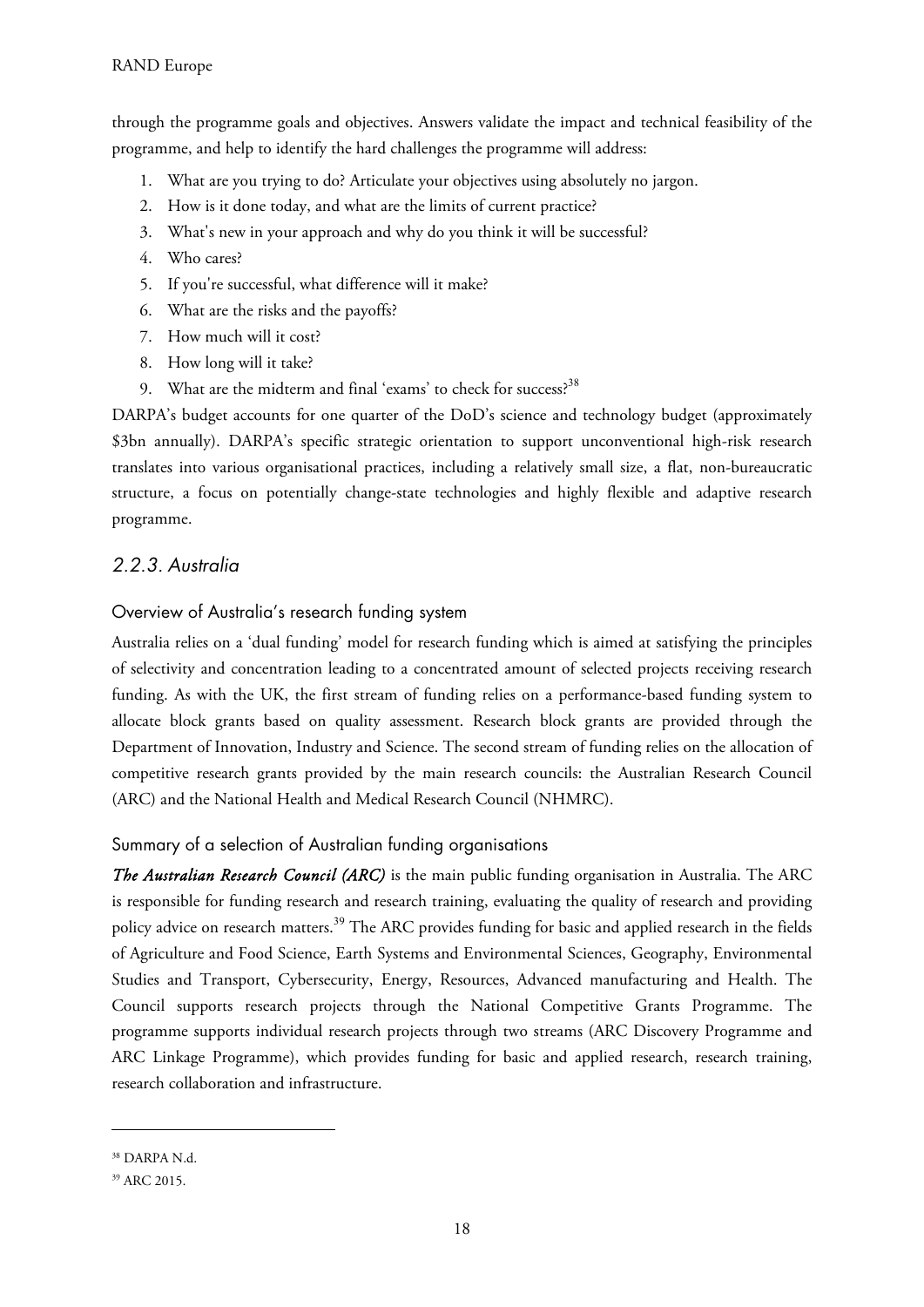The National Health and Medical Research Council (NHMRC) is the Australian government's main funding body for clinical and medical research, having provided just over AUS\$8.8bn (£5.2bn) between 2000 and 2015.<sup>40</sup> Among its primary responsibilities, NHMRC manages research support and funding through a variety of mechanisms, including grants for individuals, specific research projects and broad programmes of research. NHMRC also provides advice to the Australian government on health and medical research, ethical practice in healthcare and in research and is responsible for developing evidencebased health advice.

# 2.2.4. South Korea

Overview of South Korea's research funding system

The South Korean research funding system consists of multiple ministries and public agencies as depicted in below.<sup>41</sup> Seventy per cent of public research funds in South Korea are awarded to specific projects through competitive grants.<sup>42</sup>

The Korea Institute of S&T Evaluation and Planning is involved in the evaluation of overall national R&D programmes. However, the Institute does not evaluate individual R&D projects. It is in charge of establishing standards for ministries' evaluation of their own R&D programmes, and monitoring the quality of the evaluations conducted by the ministries.<sup>43</sup> Within the Ministry of Science, ICT and Future Planning (MSIP), the research funding is overseen by the National Research Foundation (NRF). MSIP is responsible for basic science research, while NRF oversees industrial technology research. Both councils evaluate and manage the Government Research Institutes under their responsibility, perform annual evaluations aimed at assessing managerial performance and undertake three-year evaluations of research performance.<sup>44</sup>

<sup>40</sup> NHMRC 2017

<sup>41</sup> OECD 2014.

<sup>42</sup> Rabesandratana 2014

<sup>43</sup> OECD 2014.

<sup>44</sup> OECD 2014.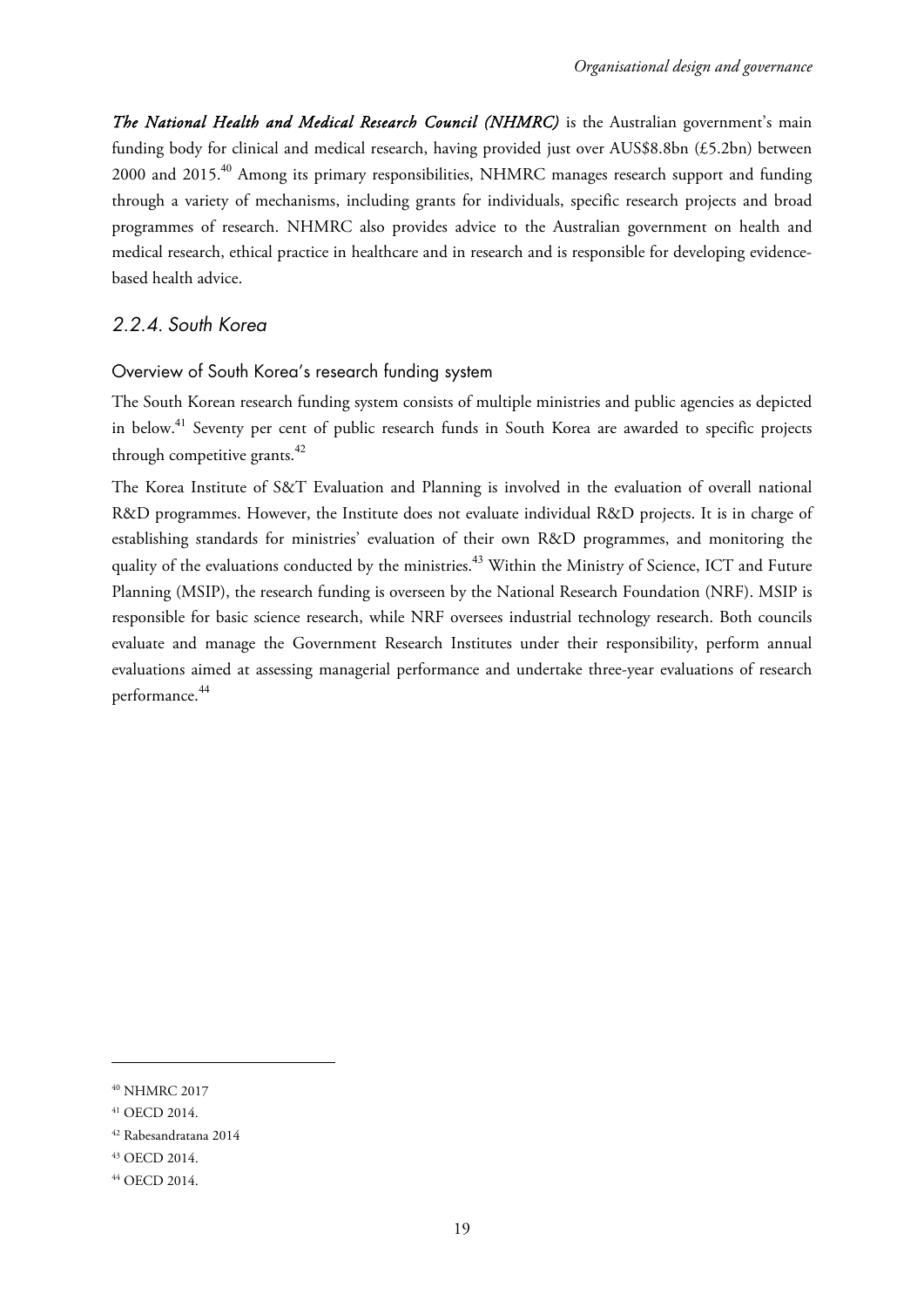# Summary of a selection of South Korea's funding organisations

*The National Research Foundation (NRF)* provides funding for basic science R&D projects as well as for operating academic research organisations. The NRF's main objectives are: to improve research quality; to maximise the utilisation and dissemination of research results; and to establish the world's leading research support system.<sup>45</sup> The NRF plays a key role as advisor in the government's R&D policy making process. The NRF's research programmes are divided between R&D and non-R&D programmes, which received respectively 50.8 per cent and 49.2 per cent of the budget in 2011. R&D programmes are divided between basic research; academic research capacity enhancement; fundamental technology; nuclear energy and safety; big sciences; and international cooperation in science and technology in accordance with governmental priorities.<sup>46</sup> Basic research receives the largest proportion of R&D funding (48.5 per cent of the R&D budget in 2011). The NRF is divided into two field-based directorates and six function-based directorates. The field-based directorates are Basic Research in Science and Engineering, and Humanities and Social Sciences. All directorates are overseen by the Director General who reports to the President. The President, in turn, runs the NRF in conjunction with the Board of directors as well as the Director General.

*The Korea Institute for Advancement of Technology* is a quasi-government-public organisation under the Ministry of Trade, Industry and Energy. It conducts research and analysis on issues related to industrial technology and innovation, and supports the Ministry in designing the industrial technology policy. The Institute also supports the Ministry in the evaluation of regional R&D projects.

*The Korea Institute of Energy Technology Evaluation and Planning* is the national funding agency dedicated to innovative energy R&D. The institute's main objective is to help the Korean government to plan and implement effective national R&D programmes that support domestic as well as international researchers, universities, and private companies to bring innovative energy technology to life. The Institute's main functions include: R&D planning; project evaluation & management; international cooperation; and human resource development.

*The Korea Evaluation Institute of Industrial Technology* is a government-affiliated organisation in charge of the manufacturing sector. It supports the Ministry of Trade, Industry and Energy's industrial R&D project planning, and evaluation and management. It is also in charge of undertaking technology demand surveys and technology forecasting in manufacturing. One of its goals includes supporting researchers' participation in R&D projects as well as technological cooperation between large companies and small and medium businesses.

<sup>45</sup> OECD 2014

<sup>46</sup> NRF 2017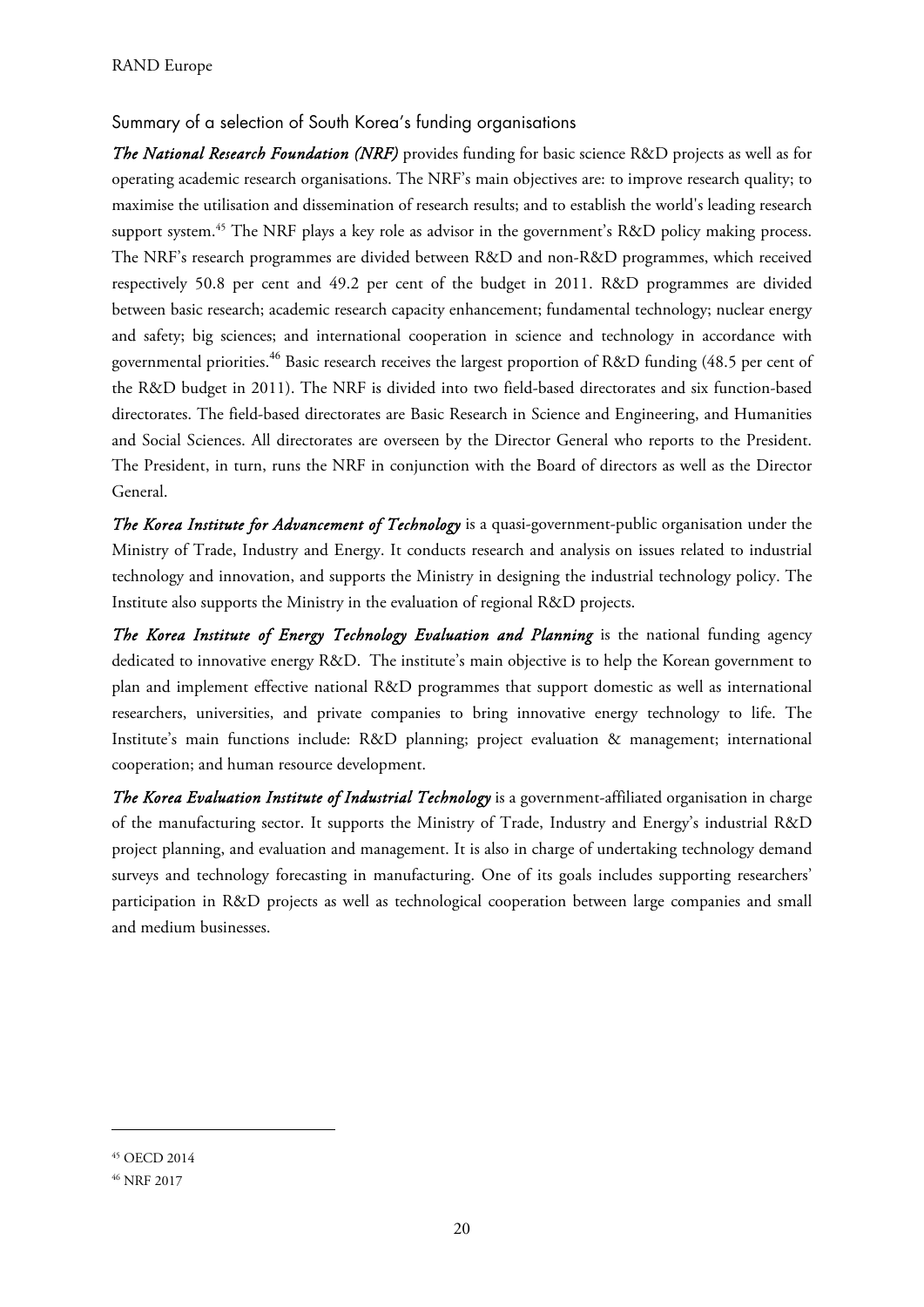# 2.2.5. The Netherlands

### Overview of the Netherlands' research funding system

The Netherlands government distributes public money for research funding through different channels. It provides direct institutional funding for universities from the Ministry of Education, Culture and Science and indirect funding based on competitive grants, which flows through various funding bodies, the most important one being the Netherlands Organisation for Scientific Research (NWO). Funding of research also occurs via knowledge institutes at other ministries, for example at the Ministry of Justice and the Ministry of Health, Welfare and Sport, and finally there is a fourth stream of direct funding for policyoriented research.

These different mechanisms are referred to as funding 'streams'. The Ministry of Education, Culture and Science is the main funder of research activities across all disciplines and infrastructure at universities. It administers the so-called 'first money stream', which is a direct budget for universities' education and research infrastructure without intervention of intermediaries.

The intermediary funding organisations, the NWO and the Netherlands Royal Academy of Arts and Sciences are responsible for the distribution of funds for basic research made available by Ministry of Education, Culture and Science. A large share of this budget is allocated for research at universities. This research funding, called the 'second money stream', is distributed to individual researchers. These grants can be directed by the NWO according to its themes and areas, which are reviewed every four years. It is worth noting, as discussed in the analysis below, that the NWO was undergoing a significant reorganisation at the time of this study and insights from this are captured throughout our report.

The remaining portion of each university's budget (approximately one third) consists of a 'third money stream' – contract research – funded by other public or private sources (e.g. foundations, the European Commission or industry). The proportion of money which comes from each stream varies by discipline. For example, for health-related disciplines, about a third of all funding comes from the first money stream. Medical research also receives a high proportion of funding from the third money stream, primarily from the Ministry of Public Health, Welfare and Sports. This Ministry also funds R&D through contract research at non-profit research institutes, hospitals and other healthcare services. In all, there are around 150 knowledge institutions which are part of the ministries' research network.

### Summary of one of The Netherlands' funding organisations

*The Netherlands Organisation for Scientific Research (NWO*) is the most important provider of research funding in the Netherlands. It focuses on all scientific disciplines and fields of research, apart from biomedical research, and provides competitive grants to universities and research based on peer-review assessment and selection procedures. Another part of this budget is spent on the eight NWO research institutes and on programme funding for research facilities. The NWO has also a dedicated budget to strengthen open science. It is constituted by various divisions and foundations, which organise research funding.

As the main national research organisation contributing to the national science and innovation policy, the NWO takes on several roles; besides acting as a major public funding body, the organisation is also in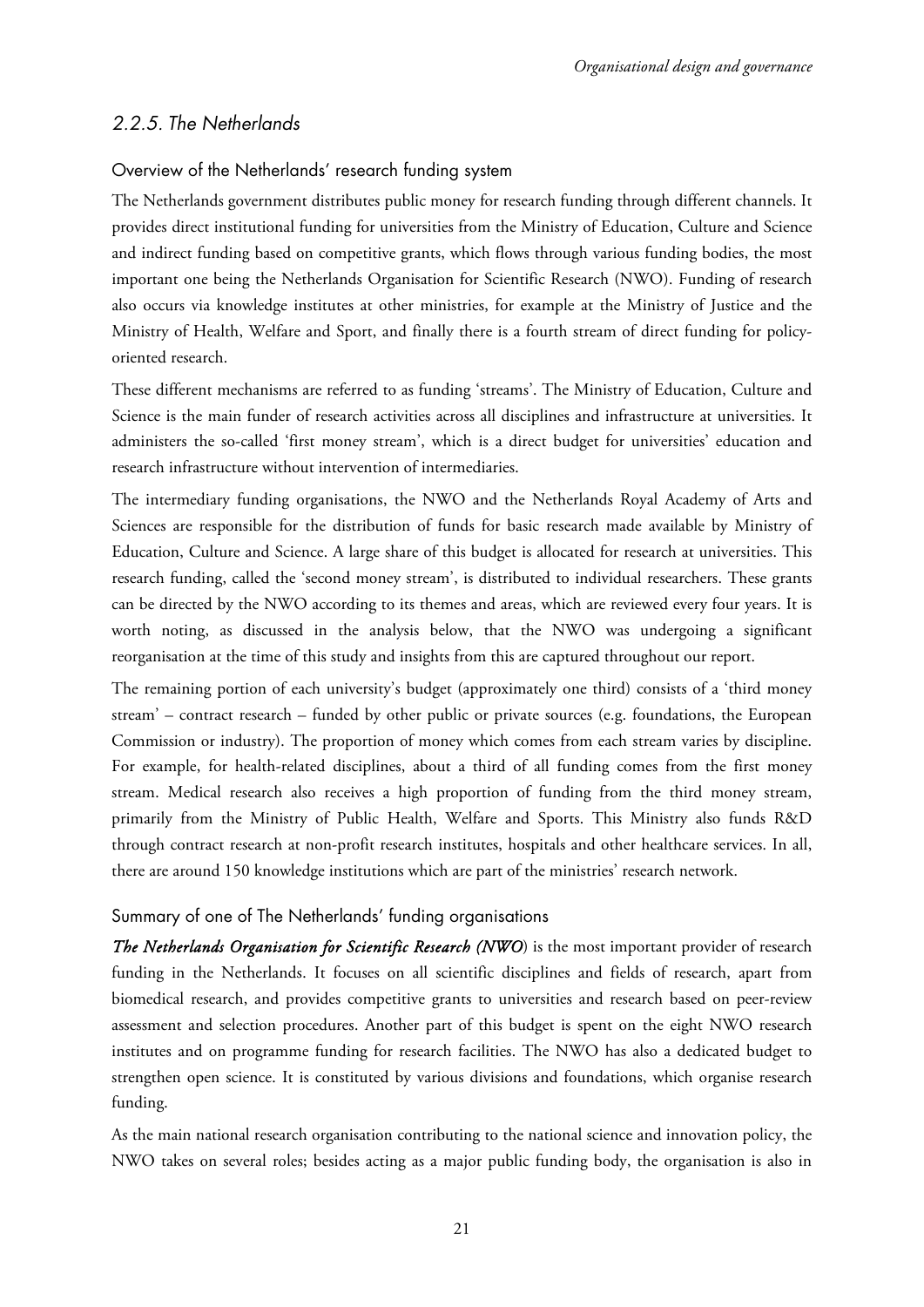charge of research programming; it promotes collaboration in science at various levels, supports Open Science policy and contributes by various means to the national and European science policy.<sup>47</sup> The 2015-2018 strategy published by the NWO states the organisation's objectives and the various funding instruments to achieve them. The strategy follows the Dutch Cabinet's 2025 Science Vision.<sup>48</sup> The strategy is developed around three main areas: encouraging collaboration within the sciences, consolidating scientific strengths for the benefit of societal challenges and supporting the organisation of researchers.

The NWO uses a range of funding instruments to support fundamental and applied public research at universities and research institutes, including large-scale, long-term research programmes focussed on a specific target or theme, collaboration between researchers, individual researchers programmes, large-scale infrastructure, non-programmed research, international collaboration, for knowledge dissemination and open access publication of research results.

#### 2.2.6. Germany

#### Overview of Germany's research funding system

The research landscape in Germany is characterised by a variety of research funding organisations. The public sector provides one third of R&D spending but industry is the largest funder of R&D. Additionally, a large share of the over 20,000 foundations in Germany provide funding for research.<sup>49</sup>

The federal structure of Germany, divided into 16 Länder, implies differences between the states and the federal government in the way research is funded and organised as they act independently from each other. The federal government and the states support research through (1) institutional funding, (2) direct project funding and (3) 'departmental research'. The last refers to funding received from Germany's federal ministries, which fund 40 federal R&D institutions and German states, and municipalities which also fund departmental level research at over 160 Länder research institutions.<sup>50</sup>

The main non-university research organisations supporting projects of national significance are financed jointly between the federal and the states governments such as the German Research Foundation, which represents Germany's main research funding organisation.<sup>51</sup>

#### Summary of a selection of Germany's research funding organisations

*The German Research Foundation (Deutsche Forschungsgemeinschaft, DFG)* is a self-governing organisation and the main research funding organisation in Germany. It is constituted in the form of an association under private law. Its members are drawn from German research universities, non-university research institutions, scientific associations and the Academies of Science and the Humanities. It provides financial support for research in higher education and public research institutions, but does not perform

<sup>47</sup> NWO 2017a

<sup>48</sup> NWO 2017b

<sup>49</sup> Research in Germany 2016a

<sup>50</sup> ibid.

<sup>51</sup> Research in Germany 2016b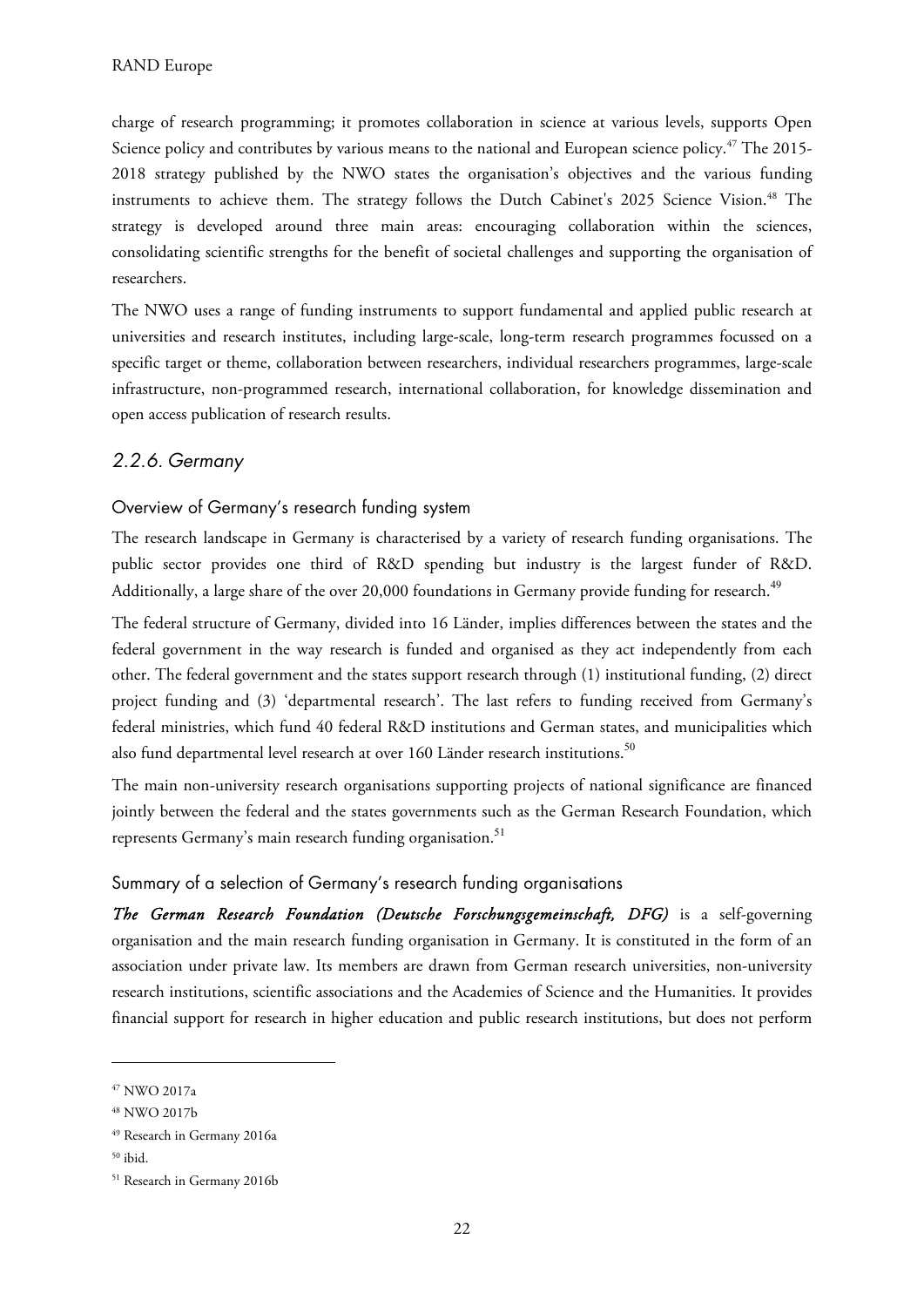any research activity itself. The DFG provides funding in all disciplines of science, engineering and the humanities. It focuses mainly on fundamental rather than applied research.<sup>52</sup> The DFG provides funds only on the basis of research proposals. The foundation adopts a bottom-up approach to research funding, which means that researchers can submit applications without any subject restrictions. The DFG's operational entity, the DFG Head Office, is divided into three departments (Central Administration, Scientific Affairs, Coordinated Programmes and Infrastructure) and six administrative divisions. DFG's departments differ in their nature; Department I (Central Administration) is divided into function-based units (i.e. international affairs, information management, and quality and programme management), whereas Department II is discipline based. Department III administers the coordinated programmes fostering cross-disciplinary research and infrastructure investments and is divided according to the various components of those programmes (i.e. Research Careers; Research Centres; Scientific Instrumentation and Information Technology; Scientific Library services and information systems). The DFG Head Office is supervised by the Executive Board formed by the President and Secretary General.

*The Alexander von Humboldt Foundation* is funded by the Federal Foreign Office, the Federal Ministry of Education and Research, the Federal Ministry for Economic Cooperation and Development, the Federal Ministry of the Environment, Nature Conservation and Nuclear Safety as well as other national and international partners.<sup>53</sup> The Foundation funds research at multiple universities and non-university research institutions such as the Max Planck Society, Fraunhofer Gesellschaft, Hermann von Helmholtz Association of German Research Centres and the Gottfried Wilhelm Leibniz Scientific Community, known as the Leibniz Association.

# 2.2.7. Norway

### Overview of Norway's research funding system

The Research Council of Norway (RCN) is the main research funding body in Norway. It was created in 1993 by the Norwegian government with the aim of reducing fragmentation and increasing coordination in the research and innovation funding system. It was originally formed by bringing together five research councils and one innovation agency under one single council. The RCN therefore combines the functions of a research council and an innovation agency.<sup>54</sup>

### Summary of one of Norway's research funding organisations

*The Research Council Norway (RCN)* not only provides funding to universities and research institutions but also supports innovation in business. Industry funding is for user-directed R&D projects, which is allocated mainly through research institutes. Since its reorganisation the Council has focused on a small number of large programmes relevant to national priorities and has increased its share of funding spent on

<sup>52</sup> DFG 2015

<sup>53</sup> Alexander von Humboldt-Stiftung/Foundation N.d.

<sup>54</sup> Norway has two additional agencies supporting innovation: the Industrial Development Corporation of Norway (SIVA) and Innovation Norway. SIVA supports innovation through investment in physical and virtual infrastructure across the country, while Innovation Norway provides mainly loans (as opposed to grants) to support business development and innovation. The division of labour and responsibilities across these organisations is seen to be appropriate and understood (Arnold & Mahieu 2012).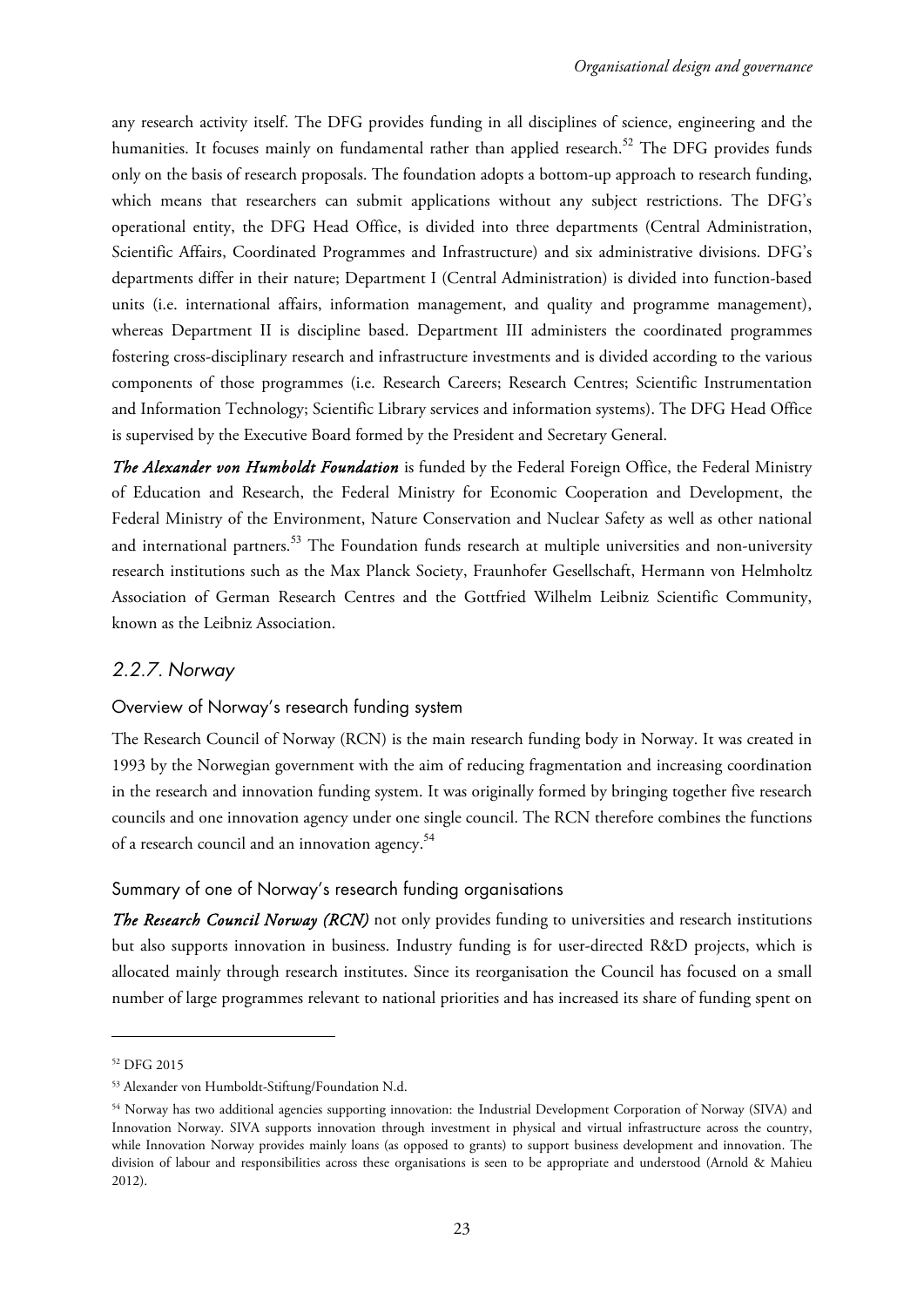non-programmatic funding schemes. Additionally, its share of competitive research funding has increased from 70 per cent in 2001 to 80 per cent in 2012.<sup>55</sup> The 2011–2012 evaluation of the RCN found that this system has improved the rate and quality of publications from the funded research organisations. The RCN currently manages about a quarter of the state's spending on R&D from sixteen different ministries.<sup>56</sup> However about half of RCN's budget is granted by two ministries: the Ministry of Education and Research (28 per cent of Ministry funding in 2010) and the Ministry of Industry and Trade (23 per cent in 2010). $57$ 

In terms of its organisation, a restructuring in 2010 created a combination of two priority-focused divisions (for Energy, Resources and Environment; and for Society and Health) and two divisions reflecting RCN's function as a research council and innovation agency (for Science, and for Innovation). However, the organisation remains complex as it responds to the need to coordinate national priorities internally in the absence of a high-level entity in charge of coordinating national research strategy. There are many internal coordination groups and the RCN is governed by three levels of hierarchy: the Director General associated with the Executive Board; the Division Directors supported by Division Boards; and the Programme Boards.

# 2.2.8. Cross-cutting case study features

Overall it should be noted that there is no 'one size-fits-all' model and that governance arrangements made by the research funding bodies are adapted to their overall strategic goals and missions as well as to the external context within which they fall. Nevertheless, we can draw out some points across the organisations studied with respect to organisational structure, governance and leadership, and the nature of funding provided. Key features of research strategies are covered in Section 3.2.

#### Organisational structure

Overall it can be observed that large governmental research funding bodies we studied are organised along broadly discipline-specific lines (e.g. the National Science Foundation, the National Institutes of Health, the Netherlands Organisation for Scientific Research, the National Research Foundation), however there are some notable exceptions (e.g. the Australian Research Council, the German Research Foundation and the Defense Advanced Research Projects Agency) which have either been organised along more functional lines (in the case of the Australian Research Council and the German Research Foundation) or crosscutting areas (the Defense Advanced Research Projects Agency). Smaller independent research funding bodies (e.g. Cancer Research UK, Arthritis Research UK, British Heart Foundation, the Wellcome Trust) also tend to have a function-based organisational structure. The Research Council Norway is different in that it has adopted a matrix configuration. This is due to the fact that it has 16 different ministries which it works across, and so its matrix organisation reflects the need to respond flexibly to different needs.

<sup>55</sup> Arnold & Mahieu 2012

<sup>56</sup> RCN 2015

<sup>57</sup> Arnold & Mahieu 2012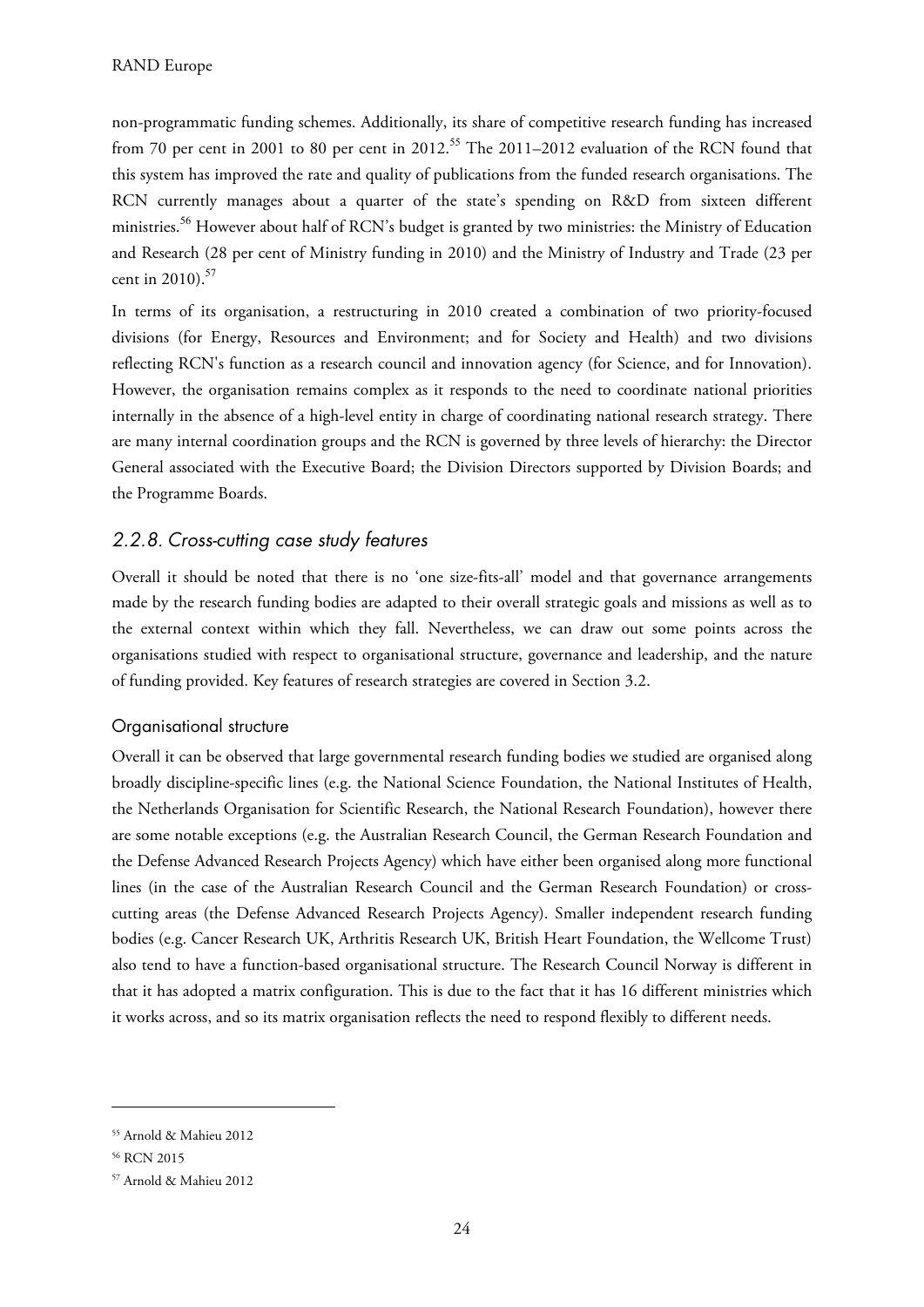#### Governance and leadership

Independent foundations and charities we studied are governed by an independent boards of trustees supported by advisory committees (e.g. Cancer Research UK, Arthritis Research UK, British Heart Foundation, the Leverhulme, Trust, von Humboldt Foundation) with day-to-day management delegated to executive teams. Some of the large research funding bodies we analysed are also governed by a board of trustees associated with an executive team (e.g. the Netherlands Organisation for Scientific Research, the National Science Foundation, the National Research Foundation), Boards in those organisations have an important decision making role in terms of priority settings. Other organisations are governed by a CEO supported by advisory committees (Australian Research Council, the National Health and Medical Research Council). DARPA does not have any governing board. The German Research Foundation also constitutes an exception as it has a complex governance system aimed at including the research community in its decision making process and to provide strong checks and balances. The Research Council of Norway also represents a particular governance structure as it is governed by three levels of hierarchy: the Executive Board in coordination with the Director General the Division Boards and the Programme Boards.

#### Nature of funding provided

Most of the research funding organisations we analysed provide funding to a wide range of areas (e.g. the National Science Foundation, Australian Research Council, the National Research Foundation, the Netherlands Organisation for Scientific Research, the German Research Foundation, the Research Council of Norway, von Humboldt Foundation), while others have been created with the aim to support a specific area of research (e.g the National Institutes of Health, the National Health and Medical Research Council, the Korea Institute for Advancement of Technology, the Korea Institute of Energy Technology Evaluation and Planning).

#### Cross-functional collaboration and interdisciplinary research

Most of the organisations we studied have interdisciplinary research integrated into their strategic goals (e.g. Cancer Research UK, Arthritis Research UK, the Leverhulme Trust, the National Institutes of Health, the National Science Foundation, the Australian Research Council, the Research Council Norway, the German Research Foundation). Some of them have built large programmes to support interdisciplinary research (e.g. the National Science Foundation, the National Institutes of Health, the Defense Advanced Research Projects Agency), while others (e.g. the Netherlands Organisation for Scientific Research, the National Science Foundation, National Institutes of Health, the Research Council Norway) have developed internal mechanisms for cross-functional collaborations. The Defense Advanced Research Projects Agency (DARPA) constitutes an example of networked governance.

# 2.3. Literature

We systematically searched a range of literature as described in the methodology section above and detailed in Annex 1. Out of 4,952 papers initially retrieved in our searches, we screened a total of 435 papers and comprehensively reviewed 59. Due to the extensive and far-reaching topic areas that could be explored, particularly under the corporate governance and organisational design literature, we had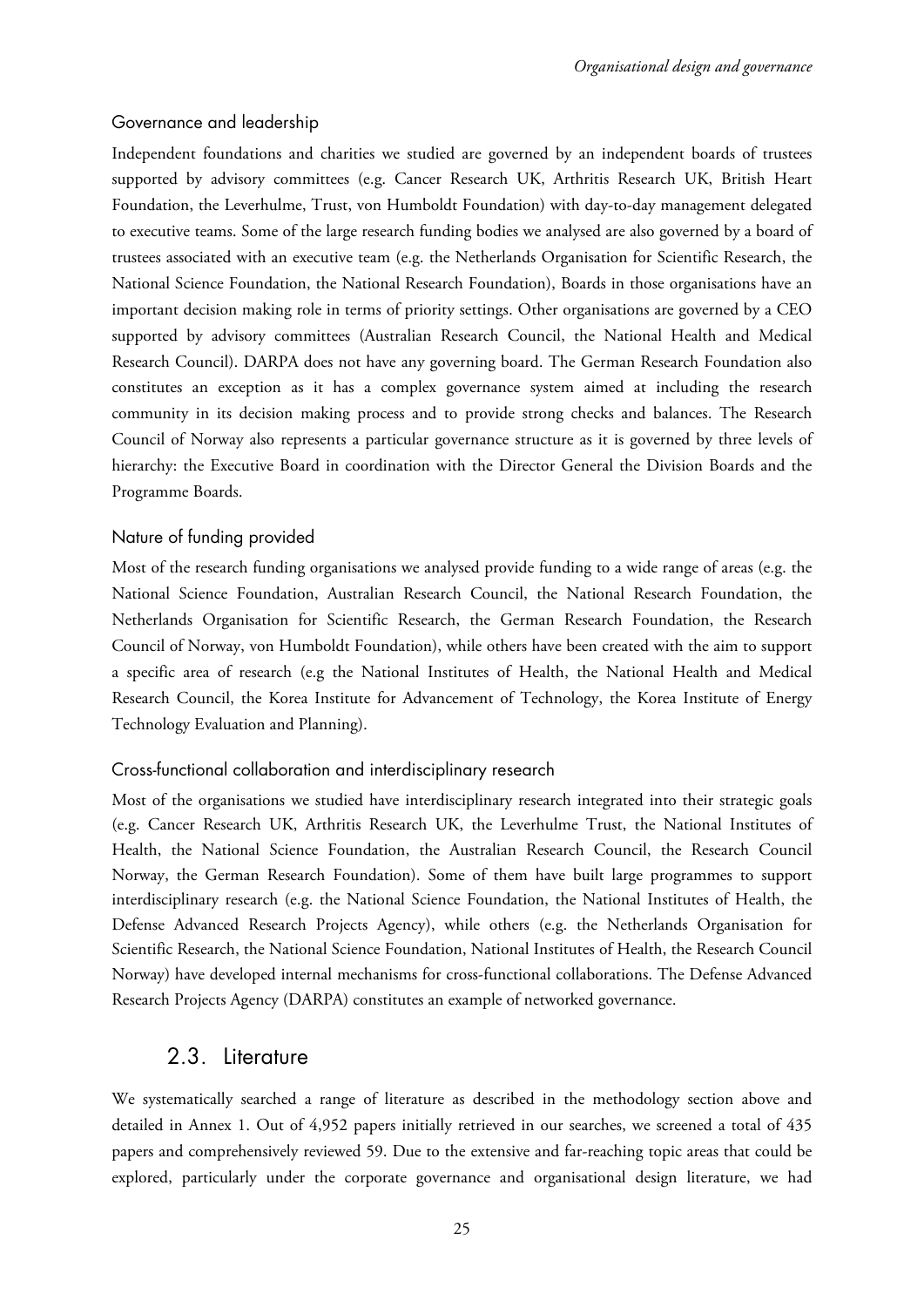discussions with the client about the core areas in which they would like more information. This resulted in our efforts to focus on identifying literature under the following specific areas: strategic decision making, autonomy, accountability and responsibilities within the organisation, collaboration processes, and organisational structure in research funding or other public organisations, as well as in large and complex organisations and in R&D-intensive companies.

Overall we found it difficult to identify papers with *empirical* findings which linked organisational design to outcomes an organisation might be hoping to achieve (e.g. measures of success). Additionally, because the topics themselves were so broad, it was difficult to identify coherent bodies of literature around each topic unless we drilled down to micro levels of detail. Furthermore, we found very little literature evaluating the impact of different elements of organisational design within research funding organisations. Indeed, the papers we did find recognised this to be a significant gap in the literature.<sup>58</sup>

Despite these challenges, from across this literature we did identify a series of topics which were relevant to the broader question about the features of organisational design and practice which are important to consider. These themes helped to organise and coalesce our findings around the four main insights highlighted in the next chapter: strategy and strategic decision making, supporting collaboration and interdisciplinary research, people and organisational culture, and structure and organisational functions. However, there are two overarching points which should be kept in mind:

- *Organisational design is context-specific*. Above-mentioned themes and organisational elements are context-specific. Organisational design derives from strategy design and planning, which is influenced by both the internal (e.g. organisational culture, leadership interpretation of the environment) and external (e.g. degree of environmental uncertainty and complexity) organisational context as well as by the overarching mission of the organisation.
- *There is a mutual influence of organisational elements on each other.* Designing an organisation should be envisaged in a holistic manner with the elements being carefully balanced and analysed against each other.

The next chapter brings the insights from across the three sources of evidence summarised in this chapter together and draws out four areas of insight relevant to the organisational design and governance of a research funding body.

# 2.4. Interviews

Interviewees represent three different groups: leadership in funding bodies, experience in government, and academics in the areas of research and innovation activities (see Section 1.3.2). They were asked for their insights (based on their academic or professional work) in multiple aspects of funding body governance: autonomy and flexibility, accountability, strategy and strategic decision making, organisational models, and supporting interdisciplinary research (see protocol in Annex 2). They were also asked for their views on the strength of the existing evidence base in this area (and suggestions of useful sources) and given an opportunity to comment directly on the UK context and proposed changes. The interviews were semi-

<sup>58</sup> See for example, Colatat 2015.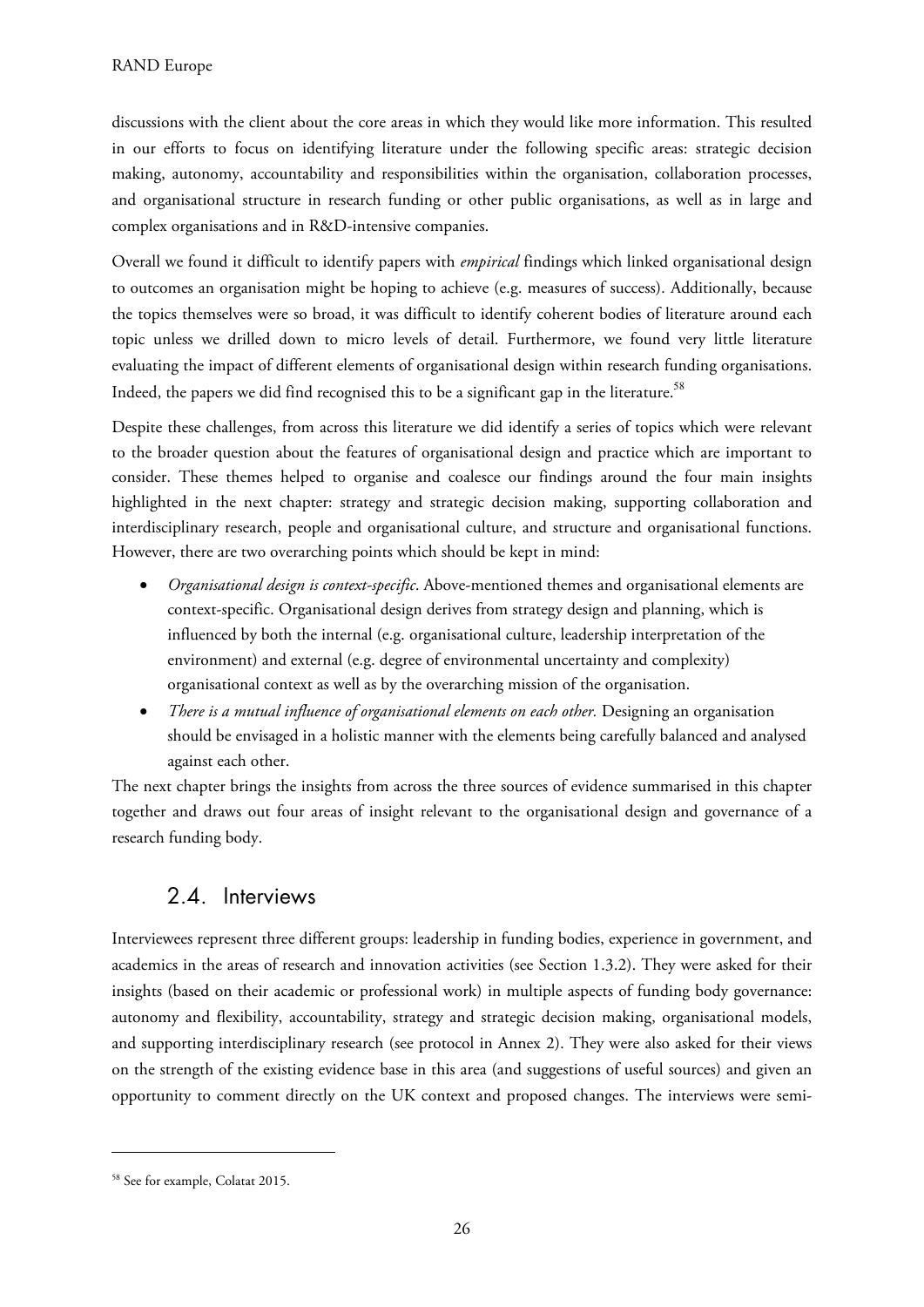structured and, in practice, there was wide variation in the content covered because the interviewees had a wide range of backgrounds, and of areas of interest and expertise.

The general message from the interviews was that there is a weak evidence base about governance of public bodies responsible for research and innovation funding. Interviewees involved in the study of governance and/or science and technology policy studies said the literature is limited for multiple reasons, including publication bias (among commissioned evaluations in particular), and big differences in context making it difficult to draw on insights from different countries and sectors. Interviewees involved in running funding initiatives also were unsure what literature may be available and felt there was probably not a strong evidence base. One commented that she made a point of always looking for evidence like this that their funding body might have commissioned so they could draw on what they were funding, but none had ever come up or been brought to her attention.

In addition to this, the following general themes emerged from the interviews:

- *There is a need for a bottom-up approach to research funding systems.* Achieving this involves building trust, open communication and showing that inputs provided are valued and taken into account.
- *People and culture are often more important than an organisation's structure.* While there are many ways to design a funding organisation, what matters is that the design matches the country context and is accepted by the community it serves.
- *Organisational change takes time.* Initiatives to introduce change should include a detailed planning phase, which should be given adequate time to be well thought through, and then implementation follows from that and can take several years to bed down.
- *Research and innovation itself also takes time and requires a long-term funding perspective.* These include the development of research capacity in multidisciplinary areas, and the emergence of impacts from research and innovation investment.
- *Autonomy from government is a multi-faceted concept and thought about in many ways.* Overall, there were at least two aspects to autonomy which emerged: process (e.g. how decisions are made about which grants to award) and content (e.g. selection of priority areas to create calls for proposals). Both elements of autonomy should be respected in a funding organisation.
- *Respect disciplinary differences.* As the system becomes more centralised, it is important to respect disciplinary differences and maintain some disciplinary autonomy.
- *Avoid internal competition.* Different divisions (e.g. representing different disciplines) will tend to work better together if they do not feel they are competing for resources.
- *Avoid political interference as it undermines the system.* Political interference (where decisions are taken that are not in line with what the sector feels makes sense) is seen as often having the potential to undermine research and innovation funding efforts.

These themes are integrated into our final synthesis in Chapter 3.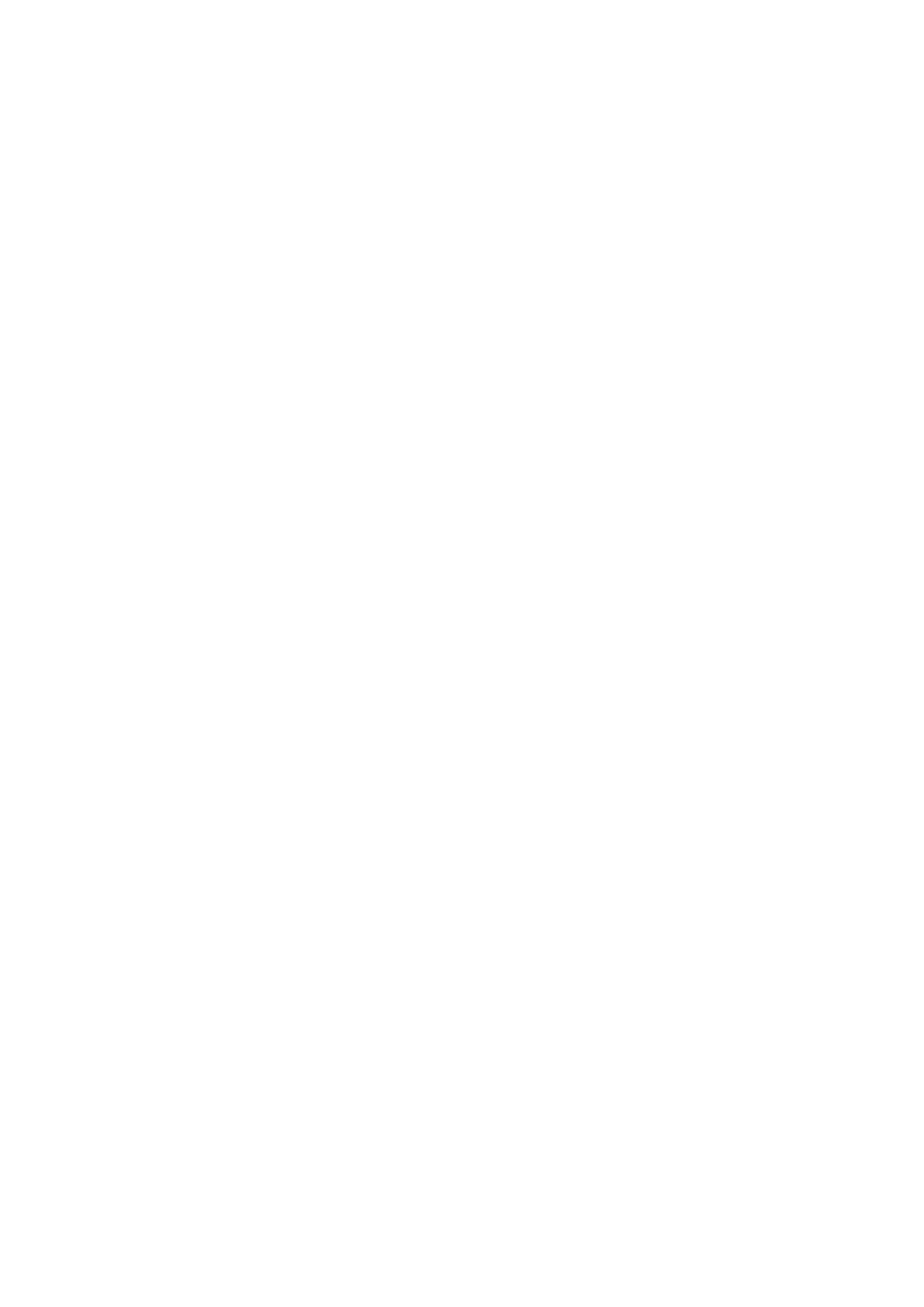# 3.1. Four interrelated areas of focus emerge from across the evidence base

The evidence that we have collected for this study included conducting 32 interviews with leaders of research funding bodies or experts in the field of corporate governance and organisational design or research funding systems,<sup>59</sup> analysing case studies of funding agencies within six different countries, and systematically reviewing a large amount of literature in various areas related to the insights that were coming out of the case studies, interviews and discussions with BEIS. Within and across each of these sources of evidence there have been an array of cross-cutting themes and issues which have emerged. Some of these issues are at a micro-level within organisations and refer, for example, to the capabilities and skills that will be required in order to successfully run a funding organisation. Other issues sit at a higher level, and relate to strategy, strategic context and guiding principles.

As this study has called for an integrated perspective on issues of organisational design and governance for research funding bodies, based on the best available evidence across a range of sources, both our gathering of this evidence and its synthesis has proceeded in an iterative fashion. We have continually reflected on information from the literature, interviews, case studies, and feedback from BEIS about what is of most interest to them, in a reflexive manner, and used this approach to interrogate and strengthen our findings in key areas as they emerged over the course of the study.

Using this approach, four interrelated concepts for deeper analysis have emerged. The four concepts, and supporting issues related to each, are:

- *Strategy*, including issues around: the process of strategy formulation; the content of strategy; and mechanisms of strategic decision making in dynamic environments.
- *Supporting collaboration within and across the organisation*, including issues related to cross-functional collaboration; interdisciplinary research; and networked governance.
- *People and organisational culture*, including issues of: leadership; capabilities and skills; and organisational culture and identity.
- *Structure and organisational design principles*, including issues related to: autonomy and decentralised versus centralised design features.

<sup>59</sup> Interviews were conducted with 27 individuals, but follow-up interviews exploring the topics specifically addressed in this chapter in more depth were conducted with 5 of the interviewees.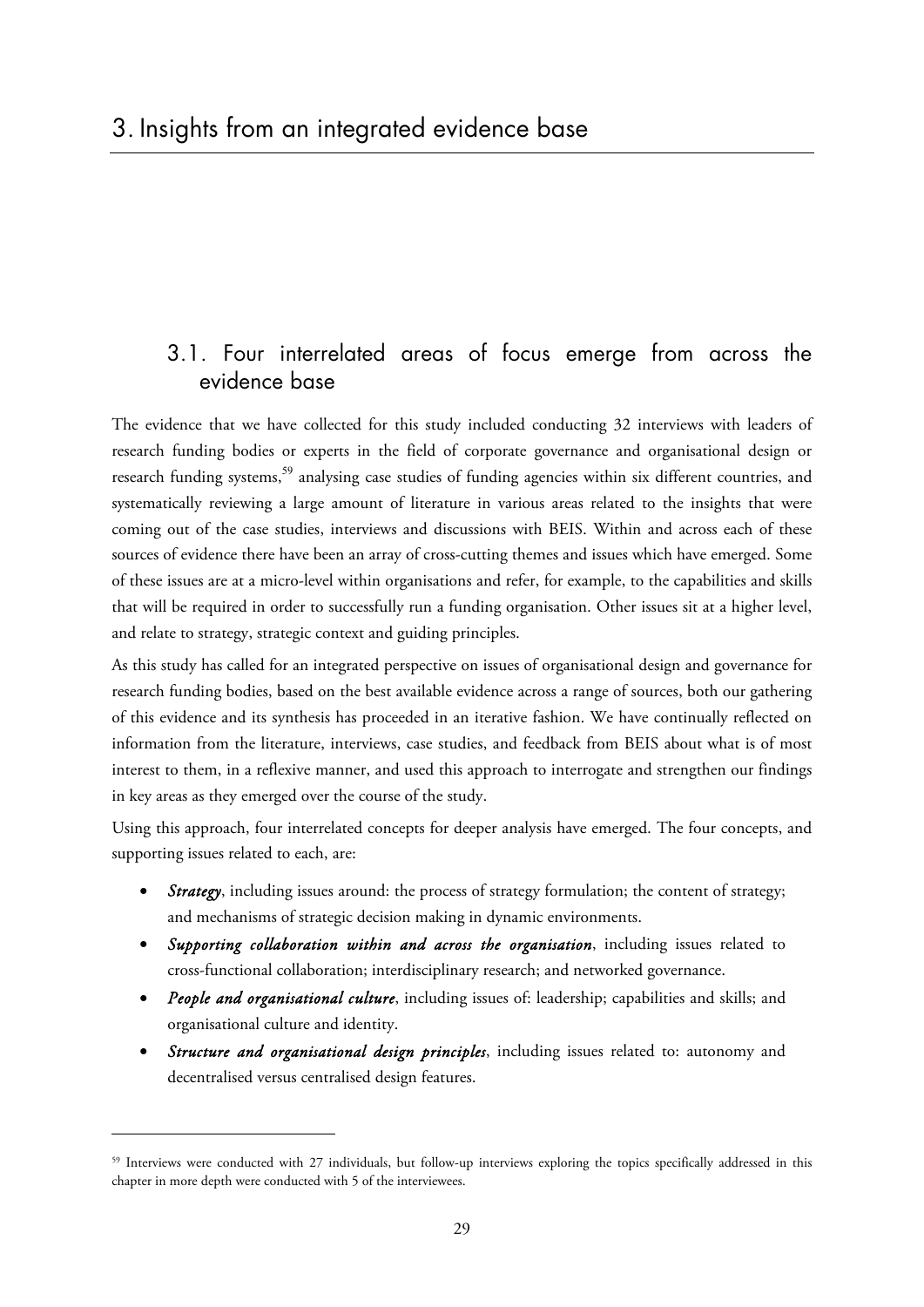Insights across each of these are now discussed in turn.

# 3.2. Strategy and strategic decision making

### Box 3-1: Overview of findings regarding strategy

Strategy is how an organisation sets out to achieve its aims and objectives over a medium to long period of time. It is, essentially, a plan of action. Three core issues related to strategy emerged from our analysis: the process of strategy formulation, the content of the strategy, and features and characteristics of strategic decision making.

Process

- Most strategy formulation processes are consultative across multiple stakeholder groups, internal and external to the organisation. The case studies and interviews are all strongly in agreement that this type of open approach is essential.
- The role of the strategy in setting the internal and external tone should not be overlooked. The evidence also points to the idea that context is highly important in strategic planning, and that establishing the culture and values of the organisation by setting out a shared vision and mission are a critical part of the strategy process.

# **Content**

- Most strategies set out broad directions to be taken over periods of about five years, and they avoid prescriptive statements about specific research projects or topic areas in favour of setting out broad horizontal areas of focus.
- Strategies vary in the extent they follow directly from governmental priorities, or are simply broadly aligned with them. The evidence suggests that organisations take different approaches to establishing the guiding principles and priorities for their strategy. There is no evidence about effectiveness of different approaches.
- Many strategies contained a set of overarching or guiding principles. These generally cover some element of scientific excellence, but also openness, engagement, accountability, and public benefit.

# Strategic decision making

- Building in mechanisms and modes of flexibility and responsiveness are seen as important for establishing a solid foundation for strategic decision making. As with strategy formulation, working from the bottom up can help with stakeholder engagement and in the design of programmes that are flexible and responsive to research needs, which could facilitate decision making.
- Portfolio management techniques were noted by many interviewees as an effective way to manage a research portfolio. Though it was not possible to ascertain specific details of the exact mechanisms used, the broad principles of effective portfolio management techniques included recognition of the diversity of a portfolio, the need to collect robust data across the portfolio, and the need to establish effective analytical capabilities to analyse and assess the data.

Strategy describes the way an organisation or entity sets out to achieve its aims and objectives over a medium to long period of time. It is, essentially, a roadmap that can be turned into an implementation plan. The focus on strategy for this particular study was in part determined by BEIS, who had specific questions about evidence around the influences of strategy, its development, its role in decision making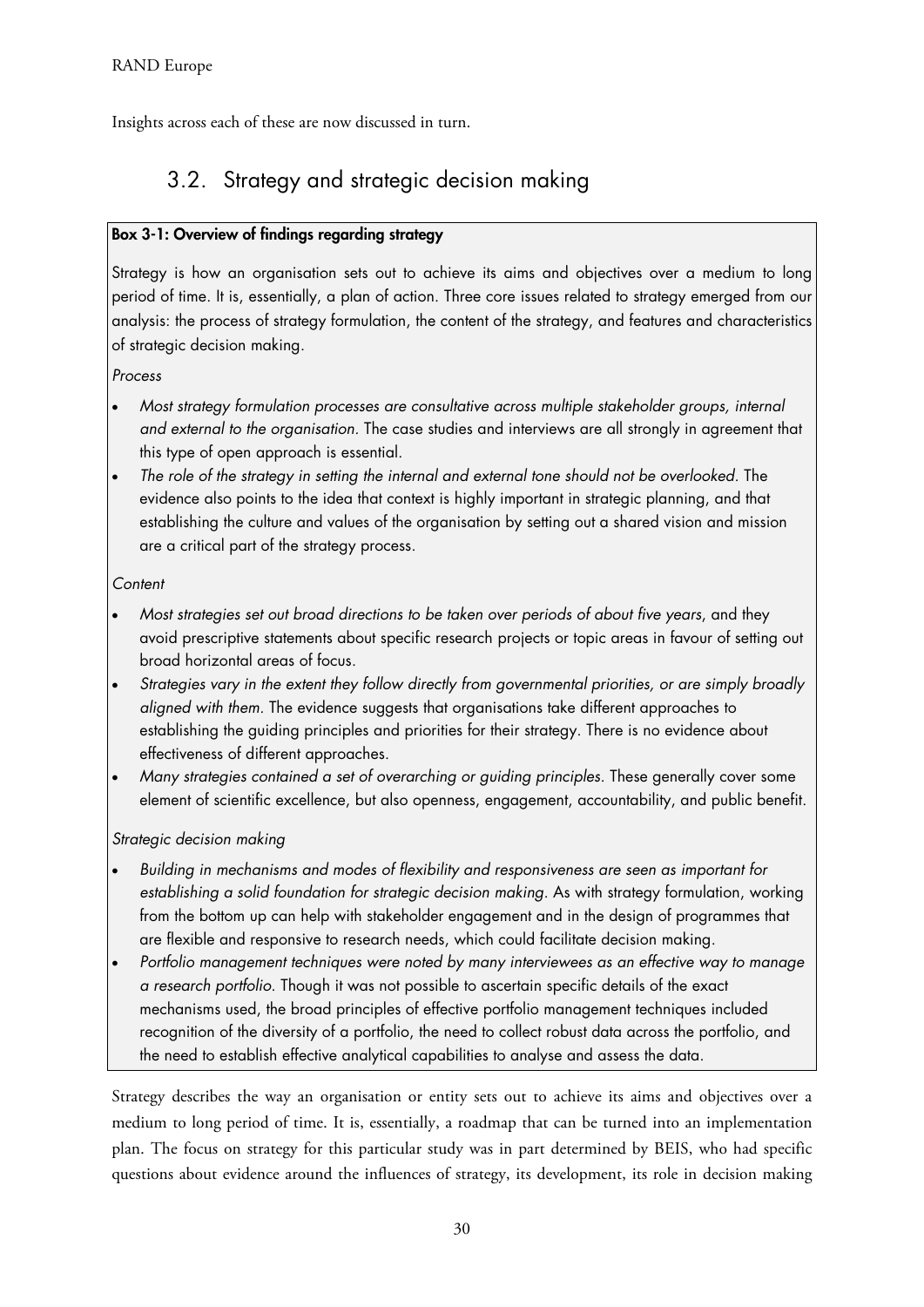and its content in the context of a research funding agency. We therefore asked specific questions about strategy in our interviews and explicitly explored the strategies of a number of the funding organisations we reviewed. Equally, it is also an area on which the literature has much to say and there is a wide body of management literature that explores the issues around strategy and how it can contribute to a successful organisation, including the interplay between strategy and organisational culture.<sup>60</sup> In the following section we will discuss: 1) the process of strategy formulation; 2) the content of strategies; and 3) how strategies are used to inform decision making.

# 3.2.1. Process of strategy formulation

Strategy development and strategic planning is recognised to be a process which should be highly contextspecific, but is nevertheless important and various studies have linked the interplay between organisational strategy, organisational design and organisational context to overall organisational performance.<sup>61</sup> Moreover, both internal and external context will have an influence on the process of developing a strategy. For instance, an organisation's strategy is likely to be affected by the degree of environmental uncertainty and complexity, but also by the interpretations of this environment made by the top management, which are likely to be subjective. $62$ 

As it was not always possible to ascertain from desk research what the *process* for formulating strategy was in our case studies, we asked in all our interviews for insights and information about how people developed strategy in their own organisations and any good practice which emerged from their experience. Nearly all interviewees told us that the processes for designing strategy involved varying forms of consultation with internal and external stakeholders – largely through the use of workshops, working groups and open consultations. As one interviewee put it, 'if it's done behind closed doors, people won't buy into it.<sup>63</sup> We also reviewed the timing of strategy formulation: most organisations used a 4–5 year time horizon for their strategies, with some of them also incorporating mid-term reviews halfway through this cycle. The exception to this from the organisations we reviewed in more depth was the NIHR in the UK and DARPA in the USA. The NIHR's strategy *Best Research for Best Health* was written in 2006 and a new strategy has not been produced since. However, there are detailed implementation plans that sit alongside the strategy, and these implementation plans are updated every six months and have been since 2006. DARPA rewrites its Strategic Plan every two years (the most recent one being published in March 2015).

<sup>60</sup> See for example, Schein 1999; Schein 1985; Coleman. 2013; and Mintzberg & Lampel 1999.

<sup>61</sup> See for instance; Hailey & Balogun 2002; Jarzabkowski & Wilson 2002; and Roberts 2007.

<sup>62</sup> Burton et al. 2015

<sup>63</sup> Int 10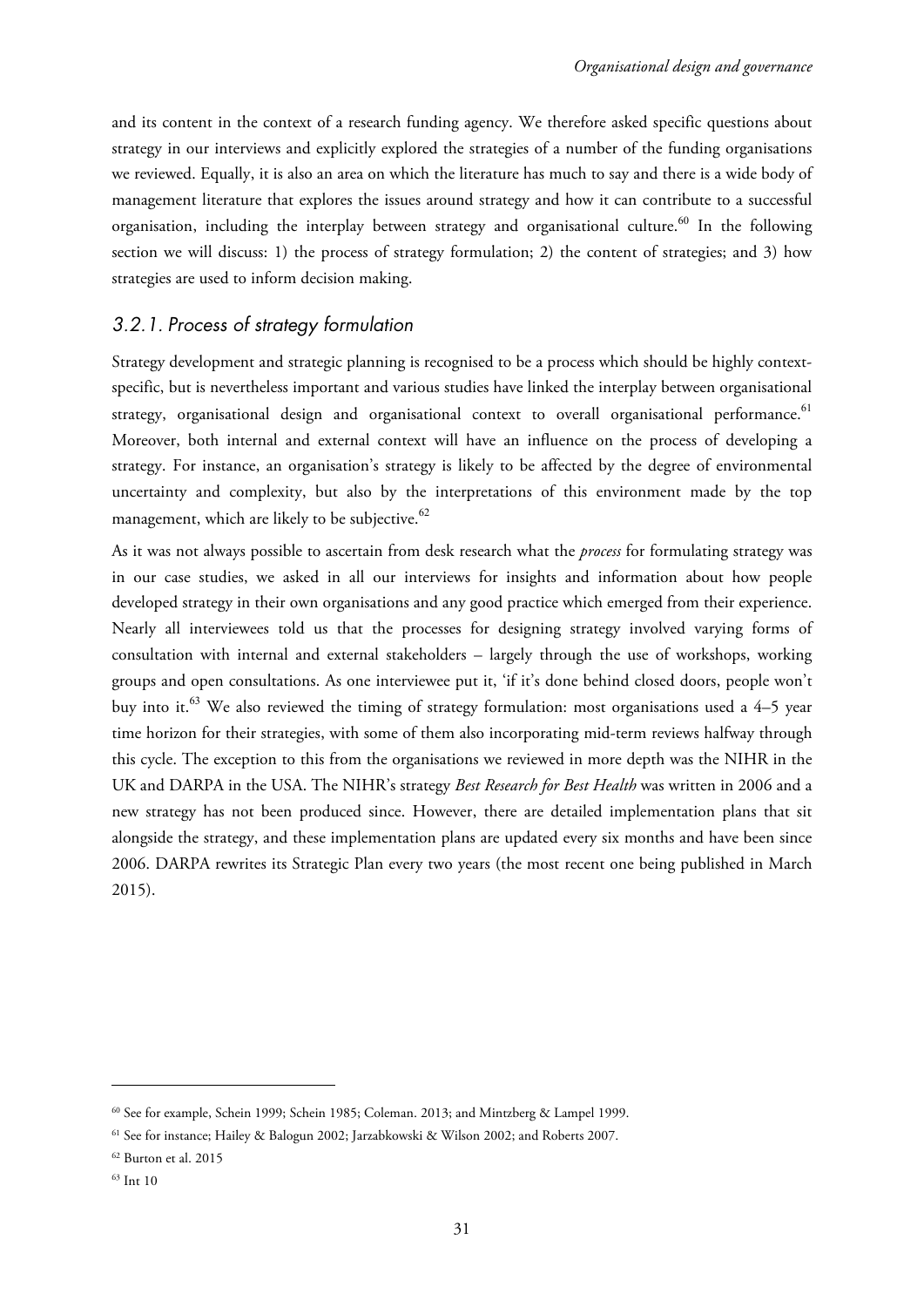#### Box 3-2: Examples of strategy processes

In the USA, the NIH, across its institutes and centres, uses a fairly standardised approach for formulating strategy. It begins with initial drafting and input from working groups on specific topics (e.g. big data) that involve both institute staff and external experts. After being revised in consultation with the institute's advisory council, the draft objectives are published and feedback is invited from the public (including researchers in academia and industry; healthcare professionals; patient, scientific, professional and advocacy organisations; federal agencies; and members of the general public). On the basis of this feedback and further advisory council input, the strategy is further revised and then finally published.

The NSF has a similar process which begins internally, before sending a draft out for wider consultation once an extensive initial drafting process has taken place. However, whatever is done, it is done openly and transparently. Individual divisions were left to develop strategies as was appropriate for their work.

DARPA has a more top-down approach to its strategy development. The Director puts together and writes the entire strategy on the basis of discussions with internal office directors, previous office Directors, universities, researchers, industry and various divisions of the US military. She finds out what the trends and technology trajectories are outside the organisation, and then synthesises all of this to identify the areas of focus for the organisation. The Strategic Plan is rewritten every two years.

In the UK, when the NIHR was developing its strategy, *Best Research for Best Health*, the strategy process involved consulting informally one-on-one with people across the health and social care research community for a year in order to understand the main issues. An official government strategy was then published, consulted on, and responded to. This latter stage was thought to be important to stakeholders as the NIHR officials made it explicit where comments from stakeholders had been taken on board, down to being specific about page numbers and numbers of times a word was changed from one version to another.

For the RCN in Norway, the strategy development process began with an environmental scanning process, like a horizon scanning activity, which provided the knowledge base for the new strategic framework. The entire organisation then contributed to the first draft, a process which involved working across all four divisional research boards within the RCN. Then, when a first draft was ready, it was sent out to 148 entities across the research system in Norway for public comment, as well as making it available on the Internet. Feedback was then incorporated before a final draft was published.

In addition to the process itself, interviewees discussed specific factors which should be considered when developing strategy. Four interviewees emphasised that designing effective strategies would require establishing what the overarching aims of research and innovation investment are and developing research priorities from that, but they acknowledged this is not straightforward to do.<sup>64</sup> Another noted it involved considering questions such as the extent to which governments need to see economic returns from research investment and how direct those returns should be. One interviewee noted that the strategy literature, broadly speaking, was useful for testing thinking and 'hanging ideas on' – in particular specific tools like a PEST analysis, McKinsey's Seven Ss, and a SWOT (Strengths, Weaknesses, Opportunities

<sup>&</sup>lt;sup>64</sup> These insights came from a range of interviews, including Int 16; Int 24; and Int 26.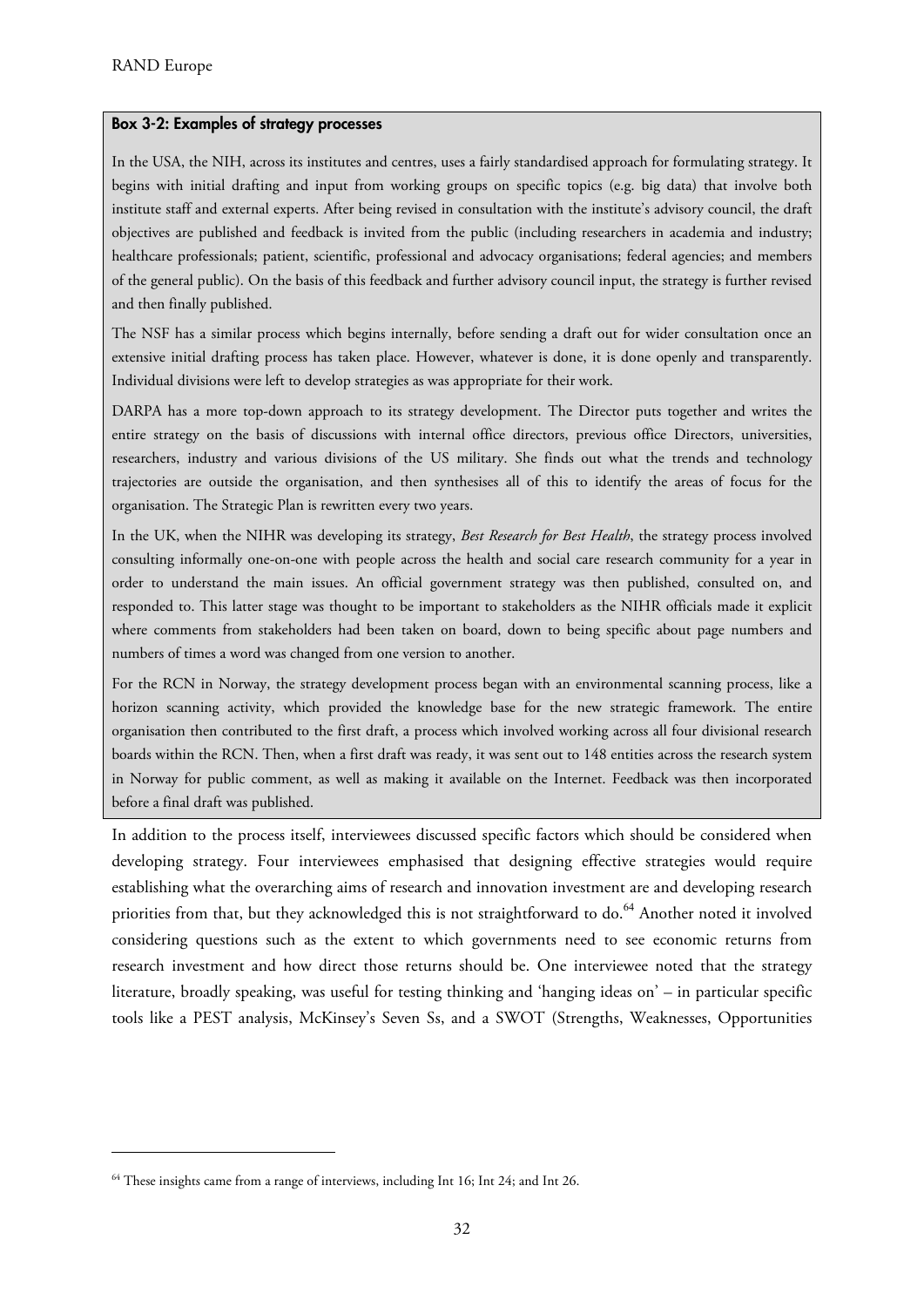and Threats) analysis were all useful in different ways – but that this was only one part of the process.<sup>65</sup> Another pointed out that,

*[These are] huge ideological questions to resolve at a high level in government, but they have a big effect on how you evaluate funding bodies, what they're accountable for, and how you incentivise different parts of the system.<sup>66</sup>*

An additional contextual factor which could be considered in the process of strategy development is the balance of expectations and resources provided. Three interviewees, discussing the UK context, emphasised that expectations must be in line with resources – in terms of pay for funding body staff (which impacts recruitment quality), $67$  the information staff can access (which impacts decision making quality),<sup>68</sup> and the funding available.<sup>69</sup> In some cases, developing strategy can serve an explicit purpose of negotiation. One interviewee explained that though the government sets high-level priorities, the funding body uses its annual budget request as a means to engage in a dialogue about the situation in different fields of research and this, in turn, is part of their strategic process.<sup>70</sup>

Despite using broadly similar processes to formulate strategy, organisations may still be perceived as being more 'bottom-up' or 'top-down' in the way they develop strategy, depending on the extent to which the stakeholders feel engaged in the process and listened to. Most interviewees felt that transparent engagement was important in all actions of a funding body, whether it was about developing strategy or not, a point to which we will return below in Chapter 4.

# 3.2.2. Content of the strategies for research funding organisations

In addition to considering the process of strategy development, we also drew out evidence on the content of strategies of research funding bodies. The strategies of many bodies set out very broad strategic objectives they will work on over a period of about five years.<sup>71</sup> They tend to emphasise general aspirational concepts that guide how the funder will support research, but they avoid being prescriptive about specific topic areas that will be funded. One interviewee said that the strategy is kept at a high level to prevent it becoming a means for the government to intervene on the direction being taken by the funder.<sup>72</sup>

<sup>65</sup> Int 06. A PEST framework (also known as 'STEEP' or 'PESTLE') is a commonly used analytical tool for identifying and categorising basic trends and information about a range of different contextual issues which will influence any future situation. See for example, Shoemaker 1995 and Henry 2008

<sup>&</sup>lt;sup>66</sup> Int 16

<sup>67</sup> Int 26

<sup>&</sup>lt;sup>68</sup> Int 24

<sup>&</sup>lt;sup>69</sup> Int 27

<sup>70</sup> Int 17

<sup>&</sup>lt;sup>71</sup> E.g. BHF, Cancer Research UK, the Leverhulme Trust, the NIH (at the level of institutes and centres as well as the NIH overall), the NNI, the Norwegian Research Council, the NSF and the Wellcome Trust.

<sup>72</sup> Int 17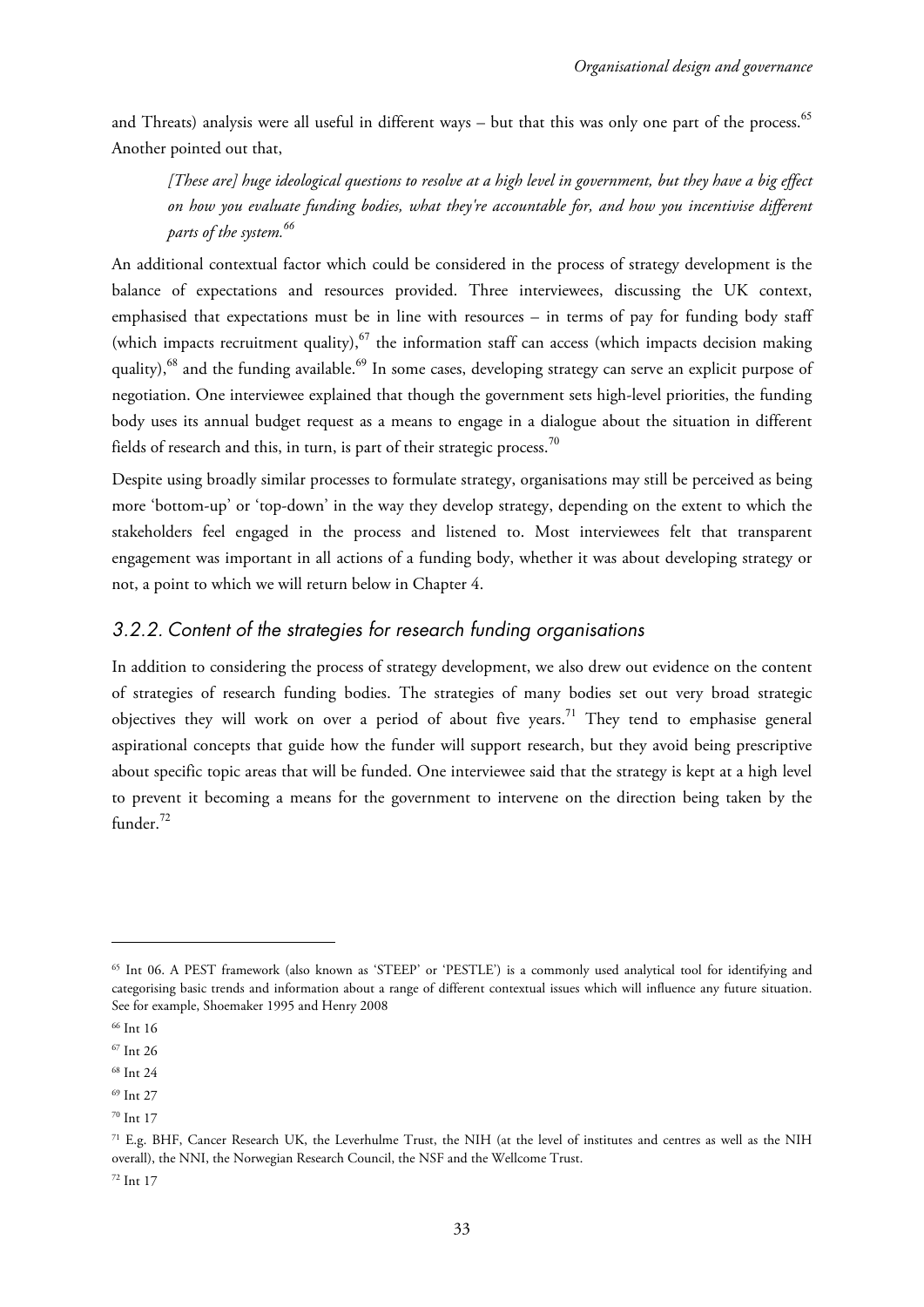Looking across the case studies, though, some common themes about the content of organisational funding strategies do emerge. Specifically, we looked at the following areas:

- Features of strategic aims and principles: are there any shared features or common principles across strategies?
- Setting of priorities and priority areas: do these come from the top down (e.g. government) or bottom up (e.g. through researcher proposals)?
- Focus of the strategy on:
	- Sectors or disciplines: is the strategy organised or focused on sectors or disciplines?
	- Areas of research: is the strategy focused on specific technologies, disease areas, or specific parts of the innovation or research pathway?
	- Societal themes: is the strategy focused on societal themes or 'grand challenges'? (A grand challenge usually brings together a number of research areas).
	- External engagement: interactions with industry, the public or other stakeholders.
- How and where are investments made: what is the balance between different kinds of funding approaches (projects, programmes, fellowships, etc.)?

Across these areas several insights emerged and we sum them up in the following sections.

# Features of strategic aims and principles

Many strategies contained a set of overarching or guiding principles which help to determine research priorities. These generally cover some element of scientific excellence, but also openness, engagement, accountability and public benefit. The following bullets offer some examples:

- Cancer Research UK has four research objectives. It seeks to fund research which: *prevents cancer*, by reducing people's risk of developing cancer; *diagnoses cancer*, by diagnosing more cancers earlier; *treats cancer*, by developing new cancer treatments; and *optimises treatments*, by making treatments more effective for each patient (emphasis our own).<sup>73</sup>
- The NIHR is governed by the principles of transparency, open competition, quality, cost effectiveness and delivery. The organisation is structured around the architecture of a health research system, with patients and the public at the heart of what they do.<sup>74</sup>
- The NSF has the following core values: scientific excellence, organisational excellence, learning, inclusiveness, and accountability for public benefit.<sup>75</sup>
- The ARC has the following core principles: excellence in achieving its mission; engagement with government, universities, research agencies, businesses and the wider community, nationally and internationally; benefit to the community through economic and social return on investment, engaged and informed decision making and efficiency of operations; and

<sup>73</sup> CRUK 2014

[<sup>74</sup> Interview with former senior figure at NIHR, as well as information available at http://www.nihr.ac.uk/about-us/how-we-are](http://www.nihr.ac.uk/about-us/how-we-are-managed/our-structure/)managed/our-structure/.

<sup>75</sup> NSF 2014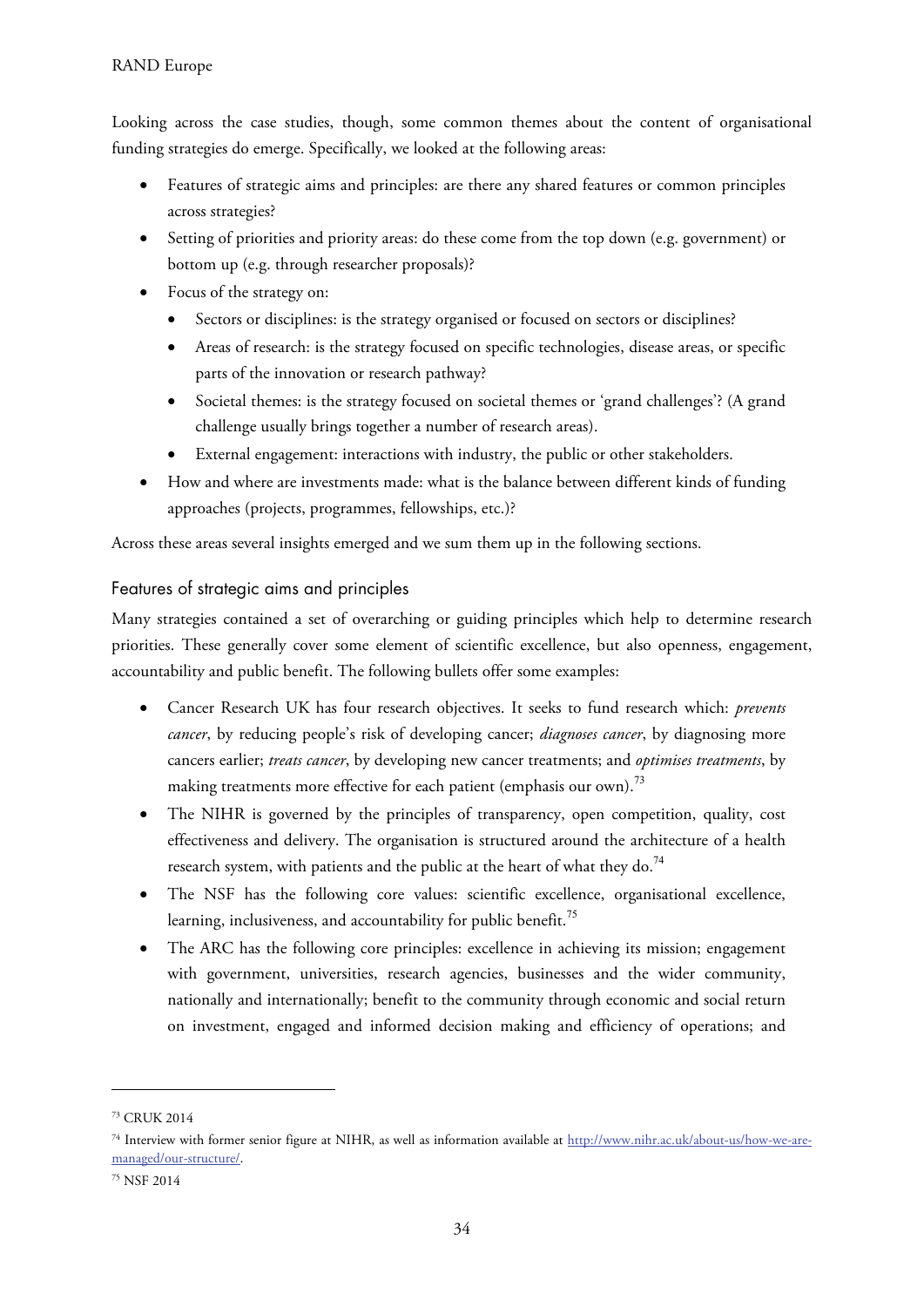accountability through adherence to ethical standards and government policy using transparent, efficient and effective processes.<sup>76</sup>

- The National Health and Medical Research Council in Australia has the following themes which guide its strategy: invest in high quality health and medical research and build research capability, supporting the best research and researchers; support for the translation of health and medical research into clinical practice, policy and health systems and the effective commercialisation of research discoveries; maintain a strong integrity framework for research and guideline development, underpinning rigorous research and relevant and accurate guidelines and promoting community trust.<sup>77</sup>
- The DFG in Germany has the following principles: strategy, flexibility, transparency, excellence.<sup>78</sup>

### Priority setting

While it was not always possible to ascertain how priorities were set, there seemed to be a few main approaches. Some strategies relied on following wider government priorities, notably the ARC and NHMRC in Australia and the RCN, while others involve a consultative process between stakeholders and/or a board. For example, as outlined above, the UK's NIHR engaged in a series of one-to-one meetings across the health and social care research community in order to determine the primary issues that needed to be addressed, however as noted below it did align with broader government priorities of improving health and wealth. The NSF in the US engages in a series of internal processes and discussions with its staff and board members to decide which ideas from the previous strategy are working, and which are not. This is reviewed and discussed iteratively at different levels throughout the organisation before a full draft is sent to the external research community for consultation.

In Norway, the RCN strategy for 2015–2020, *Research for Innovation and Sustainability,* is aligned with the government's *Long-term plan for research and higher education 2015–2024*<sup>79</sup> and states that it 'is the product of active collaboration within the RCN's governing bodies and incorporates input from an extensive external consultation process.<sup>80</sup> Thus, the RCN explicitly aims to ensure that its strategy serves a purpose of operationalising the government's long-term plans. The government's *Long-term plan* for research and education contains policy and research areas including: seas and oceans; climate, environment and clean energy; more effective public sector services; enabling technologies; innovative and adaptable industry; and world-leading academic groups. The activities the RCN develops in its own strategic plan follow directly from these areas and are operationalised through a series of primary and

<sup>76</sup> These are paraphrased here. The full version can be found in the ARC corporate plan:

[http://www.arc.gov.au/sites/default/files/filedepot/Public/ARC/corporate\\_plan/ARC\\_Corporate\\_Plan\\_2016to17\\_to\\_2019to20.p](http://www.arc.gov.au/sites/default/files/filedepot/Public/ARC/corporate_plan/ARC_Corporate_Plan_2016to17_to_2019to20.pdf) df.

<sup>77</sup> Emphasis in original. [https://www.nhmrc.gov.au/about/nhmrcs-mission-and-functions/nhmrc-strategic-direction.](https://www.nhmrc.gov.au/about/nhmrcs-mission-and-functions/nhmrc-strategic-direction) 

<sup>78</sup> From an interviewee familiar with the DFG

<sup>79</sup> Norwegian Ministry of Education and Research 2014

<sup>80</sup> RCN 2015, 2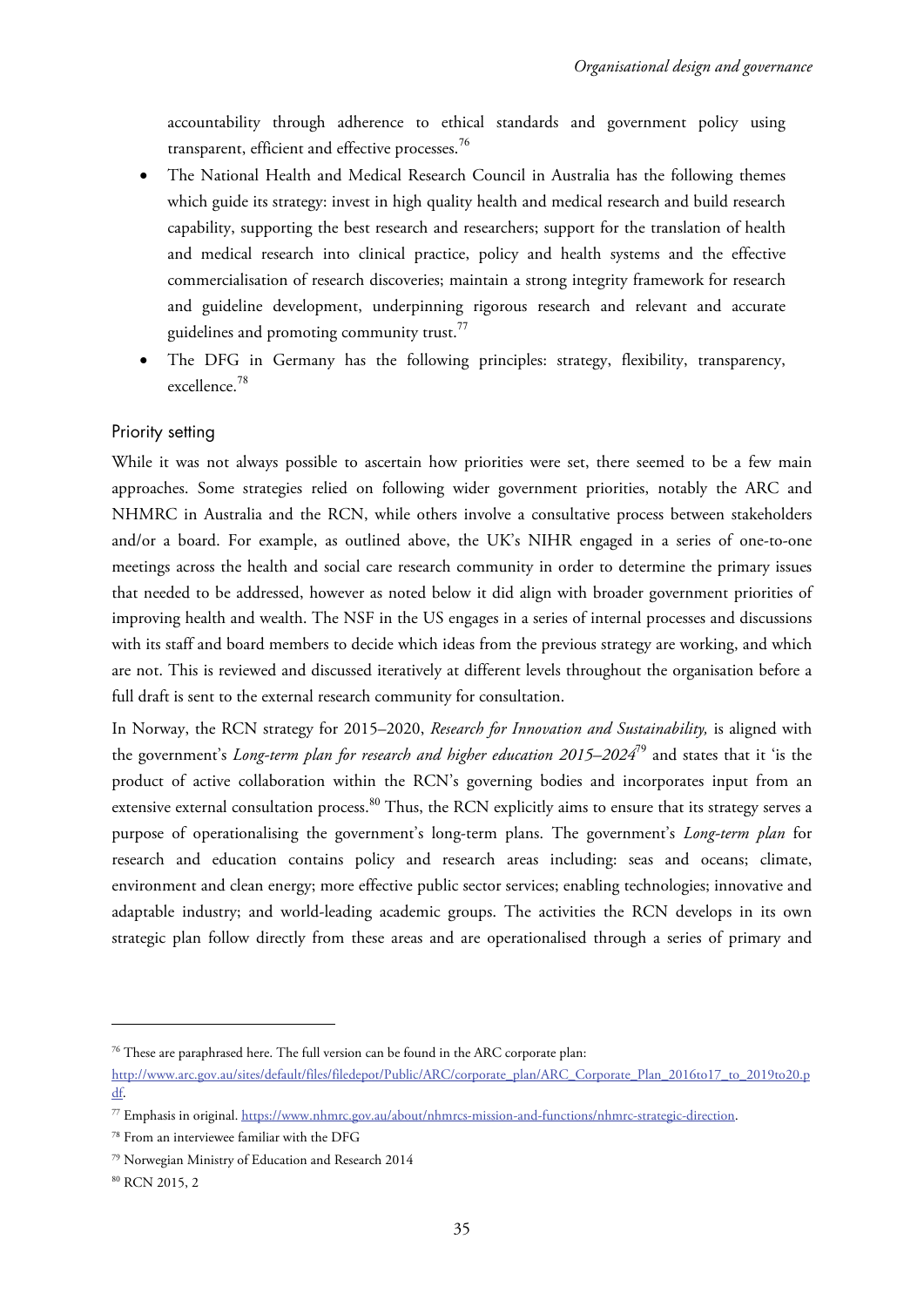secondary objectives under each main heading. The Wellcome Trust, on the other hand, has an emerging framework with no fixed time frame.<sup>81</sup>

# Strategy focus

Few strategies were organised around specific sectors, areas of research or disciplines. Most highlighted cross-cutting themes, be this across a disease pathway as in the case of Cancer Research UK and the BHF, or broader themes which cut across the research base, such as those identified by the Wellcome Trust (emphasis added):

- *Advancing ideas*, by funding great ideas and inspired thinking that address the fundamental health challenges of our time.
- *Seizing opportunities*, by identifying a new need, setting ambitious goals and new directions, and pursuing those opportunities through varies channels.
- *Driving reform*, by leading by example and campaigning for wider reform.<sup>82</sup>

Or by the NSF (emphasis added):

- *Transform* the frontiers of science and engineering
- *Stimulate* innovation and address societal needs through research and education
- *Excel* as a federal science agency.<sup>83</sup>

The NIHR in the UK deliberately states that it does not usually set strategic priorities in terms of disease areas (with some exceptions like dementia), but rather funds in terms of a strategic approach. It argues this allows it to address all areas of disease and clinical need, all professions and all areas of health and care. However, it does align itself with government priorities of improving health, and wealth, and this latter area was viewed by an interviewee to be an important area to emphasise in order to make the case for investing in health research (that is, that it could contribute to economic growth as well as improved health of the country).

Overall, most strategies focus on high-level 'horizontal' elements which can help to stimulate an entire research base, but some then refer to specific aims or objectives in the content of the strategy. For example, the RCN strategy says the council will work to 'strengthen research for the development of resource-based industries, particularly industries based on marine resources<sup>84</sup> and refine the R&D tax incentive scheme, among other areas. The NHMRC discusses national health priority areas, which include dementia, obesity and arthritis, and the Dutch NWO defines 'top-sectors', which are areas of high national economic importance (e.g. food chemicals). One interviewee from a research funding council observed that if you look back over many years of strategies, one might see that the main areas of research which were highlighted had not changed very much and that topics like information technology, security, and climate change were a constant which had been there for many years.<sup>85</sup>

<sup>81</sup> Wellcome Trust 2016

<sup>82</sup> Wellcome Trust 2016

<sup>83</sup> NSF 2014b

<sup>84</sup> RCN 2015, 22

<sup>85</sup> Int 10.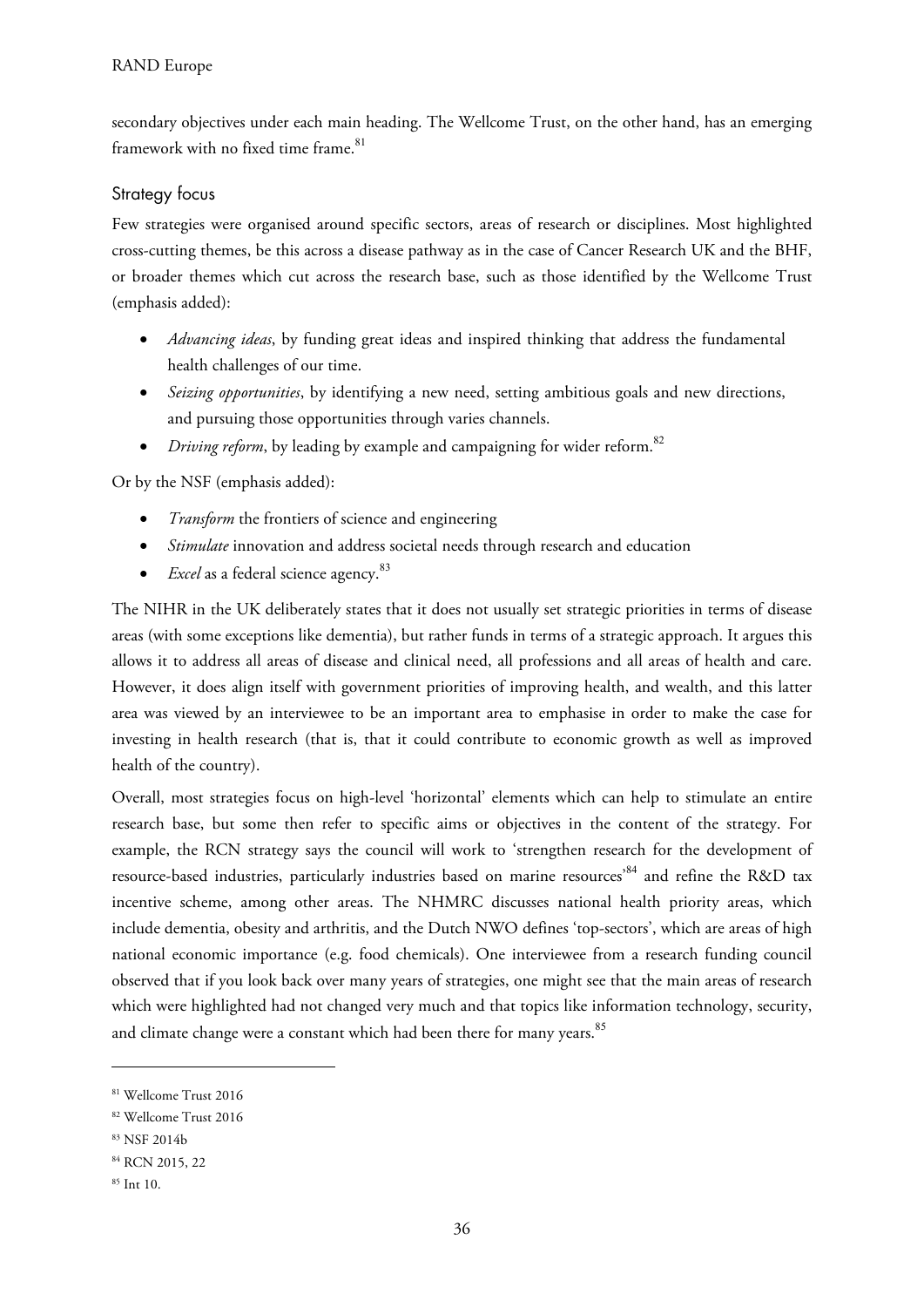#### Investment strategy

Few strategies make investment strategies explicit, but to the extent we were able to glean this information we can determine that in the first instance all funders take peer review very seriously and base funding decisions on that. Secondly, many also seem to have a diverse portfolio of investments across institutes, centres, individual researchers and partnerships. Only Cancer Research UK explicitly makes mention of its philosophy that by funding institutes and centres it brings minds together in a co-located and synergistic fashion.

#### External engagement

In general, there was no uniform approach to how strategies addressed industry, the public, patients, and other external stakeholders as this depends on the nature of the organisation itself. However, most strategies did explicitly refer to aspects of external engagement. For instance, the ARC strategy emphasises wider engagement and refers to the Linkage Programme, which is about engaging with organisations outside academia, the NWO reserves nearly half of its funding for 'top-sectors' for public-private partnerships, and the National Institute for Mental Health (part of the NIH) expresses an interest in building on opportunities in citizen-driven science.<sup>86</sup>

In addition to these factors that we looked for systematically within the strategies themselves, some interviewees commented on the content of strategy and points which should be considered. One interviewee stressed that it is important to consider the timeline for a return on investment, and that it may be long, especially for innovation:

*Economic growth is one aim, but using that on its own would steer you to a very particular set of interventions which may be less generating of innovation in the longer term… Research itself takes a long time to pay out. For innovation it's very difficult to even set a timeline.<sup>87</sup>*

Another interview presented a more mixed picture of how strategy should be focused, balancing predefined topics with blue-skies research.

*You need some efforts concentrated around… priorities like climate change, but you also need a reservoir of the more unfettered basic or blue-skies research [to act as an insurance policy so you can address new problems that arise]. A country like Britain has to have a healthy balance between the two.<sup>88</sup>* 

When we consider whether and how strategy has influenced organisational design of funding agencies, there is very little evidence linking the two. The only evidence we did find was in the case of the DARPA.<sup>89</sup> Colatat showed that DARPA's specific strategy of 'fostering and implementing radically new technology concepts recognized as transformational' has translated into specific organisational elements to allow the agency to support unconventional research, such as a relatively small size, a decentralised, non-

<sup>86</sup> NIMH 2015

<sup>87</sup> Int 16

<sup>88</sup> Int 13

<sup>89</sup> e.g. Colatat 2015; Bonvillian & Van Atta 2011; and Kates 2005.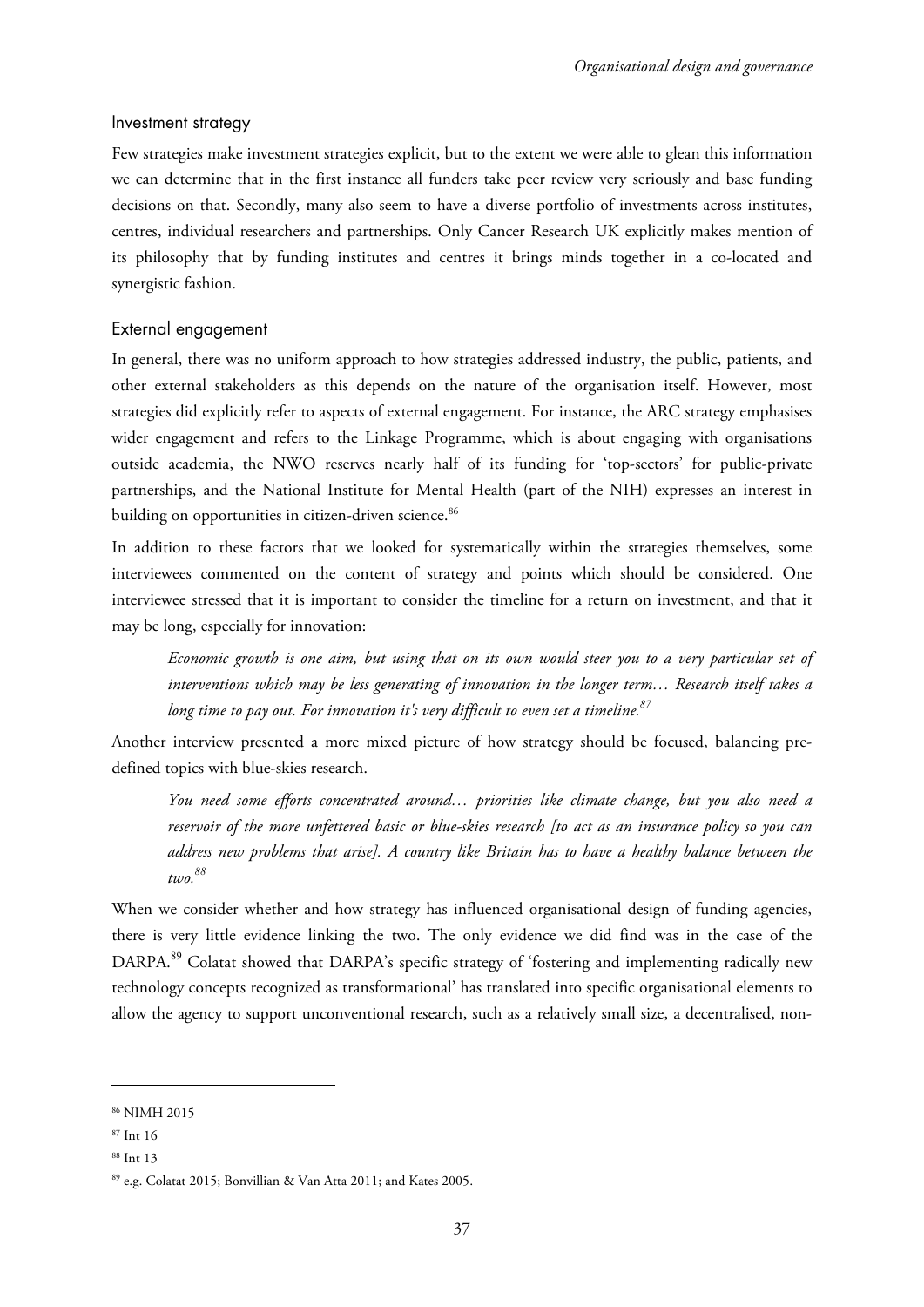bureaucratic structure, and a highly flexible and adaptive configuration facilitating cross-functional and interdisciplinary collaborations.<sup>90</sup>

# 3.2.3. Using the strategy to inform decision making: remaining responsive to the needs of stakeholders and portfolio analysis techniques

Another element of strategy which we explored was how strategies are used to inform decision making. Such strategic decision making involves 'gathering intelligence, setting directions, uncovering alternatives, selecting a course of action, and implementation'.<sup>91</sup> In other words, it is how strategies are actually implemented. Two areas emerged here which we explore further in this section: the first was the importance of remaining flexible and responsive to changing organisational and external dynamics; the second was the use of project portfolio management techniques as a means of monitoring the portfolio of projects against the strategic objectives.

# Stakeholder responsiveness and flexibility

Several interviewees who represent funding bodies described their organisations' approaches to high-level decision making more generally and, in so doing, they often discussed the extent to which they incorporated consultation and bottom-up input from their stakeholder communities. For agencies with innovation policy in their remit, there was recognition that innovation tends to involve more government input about priority areas, but still there was emphasis on the need to ensure that the business voice (and that of small businesses in particular) is heard. $92$ 

Discussing why bottom-up approaches are effective, interviewees referred to the people 'on the ground' (in or connected to the research community) as being best-informed about where there are research opportunities and needs,<sup>93</sup> something also echoed in the literature in a paper reviewing the strategic approach of the RELU programme.<sup>94</sup> Many interviewees also said that funding bodies play an important role in linking the government with the community, and that that bottom-up input is important for responsiveness to needs. As one person told us, 'unless you keep an eye on the ground, you can lose flexibility.<sup>'95</sup> In addition, consultation with the community serves the broader purpose of openness and transparency. One interviewee explicitly commented that as a general principle, 'whenever you can be open and transparent, you should be.'<sup>96</sup>

<u>.</u>

<sup>96</sup> Int 06

<sup>90</sup> Colatat 2015, 875

<sup>&</sup>lt;sup>91</sup> Nutt 2000

<sup>92</sup> Int 16

<sup>93</sup> Int 02–04; Int 06; Int 07; Int 11; Int 16; Int 18; Int 19; Int 22; Int 24

<sup>94</sup> Lowe & Phillipson 2006

<sup>95</sup> Int 02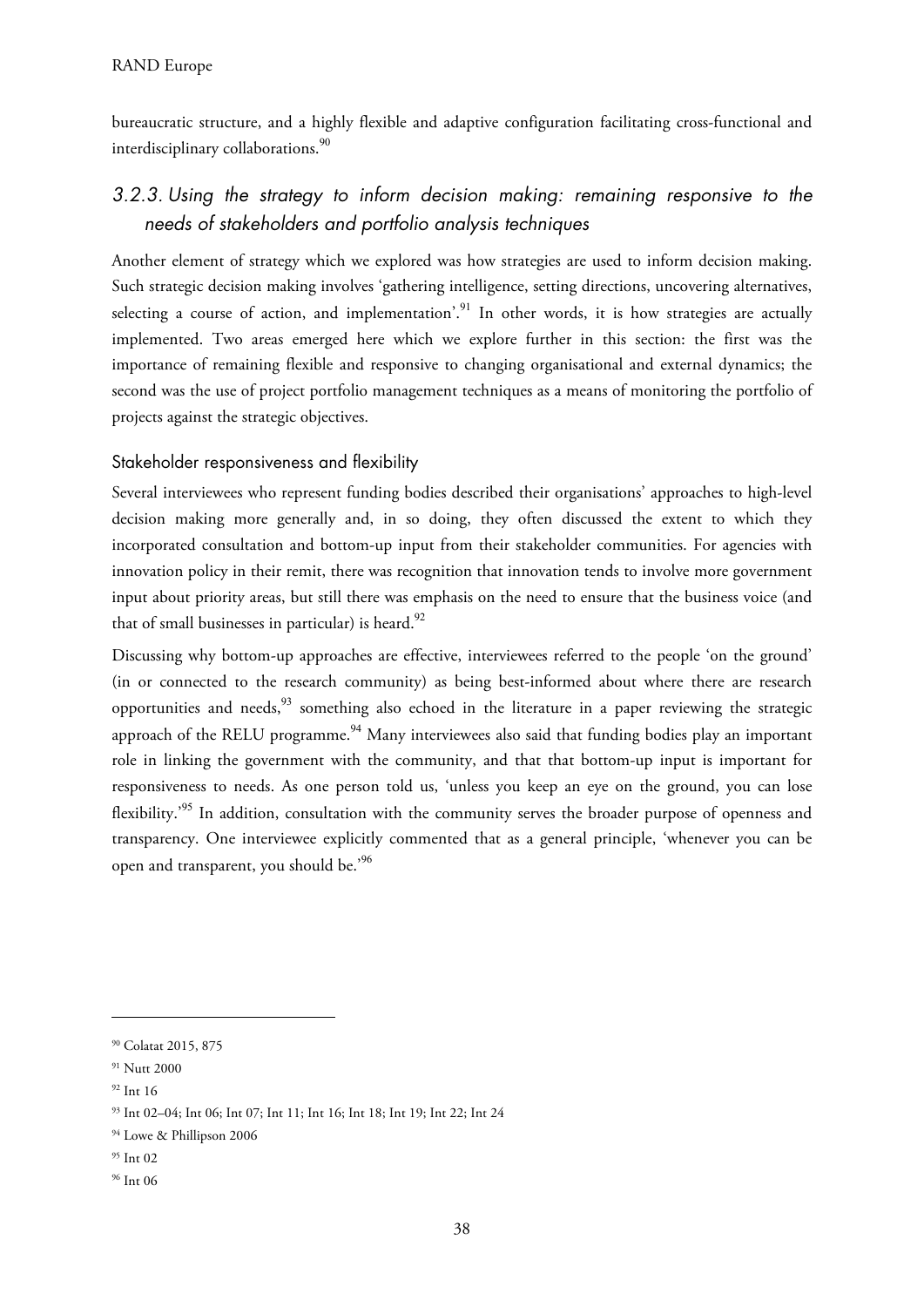#### Box 3-3: The DFG as an example of a responsive-mode approach to decision making

From our case studies, we can see that the DFG in Germany is just one example of a funder which places a strong emphasis on taking a response-mode approach, in both its researcher-led funding calls and when establishing strategic initiatives. DFG president Peter Strohschneider has written:

*Researchers themselves must continue to drive research and research developments. And it is this aspect which defines the special role of the DFG within the German research system… Research performance, which plays an essential role in today's knowledge society, is not possible without academic and research freedom.*<sup>97</sup>

At the DFG, strategic initiatives tend to come from the community, not exchanges among the DFG Senate, Executive and Board (although decisions will need to be made at this level). To ensure a voice for the research community at high level, the DFG senate includes 36 elected representatives from the scientific and academic communities who serve four-year terms.

At the ARC in Australia, the strategy sets out broad objectives linked to the funding programs and policy functions of the body, but the funding strategy, per se, is to let the merits of the scientific ideas and proposals speak for themselves. The peer review and panel structure enables them to fund the best research ideas; there is no predetermined notion that one discipline or field has more money available to it than others. In the Netherlands, the NWO ran a national consultation in which all scientists and the general population could offer ideas for research, which has resulted in the national science agenda. While this agenda does not directly translate into the work streams of the NWO, it does serve as a source of input to the development of the strategy.

Finally, as part of strategic decision making, many interviewees commented on how they ensured that research and innovation funding systems remained flexible and responsive to research and innovation needs. Generally interviewees agreed that maintaining such flexibility is important for various reasons, including avoiding the country's research system becoming 'locked in' to certain areas, and preventing individuals from dominating in a way that stifles new ideas. Leadership and autonomy were highlighted as important by a few interviewees as one way to allow for the freedom to make decisions and establish collaborations. One commented that 'flexibility and agility is not about structure, but it's about leaders being willing to collaborate and compromise',<sup>98</sup> while others<sup>99</sup> noted that the people making funding decisions need autonomy and need to be able to speak openly amongst one other.

Trust was seen as very important in this regard,<sup>100</sup> as was having open and flexible calls.<sup>101</sup> There are multiple examples of situations where funders built in some degree of 'impermanence' or 'dynamism' into their programmes or processes. One interviewee<sup>102</sup> recommended piloting programmes first for  $3-5$  years and then evaluating them to see how they are working – this enables learning and gradual change, and

<sup>97</sup> Strohschneider 2013

<sup>98</sup> Int 02

<sup>99</sup> Int 06; Int 19; Int 26

<sup>&</sup>lt;sup>100</sup> Sentiments along this line were discussed by multiple interviewees in various ways, but were most notable from Int 06; Int 07; Int 19; and Int 26. Int 01 also stressed the importance of gaining the trust of the community.

<sup>&</sup>lt;sup>101</sup> Int 03; Int 27

 $102$  Int 10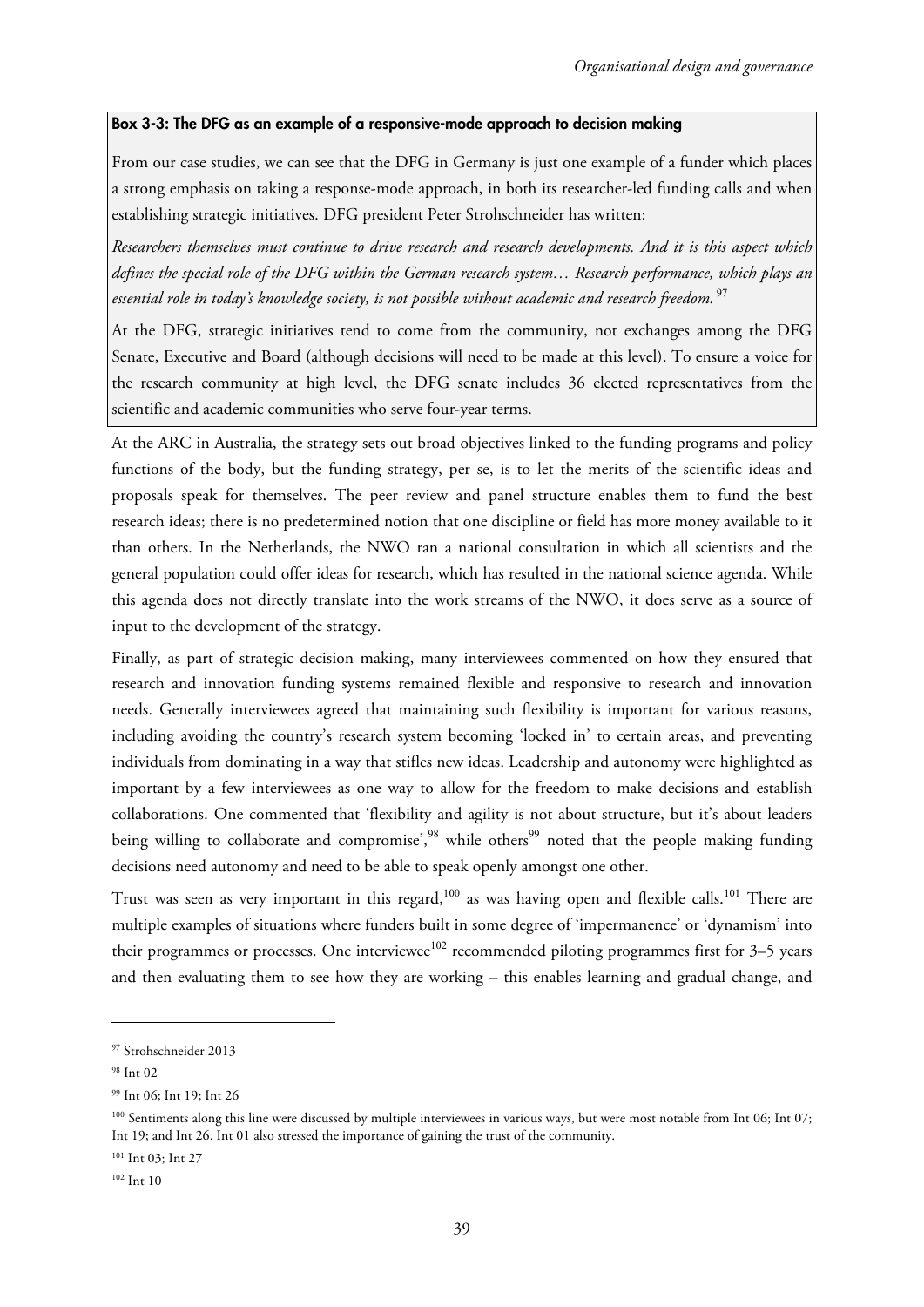avoids protest about major changes being made. This interviewee said 'no programmes should be for life', but admitted that shutting down facilities can be a challenge. The NIH does this in its Common Fund, where projects can run for a maximum of ten years and have set milestones that must be achieved. When some projects end and others begin, the agency has the opportunity to change direction and focus on new problems. As another example, the NRC has designed a system whereby the funding for established priorities is cut by 10 per cent each year to free up funding for new areas (see below for more information on this process). Some representatives of funding bodies furthermore described mechanisms for responding to emergencies, e.g. by setting aside a kind of 'agility pot' – funds to use if unanticipated needs  $arise<sup>103</sup>$  – though it should be noted this is different from an interdisciplinary 'common fund'. These representatives said that agreement would need to be reached about how much should go into this pot and the rationale for that decision.

#### Project portfolio management techniques

Put simply, project portfolio management is the simultaneous management of a whole collection of projects<sup>104</sup> and is recognised as being an important part of strategic management.<sup>105</sup> When we initially asked interviewees how they managed their project portfolios within their funding bodies, many said there was no single tool or technique. It was a balance and a mix of many things which enabled them to balance and manage their portfolio across disciplines, project sizes, sector needs, strategic priorities, national policy needs, etc. One interviewee commented that 'portfolio management is an intelligent questioning approach' but that 'the challenge of managing any portfolio is that there are multiple cuts through it, multiple lens'.<sup>106</sup>

A few interviewees provided us with lists of factors which fed into their decisions, but which always needed to be kept in a delicate balance. These factors included: long-term versus short-term needs, opportunities to be seized versus threats to be deflected, partnerships versus single actions, flexibility and stability, and funding for infrastructure versus strategic initiatives. The factors are numerous, and will differ slightly for each organisation, but the point is more that there are many issues to be balanced and no one had single tools that they used.

Due to the fact that this was an area that emerged primarily from the interviews and was of interest to BEIS, we did not explore the literature on the topic extensively, but rather went back to interviewees to determine what, exactly, they did to manage their portfolios.<sup>107</sup> We received information about the kind of information they collected and data sources for that information, how the data was managed, what analysis was done on the data, and how the data and analysis were ultimately used.

There were multiple aspects to the kinds of information that interviewees collected across their portfolio. All made efforts to track defining characteristics of research projects across the portfolio, including

<sup>103</sup> Int 01; Int 14

<sup>104</sup> Meskendahl 2010

<sup>105</sup> Morris & Jamieson 2005; Shenhar et al. 2001

<sup>106</sup> Int 06

<sup>&</sup>lt;sup>107</sup> All of the information in this section, unless otherwise noted, came from interviewees from these organisations. However, in the interests of protecting anonymity of respondents throughout the report, we have not cited the information by interviewee as was done in other sections.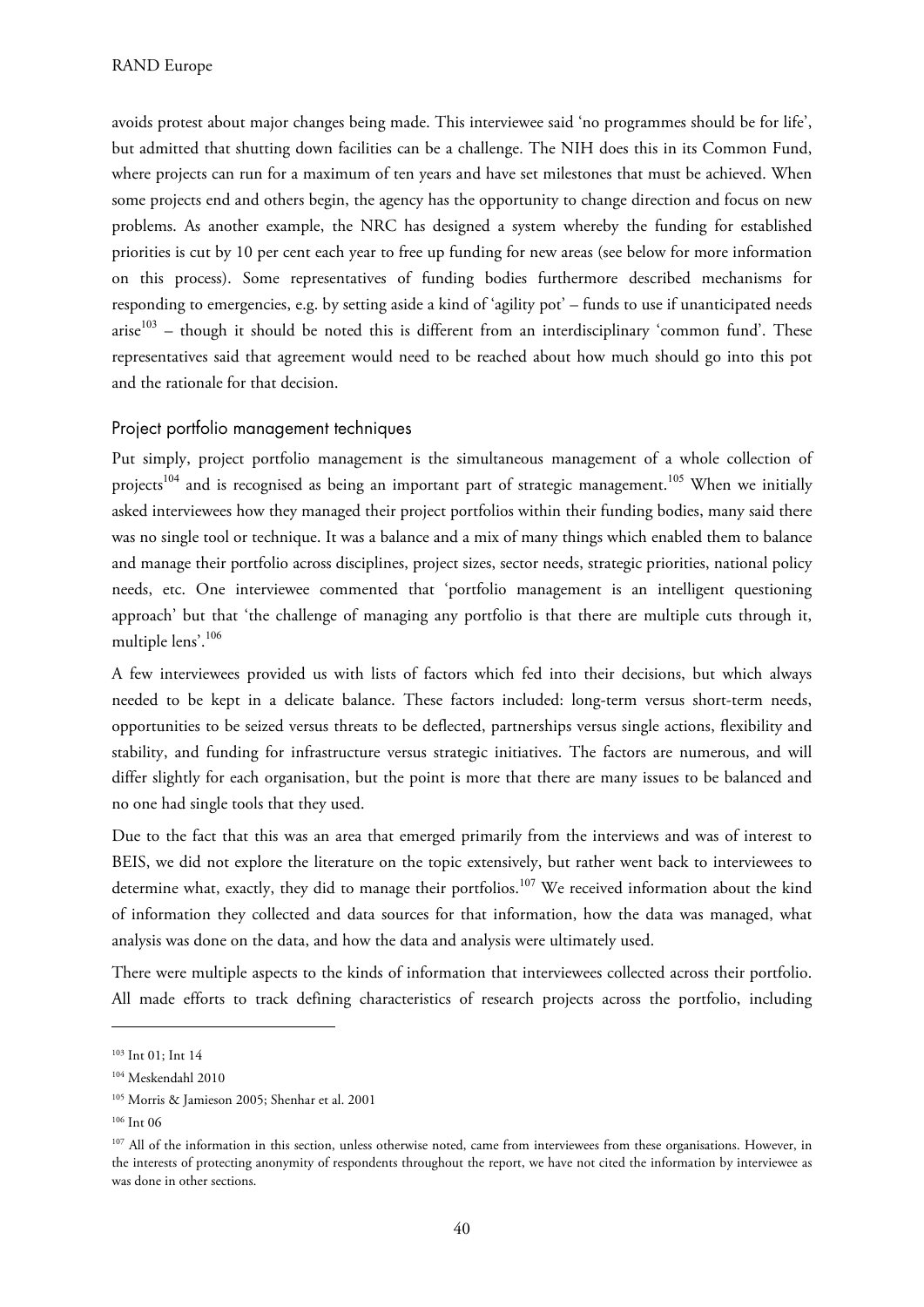features such as public versus private bodies, gender of researchers, disciplines, type of research questions being asked, type of industry/sector, geography, etc. A few interviewees explicitly stated that they did not do enough to track the impact of their projects over time, but that they would like to be better at this. Most data were sourced from internal financial and project tracking mechanisms, as well as using external data such as bibliometric or patent information.

A few organisations (e.g. the NSF and NIH) had a central office that managed the data and conducted regular analysis of that data. For example, in the US at the NIH, they perform analyses using various kinds of scientometric (bibliometrics, patents, value of data, etc.) data to give them a picture of how their portfolio is performing against different areas. For example, bibliometric data can be used to compare outcomes across different funding streams and they have used that analysis to help inform future funding decisions and guide grant decisions. One example given by an interviewee was of how their review of Pioneer Awards versus R01 grants led them to adopt a more 'person-oriented approach' versus a projectbased approach. They also use these internal analytics to look at what kind of internal processes work well in managing programmes. Some of this is done by individual divisions or institutes, but most is done through a central coordinating office within the Office of the Director where institutes can ask for specific pieces of analysis to be done.

The RCN in Norway primarily use allocation data and publication data, together with recruitment data, for its portfolio analysis and will perform analyses according to sector the funding recipients are in (e.g. universities for academics, versus industry data for those in industry receiving funding). The RCN performs many types of analyses on this data for use in different contexts, such as evaluations, reports to the ministries, input for the national budget proposal, etc. Some divisions, it was noted, also collect longer-term data about the performance and impact of different projects, but this is not done systematically across the organisation. Overall, evaluations and analyses play an important role in strategic decision making with regard to the RCNs priorities, and data and statistics on grant awards and results over time provide important information for decision making. In addition, it was noted that new priority areas are often identified through larger-scale national strategy processes. To this extent, the RCN's data and national statistics are an integral part of the knowledge base for these processes.

The NIHR has a central performance management dashboard which is aligned with its organisational structure and so can be used to provide different lens on the organisational portfolio depending on what one wants to know.<sup>108</sup> The dashboard has a particular use in allowing for them to analyse data about the inputs, processes, outputs and outcomes of different funding streams at a granular level.<sup>109</sup> Importantly, the dashboard allows the institute to look at the data in different ways, which reflects the needs of a funder to analyse what they are funding and for what purpose from the perspective of multiple stakeholders and angles. For example, they might view their portfolio by disease area, by patient group, by geography, by funding recipients, etc.

DARPA, on the other hand, does not have an internal analytics function, per se, but its overall model relies on constant and continuous interactions with their research communities in order to monitor the

<sup>108</sup> NIHR N.d.

<sup>109</sup> El Turabi et al. 2011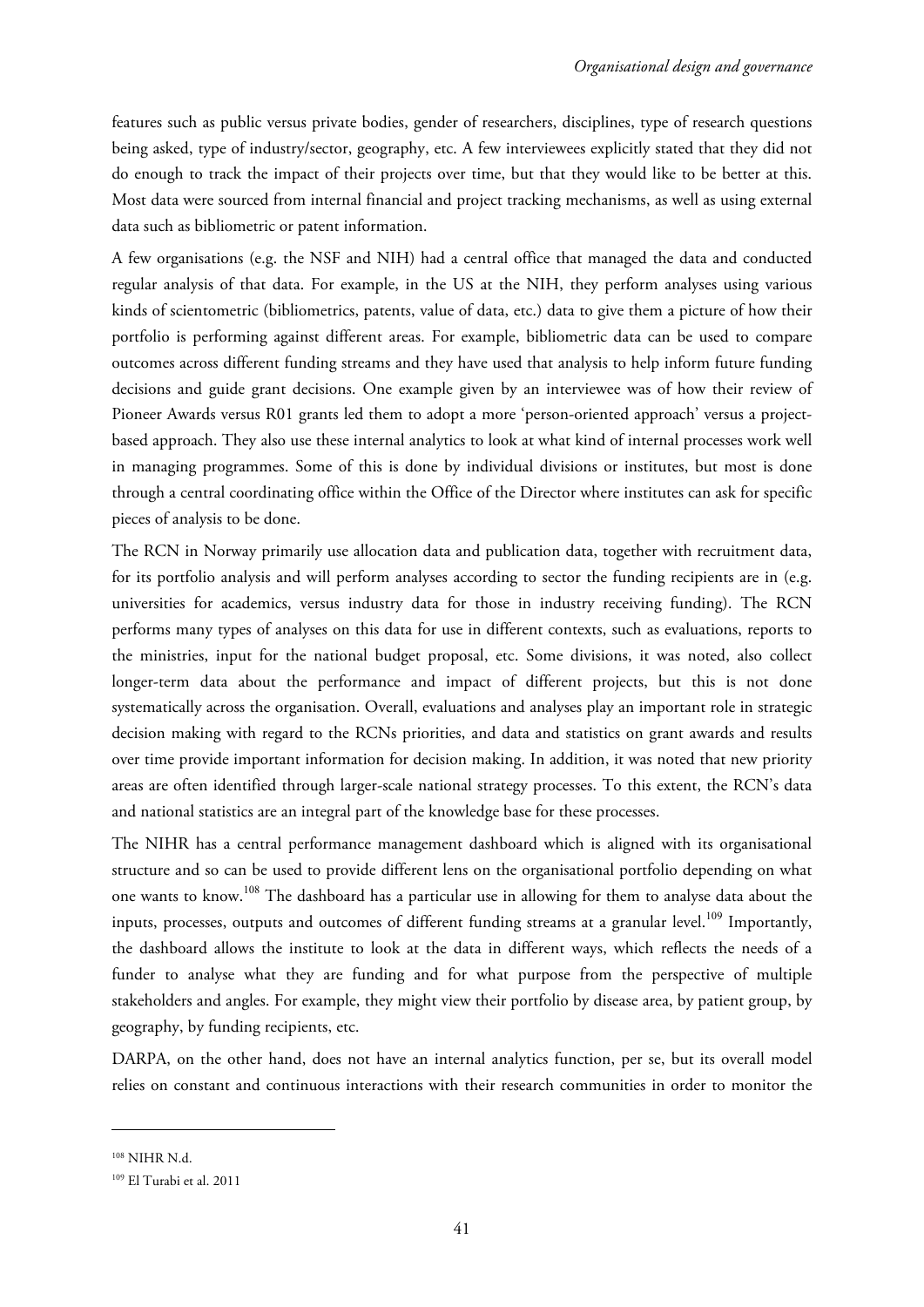external environment and to help inform whether the portfolio is meeting strategic needs. Each programme manager has a travel and project development budget and is constantly interacting with the research communities relevant to different topics they are responsible for. This ensures they know what research is needed, what calls for funding might look like, and how their projects are performing.

Finally, the data and analysis collected by different organisations were reportedly used in different ways across the various organisations we spoke with. Some used it to directly inform strategic direction, whereas others used their analyses to see at a macro level how their performance compared to other countries. When it came to deciding which parts of the portfolio to phase out, or not, most interviewees said that the decision often starts much earlier on with setting limits on how long things are funded for in the first place.

# *The model is very important- you do not want to invest the rest of your life in something you funded 10 years ago. 110*

However, this does not mean you want to abandon things you have invested in, either. At the NIH, for example, a few years before a major funding programme might be coming to an end they try to encourage demonstration projects for the final few years so that the outputs begin to be noticed and taken up by the wider research and industrial communities. At the NSF, for longer-term programmes they do an evaluation about halfway through programmes and as part of the evaluation they look at how the programme can be sustained beyond the period of the funding as a continuing resource for the research community. In both instances, organisations noted the need to be attune to the longer-term sustainability of the resources that were created and how these can continue to be used by the research community.

At DARPA, no project is longer than 4–5 years in duration and that is a deliberate feature of their organisational funding model. There are also clear milestones built into the projects so that it is clear when a barrier is reached and the project may need to be stopped. Importantly, project failure is embraced at DARPA, and even celebrated: 'Openness, to new ideas, risk-taking and tolerance of failure are essential elements of DAPRA innovation.<sup>'111</sup>

However, some did speak to us about the potential utility of project portfolio management techniques, particularly ones which explicitly incorporate and celebrate a diverse portfolio. This suggests a need to incorporate thinking about the diversity of the portfolio, and there is important work here in the literature that could be further explored in future studies.<sup>112</sup> One such approach was first introduced by Stirling, and as he points out in the article, one of the reasons to explore and account for diversity is that 'in research strategy, diverse portfolios offer flexibility in the face of uncertain future progress and promote learning across programmes.<sup>113</sup> More broadly, technological diversity can be seen as a stimulus for innovation<sup>114</sup> and productivity,<sup>115</sup> so it is in the interest of funding bodies to promote it.

<sup>&</sup>lt;sup>110</sup> Int 10

<sup>111</sup> DARPA 2016

<sup>112</sup> See for example Stirling 2007

<sup>&</sup>lt;sup>113</sup> Stirling 2007, 707, drawing on Rosenberg 1996 in relation to the point on future progress and David & Rothwell 1996 for the point on promoting learning across programmes.

<sup>&</sup>lt;sup>114</sup> See for example, Rosenberg 1982.

<sup>115</sup> Aoki 1996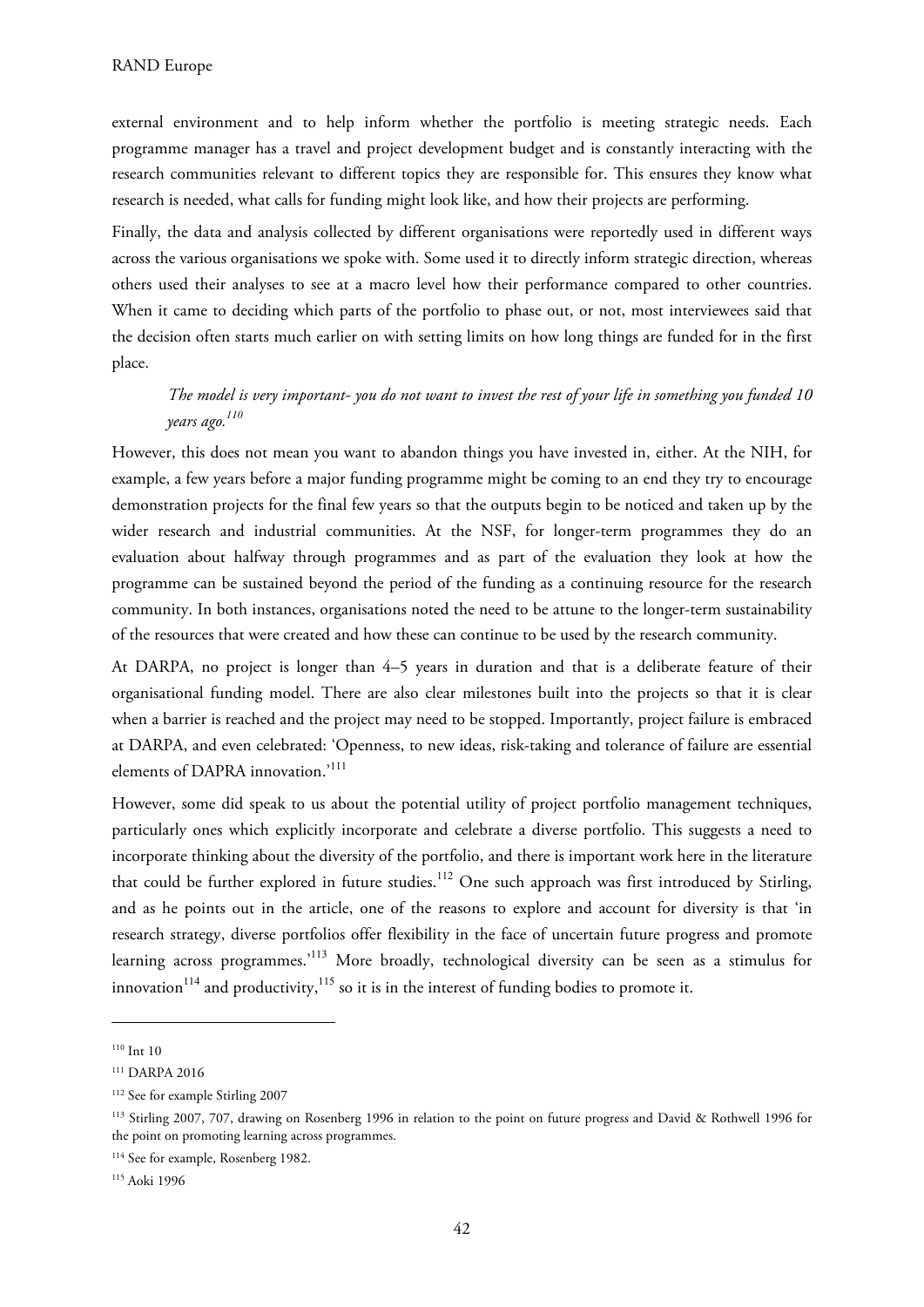While there are likely many approaches to managing diversity within a portfolio, it was not within the scope of this study to fully explore them here. One that was brought to our attention by an interviewee, though, draws on Stirling's work where he calls attention to three general attributes of diversity summarised in the literature.<sup>116</sup> These include:

- *Variety:* referring to the number of categories into which the elements of a system is divided. It allows us to answer the strategic portfolio management question: how many types of things do we have? In the case of strategic research portfolio management, 'things' could refer to projects or programmes being funded, types of researchers, units supported, etc.
- *Balance:* referring to the pattern of distribution of the system elements. It answers the question: how much of each type of thing do we have?
- *Disparity:* referring to the ways and extent to which we distinguish between the elements within the system. It answers the question: how different from each other are the things we have?

The relevance of these points for portfolio management is to draw attention to the need to explore different elements of portfolio diversity. From here, various tools can be developed which would help one manage the system. Such tools could take the form of translating various attributes of research projects funded by a funding body, including type of project, discipline, researchers, funding amount, etc., and plotting these against performance scores (peer review) and other criteria deemed appropriate for strategic management.<sup>117</sup> Although developing such a system may require additional work, exploration of these areas may be merited.

<sup>116</sup> Stirling 2007

<sup>&</sup>lt;sup>117</sup> One such approach is outlined in Stirling 2012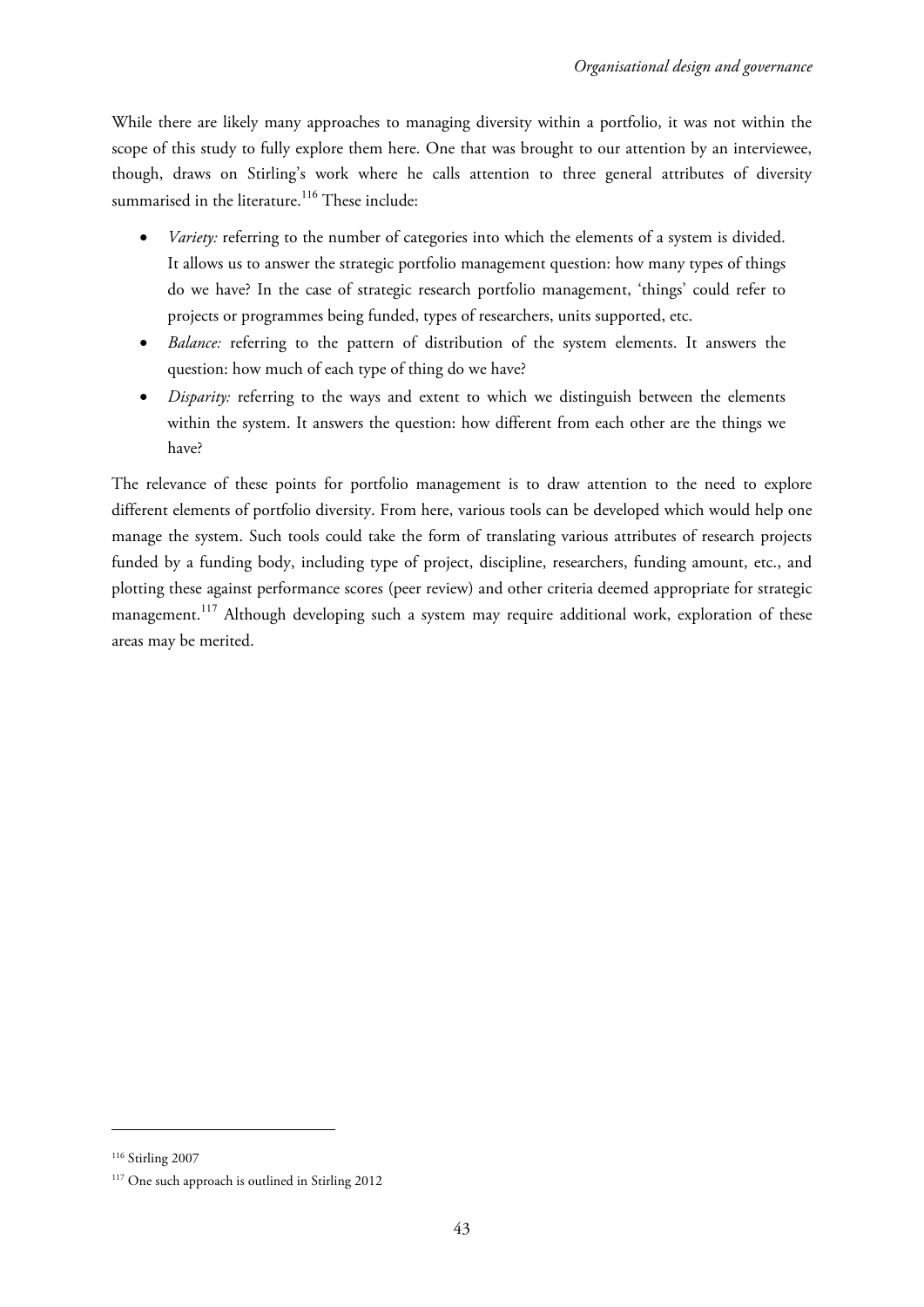# 3.3. Supporting collaboration and interdisciplinary research

# Box 3-4: Overview of insights regarding collaboration and interdisciplinary research

Supporting collaboration and interdisciplinary research, alongside maintaining effective, functional networks within a research funding system is critical. Three core issues are explored here: the need to foster and encourage interdisciplinary research; relatedly, the need to link effectively that external support function to an efficient internal organisational structure which encourages cross-functional collaboration; and the use of a networked governance approach.

- Fostering interdisciplinary research will rely, in part on effective support for cross-functional collaboration and so these two elements are linked. There is strong evidence of this from both the literature and interviews. In any complex organisation, cross-functional collaboration can be an important means of achieving success, but in a funding body which aims to support research across a funding system it becomes even more important. The literature and interviewees provide insights into good practice, including providing incentives at a divisional level for cross-group working, paying attention to both physical and organisational barriers, working outside disciplinary boundaries, and creating dedicated pools of cross-disciplinary funding.
- Related, establishing effective cross-functional collaboration relies on a careful balance between coordination and control mechanisms within the organisation. Evidence suggests that building effective cross-functional collaboration rests on a careful balance between formalisation of rules about how to collaborate and the relative degree of centralisation/decentralisation of coordination and responsibility for the collaboration.
- Many interviewees discussed the idea that establishing and maintaining a broad network of stakeholders across a research and innovation community was central to an effective research and funding body. The purposes were multiple and include elements touched on throughout this synthesis including maintaining the trust of the research community, understanding the needs and challenges faced in the research sphere, providing a knowledge brokering function between the research base and policy, and maintaining a deep connection to the emerging societal trends, issues and grand challenges that research and innovation will need to help solve.

This topic covers issues ranging from the importance of cross-functional working in complex organisations, to insights from the interviews which related to how to support people working together, sharing ideas and knowledge, and supporting the flow of information and ideas which enable collaborative working.

# 3.3.1. Fostering interdisciplinary research

<u>.</u>

In today's global and interconnected research and innovation environments, fostering interdisciplinary research is seen as increasingly important,<sup>118</sup> despite that fact it has generally been recognised as underfunded and difficult to support.<sup>119</sup> In the UK, the importance of interdisciplinary research has been recognised in the higher education sector as a way of addressing the pressing societal problems (often

<sup>&</sup>lt;sup>118</sup> Int 24 noted that it is important to distinguish interdisciplinarity itself from the challenges that will change over time and be tackled by researchers from multiple disciplines.

<sup>119</sup> See e.g. Sharp et al. 2016; Wellcome Trust 2015b; and Bromham et al. 2016.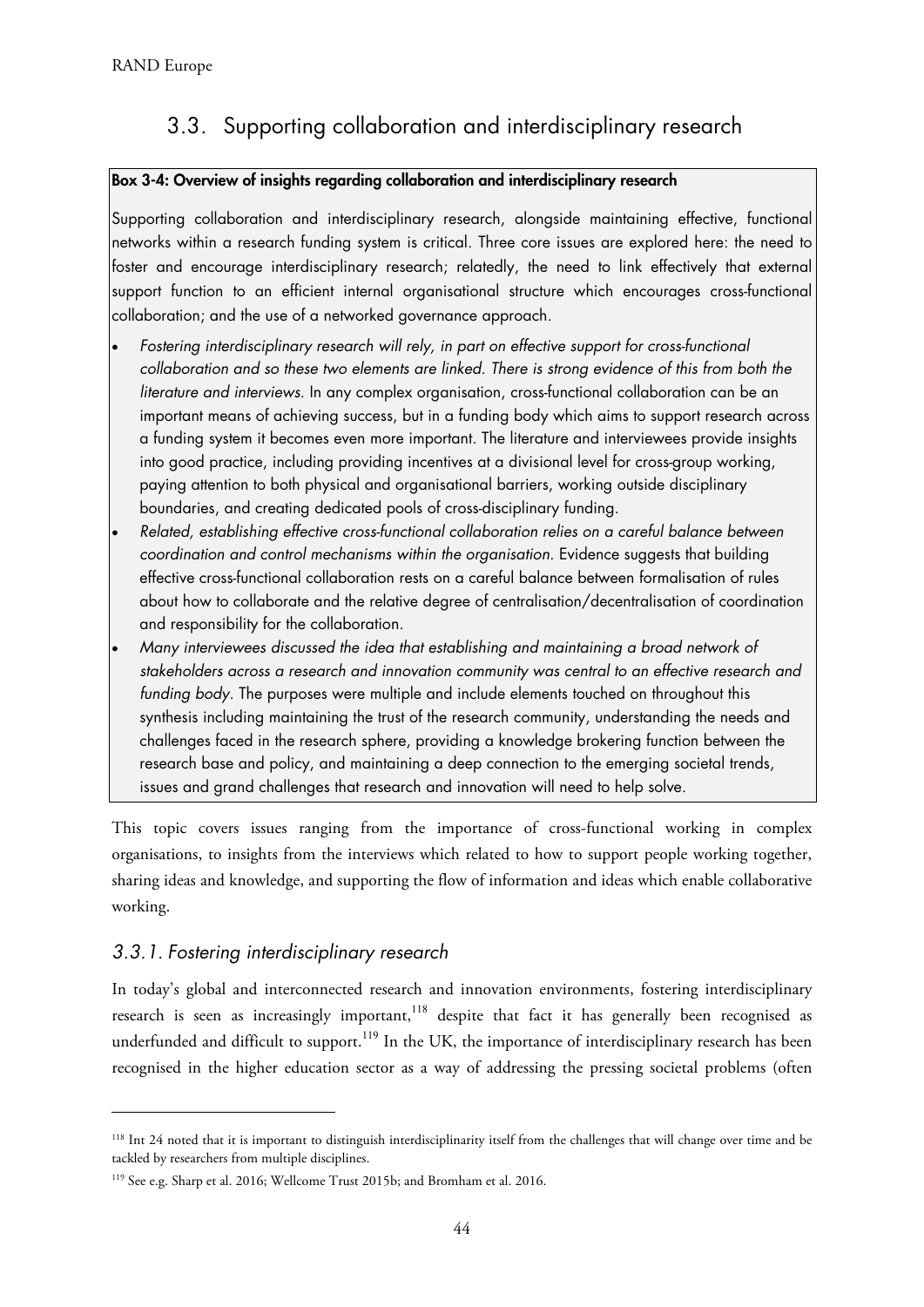referred to as 'grand challenges'), accelerating scientific developments which can open up new opportunities, but also ensuring higher value for public funds.<sup>120</sup> The critical importance of interdisciplinary research and the need to foster higher levels of collaboration between disciplines was also acknowledged in the UK government's Science and Innovation Strategy (2014).<sup>121</sup> The recent quantitative review of the performance and intensity of interdisciplinary research in the UK confirmed this importance and identified a number of defining features of interdisciplinary research in the UK, including that most interdisciplinary research was highly concentrated in the social sciences and humanities. However, overall, interdisciplinary research had a lower citation impact than that of other publications, though the UK's top 10 per cent of interdisciplinary research publications are highly international, collaborative (both with other academics and with industry), and are of high quality as indicated by citation impact.<sup>122</sup>

Interviewees for this study identified a range of challenges and risks that affect interdisciplinary research, including cultural and linguistic differences across disciplines, and a discipline-based education system.<sup>123</sup> They also mentioned more systemic and structural challenges, such as a lack of incentives for researchers to do interdisciplinary work due to discipline-structured hiring and publishing structures, difficulties in assessing multidisciplinary funding applications, a lack of sustained funding to build interdisciplinary research capacity, and difficulties in getting different funders or different divisions within a single funding body to collaborate.

In response to the perceived value and importance of interdisciplinary research, many research funders have begun to create supporting mechanisms to facilitate interdisciplinary research and it was an area that we focused on in our review of the evidence. In the UK, the Cross-Council Funding Agreement of the research councils is applied to 'responsive-mode' research grant proposals with an aim to ensure that 'no gaps develop between the councils' subject domains and to ensure equality of opportunity for proposals at the interface between traditional disciplines, where many of the major research challenges of our time are located'.<sup>124</sup> A number of the research councils also support interdisciplinary research collaborations with consortia of UK universities. The commitment to interdisciplinary research from non-government research funders is also evident, with major funders, such as the Wellcome Trust, proactively supporting interdisciplinary research proposals.

Similar efforts to support interdisciplinary research can be seen internationally and indeed emerged from our case studies. For example, the NSF runs a number of programmes designed explicitly to fund interdisciplinary research and has a special review process for unsolicited interdisciplinary proposals.<sup>125</sup> Similarly, the DFG reviewed its research funding portfolio to adapt to interdisciplinary research.<sup>126</sup>

<sup>120</sup> BIS 2015a

<sup>121</sup> BIS 2014

<sup>122</sup> Pan & Katrenko 2015

<sup>&</sup>lt;sup>123</sup> Int 13 and Int 24 commented that in the UK there have been contradictory policies in that interdisciplinarity work has been encouraged, but research assessment processes disadvantage interdisciplinary researchers.

<sup>124</sup> RCUK 2016

<sup>125</sup> NSF N.d.

<sup>&</sup>lt;sup>126</sup> DFG 2013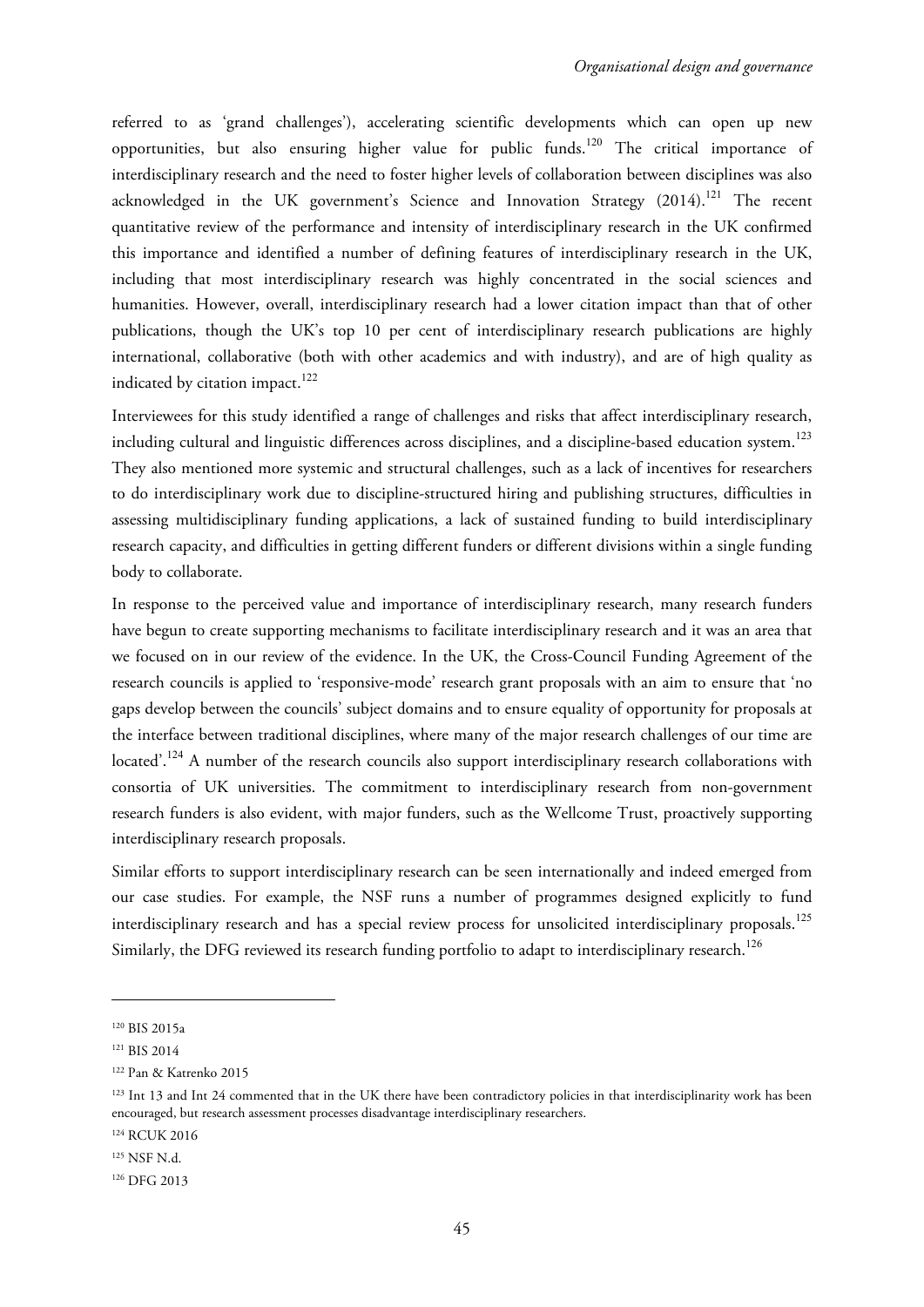Some interviewees emphasised the need for a bottom-up approach in the context of interdisciplinary research funding (though generally comments indicated that selection of priority areas requires a more directed approach). One interviewee said that 'if researchers buy in to [cross-disciplinary grand challenges], then the research councils will follow. [You] need to communicate the opportunities to researchers clearly and get them to work together.'<sup>127</sup> In line with this idea, another said that 'policydriven interdisciplinarity… is mostly wishful thinking [and] not truly interdisciplinary,'<sup>128</sup> explaining how their organisation is developing assessment processes involving interdisciplinary panels. Notably, interdisciplinary assessment panels were suggested as being a useful tool by six interviewees from five countries.<sup>129</sup> One interviewee from a research funding body commented that:

*What is most important is to organise the peer review in a manner that promotes identification and funding of good, interdisciplinary grant proposals. Research in this field shows that peer review serves to preserve the status quo, shies away from risk, and tends to prioritise well-established research themes within well-established research disciplines rather than interdisciplinary research of a more experimental nature.<sup>130</sup>*

However, much of this discussion is at a macro level about how to launch and support research funding programmes, and less about how to organise the funding body to more effectively support interdisciplinary research.<sup>131</sup> While the challenges of supporting interdisciplinary research cannot be addressed through changes to the governance and organisation of a research and innovation funding body alone, as it also depends on researcher behaviours, interviewees did make specific suggestions of interventions involving funding bodies. Several ideas related to encouraging staff from different divisions or bodies to interact. Some were simple but easy to overlook, but our interviewees told us that in many of their funding bodies efforts are made to help staff from different organisations or divisions spend time together informally and 'share coffee,' as this can lead to exchange of ideas and getting to know one another.<sup>132</sup> (The same idea was also suggested by one interviewee in the context of interdisciplinary review panels).<sup>133</sup>

Several interviewees discussed the importance of how funding is distributed. They said that collaborative programmes can degenerate into 'turf wars' if staff from different divisions or bodies feel they are in competition with one another (e.g. to ensure 'their' discipline gets its fair share of proposals funded).<sup>134</sup> Interviewees said that to mitigate this issue, money should be set aside separately as an independent pool devoted to interdisciplinary research and/or strategic priorities.<sup>135</sup> A few examples of this can be drawn out.

<u>.</u>

<sup>130</sup> Int 23

132 Int 10; Int 11

<sup>127</sup> Int 15

<sup>&</sup>lt;sup>128</sup> Int 03

<sup>129</sup> Int 03; Int 07; Int 10; Int 14; Int 18; Int 23

<sup>&</sup>lt;sup>131</sup> See Kates 2005 and Corley et al. 2006.

<sup>&</sup>lt;sup>133</sup> Int 07

<sup>134</sup> Int 01; Int 05; Int 10; Int 13; Int 15; Int 17; Int 23

<sup>&</sup>lt;sup>135</sup> Int 01; Int 10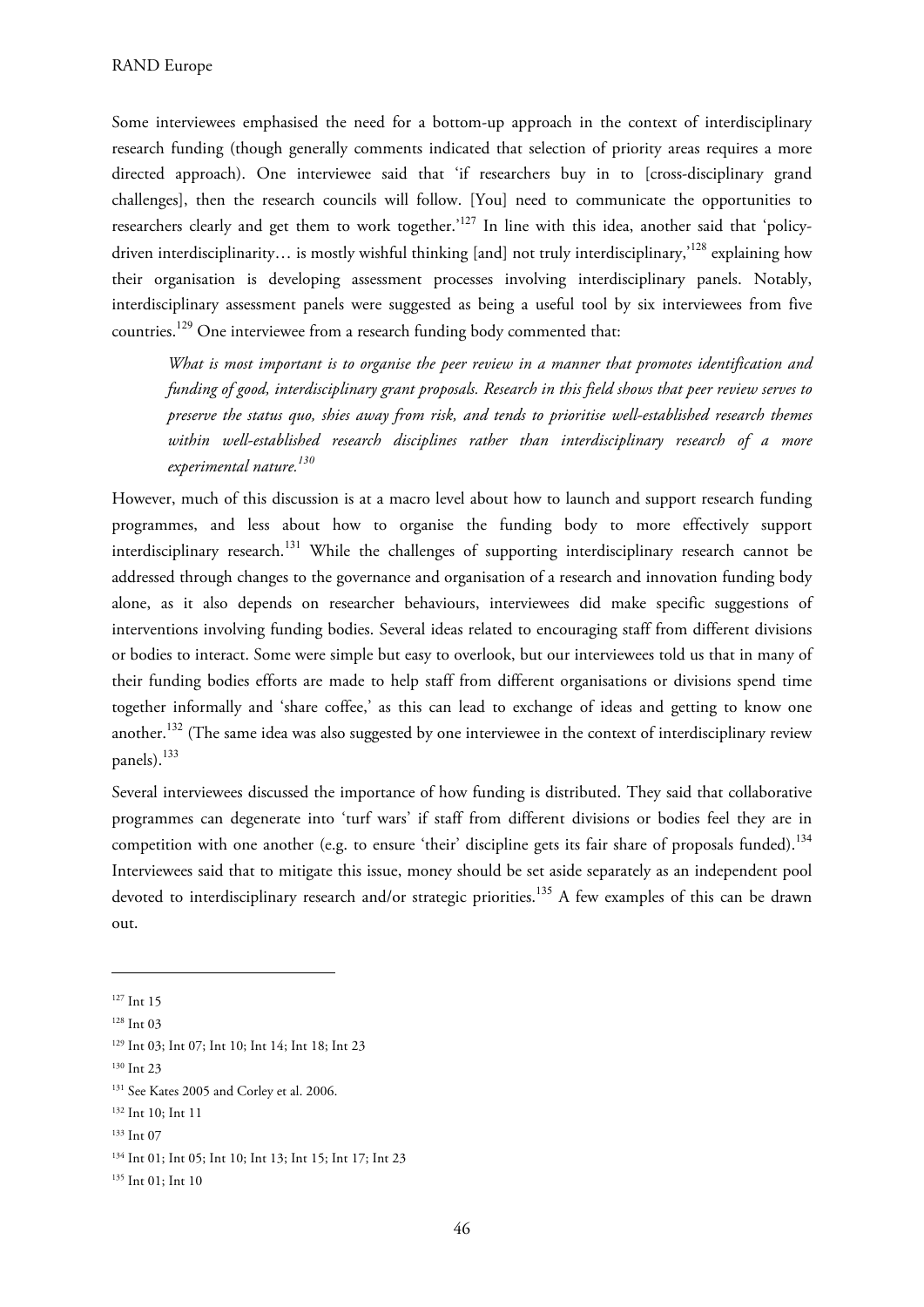One funding organisation is planning to develop a model whereby divisions within the organisation are allocated a budget in two parts.<sup>136</sup> The first part can be spent wholly within their divisional remit, but the second part, referred to as 'coloured money', is earmarked for cross-disciplinary research. Divisions can suggest and participate in cross-disciplinary initiatives, but can only spend their 'coloured money' if a certain minimum number of other divisions joins the initiative.<sup>137</sup>

Another example of this kind of approach can be found at the RCN in Norway. Here, there is also an explicit budget mechanism to help facilitate the ministry's coordinating role in research policy, but also to overcome the weaknesses inherent in a sector-based funding system. In their view, these weaknesses are related to the fact that each individual stakeholder gives little consideration to and knows little about the actions of the others. The mechanism is then used to fund research areas that fail to receive adequate support because they, for instance, fall under the remit of multiple stakeholders and do not receive enough support from any of them, or are not clearly the responsibility of any stakeholder. As a way to make sure these funds can be continuously freed up for use in other areas, programmes under this mechanism that are funded must reduce their budgets by 10 per cent annually. The funding freed up is then distributed among both new and established initiatives, allowing priorities to be re-defined and cross-sector efforts better coordinated.

The NIH as well as the NSF have also integrated ways to support interdisciplinarity within their organisational structures. From our case studies and interviews we found that in both organisations, dedicated mechanisms to support and fund interdisciplinary working across divisions and institutes were important. NIH efforts include the Common Fund and large-scale endeavours like the BRAIN and Precision Medicines Initiatives.<sup>138</sup> The NIH Common Fund receives its own budget appropriation from Congress (as do the NIH institutes and centres), is housed centrally within the Office of the Director, and aims to run cross-cutting programmes that capitalise on emerging opportunities and address major research roadblocks.<sup>139</sup> It was noted as being a useful way to enable interaction and collaboration among investigators from across institutes and centres – many of whom would otherwise stay linked to a single institute for their entire career.<sup>140</sup>

One interviewee added that it is essential to also have top-level coordination to encourage different bodies/divisions to talk together about how to use the funds. Another said that, in addition to operational changes, strong leadership is needed to foster a culture of cooperation and working for the greater good.<sup>141</sup> It was stressed that conflict is not necessarily problematic; rather it can be productive and can help in solving complex problems.<sup>142</sup> A few interviewees said it is important to recognise and capitalise on the

<sup>&</sup>lt;sup>136</sup> In order to preserve anonymity we have not named this funding organisation.

<sup>137</sup> Int 21

<sup>&</sup>lt;sup>138</sup> The BRAIN (Brain Research through Advancing Innovative Neurotechnologies) initiative is a large-scale project to better understand the structure and function of the human brain, and it involves the NIH, NSF and other public and private partners. The Precision Medicines Initiative is a research effort aiming to gather longitudinal data on the lifestyle, environment and genetics of 1 million US participants.

<sup>139</sup> NIH 2017c

<sup>&</sup>lt;sup>140</sup> Int 17

<sup>&</sup>lt;sup>141</sup> Int 02

<sup>142</sup> Int 12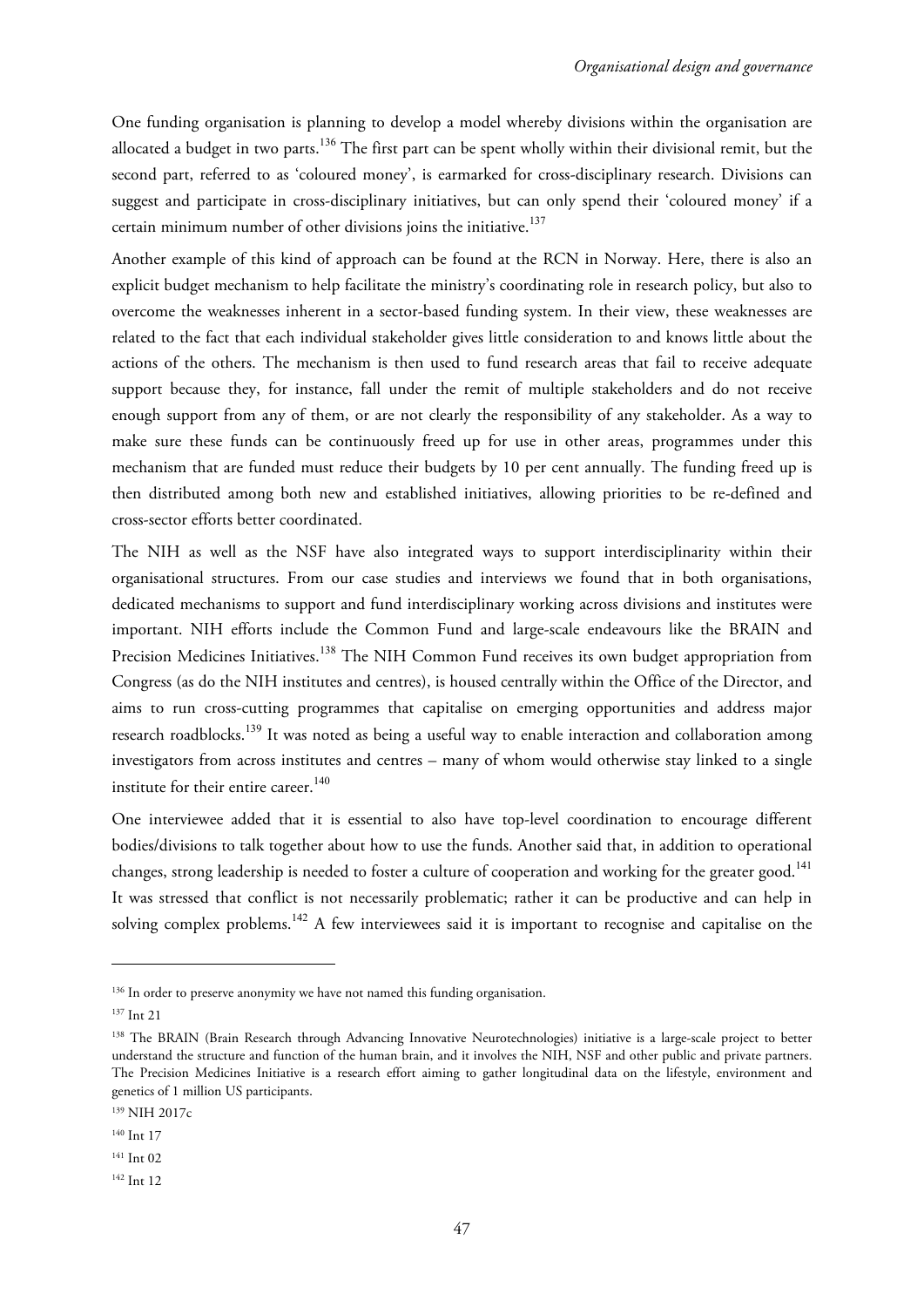cultural differences and different ways of working and thinking about problems that exist across disciplines.<sup>143</sup>

# *Big differences in how hypotheses and ideas are generated need to be appreciated and somehow brought together in a way which is synergistic rather than counteractive.<sup>144</sup>*

Here, the literature provides additional insight to that gained from the interviews and it highlights where strategies to foster interdisciplinary research can be found at various levels of the research funding process. For example, interdisciplinarity can be integrated within the intrinsic missions and objectives of the research funding organisation. This is notably the case with DARPA, recognised as a 'global model for interdisciplinarity effectiveness<sup>'145</sup> and whose mission of 'fostering and implementing radically new technology concepts is recognized as transformational'.<sup>146</sup> In developing unconventional higher-risk research projects, DARPA explicitly promotes organisational flexibility and mechanisms that lower barriers to collaboration. This can be seen in a number of ways, from recruitment to the way it runs its administrative functions. Internally, DARPA recruits programme managers from diverse disciplines and has deliberately not organised the offices around disciplines.<sup>147</sup> There is a deliberately short hierarchy (only two levels exist in practice) as it is thought that this leads to the free and rapid flow of information and ideas. Programmes are also problem-based: they are designed to focus on hard problems or emerging scientific and technical opportunities, but not on disciplines.<sup>148</sup>

Furthermore research programmes are developed entirely by DARPA's programme managers which generally call for a combination of technology and a breadth of expertise that can only be achieved through interdisciplinary research teams. This encourages novel collaborations by creating opportunities for researchers to meet and create interpersonal relationships by organising programme-specific workshops. Programme managers spend a significant amount of their time travelling the country and the world talking to a huge variety of people. They explicitly encourage their managers to spend time in industries or research environments far removed from the problem they are working on (e.g., someone designing a programme on aerospace would be encouraged to spend a day in a pharmaceutical company). They encourage looking outside one's home area to gain insight on difficult problems. The combination of incentives for collaboration at the programme level, with structures actively fostering the exchange of tacit knowledge, can explain the fact that novel collaborations more common on projects funded by DARPA than other agencies and that those novel collaborations are more likely to be repeated than novel collaborations at control agencies.<sup>149</sup>

Finally, once interdisciplinary programmes are up and running, the issue of sustaining support for interdisciplinary work was raised. One interviewee, who had run an interdisciplinary programme, said:

<sup>&</sup>lt;sup>143</sup> Int 01; Int 13

<sup>144</sup> Int 01

<sup>&</sup>lt;sup>145</sup> Kates 2005

<sup>146</sup> Bonvillian & Van Atta 2011

<sup>147</sup> Kates 2005

<sup>148</sup> Kates 2005

<sup>149</sup> Colatat 2015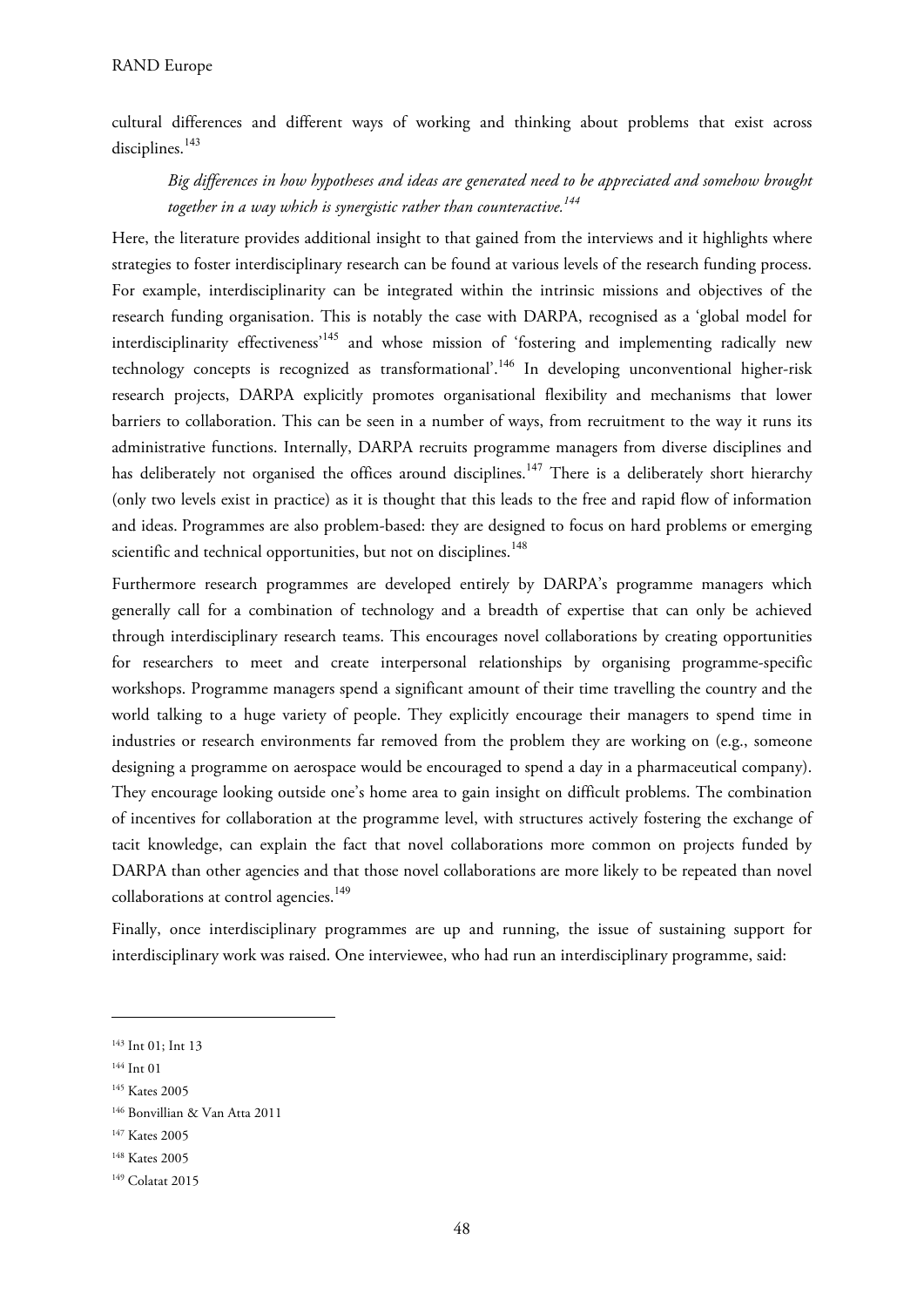*What was interesting is for the really creative research to come in took about three years because unless [researchers are] already working together, it takes one or two years to really understand the language, the way you address the research, the way you do the research, and break down those barriers.<sup>150</sup>* 

Another emphasised that interdisciplinary research programmes in the UK have tended to be run for short periods, leaving the researchers involved at a disadvantage when the funding ends and they must obtain support under standard responsive mode calls, which the interviewee felt were biased against interdisciplinary research.<sup>151</sup>

### 3.3.2. Supporting cross-functional collaboration

Many of the ideas above about fostering interdisciplinary research point to a need to support crossfunctional collaboration within an organisation. Cross-functional collaboration characterises the degree of linkages between the various organisational components of the organisation (i.e. the degree of information sharing and collaborative projects). One of the pieces of evidence to come from our interviews and literature was that in complex organisations, finding appropriate ways of enabling and supporting crossfunctional collaboration is critical.

According to studies, in complex organisations cross-functional collaboration can enable a high degree of quality and efficiency of information sharing among the various units and sub-units of the organisation.<sup>152</sup> Burton et al argue that cross-functional collaboration relies on so-called coordination and control mechanisms.<sup>153</sup> Control systems relate to how performance measurement is embedded at the level of the unit and individual, and how budgets are attributed. Coordination mechanisms are especially relevant in distributed organisations to ensure not only a vertical but also a lateral sharing of information. They include mechanisms like cross-functional teams and committees or project management systems and smaller mechanisms such as liaison roles, committees, formal and informal rules, job descriptions, statements of procedures, codes of ethics, employee or customer survey systems, etc.<sup>154</sup>

Evidence also suggests that building effective cross-functional collaboration rests on a careful balance between formalisation of rules about how to collaborate and the relative degree of centralisation/decentralisation of coordination and responsibility for the collaboration.<sup>155</sup> For example, Gerybadze and Reger<sup>156</sup> analysed organisational practices of intra-corporate innovation in 21 large R&Dintensive multinational corporations and found that the degree of cross-functional integration depends on the type of innovation strategy pursued by the firm. For example, a firm with geographically distributed innovation capabilities might set up a network of multiple learning centres when thinking about how to support cross-functional collaboration, and should ensure efforts are aligned with corporate strategy and cultures. Other elements that have been found to foster high-performing, cross-unit collaboration include:

<sup>&</sup>lt;sup>150</sup> Int 10

<sup>&</sup>lt;sup>151</sup> Int 26

<sup>152</sup> Burton et al. 2015

<sup>153</sup> ibid.

<sup>154</sup> ibid.

<sup>155</sup> See, for example, Martin & Eisenhardt 2010; Gerybadze & Reger 1999; Waterhouse et al. 2008; and Raynor & Bower 2001.

<sup>156</sup> Gerybadze & Reger 1999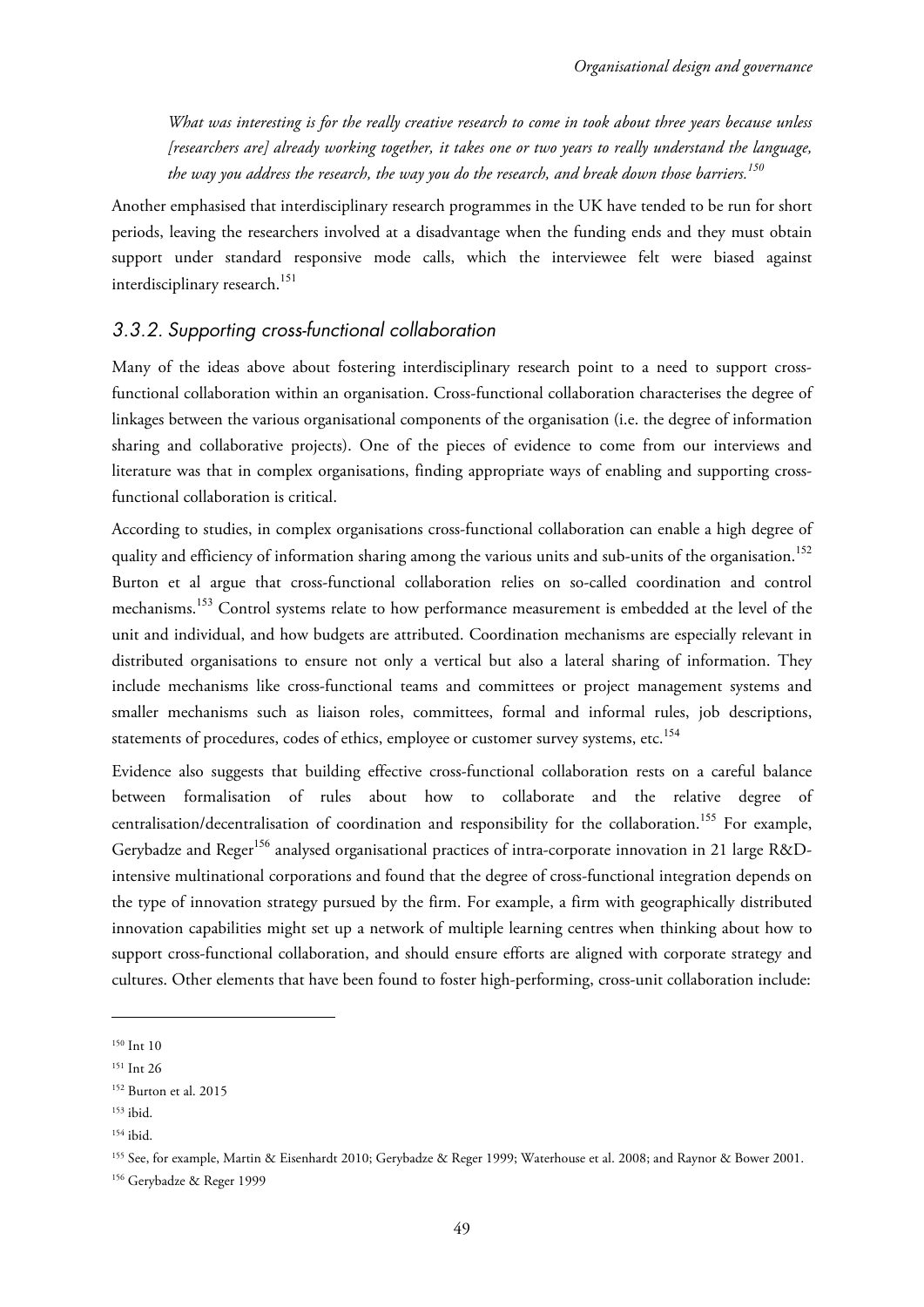- Ensuring incentives are in place at the unit level and that there is an environment conducive to collaboration. This may include setting targets for the local divisions or physical office arrangements to remove barriers between divisions.
- When appropriate, establishing a 'reconfigured' team with a new structure, task and reporting mechanism so as to distinguish the new collaboration from existing units.<sup>157</sup>

From the interviews, we found that overall there was a consensus that transparency and open communication are important and should be encouraged, particularly when people may be expected to work across areas. Some stressed the need to ensure good communication within the organisation, such as through mechanisms for open communication between funding body leaders and the staff involved in programme implementation,<sup>158</sup> while others discussed the need for transparency in the context of funding evaluation procedures and the use of consultation.<sup>159</sup> Other approaches suggested as ways to encourage collaboration across divisions included rotating funding body employees to different disciplines<sup>160</sup> and creating horizontal groups to tackle cross-cutting issues.<sup>161</sup>

Despite general positivity about cross-functional working, one interviewee stressed the need to respect disciplinary differences, particularly when it comes to assessment, as the UK's system becomes more centralised.<sup>162</sup> The interviewee said that when assessment approaches are meant to work across fields and institutions, 'in many cases that ends up doing violence to what you're trying to get to grips with, and… with perverse incentives being built into the system. If you have a more decentralised system that recognises that sciences are different from social sciences which are different from arts and humanities, then you may end up with overall a better-functioning system.'<sup>163</sup>

### 3.3.3. Networked governance

There has been a limited, but rather important, literature describing *'networked governance'* in the case of research and innovation policy which has relevance to the need to support and create networked communities within the research funding system in order to have effective collaboration. This is particularly the case when there is a need to keep different stakeholders involved, not just informed or consulted, in order to deliver effective research and innovation.<sup>164</sup>

The idea of networked governance arises from a concern with traditional governance structures which are often characterised by 'top-down' processes. In the face of growing interdependency and complexity of policy problems, there is a proliferation of interactive forms of governance through networks and partnerships.<sup>165</sup> The central premise of networked governance is that when governance problems attain a

<u>.</u>

161 Int 14

<sup>157</sup> Martin & Eisenhardt 2010

<sup>158</sup> Int 10

<sup>159</sup> Int 06; Int 20

<sup>160</sup> Int 21

<sup>&</sup>lt;sup>162</sup> See also Guthrie et al. 2013 for a discussion of this issue in relation to research assessment.

<sup>&</sup>lt;sup>163</sup> Int 13

<sup>164</sup> Boekhol & Arnold 2002

<sup>165</sup> Arundel et al. 2015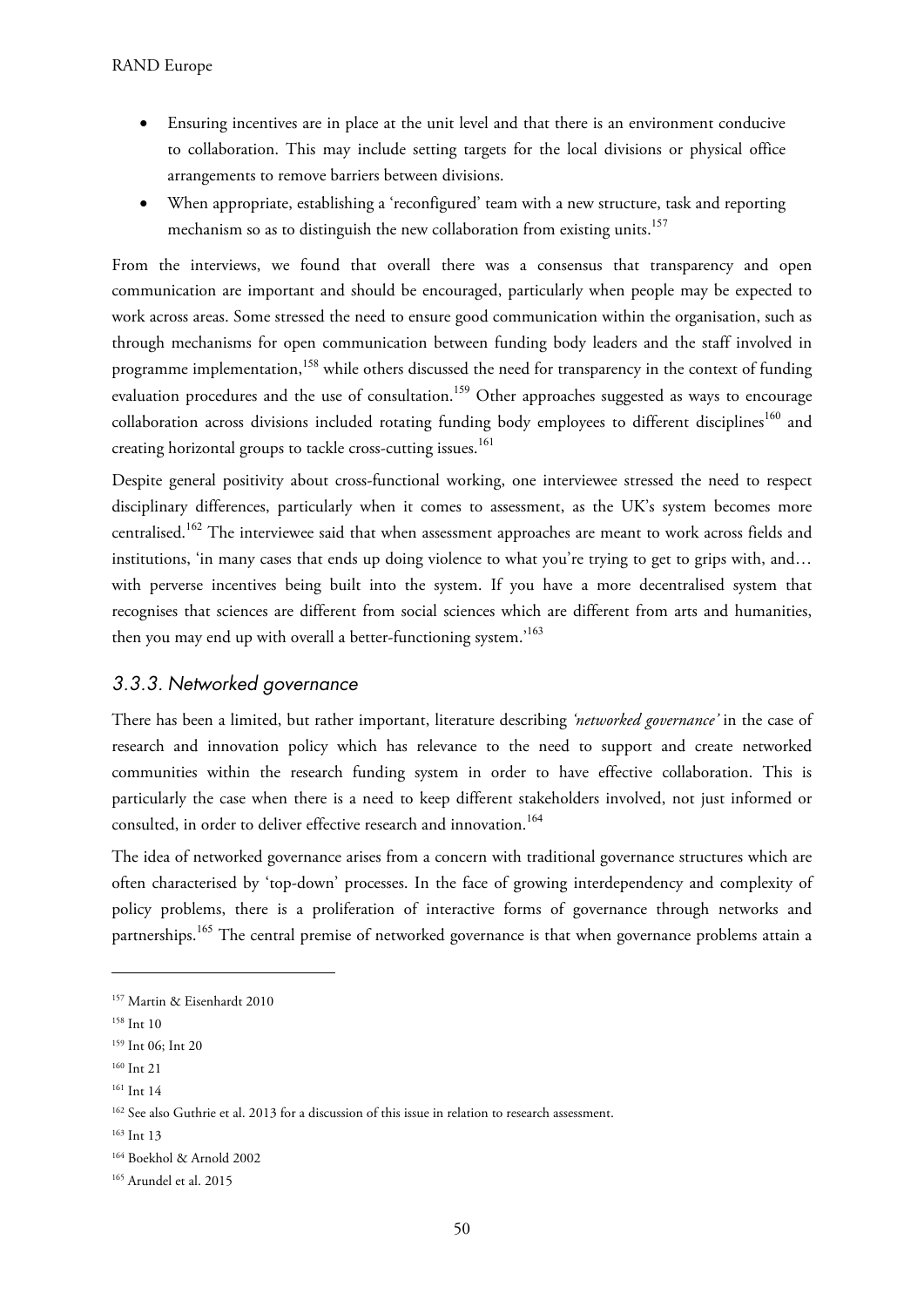certain level of complexity, a variety of actors, both inside and outside government, can interact to create solutions that governments or other centralised governance authorities would otherwise been unable to generate by themselves.<sup>166</sup> Networked forms of governance therefore help to integrate distributed knowledge and capacities for problem solving amongst different stakeholders. In this way, governance networks composed of diverse participants from all scales and sectors do not merely aggregate resources but take advantage of each participant's knowledge and capacities to bring about more efficient and effective outcomes.

Many interviewees discussed the idea that establishing and maintaining a broad network of stakeholders across a research and innovation community was central to an effective research and funding body. Although the concept of networked governance was not referred to explicitly by interviewees, multiple relevant aspects were discussed. These include elements touched on throughout this synthesis such as maintaining the trust of the research community, understanding the needs and challenges faced in the research sphere, providing a knowledge brokering function between the research base and policy, and maintaining a deep connection to the emerging societal trends, issues and grand challenges that research and innovation will need to help solve. Another relevant aspect discussed was the potential to create synergy by involving actors from across the research and innovation system,<sup>167</sup> and looking beyond improvements in efficiency to see what else could be achieved (e.g. different types of impact).<sup>168</sup> Bringing together people and groups with different interests was however acknowledged to be a challenge. As one interviewee explained,

*We've tried to… be relevant in different areas but still have constant attention on the synergies of being one organisation. I think that's something we have been quite successful with… but this is really a challenge and will be in the years to come.<sup>169</sup>* 

Another described an approach to encourage buy-in from a diverse group based around ambitious goals and the idea that 'if it's compelling, others will want to join in,' and generate a community-driven approach to problem solving. $170$ 

There are numerous examples cited as networked forms of governance research and innovation which come out of our case studies and the literature. According to some authors,<sup>171,172</sup> the decision of Finland, Sweden and Netherlands to develop National Innovation Councils is one example of creating more networked organisations to govern research and innovation problems. The high level councils not only provide strategic intelligence but also attempt to break with the traditional departmentalisation and ministerial silos, providing better vertical integration and promote inclusion of user and stakeholders in the policy process.

<sup>166</sup> Huppé et al. 2012

<sup>167</sup> Int 01; Int 17; Int 20; Int 23

<sup>168</sup> Int 14

<sup>169</sup> Int 23

<sup>170</sup> Int 20

<sup>171</sup> Edler et al. 2003

<sup>172</sup> Perkonen 2006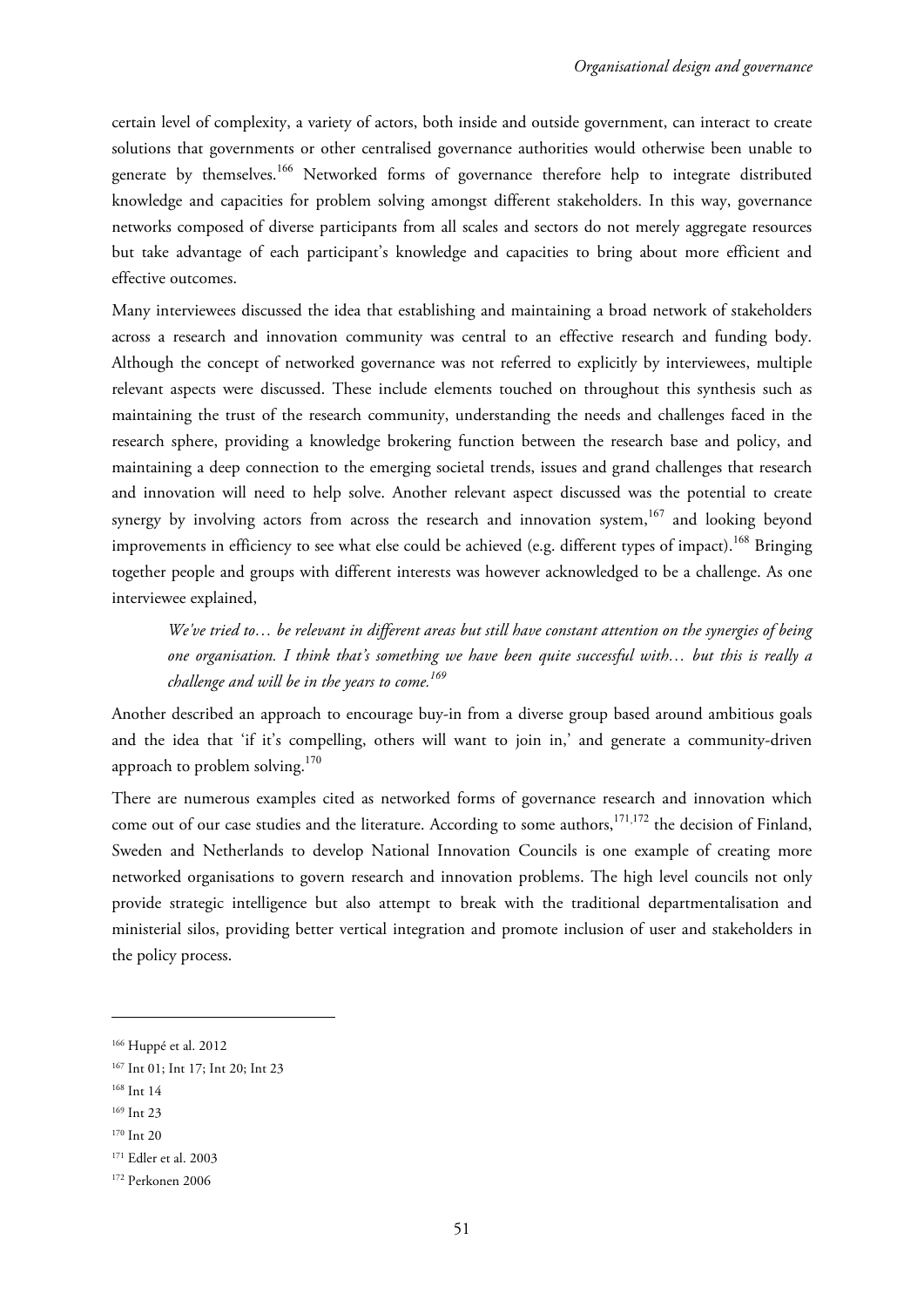There are also examples of distributed forms of research, particularly from DARPA. Fuchs<sup>173</sup> describes DARPA's research program managers as 'network architects' who identify fruitful research directions and serve as a conduit between researchers who would normally neither communicate nor collaborate with one another. As Bonvillian<sup>174</sup> shows, an important part of DARPA's success can be attributed to its highly diverse, yet networked teams and organisational structure that effectively aggregates distributed knowledge and skills of individuals in a particular direction towards solving a defined challenge.

Despite the renewed interested in networked governance organisations, there is little empirical evidence on the effectiveness of networked governance structures. As Huppé et al<sup>175</sup> (2012) claim, achieving networked governance is a difficult process. Collaboration is an underlying principle of networked structures, but collaboration, however, is not a given. An effective networked governance process requires a certain level of social trust. Trust has to be fostered and maintained, but when there is a high level of trust within a governance network, more autonomy and self-organisation results from the stakeholders, resulting in an environment where people feel more empowered to solve problems and achieve positive outcomes for the network.

There is however a wider literature on 'networked polity' that could provide a useful insight into what makes a networked structure successful. As Ansell argued, public officials must have 'embedded autonomy', i.e. they must be 'embedded in a concrete set of social ties that binds the state to society and provides institutionalized channels for the continued negotiation and renegotiation of goals or policies'.<sup>176</sup> In this case, Ansell describes that the government can operate as a 'liaison' or 'broker' in creating networks and empowering non-governmental actors, especially when state actors occupy a central position in these networks.<sup>177</sup> This central position is often occupied by government in the case of providing support to research and science. Acting as a network broker, there are examples in the literature of how the public sector has played a role in linking research organisations, firms or individuals to facilitate dissemination of knowledge or collaborative learning,<sup>178,179,180</sup> or linking different actors to build communities.<sup>181</sup> Indeed, many interviewees discussed this element as an important part of either their own role at a research funding organisation or something they viewed as important for a research funding organisation to maintain. For example, a former high-ranking civil servant in the UK pointed out that there had been a continual drive to embed a networked knowledge brokering function within the department as this would lead to a more robust ability to know what evidence was needed for policy development, and when.<sup>182</sup> However, robust empirical evidence and case studies remain limited.

 $178$  ibid.

<sup>173</sup> Fuchs 2010

<sup>174</sup> Bonvillian 2014

<sup>175</sup> Huppé et al. 2012

<sup>176</sup> Ansell 2000

<sup>177</sup> ibid., 310

<sup>179</sup> Amsden 2003

<sup>180</sup> Whitford 2005

<sup>181</sup> Breznitz 2005

<sup>182</sup> Int 04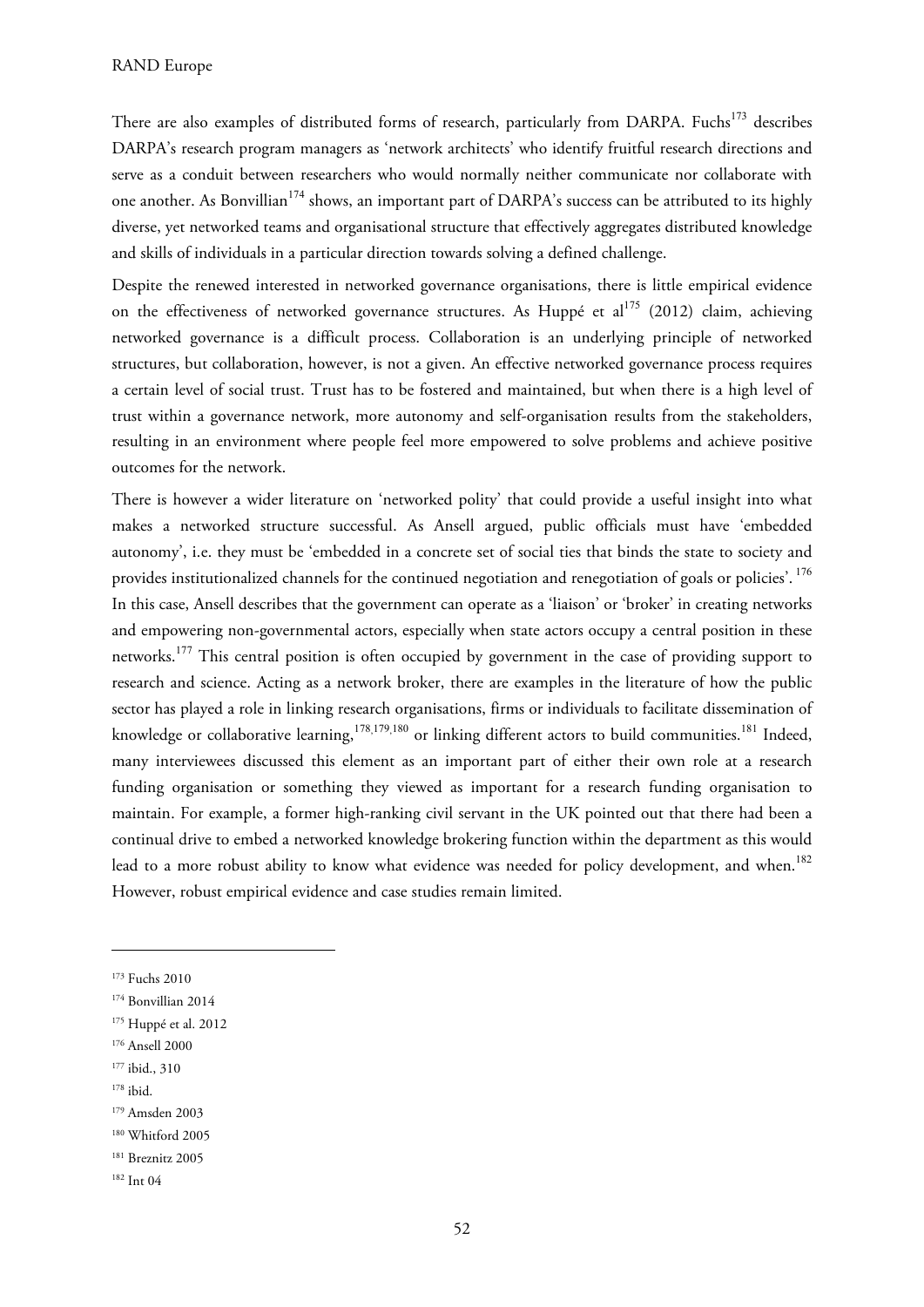# 3.4. People and organisational culture

# Box 3-5: Overview of insights from the evidence on people and organisational culture

People and the organisational culture they uphold (defined as the formal and informal norms and values that govern behaviour within the organisation), are at the core of organisations and deemed one of the most important factors to take into account in organisational design and change. Three core issues emerged from our analysis: leadership should seek to create transparency; to successfully change an organisation an understanding of the culture is necessary; and, relatedly, a new organisational structure will only work is they are perceived to be legitimate.

- Leadership needs to create transparency. The interviews in particular emphasised the importance of leadership in creating transparency over decision making. A lack of transparency, interviewees observed, can have negative consequences such as a drop in morale.
- Establishing the right mix of people skills and capabilities are widely acknowledged to be important for organisational efficiency and effectiveness. There will need to be close alignment between the overall aims, functions and values of the organisation, and the skills. For example, DARPA explicitly hires staff in a way which aligns with its culture and working practices of funding 4–5 year boundary-spanning and cutting edge research projects.
- In addition to the right people skills and capabilities, many agreed there is an organisational need for horizon scanning and evidence synthesis capabilities. Many saw potential for a research funding body to bring system-wide benefits through the use of centralised evidence gathering and analysis to inform strategy making, priority setting, portfolio management, and other decisions.
- A thorough understanding of the organisational culture is required to successfully design and implement organisational change. Especially in the case of organisational changes, such as mergers or reconfigurations, it is necessary to understand what the existing organisational culture and cultural differences are. Based on this understanding a pathway for change and a new structure can be designed that either aligns with, or integrates, existing cultures.
- New organisational structures will only work if they are perceived to be legitimate. Legitimacy refers to the perceived validity of phenomena, such as organisational structures. Without legitimacy, it will be difficult for an organisation to operate. Legitimacy is often the result of socialisation.

Many interviewees, after talking to us about the different design features, mechanisms and governance processes in their organisations, ultimately said that 'success' all came back to the people and the organisational culture. There are multiple strands of this which emerge as supporting people and building an organisational culture, including leadership, skills and capabilities, and roles and responsibilities.

# 3.4.1. Leadership

Leadership and management relates to the provision of strong, committed direction which embodies the corporate mission, motivates and guides people within the organisation, and makes and delivers on longterm strategy to meet emerging needs. The case studies show that funding organisations often rely on a similar structure of leadership consisting of a supervisory board or council to help develop the strategy and vision of the organisation, or an executive board which manages the daily activities of the organisation.

This configuration is used both within government funded organisations such as the NSF in the USA or the BHF in the UK. For example, the BHF is governed by a Board of Trustees composed of 14 members,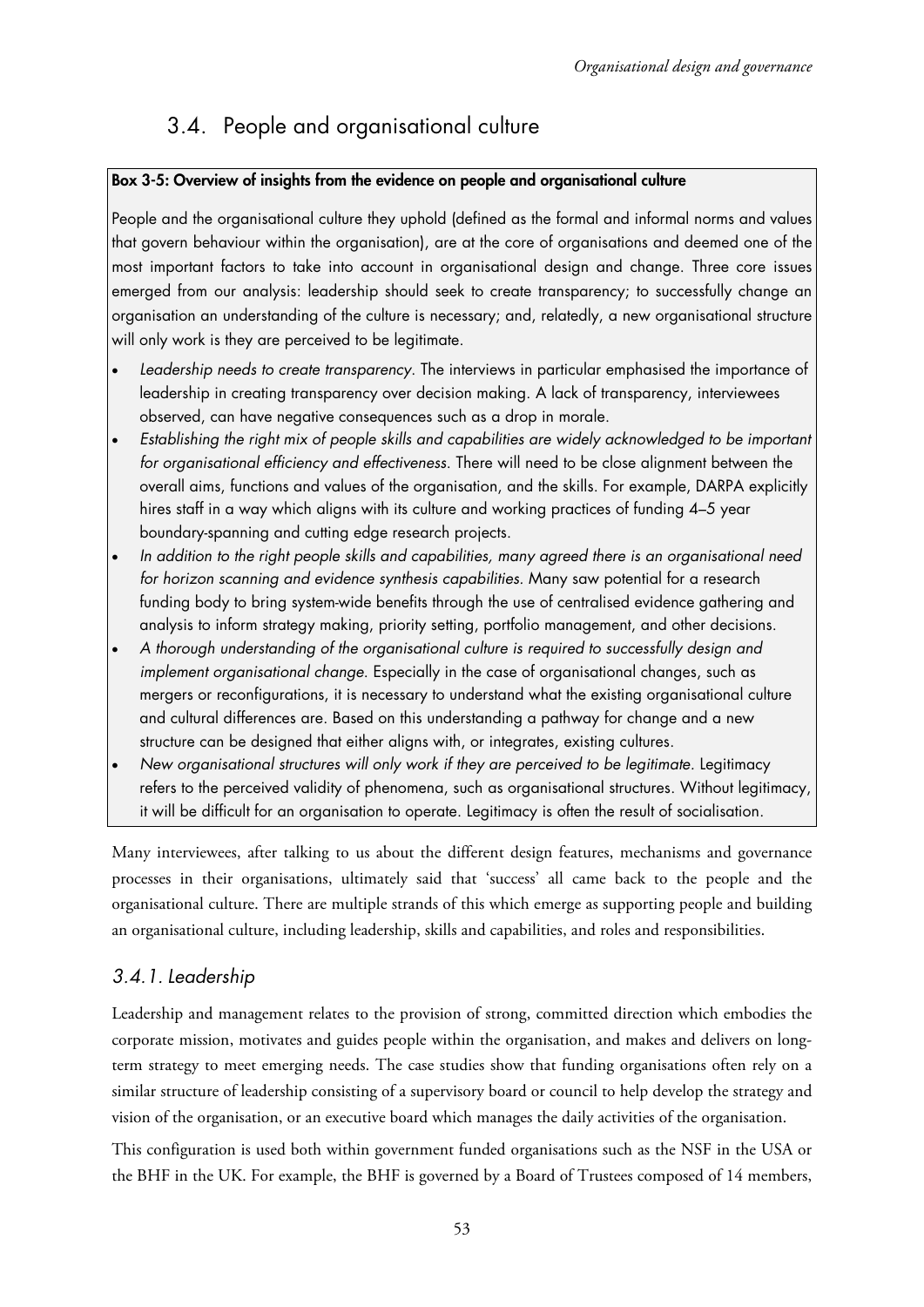comprising a mix of medically-qualified and lay members. The Trustees have full legal responsibility for the actions of the organisation. They are appointed for a renewable term of three years. The Board meets six times per year and delegates specific responsibilities to various sub-committees. All Trustees are also members of the Council, an advisory body compromising up to 30 members.

The RCN is another example that has a formal Executive Board which is the Council's highest authority and represents the Council externally. It is formally regulated under the governing statutes of the Council and is set up as both an autonomous research policy body that is obligated to follow up government research policy but one that also has the right to provide research policy advice independent of the government's policy. As in the BHF, the Executive Board delegates tasks and allocates responsibility within the RCN, and assesses whether the institution's internal organisation is optimal, including whether the number of division research boards and the distribution of spheres of responsibility within these boards is appropriate. The division research boards provide oversight within each research division. While members of the Executive Board are appointed by the King and consist of persons with broad insight into research, business and industry as well as overall social issues, the members of the division research boards are appointed by the Executive Board following a comprehensive stakeholder consultation process.

Most other organisations we studied through our case studies have at least advisory boards of some capacity which serve to provide advice and guidance on issues of strategy and high-level focus for the organisation. The NIH has advisory boards for every institute which provide advice and guidance, but they also convene expert workshops on topics on a regular basis in order to gain specific expertise.

The ARC does not work with a supervisory board but instead reports to, and liaises with, the government minister directly. The ARC's internal structure and decision making process is largely centralised in the hands of the CEO and Executive Directors. Externally, the Council depends on the Australian government to set research priorities and Council funding schemes aim to support those priorities. The Minister for Education and Training is responsible for the ARC. The Minister has the following responsibilities:

- Approval of the corporate plan, funding rules and proposals for expenditure under the National Competitive Grants Programme.
- Establishment of designated committees to assist in carrying out the functions of the Chief Executive Officer.
- Provides direction to the Chief Executive Officer about the performance of the Council functions, and notifies him about general policies of the Australian government that apply to the Council or its committees and staff.<sup>183</sup>

The literature recognises leadership as one crucial element of organisational success.<sup>184</sup> This literature covers more topics than could be reviewed for this study, but studies we did review highlight, variously, the impact of leadership on mergers and acquisition success, $185$  change management,  $186$  the effect of

<sup>183</sup> ARC 2015, 92

<sup>184</sup> Barney 1991; Castanias & Helfat 1991; Finkelstein & Hambrick 1996; Hambrick & Mason 1984; Katz 1974; Norburn & Birley 1988; and Penrose 1959

<sup>185</sup> Dunbar 2014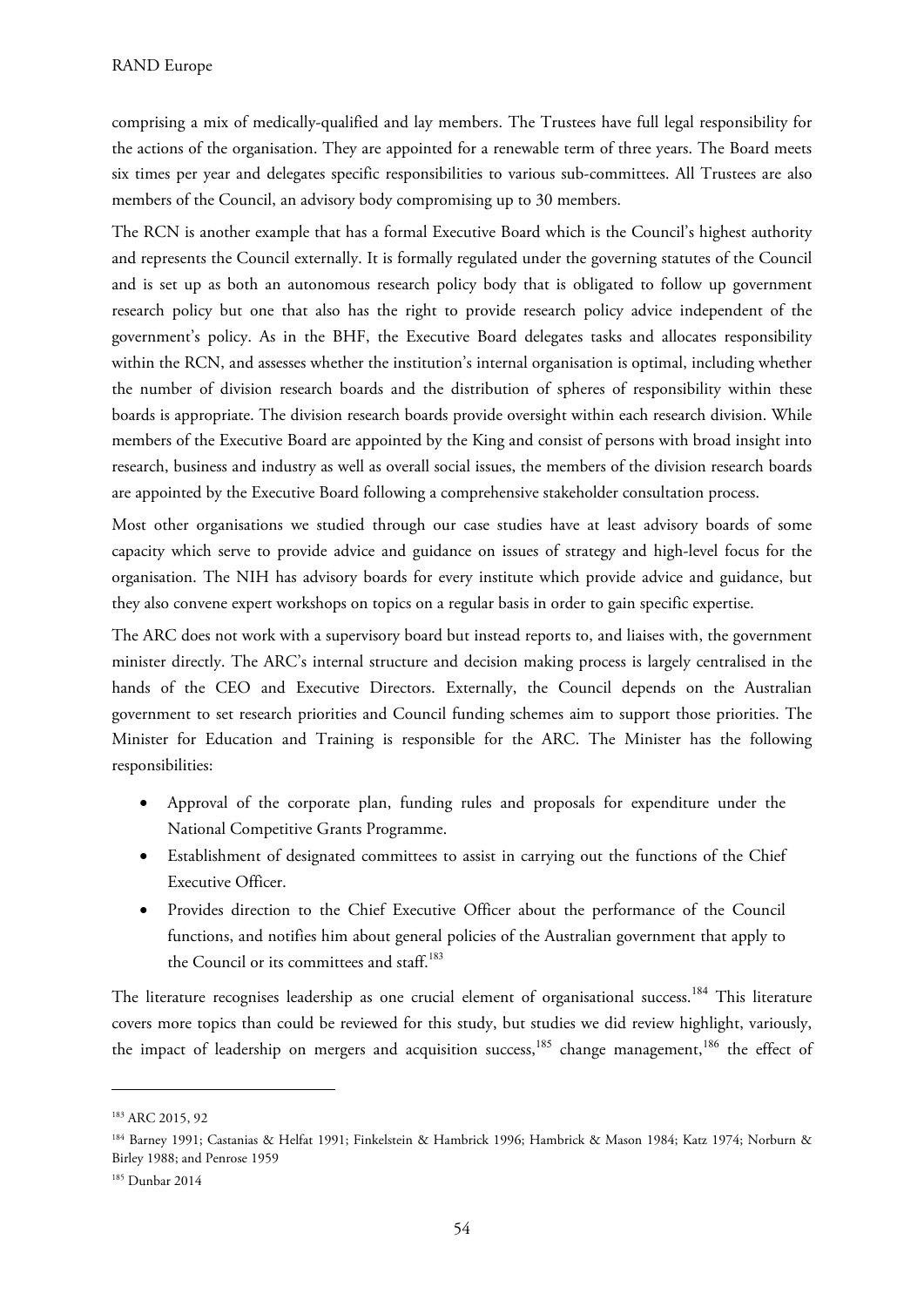different leadership behaviours on trust in an organisation,<sup>187,188</sup> and the need to embed leadership within an organisation as too much top down leadership can lead to uneven employee commitment and change ownership. Ryan et al<sup>189</sup> argued in favour of a combination of top-down, centre-down and bottom-up approaches, which would translate into involving the middle management of the organisation in ways which could strengthen the internal change and delegate a certain amount of decision making authority to staff members to make decisions about local goals, team structure and task allocation.

From the interviews it emerged that good leadership is characterised by internal transparency as to who makes decisions and how these decisions are made.<sup>190</sup> Generally, greater transparency is therefore encouraged with the exception of more sensitive issues such as personnel.<sup>191</sup> There is a risk, according to one interviewee, that if leaders of an organisation do not provide transparency and clarity, morale will drop among the rest of the organisation.<sup>192</sup> While greater transparency was mentioned as desirable by the interviewees, it was also observed that too much information can distract people, creating a need to balance the level of information provided and ensure that relevant information reaches those who need it. To ensure information was being cascaded, one interviewee had, while holding a leadership position, held lengthy quarterly meetings with more junior staff to check their awareness of the organisation's initiatives as well as to hear about their concerns and suggestions.<sup>193</sup> IT solutions such as sharepoints, newsletters and intranet sites were also suggested as internal communication tools.<sup>194</sup>

Another trait of good leadership mentioned by interviewees, is the ability to delegate down decisions and activities where possible.<sup>195</sup> This relates to the centralised/decentralised aspect of governance, which is discussed in the next section. In this section it will suffice to reiterate a trade-off mentioned by interviewees: while good leadership is characterised by transparent and final decisions, it should not stray into micromanagement.<sup>196</sup>

There is some literature to further illustrate a potential correlation between leadership styles and organisational success. In a study of six Australian federal agencies, Stewart & Kringas<sup>197</sup> highlighted the influence of the leadership style on the success of change management within these agencies. They found that leadership continuity throughout the change process, supported with sufficient resources, led to significant positive change in performance.

<sup>186</sup> Stewart & Kringas 2003

<sup>187</sup> Asencio & Mujkic 2016

<sup>188</sup> Parry & Proctor-Thomson 2002

<sup>189</sup> Ryan et al. 2008

<sup>&</sup>lt;sup>190</sup> Int 01; Int 02; Int 10; Int 14

<sup>&</sup>lt;sup>191</sup> Int 10

<sup>&</sup>lt;sup>192</sup> Int 10

<sup>193</sup> Int 10

<sup>&</sup>lt;sup>194</sup> Int 01; Int 10; Int 17

<sup>&</sup>lt;sup>195</sup> Int 03; Int 14

<sup>196</sup> Int 01; Int 17; Int 21

<sup>197</sup> Stewart & Kringas 2003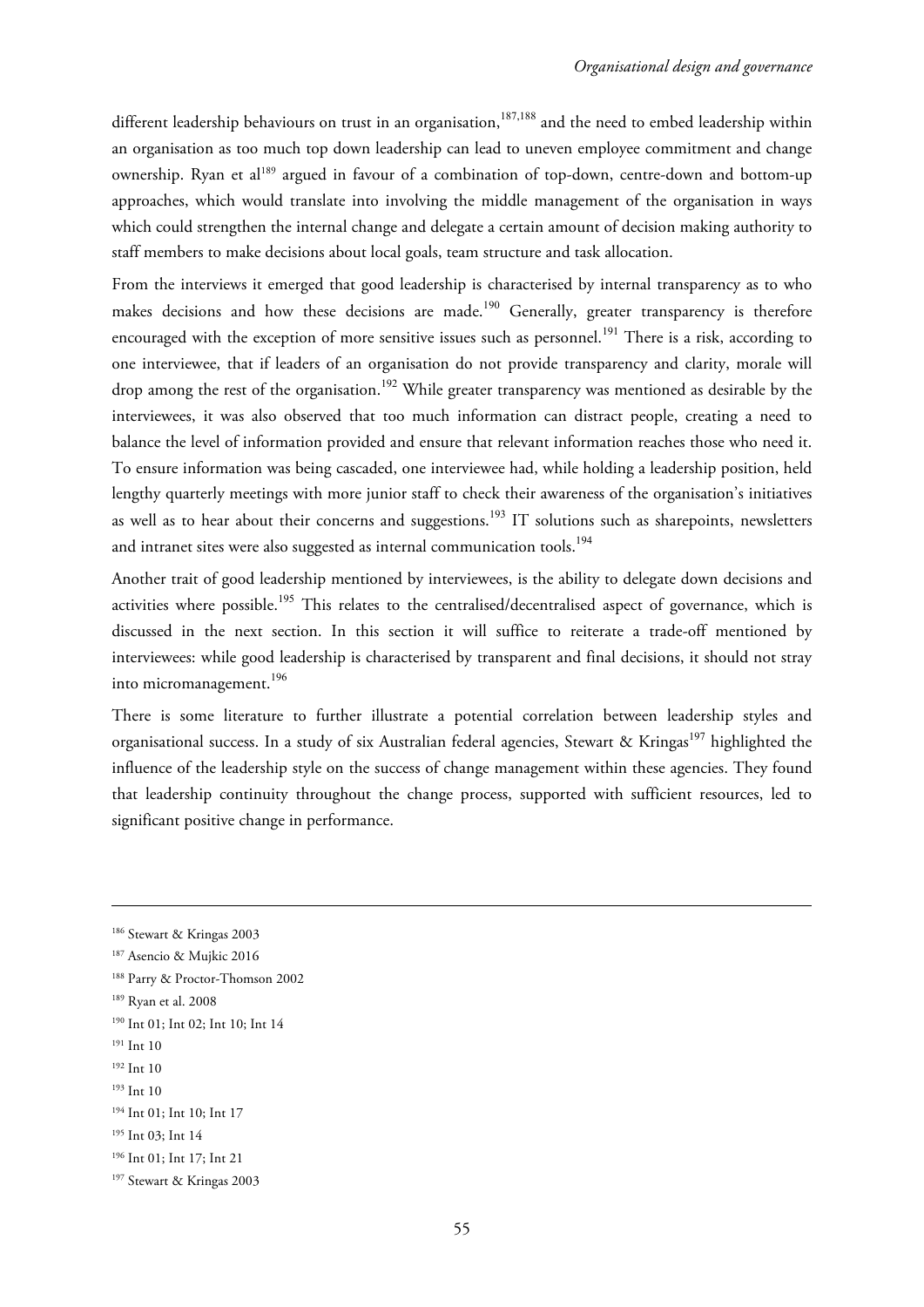Veronesi & Keasey<sup>198</sup> investigated the way NHS boards were structured and the impact of various board members' relationships on the boards' effectiveness. Their research suggested that too much emphasis was being placed on designing the formal structure of boards and not enough on their processes and dynamics. This had several implications. First, there was a lack of internal consultation which impeded the creation of a cohesive and effective board and which restrained decision making activity. There was also a need for substantial investment in an information system to allow the effective delivery of boards' decisions across the organisation. Finally, the need for boards' members to move from simple accountability (which relates to performance measurement and management) to responsibility was also a critical factor for the boards' decision making effectiveness as board members may lack the sector experience to go beyond the performance measures they need to hit and adopt a more general perspective to make improvements.

Finally, with specific reference to research funders, one interviewee explicitly mentioned that leaders should be drawn from the scientific community in order to enjoy legitimacy in the eyes of the research community. In addition, a leader from the scientific community would be in a better position to bring together the different divisions within a research funding organisation because they enjoy that legitimacy.<sup>199</sup> Interviewees also discussed inclusion of members of the scientific community on funding council advisory boards and being seconded to funding bodies in programmes (e.g. as in the NSF's Temporary/Rotator Program<sup>200</sup>). They said this type of involvement gives individuals the chance to learn how the organisation works<sup>201</sup> (information that they are likely to share with colleagues in the research community), and promotes a sense of ownership of the organisation by the research community.<sup>202</sup>

#### 3.4.2. Capabilities and skills

Capabilities relate to the various disciplines and domains that an organisation or funding council will need to maintain in order to carry out its mission. The literature acknowledges the importance of people skills and capabilities for organisational efficiency and effectiveness.<sup>203</sup> In particular some literature insists on the crucial importance of the capacity for people to absorb and deal with the information shared within the organisation.<sup>204</sup> The question of capabilities and skills, therefore, comes to the question of people management. A wide range of literature sees the educational level of employees as a source of labour productivity.<sup>205</sup> However, Burton et al highlighted that the degree of professionalisation was not only determined before entering the organisation by the level of education, training and experience, but was also formed by people management practices.<sup>206</sup>

<sup>198</sup> Veronesi Keasey 2010

<sup>199</sup> Int 21

<sup>&</sup>lt;sup>200</sup> In this programme, researchers and teachers become temporary program directors for one to four years. See NSF 2016.

<sup>201</sup> Int 17; Int 26

<sup>202</sup> Int 26

<sup>203</sup> Carmeli & Tishler 2004

<sup>&</sup>lt;sup>204</sup> See for instance the literature on absorptive capacity, e.g. Cohen & Levinthal 1990

<sup>205</sup> Asefa & Huang 1994; Becker 1993; Hershberg 1996; OECD 2001; Schultz 1961 in Carmeli & Tishler 2004.

<sup>206</sup> Burton et al. 2015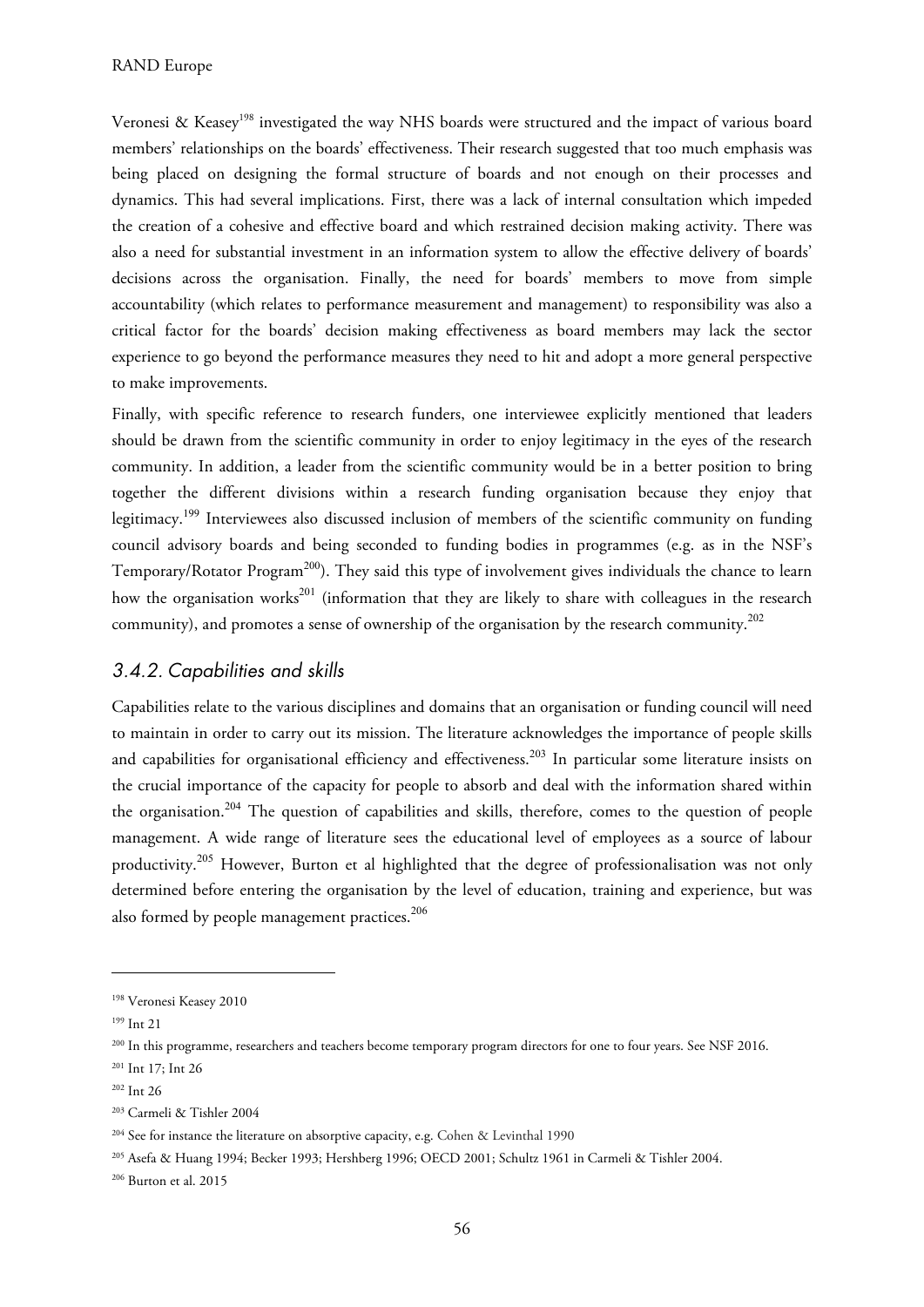Very few interviewees commented directly on capabilities and skills at an individual level, although we have some detail on this in relation to DARPA. As summarised in the case study in the Addendum, DARPA has two main levels in its organisation: directors and programme managers. At all levels, staff are not only selected for their 'eclectic and world class' talent, but also are only appointed for 4–5 year terms. The short tenure and continual rotation of DARPA's directors and programme managers is a distinctive feature and is identified by DARPA as 'the most important contributor to continuing innovation'. This is because they know they only have a short timeframe to accomplish their goals: their end date is clearly printed on their ID cards and is a 'constant reminder to them and their colleagues that time to accomplish important work is limited'.<sup>207</sup> DARPA's programme managers are considered the heart of the organisation and hiring new ones is a time-consuming, yet essential, part of daily work.

*Programme managers must be brilliant people with brilliant ideas they are passionate to develop…[they] look for an individual who is technical strong and with some project management experience, but also who has a 'rare combination of vision and practicality'.<sup>208</sup>*

In order to hire these people, DARPA has special exemptions from traditional government contracting practices which allow it to hire people on higher salaries than most civil servants and also to hire them quickly and expediently so there are minimal bureaucratic delays.

Aside from these insights about particular people skills from DARPA, most interviewees primarily commented on the need for an organisation to have a horizon scanning and evidence synthesis capability. We turn to this next.

Horizon scanning and evidence synthesis capabilities

In addition to capabilities and skills at an individual level, several interviewees, from both within and outside the UK, saw potential for a research funding body to bring system-wide benefits through the use of centralised evidence gathering and analysis to inform strategy setting and other decisions.<sup>209</sup> As one explained, 'some money needs to be spent at the centre to have an understanding about where you are, where you want to go and how to get there.<sup>'210</sup>

According to many of the interviewees, this centralised approach could entail: *i)* foresight and horizon scanning (which is also helpful to be more ready to respond to emerging needs),<sup>211</sup> and *ii*) portfolio analysis.<sup>212</sup> An interviewee discussing the UK context said:

*Across government, there are functions involved in intelligence gathering and evidence… you could put those intelligence functions together and allow more evidence-based direction setting using latest data and latest techniques to set priorities for future investment.<sup>213</sup>* 

<sup>207</sup> DARPA 2016

<sup>208</sup> ibid.

<sup>209</sup> Int 04; Int 13; Int 14; Int 16; Int 23; Int 24

<sup>210</sup> Int 24

<sup>211</sup> Int 04; Int 13; Int 16

<sup>212</sup> Int 23; Int 24

<sup>213</sup> Int 16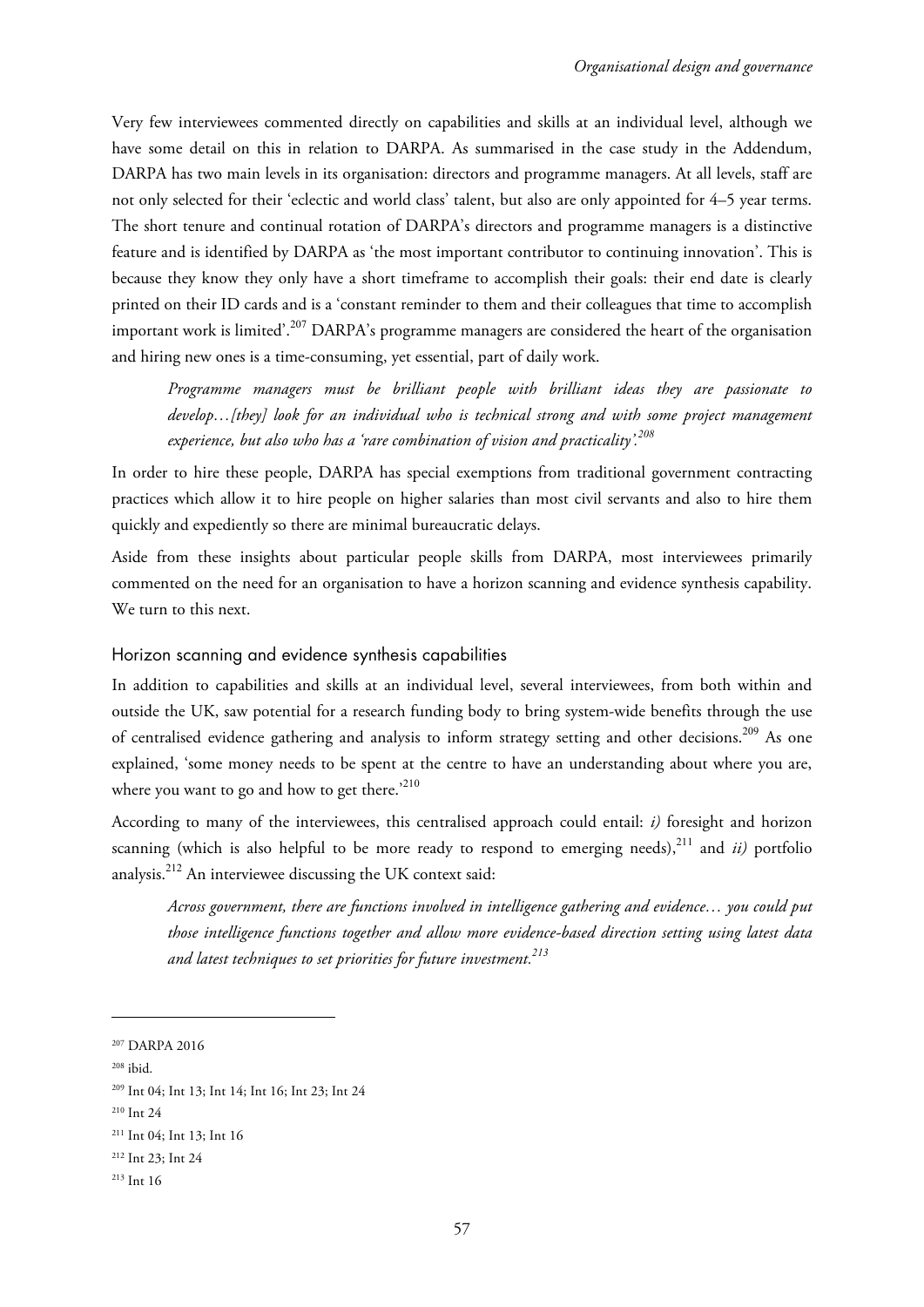Similar approaches have been taken by other funding bodies. The Wellcome Trust, for example, recently brought together its Strategic Planning and Policy, and Evaluation teams, among others, into a central strategy division.<sup>214</sup> The division's tasks include helping to track progress made, and working with the Trust's strategic funding. The NIHR in the UK also has a formal Horizon Scanning and Research Intelligence Unit which is based at the University of Birmingham. It aims to 'supply timely information to key policy- and decision-makers and research funders within the English National Health Service (NHS) about emerging health technologies that may have a significant impact on patients or the provision of health services in the near future.<sup>215</sup> Their reports feed into several other agencies on a regular basis, including other NIHR research and funding programmes, the National Institute for Health & Care Excellence, NHS England, and UK national screening programmes.

#### Box 3-6: Horizon scanning at the Research Council of Norway

The RCN also makes extensive use of portfolio analysis to get an overall picture of research investment and activities, to inform decisions about those activities, and to input to the national government's *Longterm Plan for Research and Higher Education 2015–2024*. As explained to us, their approach to horizon scanning has four main steps.

*1. Knowledge gathering* is a wide-ranging environmental scanning of the national and international knowledge bases is carried out by each research division and is compared against what is required by the long-term plan. In addition, the Director General's staff reviews international analyses and foresight exercises in order to determine the direction of developments in the research and innovation system in the coming years. All of this is carried out internally.

*2. Analysis* of trends, drivers and various scenarios based on the knowledge gathered.

*3. Priority-setting* of research areas based on the analysis.

*4*. *Development of implementation* plans which specify how the necessary new knowledge base will be delivered.<sup>216</sup>

In the USA, the NIH looks at gaps and opportunities as part of their overall strategic planning process, but the NSF does not have a formal horizon scanning process. DARPA also does not have a formal horizon scanning process, but rather uses its programme managers as their 'eyes and ears' doing the horizon scanning on a regular basis as part of their job. As one interviewee told us, horizon scanning is useful, but is also very hard to do properly as, if you are only looking for the 'next big thing', it is usually in front of you and not on the horizon.

*If you horizon scan for the 'next big thing' it's underwhelming. You need to do it in two ways: the societal horizon and the technical/scientific horizon and the two are very different.<sup>217</sup>* 

<sup>214</sup> Farrar 2014

<sup>215</sup> NIHR N.d.(b)

<sup>&</sup>lt;sup>216</sup> Internal communication with interviewee. Coding not provided so as to preserve confidentiality in other parts of the report.

<sup>217</sup> Int 06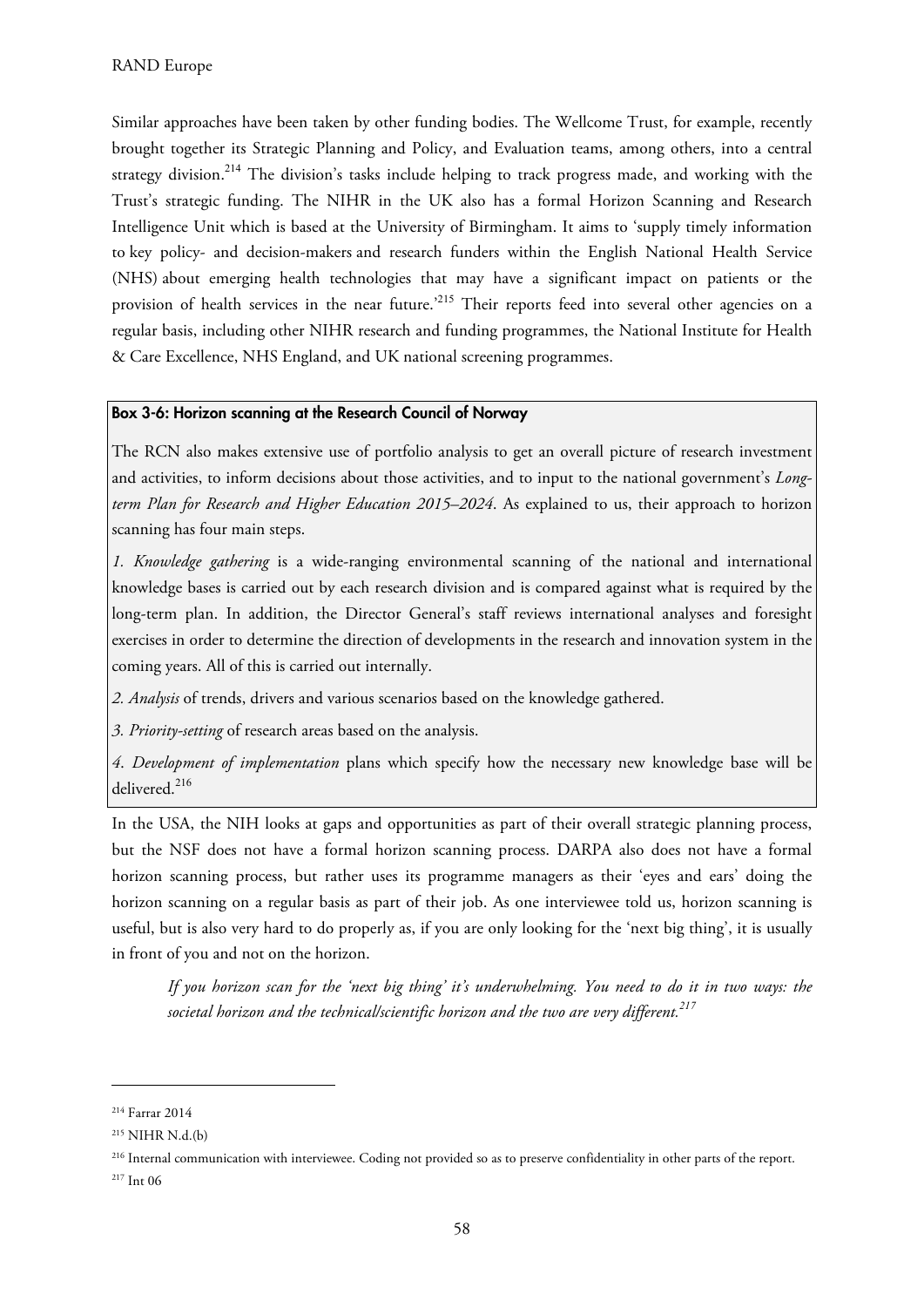Related to this point, some discussed how communication about evidence and needs should travel in both directions. One interviewee described the use of 'knowledge brokers' as being critical to those working within a funding body. These brokers would have a role to translate knowledge into useful information for policy makers and also to inform the scientific community about policy interests and questions to encourage research being done is relevant.<sup>218</sup> Another interviewee, discussing the innovation context, described the need for funding bodies to have a role in defining and advising on policy measures, and emphasised that there should be a strong feedback loop connecting funding recipients and programme outcomes to policy design and implementation.<sup>219</sup>

## 3.4.3. Organisational culture and identity

Organisational culture is one of those intangible organisational elements to consider when designing an organisation. Organisational culture can be defined as 'the internal environment or working atmosphere as experienced by organisational employees' and concerns all members of the organisation, whether leadership teams or subordinates employees.<sup>220</sup> Various dimensions of organisational culture can be found in the literature. They can encompass trust, conflict, morale, rewards, resistance to change, leader credibility or blaming others for mistakes and problems.<sup>221</sup>

A large number of interviewees in one way or another mentioned that one of the greatest challenges in either changing an organisation, or in bringing together existing organisations, is the understanding and bridging of different cultures. Organisations work in ways that have developed into cultures over time. For governance to be effective, an understanding by leaders of the cultures is required.<sup>222</sup> Communication is one of the ways to understand an organisation as one interviewee observed:

*Communication is important – with industry, academia and government. You really have to have an understanding of what are the needs, what is the goal, what are the aims of each one of these entities, and again you can only do that[…] if you really come together.<sup>223</sup>*

Organisational culture and identity therefore have the capacity to influence an organisation's performance through various indirect effects. Hempel et al highlighted the strength of organisational culture on the psychological well-being and motivation of employees, and therefore indirectly on the organisation's performance.<sup>224</sup> Hakonsson et al suggested that organisational culture has an effect on employees' absorptive capacities and therefore the way they receive and treat information shared within the

<sup>218</sup> Int 04

<sup>&</sup>lt;sup>219</sup> Int 16

<sup>220</sup> Burton et al. 2015

<sup>221</sup> Zammuto & Krakower 1991

<sup>&</sup>lt;sup>222</sup> These points were mentioned by nearly all interviewees in different ways. It also came out strongly in a consultation with the UK research councils.

<sup>223</sup> Int 10

<sup>224</sup> Hempel et al. 2012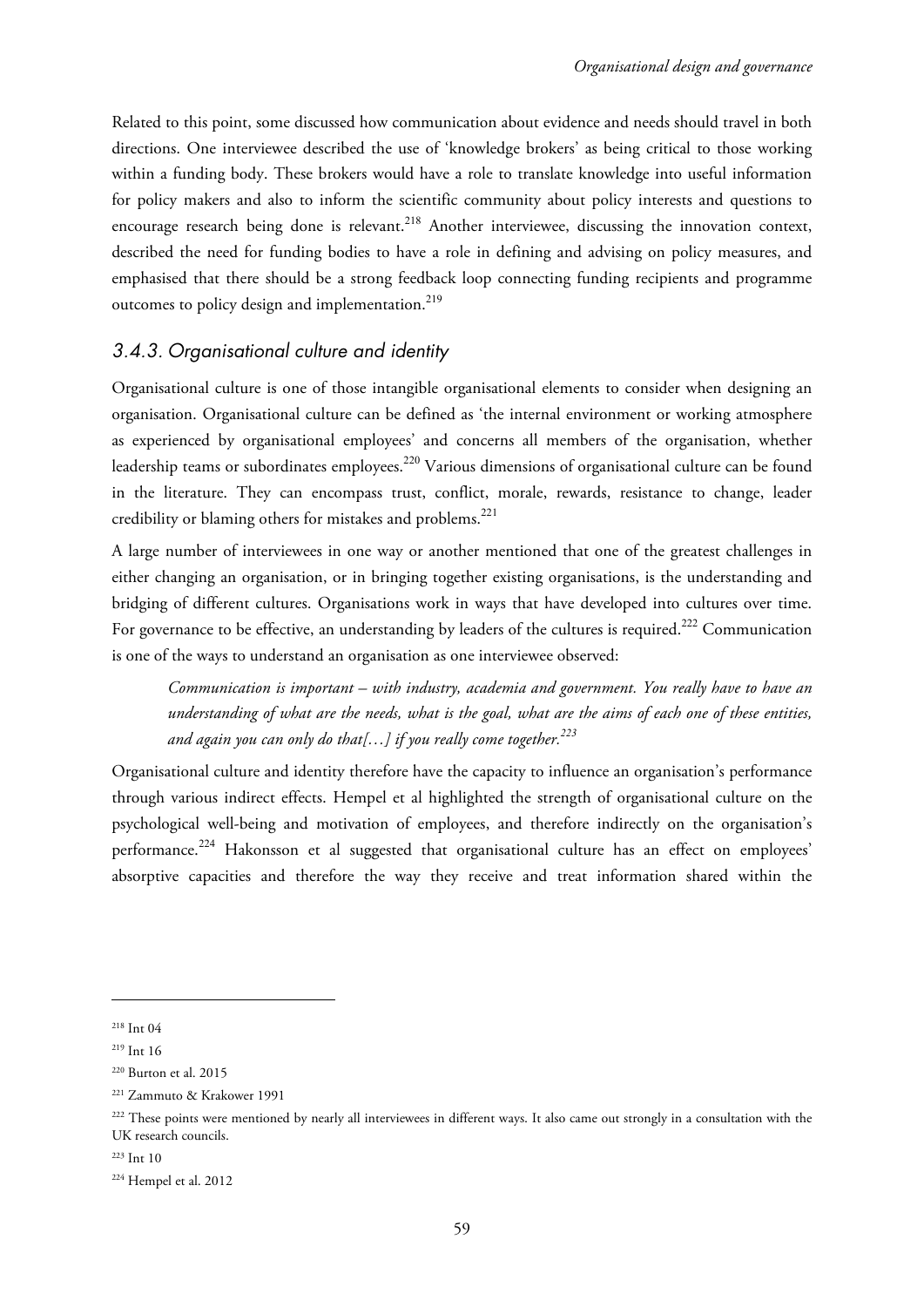organisation,<sup>225</sup> and Carmeli and Tishler highlighted that among other intangible organisational elements, organisation culture was the most important factor to explain organisational performance.<sup>226</sup>

Organisational culture can also be important when organisations are going through a significant change. Looking at the case of the merger of Glaxo-Wellcome, Hailey and Balogun,<sup>227</sup> highlighted that the readiness of an organisation in terms of awareness of the need for change, as well as the organisation's capability for change, is necessary for the success of an organisational transformation. The authors stressed that in order to lead successful organisational transformations, organisations may have to build organisational readiness and increase change capability before undertaking the change. Though this was not an explicit focus of our interview protocol, we did find some anecdotal evidence of this occurring at the NWO as they are currently undergoing a similar merging of research funding bodies into one central organisation. DARPA has built a risk-taking and change-oriented organisational culture by rewarding risk-taking behaviours from its programme managers even when their ideas fail, for instance through nominations as 'Programme Manager of the Year'.

<sup>225</sup> Håkonsson et al. 2008

<sup>226</sup> Carmeli & Tishler 2004

<sup>227</sup> Hailey & Balogun 2002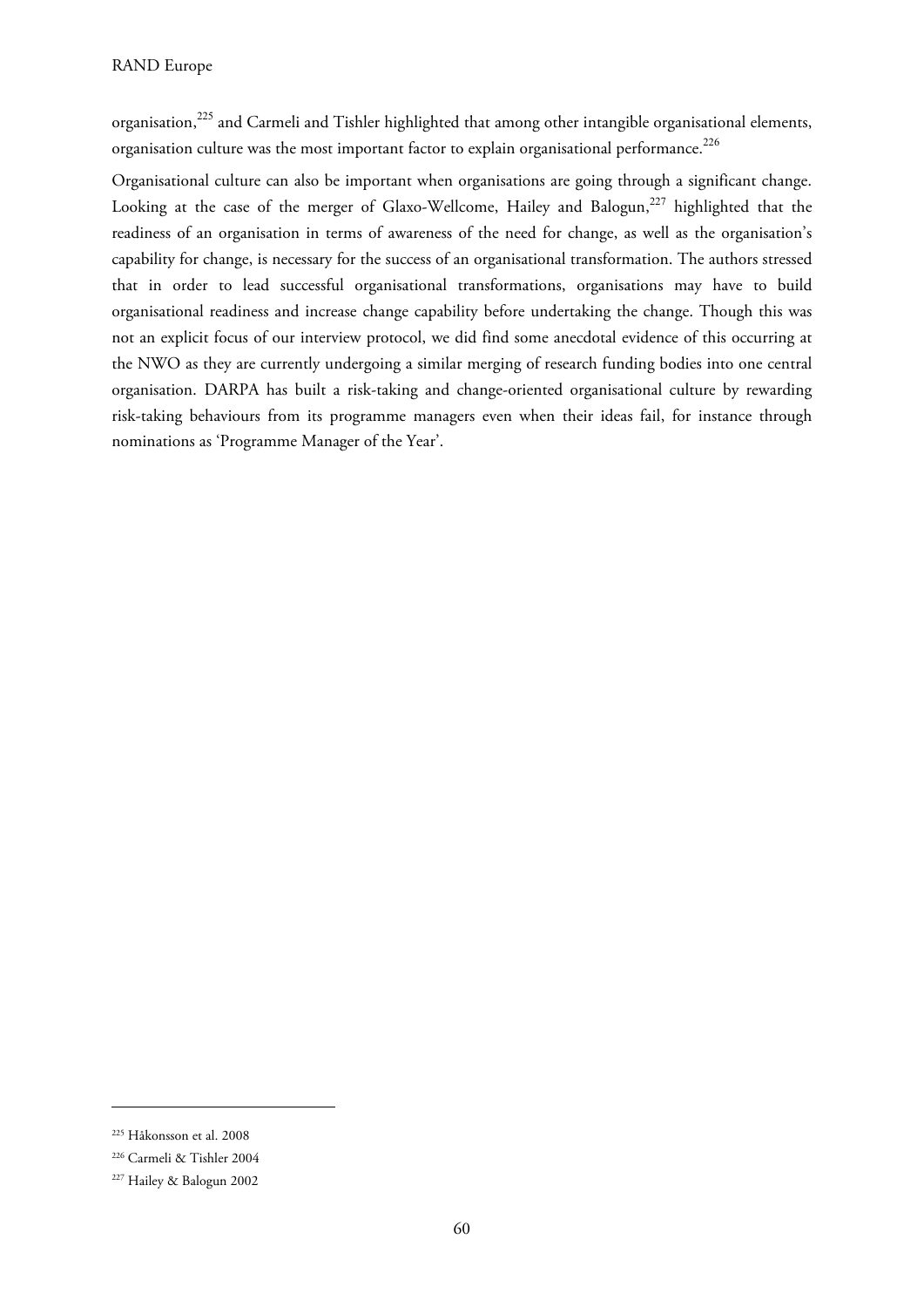#### Box 3-7: Organisational culture at DARPA

A drive towards innovation is a strong tenet of DARPA's organisational culture. There are four elements which define DARPA's creative culture and long history of innovation: limited tenure and the urgency it promotes; a sense of mission; trust and autonomy; and risk-taking and tolerance of failure.<sup>228</sup>

*Limited tenure:* The limited tenure (4–5 years) of all DARPA staff means that new people are always being hired, which brings fresh ideas and enthusiasm into the organisation on a regular basis. It also means that individuals have a time-limited sense of urgency to see their innovative projects come to fruition, something which drives them on a day-to-day basis. DARPA staff also tend to look at the downsides of a long institutional memory: when it comes to innovation, some of what might be remembered by people with a long tenure may be wrong or 'stand in the way of important innovations' (p. 3).

*Sense of mission:* DARPA's reason for being is to 'prevent and create technological surprise', but to do so it is determined to 'change the world' through innovation. The shared ownership and awareness of the importance of this mission helps to drive individuals to succeed.

*Trust and autonomy:* DARPA's programme managers are given large budgets to execute their programmes, and the trust and autonomy this entails operates as a two-way street. Programme managers are trusted to execute their programmes, while the managers themselves trust the directors to give them direction when needed and to act according to the values and mission of the organisation. One of the office directors has said of this approach: 'Get the best people, then trust them.'

*Risk-taking and tolerance of failure:* We know that a large percentage of innovations fail before the big breakthroughs happen. Failure is celebrated, and often rewarded, at DARPA as they realise it is crucial to enabling their culture of innovation. Ideas for new programmes are more likely to be rejected because they are not ambitious enough, rather than because they are too risky. DARPA also demonstrates its commitment to valuing failure by recognising and rewarding valuable work through mechanisms such as through its annual awards to programme managers. In the past, managers with unsuccessful programmes have been as likely to be recipients for best programme manager as those with successful programmes.

The literature on organisational changes also raises the notion of legitimacy, which was mentioned by interviewees in relation to culture. It was observed that an organisational structure will only be successful if it is accepted by staff.<sup>229</sup> This sounds very logical, but interviewees noted that the implication of this statement is that socialisation into a new structure is fundamentally important. Designing an organisation on paper is not the same as implementing it in reality. Redesigning an organisation is not so much the search for the 'perfect' evidence-based governance structure, but for the structure that fits with the culture of the community.<sup>230</sup>

<sup>228</sup> Insights in this box taken from DARPA 2016.

<sup>229</sup> Int 21; Int 15

<sup>&</sup>lt;sup>230</sup> Int 15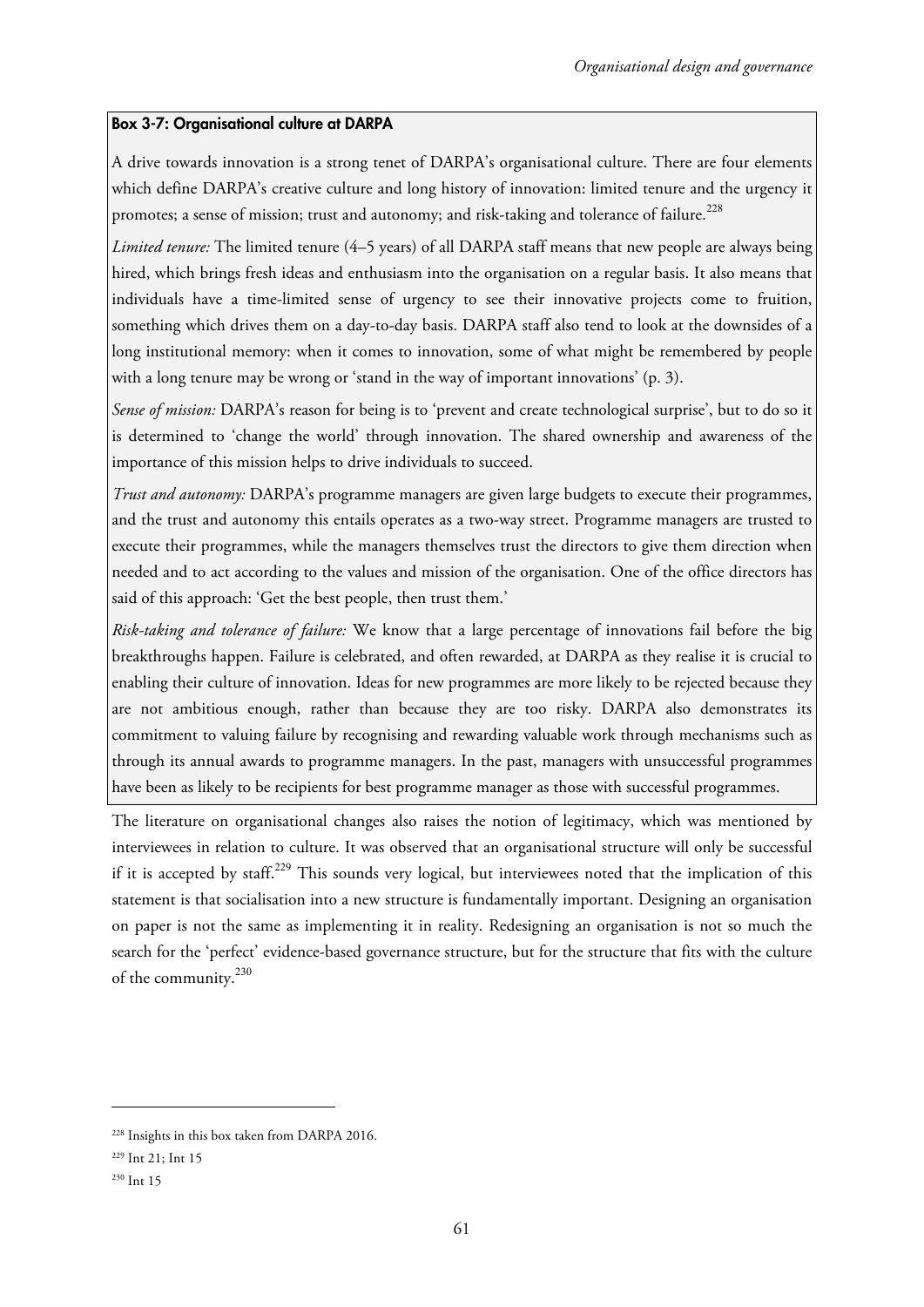# 3.5. Structure and organisational functions

#### Box 3-8: Overview of insights on structure and organisational functions

Structure and organisational design principles form the skeleton of an organisation and determine its relation to external actors. The following issues emerged from our analysis of this topic:

- Autonomy of research funding organisations can be divided into two aspects: process and content. Content refers to the topics or areas of research that will be funded, while process refers to the method by which high-quality research projects are selected (usually through peer review).
- Larger organisations tend to be more decentralised. Funding organisations reviewed tend to be more decentralised, in line with most large organisations. In larger organisations there is a risk that decisions will not make use of all available information if they are moved upwards.
- Clarity over roles and responsibility is important. Irrespective of the level of centralisation is the importance of clarity over roles and responsibilities. Especially during periods of change, clarity over roles and responsibilities is deemed very important by interviewees.

Structure and organisational design principles bring together a number of topics arising from both the literature and the interviews that touch on the internal and external relations of an organisation. External relations, mainly to government, are captured under the notion of autonomy. In essence, the level of autonomy is a measure of the degree to which organisations can self-govern. Internally, organisations also govern relations and allocate power to different levels. Organisations operate with different degrees of centralisation and the literature provides mixed evidence for different levels.

## 3.5.1. Autonomy

The degree of influence that government maintains over an agency, and over decision making within the agency, reflects the agency's degree of autonomy. With explicit reference to research funding organisations, one interviewee made a distinction between two dimensions of autonomy that resonated with other interviewees in subsequent interviews.<sup>231</sup> Autonomy applies to both content and process, where content refers to the topics or areas of research that will be funded, while process refers to the method by which high-quality research projects are selected (usually through peer review). Finally, autonomy can apply to different sections and functions within an organisation. The internal autonomy of elements within an organisation is discussed in the next section.

Among the case studies, the non-governmental funding agencies, often charities, appear to have most autonomy as an organisation, both in terms of the topics they seek to fund and the processes by which they decide on funding allocations. Organisations like the Wellcome Trust and The Leverhulme Trust have complete authority as an organisation over the strategic direction that the organisation will take. This is different from government-funded organisations such as the NWO in which the government plays a central role in defining research priorities. The NWO has a particular stream of funding called 'Thematic research and PPP' explicitly focused on 'top-sectors', which are priority areas of the economy defined by the government. Through the NWO, research funding is therefore earmarked to support these sectors.

<sup>&</sup>lt;sup>231</sup> Int 11; Int 12; Int 15; Int 21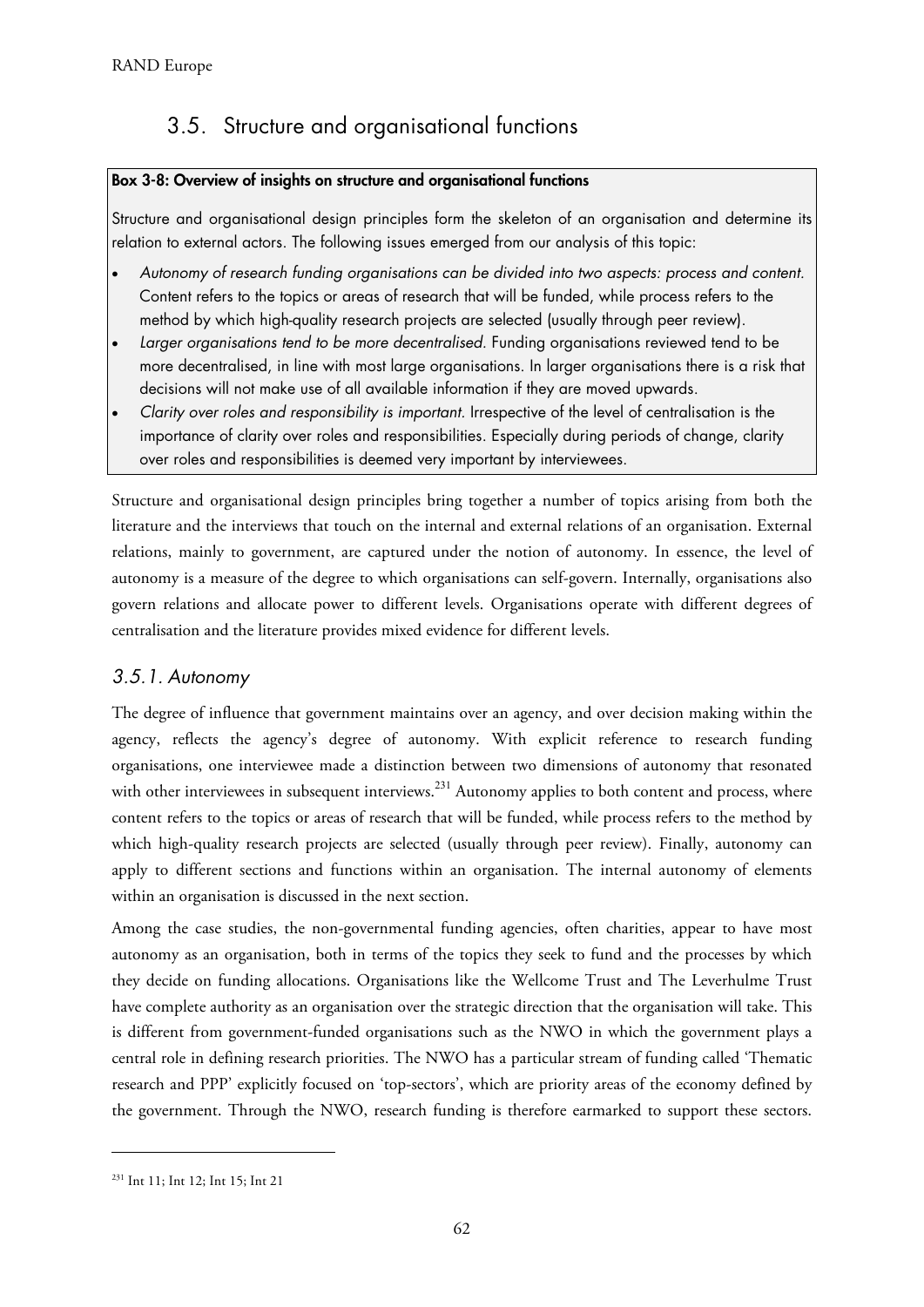The RCN state spending on R&D from sixteen different ministries and has internalised processes to manage the interests of multiple ministries, as described in the case study Addendum. A number of interviewees indicated that with increasing attention of governments to 'grand challenges' or strategic research priorities, there is an increasing direct influence from the top down over the content of research.<sup>232</sup> While this may decrease the autonomy on content, it may not affect the autonomy of the process if research councils continue to safeguard the procedures by which research projects are selected. Several interviewees referred to concerns among the research community about attempts by governments to influence research direction, indicating this was seen as unwelcome interference that is often brought about by political interests rather than evidence.<sup>233</sup>

In the literature the relationships between the agency and the central government are often presented in the form of a principal-agent relationship, where the agent (the agency) acts on behalf of the principal (the government) who has less information about the agency than the agency itself (asymmetric information) and needs to find some ways to ensure that the agent's interests are aligned with the government interests. This notion of asymmetric information links back to the importance of bottom-up approaches to decision making (Sections 3.2 and 3.3). Interviewees<sup>234</sup> also referred to the Haldane principle<sup>235</sup> as being an important concept for safeguarding autonomy.<sup>236</sup> One interviewee described the balancing of government priorities with community expertise in this way:

*One can still have [an overarching body] setting strategic priorities and you can still work out how to deliver those priorities according to the Haldane principle, so a top-down and bottom-up approach. I think there is a role for government in identifying priorities for the country, where there are research gaps... but then the research councils and scientists need to be able to decide how best to deliver that priority.<sup>237</sup>*

Formal arrangements, such as statutes and the terms of reference of an organisation, determine the autonomy of an organisation. As one interviewee noted, the wording of the terms of reference of an organisation is important when it is established as it will indicate the power or strength the organisation will have. This is reflected in literature which highlights the importance of public agencies' statutes in determining its external autonomy from the government.<sup>238</sup> Selin outlines the capacity of an organisation's statutes to limit the influence of the government, for instance by placing limitations or qualifications on the appointment of officials in agencies leadership or fixing the terms of political

<sup>232</sup> Int 05; Int 11; Int 13; Int 15; Int 17; Int 21; Int 23

<sup>233</sup> Int 02; Int 08; Int 11; Int 19; Int 22; Int 24

<sup>234</sup> Int 11; Int 12; Int 24

<sup>&</sup>lt;sup>235</sup> Described in the white paper as the principle that 'decisions on individual research proposals are best taken by researchers themselves through peer review.'

<sup>&</sup>lt;sup>236</sup> One interviewee (Int 16) questioned the extent to which the Haldane Principle 'is held up as untouchable in the UK,' suggesting that researchers who have been active in a particular area over many years may not be best placed to evaluate highly innovative proposals. The idea that there is a need for increased diversity among the members of the community responsible for decision making and direction setting to ensure the UK remains open and responsive to opportunities, was echoed by Int 24.

<sup>237</sup> Int 14

<sup>238</sup> Selin 2015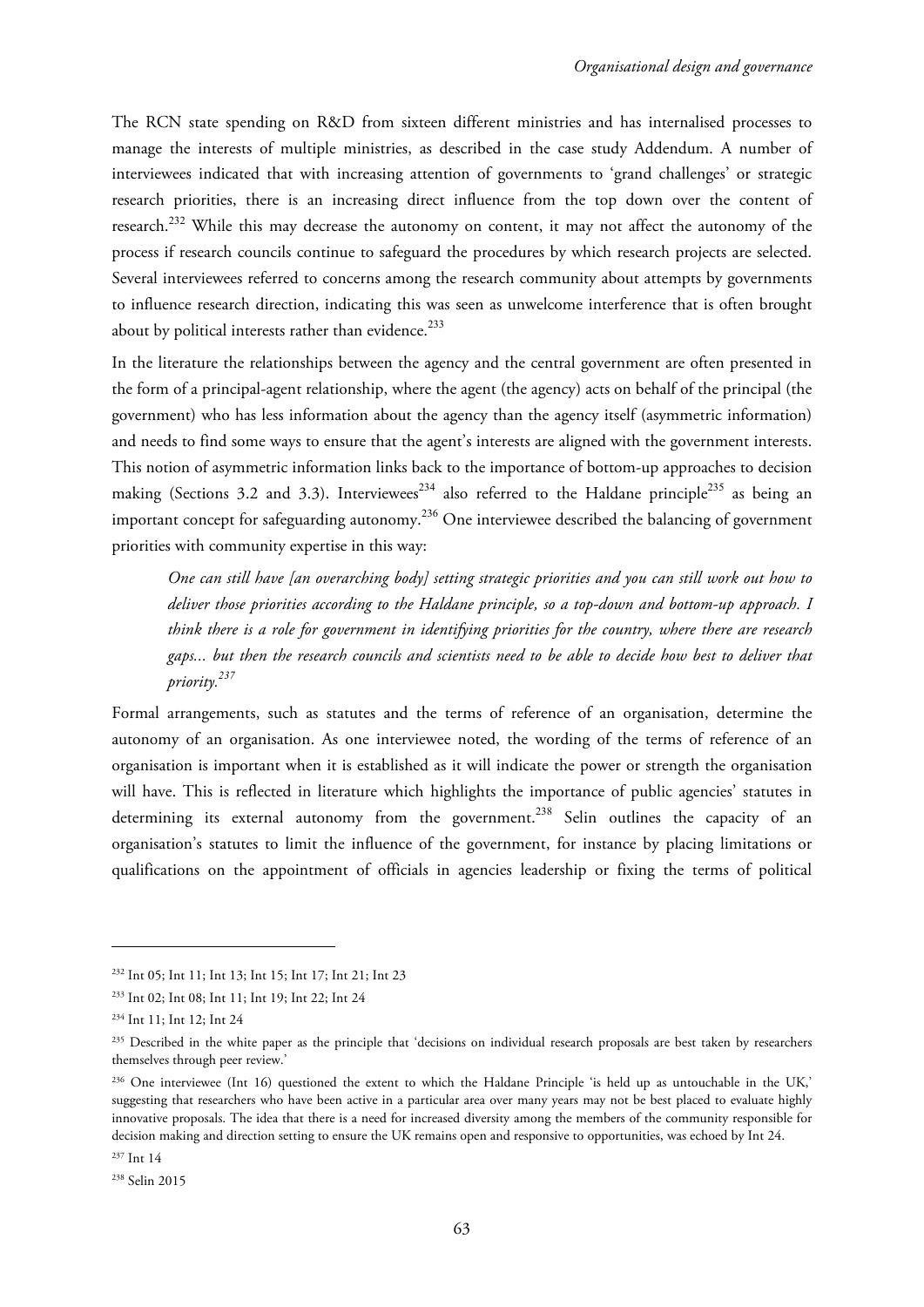appointees and an official's removal. In similar vein, organisations respond to changes in funding imposed by the government.<sup>239</sup>

Still, in practice differences do still arise between what is on paper and what actually happens. Governments, for example, do not always exercise all their rights. Arnold described the state influence within research organisations in Germany and found that in most cases the veto right was not used as an agreement about the decision was generally achieved beforehand.<sup>240</sup> Furthermore, Arnold found that the research policy requirements set by the government through the supervisory boards were not restrictive for the research organisations due to their general character and the fact that research decisions were generally taken at lower organisational levels.<sup>241</sup> The author found that the scientific advisory council of the institution plays a more important role in putting together research programs than a supervisory board consisting of state representatives. Interviewees also confirmed that while supervisory boards have substantial power over the organisation on paper, in reality their role was often more passive and focused on providing approval for initiatives coming from within the organisation.<sup>242</sup>

While formal rules therefore determine the shape of an organisation, the autonomy of organisation is also determined by how the rules are applied in practice. An interesting example in this case is the development of the ESRC which shows how, in the mid-60s, the research council temporarily solved the influence of the government on research funding decisions by deciding that initiatives for research should come from social scientists in the universities, rather than being centrally dictated by the Council. This enabled the Council to mitigate the risk that government would not fund research which was potentially critical of the government. More recently, at the beginning of the 2000s, significant development of quality contacts with the government, thanks to the creation of formalised 'Concordats' with eleven central government departments and devolved governments, which has enabled them to build partnerships with the government departments on strategic themes.<sup>243</sup>

Some interviewees feel that full autonomy can only be maintained when both dimensions are fully under the authority of the research funding agency.<sup>244</sup> There is of course, no clear answer to the question what the level of autonomy of a research funding should be, but one interviewee mentioned that autonomy of research funding organisations should be seen as relatively unique and different from the autonomy of other public organisations or agencies. Comparisons with other public agencies are therefore unlikely to be useful in thinking through the autonomy of public research funding organisations.<sup>245</sup> In addition, it is worth noting that other, non-public research funding organisations will have their own parameters of autonomy because they are accountable to a different group of stakeholders, whilst public funding bodies are ultimately accountable to the taxpayer. Determining who should be responsible for representing the

<sup>239</sup> For exemple, Sanz-Menéndez & Cruz-Castro 2003

<sup>240</sup> Arnold 2007

<sup>241</sup> Ibid.

<sup>&</sup>lt;sup>242</sup> Int 19

<sup>243</sup> Fox 2005

<sup>&</sup>lt;sup>244</sup> Int 03

<sup>&</sup>lt;sup>245</sup> Int 12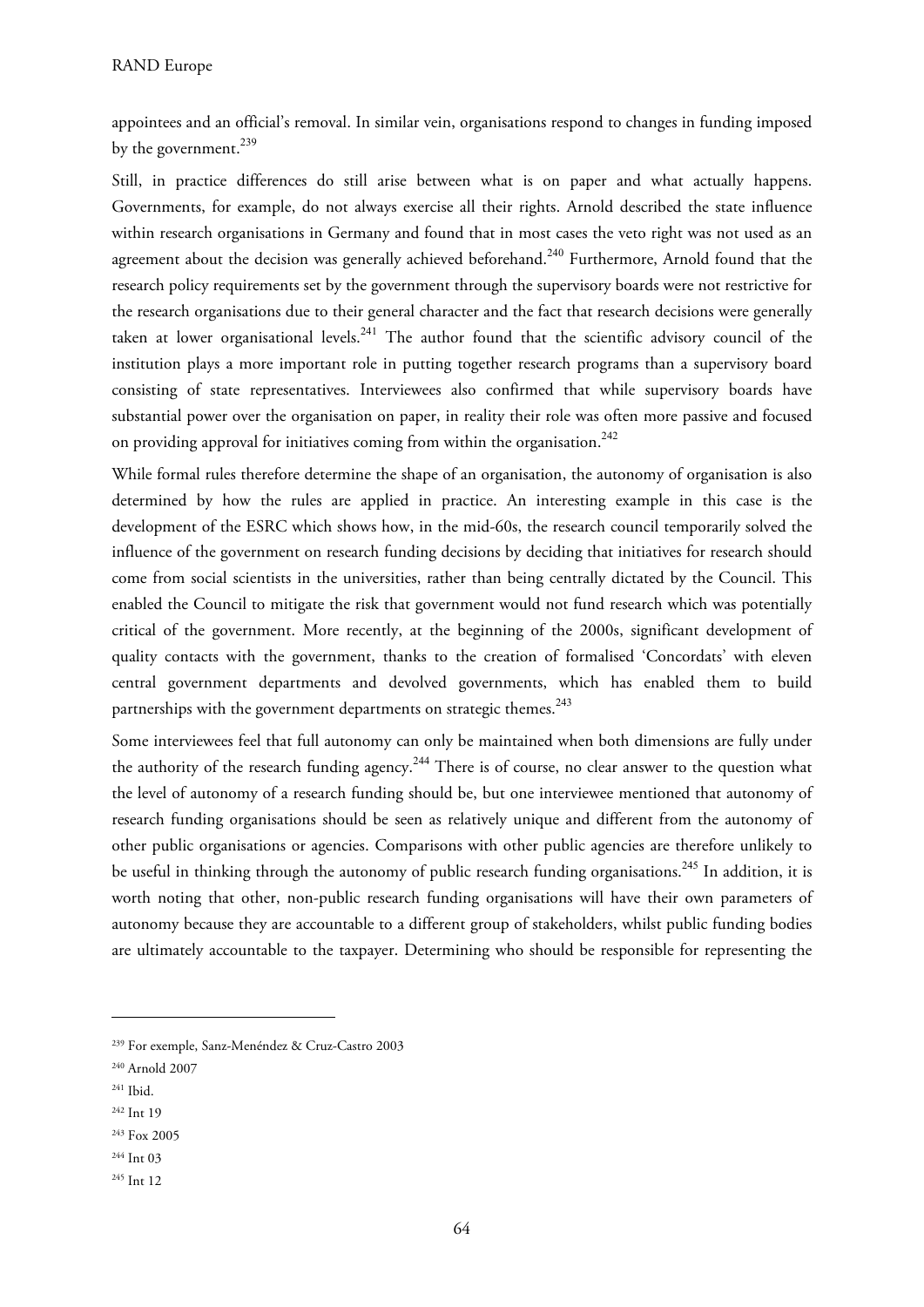best interests of the public is not always a straightforward question, as the public, researchers and the government may all have different ideas about what should be funded.<sup>246</sup>

### 3.5.2. Decentralised versus centralised organisational structures

The literature highlights that organisational structure depends on the goals, strategy and external context of the organisation. Within an organisation there are different degrees of autonomy that sectors or divisions enjoy. A concentration of decision making at the higher levels of an organisation creates a centralised organisation, in contrast to a decentralised organisation. A decentralised versus centralised structure therefore depends on the level of devolution of responsibilities from the top management to lower organisational levels. The level of centralisation tends to depend on the size of the organisation. Larger organisations tend to be more decentralised in order to accommodate increasing coordination and communication problems and thus increasing need for information exchange.<sup>247</sup>

Most funding agencies included in the case studies are relatively large organisations which operate with a reasonably decentralised structure. Especially the larger government funded organisations typically are decentralised to allow decisions to be made at the level where the expertise sits, for example at the division level. This is the case for government-funded organisations such as the NSF and the NIH in the USA, but also for larger non-government organisations such as the Gates Foundation.

The literature does not provide conclusive evidence for a particular approach and presents evidence of successful impacts of both decentralisation and centralisation of decision making processes on organisational performance. As the summaries below show, the suitable level of decentralisation appears to depend on the context.

A number of studies provide evidence of a link between decentralisation and organisational performance. Hope and Fraser<sup>248</sup> for example found that increased divisional autonomy, with managers having discretion to make decisions and being accountable for the profitability of their unit, enabled organisations to realise the full potential of radical decentralisation. This allowed large private companies to ensure enough organisational flexibility, entrepreneurial spirit and adaptability to be able to quickly react to changes. By contrast, Raynor and Bower<sup>249</sup> found that more direction from the centre in large and diversified private sector organisations is suitable in uncertain environments in order to define divisions' strategy and roles.

With regard to different organisational models (e.g. centralised versus decentralised), a number of interviewees echoed the observation in some of the literature that the 'right' structure depends on the context within which it is implemented. This point follows on from the earlier point about legitimacy, i.e. to succeed an organisation needs to be perceived as legitimate, as captured well by one interviewee:

<sup>246</sup> Pollitt et al. 2016

<sup>247</sup> Burton et al 2011

<sup>248</sup> Hope & Fraser 2003

<sup>249</sup> Raynor & Bower 2001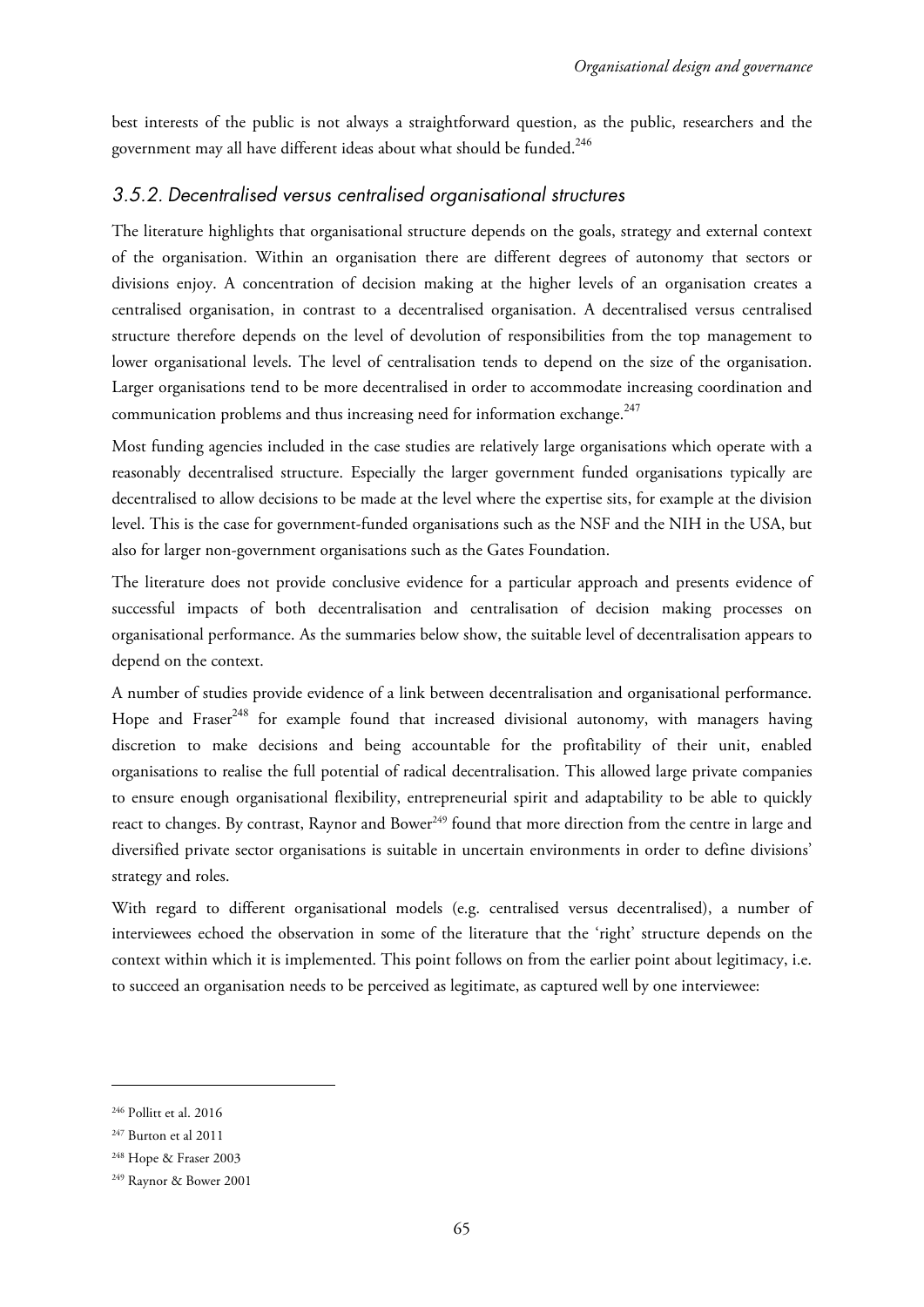*There are as many different organisational models as there are funding organisations in the world – there is no 'right or 'wrong' way to do it<sup>250</sup>* 

Trade-offs between centralised and decentralised governance structure were identified however by the interviewees. Centralised decision making for example provides an organisation with the capacity to act quickly and to make decisions that will bind an organisation to a particular action.<sup>251</sup> However, one governance expert noted that generally the downside of centralised decision making is that, compared to decentralised decision making, decisions made at a central level use less information in the process. The higher up a decision is made, the less likely it is the decision makers will be able to use all the information that is available at lower levels.<sup>252</sup> The proposition of one research funding organisation currently undergoing a restructure, is to introduce 'management from the middle'.<sup>253</sup> This means employees and middle management will be encouraged to take decisions and to carefully consider when to move decisions upwards.

An important point that appears to arise from the literature is the need for clarity over roles and responsibilities, irrespective of the degree of centralisation.<sup>254</sup> Several interviewees affirm that especially in a period of change, clarity over roles and responsibilities in a new structure is essential to ensure the new organisation will be understood and accepted.<sup>255</sup> Literature focused on the private sector seems to support this emphasis on clarity over roles and responsibilities.<sup>256,257</sup>

Finally, there is some literature that looks at the different ways in which an organisation can be organised or configured. This is summarised in Table 3-1 below.

|                                 | <b>Advantages</b>                                                                                  | <b>Disadvantages</b>                                                               |
|---------------------------------|----------------------------------------------------------------------------------------------------|------------------------------------------------------------------------------------|
| <b>Functional configuration</b> | Efficient in stable environment                                                                    | Does not allow answer to rapid changes                                             |
| Divisional configuration        | Flexibility                                                                                        | Does not foster collaborations among units                                         |
| Matrix configuration            | Flexibility; allows to adapt to<br>unpredictable environment<br>Handle large amount of information | Can be complex and costly to manage                                                |
|                                 |                                                                                                    | Need to develop complex cross<br>organisational coordination mechanisms            |
|                                 | Achieve both efficiency and<br>effectiveness goals                                                 | Can lead to poor performance if conflicts<br>arise and poor or costly coordination |

#### Table 3-1 Advantages and disadvantages of various types of configurations

*Source: RAND Europe based on Burton et al (2011)* 

The literature on organisational architecture underlines that the choice of the organisational architecture depends on the goals, strategy and external context of the organisation. Typically the configuration of

-

253 Int 21

<sup>250</sup> Int 04

<sup>251</sup> Int 11

<sup>252</sup> Int 12

<sup>254</sup> Rogers & Blenko 2006

<sup>255</sup> Int 15; Int 21

<sup>256</sup> Hempel et al. 2012

<sup>257</sup> Rogers & Blenko 2006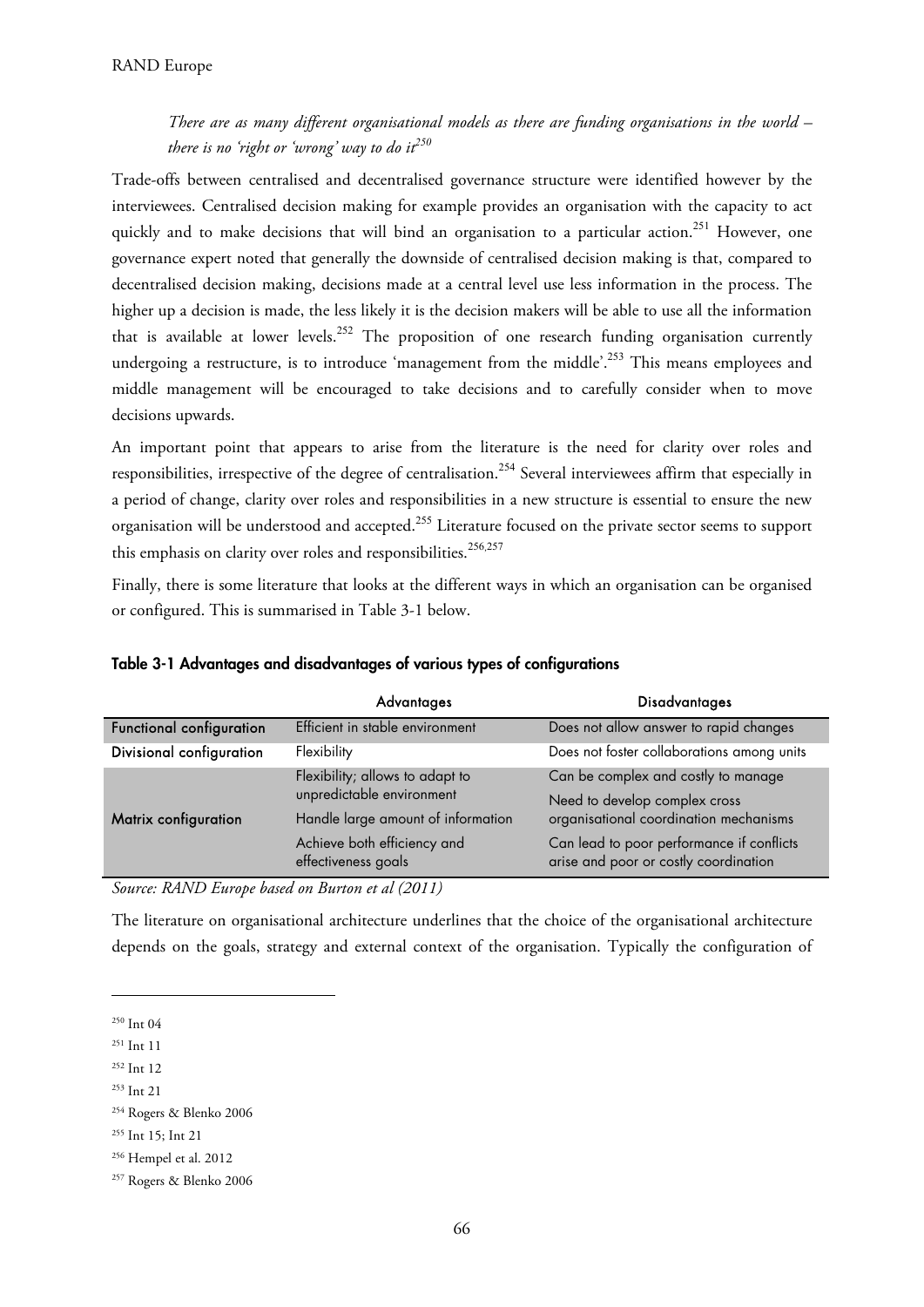units is reflected into the organisational chart, which present the division of tasks among the organisation and indicates the formal relationships among the various units. Two dimensions can be considered when thinking about the tasks division within the organisation, namely a topic-based or a function-based specialisation, which can also be a combination of both. Topic-based specialisation leads a specific configuration with an executive level overseeing each unit which are relatively independent from each other.<sup>258</sup> Additionally the top management sets policy for the units which can be quite detailed or remain at a general level.<sup>259</sup> Divisions can be further divided into functional sub-units or topic-based sub-units or have simple configuration. This type of configuration works best when low coordination is needed from the centre and units are expected to work with relative autonomy. A matrix configuration combines both topic and function-based specialisation where coordination problems are handled by managers who act as links between topic and function-based units.

<sup>258</sup> Burton et al. 2011

<sup>259</sup> Ibid.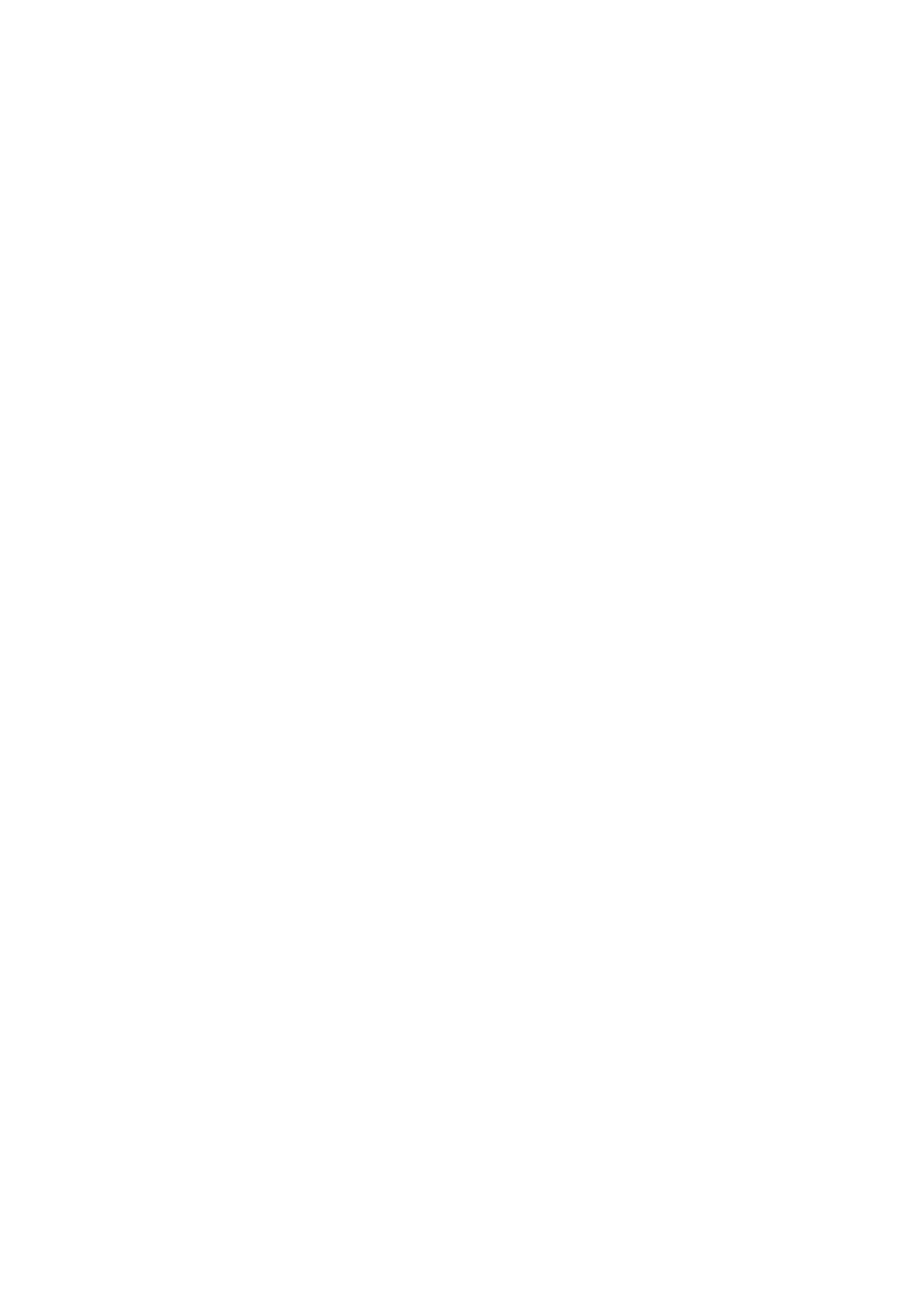# 4. Conclusion: Applying the analytical framework in practice

## 4.1. A set of integrated and core principles can influence and shape the organisational culture and values

Our insights can be captured in a conceptual framework as depicted in the figure below. At the core of this framework is the place for a strategic mission and set of operating principles which support the overarching vision and mission for a complex organisation such as UKRI will be.



### Figure 4-1 A conceptual framework for our analysis. The inner ring consists of four principles which are discussed in further detail in the text below. The outer ring consists of the four main analytical themes of the report and the supporting evidence for each.

It is not an aim of our work to articulate any particular set of principles for UKRI itself, many interviewees and evidence from our case studies suggest that a set of guiding, or governing principles, can help to establish the culture and values which an organisation aims to achieve, and can therefore guide organisational decisions and behaviours.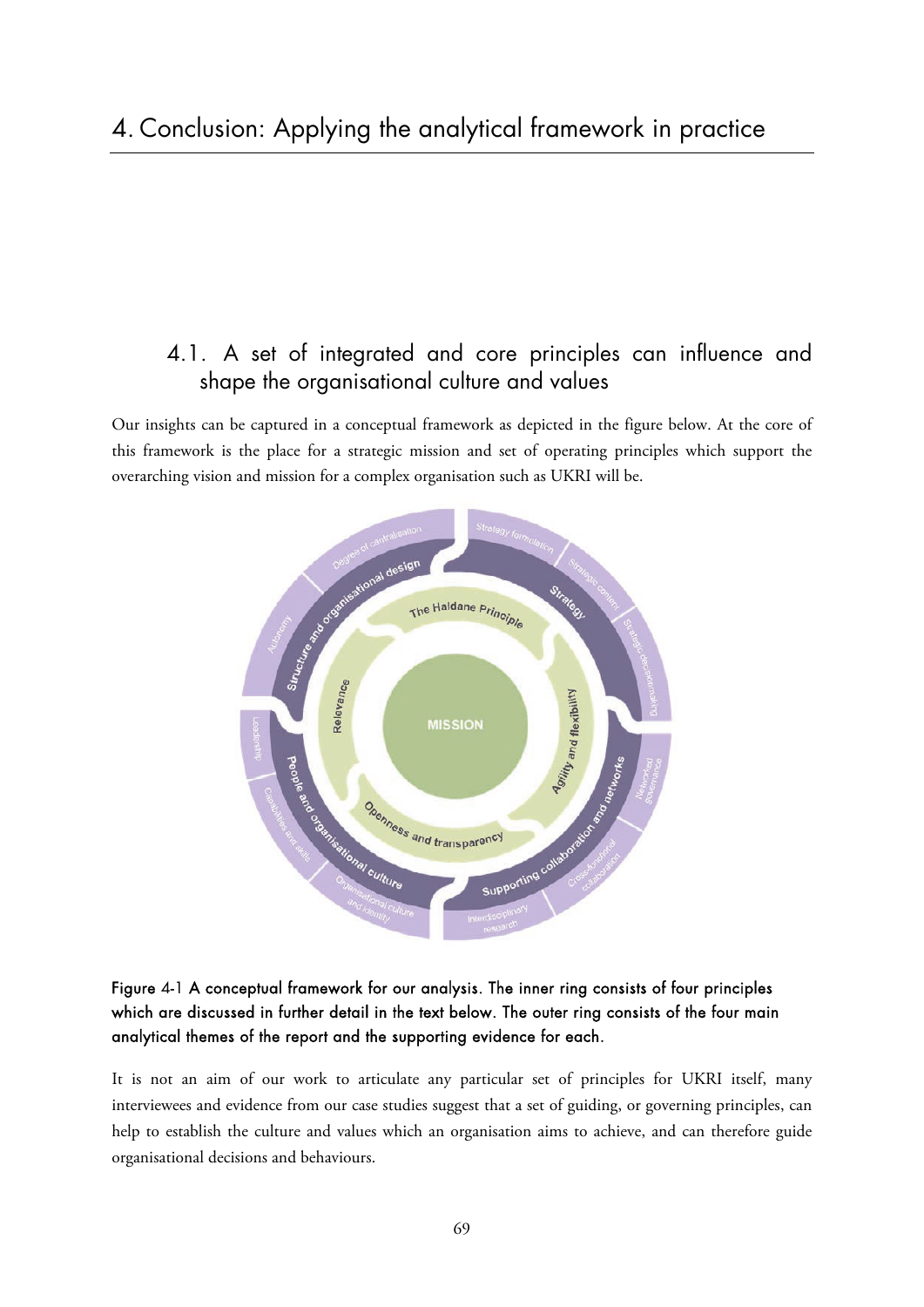We highlight below some of the principles that emerged from the evidence we have synthesised. The first, and most frequently mentioned, of these is the *Haldane Principle*. The Haldane Principle, as it has come to be called, is derived from the Haldane Report of 1918. Viscount Haldane, at the time, argued that 'decisions about the allocation of research funding are best taken by those who have the expertise and experience to know where it will best be spent'.<sup>260</sup> The Haldane Principle actually has six components, though the one above is often pointed to as the main principle. All six components are:

- 1. That research and evidence was important to the development of government policy.
- 2. That each government department should provide funds to answer specific policy questions.
- 3. That there should be a department of government charged with funding general research questions.
- 4. That the choice of how and by whom that research should be conducted should be left to the decision of experts.
- 5. That the questions and topics to be tackled should be considered as a result of close collaboration between the administrative and the general departments.
- 6. That there should be a department that supports research applied to trade and industry.

Thus, Haldane does point to the importance of experts deciding how and who conducts research, but there is also an element of subsidiarity implied with a role for government to play in the process. However, it has been widely interpreted within a UK context to imply independence and autonomy of research funding decisions at a project-by-project level, in particular, from political bodies or politicians.

The Haldane principle emerged as crucial to the UK research and innovation system, in particular, in nearly all our interviews. It is already embedded in the way the research councils operate at the moment and one cannot foresee this principle losing its influence and fundamental importance within any future UKRI. Indeed, the recent white paper and the Nurse Review both place it at the core of their arguments for any future changes to the system. In practice, it means that all operations will be affected by the need to have a system which draws on the academic community for peer review, consultation on research priorities, participation in advisory bodies, and to be a trusted partner within the wider research system.

Another feature which emerged as a core facet of a complex organisation is *agility*. Agility refers to the need for any organisational design and system of governance to allow for flexibility and responsiveness to changing contexts and conditions. It is a feature of both the literature on successful, complex organisations and emerged from our interviews and case studies as an important component of a research funding organisation. Several authors have suggested there is a positive relationship between organizational flexibility and performance.<sup>261</sup>

*Openness and transparency* featured strongly throughout our review of the evidence, in particular from the case studies and the interviews. Many interviewees who are part of government funding bodies spoke about the importance of openness and transparency with the research community as critically important to gaining trust of that community and therefore having freedom to operate as a funding body. This could be achieved in many ways, for example by having regular consultations, meetings, 'pounding the

<sup>&</sup>lt;sup>260</sup> Nurse 2015, 7

<sup>261</sup> e.g Hailey & Balogun 2002; Hope & Fraser 2003; and Raynor & Bower 2001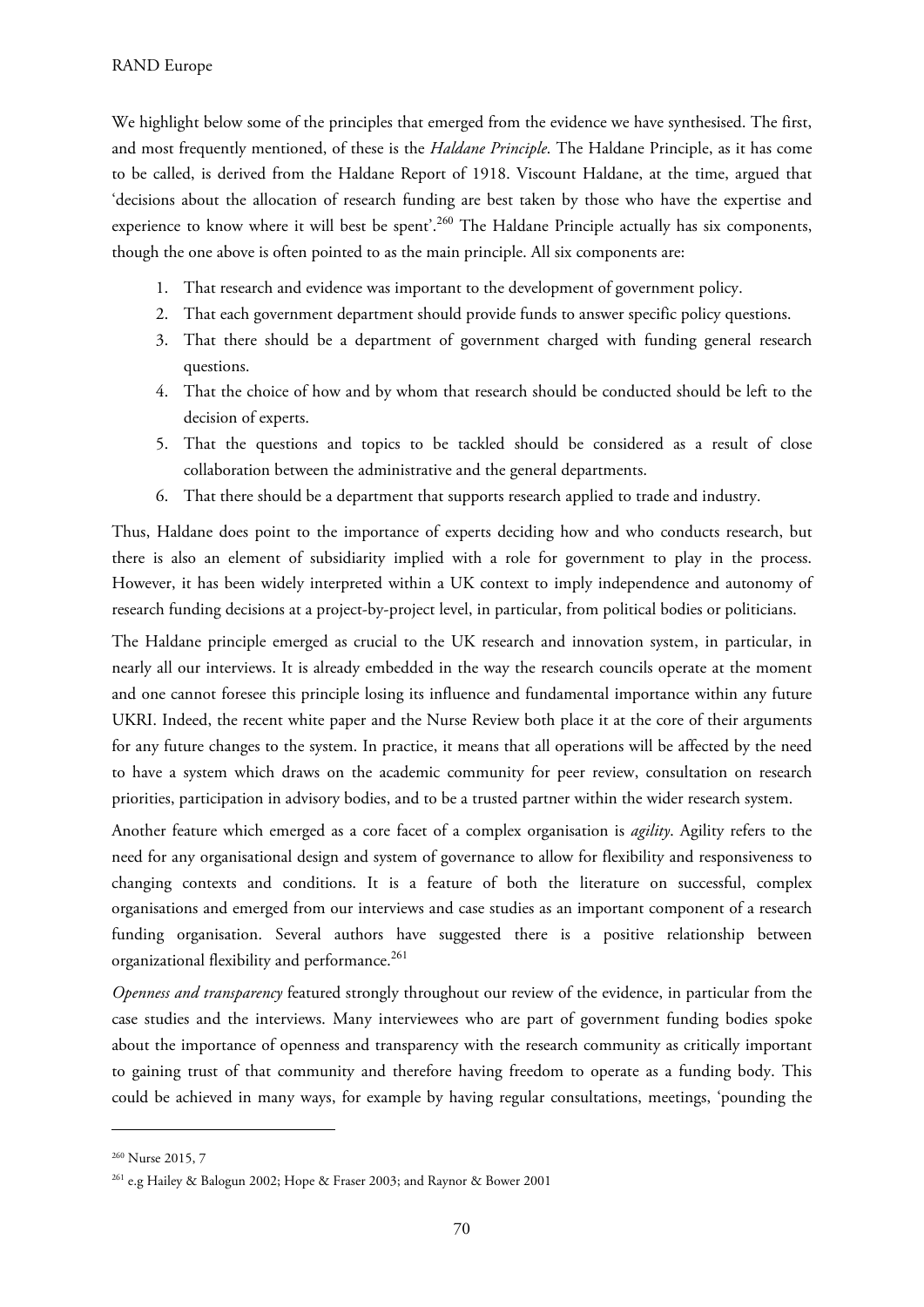pavement', getting out into the community, etc. It was also seen as a means of achieving accountability – the more open and transparent an organisation the more accountable it might be to different communities.

Finally, the introduction of impact into the Research Excellence Framework in 2014 formalised the role of *societal relevance* for government funded research in universities, but in reality the idea of funding research which is of relevance to society has been around in research councils for many years through the requirement to include statements of societal relevance, or more recently so-called 'impact pathways', in funding applications. It was also a feature of many of the funding criteria for the case studies we looked at and emerged through many interviews. As a principle, it would have an effect on the way an organisation funds research and views the work that it does.

The framework which has guided our analysis and the principles summarised above will not be wholly sufficient to design the new UKRI, but they will provide insights into some of the features that should be considered and how different organisational designs and governance arrangements operate in practice. This evidence base can hopefully serve as a fruitful starting point in discussions about organisational design of the new UKRI and its eventual governance approach to the UK's research and innovation system.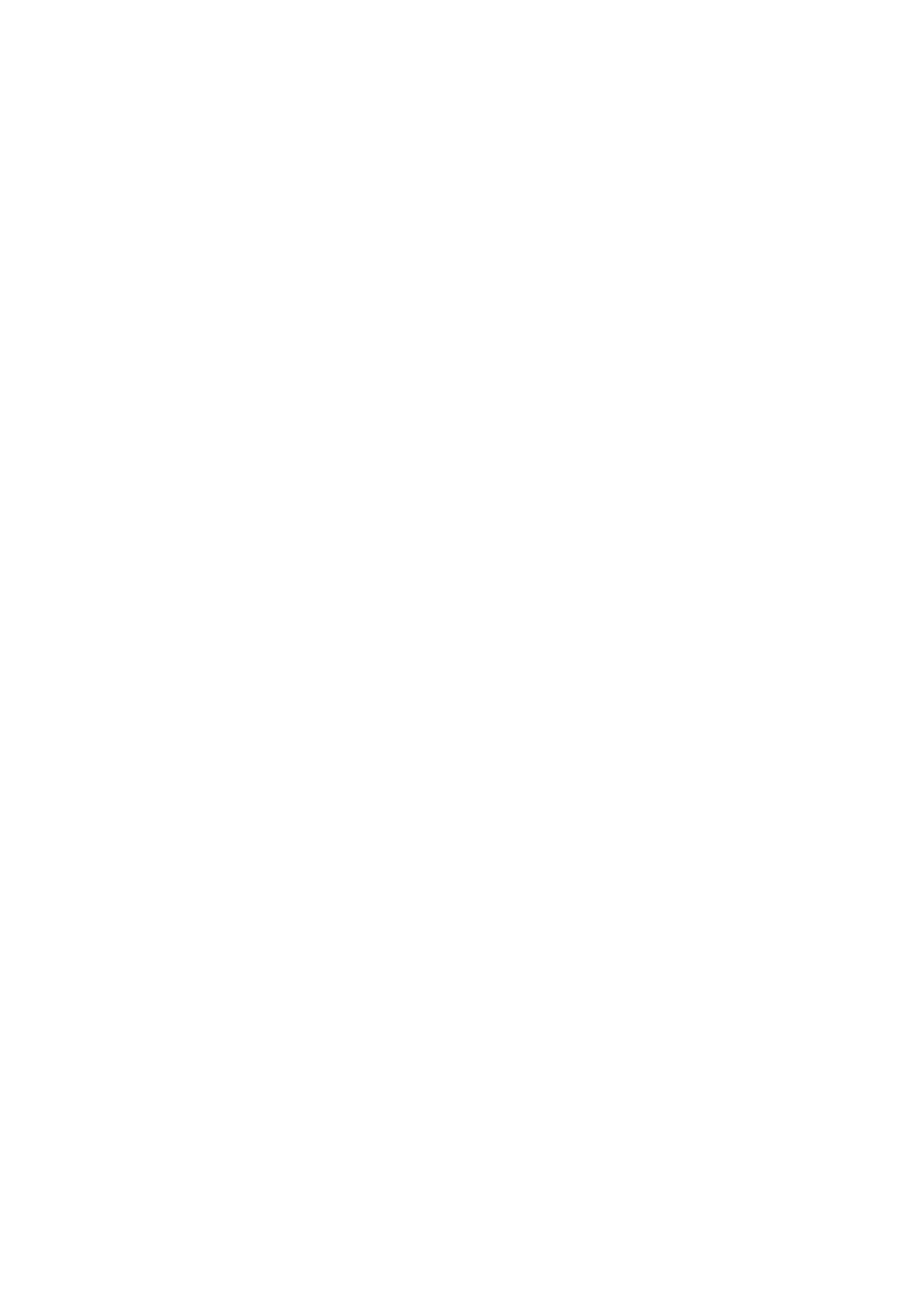- Alexander von Humboldt-Stiftung/Foundation. N.d. About the Foundation: Partners, funders and finances. As of 22 August 2017: <https://www.humboldt-foundation.de/web/partners.html>
- Amsden, A.H. 2003. Industrialization under new WTO law. *Trade and development: directions for the 21st century*: 82.
- Ansell, C. 2000. The Networked Polity: Regional Development in Western Europe. *Governance: An International Journal of Policy and Administration, 13*(3): 303–333.
- Aoki, M. 1996. Towards a comparative institutional analysis: motivations and some tentative theorizing. *The Japanese Economic Review, 47*(1), 1-19.
- Arnold, E., Kuhlman, S. & van der Meulen B. 2001. *A Singular Council, Evaluation of the Research Council of Norway*. Brighton: Technopolis.
- Arnold, E. & Mahieu, B. 2012. *A Good Council? Evaluation of the Research Council of Norway*. Brighton: Technopolis.
- Arnold, N. 2007. The application of the concept of governance to the structures of German extrauniversity research organizations from a legal perspective. *New Forms of Governance in Research Organizations*. Springer Netherlands. 175–186.
- Arundel, A., Casali, L. & Hollanders, H. 2015. How European public sector agencies innovate: The use of bottom-up, policy-dependent and knowledge-scanning innovation methods. *Research Policy, 44*: 1271–1282.
- Asefa, S. and Huang, W. 1994. 'Introduction', in *Human Capital and Economic Development.* Upjohn Institute for Employment Research, Michigan
- Asencio, H. & Mujkic, E. 2016. Leadership Behaviors and Trust in Leaders: Evidence from the US Federal Government. *Public Administration Quarterly, 40*(1): 156.
- Australian Research Council (ARC). 2015. ARC Annual report 2014–15. Australian Government. As of 22 August 2017:

<http://annualreport.arc.gov.au/2014-15/preliminaries/australian-research-council.html>

Australian Research Council (ARC). 2016. Corporate Plan 2016-17 to 2019-20. Australian Government. As of 22 August 2017:

[http://www.arc.gov.au/sites/default/files/filedepot/Public/ARC/corporate\\_plan/ARC\\_Corporate\\_Plan](http://www.arc.gov.au/sites/default/files/filedepot/Public/ARC/corporate_plan/ARC_Corporate_Plan_2016to17_to_2019to20.pdf) \_2016to17\_to\_2019to20.pdf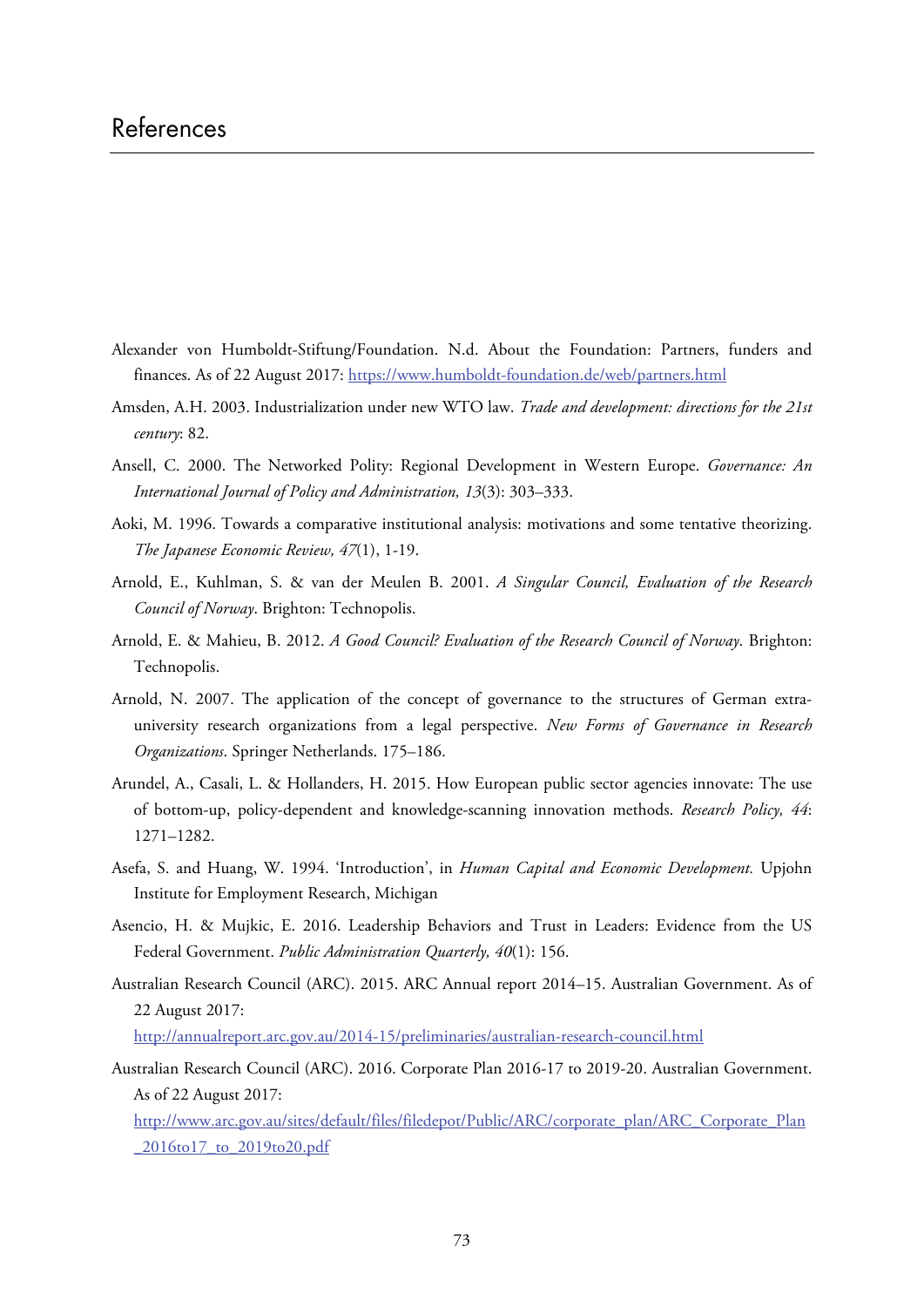- Barney, J. 1991. Firm Resources and Sustained Competitive Advantage. *Journal of Management, 17*(1), 99–120.
- Becker, G.S. 1993. Nobel Lecture: The Economic Way of Looking at Behavior. *Journal of Political Economy, 101*(3): 385-409
- Boekholt, P. & Arnold, E. 2002. *The Governance of Research and Innovation : An international comparative study*. Report for the Ducth Ministry of Economic Affairs. With the collaboration of E. Deiaco, S. McKibbin, P. Simmonds, J. Stroyan, and J. de la Mothe.
- Bonvillian, W B. 2014. The new model innovation agencies: An overview. *Science and Public Policy, 41*(4): 425–437.
- Bonvillian, W.B. & Van Atta, R. 2011. ARPA-E and DARPA: applying the DARPA model to energy innovation. *J. Technol. Transfer*: 469–513.
- Breznitz, D. 2005. Collaborative Public Space in a National Innovation System: A Case Study of the Israeli Military's Impact on the Software Industry. *Industry and Innovation, 12*(1): 31–64.
- Bromham L., Dinnage R. & Hua X. 2016. Interdisciplinary research has consistently lower funding success. *Nature*, *534*(7609):684–7.
- Burton, R.M., Obel, B. & Håkonsson, D.D. 2015. *Organizational design: A step-by-step approach*. Cambridge University Press.
- Burton, L.J., Grappendorf, H. & Henderson, A. 2011. Perceptions of gender in athletic administration: Utilizing role congruity to examine (potential) prejudice against women. *Journal of Sport Management, 25*(1): 36-45.
- Cancer Research UK (CRUK). 2014. Beating cancer sooner: Our research strategy. Cancer Research UK. As of 21 August 2017:

[https://www.cancerresearchuk.org/sites/default/files/cruk\\_research\\_strategy.pdf.](https://www.cancerresearchuk.org/sites/default/files/cruk_research_strategy.pdf)

- Carmeli, A. & Tishler, A. 2004. The relationships between intangible organizational elements and organizational performance. *Strategic Management Journal, 25*(13): 1257–1278.
- Castanias, R.P. & Helfat, C.E. 1991. Managerial resources and rents. *Journal of management, 17*(1):155- 171.
- Cohen, W.M. & Levinthal, D.A. 1990. Absorptive capacity: A new perspective on learning and innovation. *Administrative Science Quarterly*: 128-152.
- Colatat, P. 2015. An organizational perspective to funding science: Collaborator novelty at DARPA. *Research Policy, 44*(4): 874–887.
- Coleman, J. 2013. Six components of a great corporate culture. *Harvard Business Review*. As of 22 August 2017: <https://hbr.org/2013/05/six-components-of-culture>
- David, P. & Rothwell, G. 1996. Standardisation, diversity and learning: strategies for the coevolution of technology and industrial capacity. *Int. J. Ind. Organ. 14*: 181–201.
- Defense Advanced Research Projects Agency (DARPA). N.d. The Heilmeier Catechism. U.S. Department of Defense. As of 22 August 2017: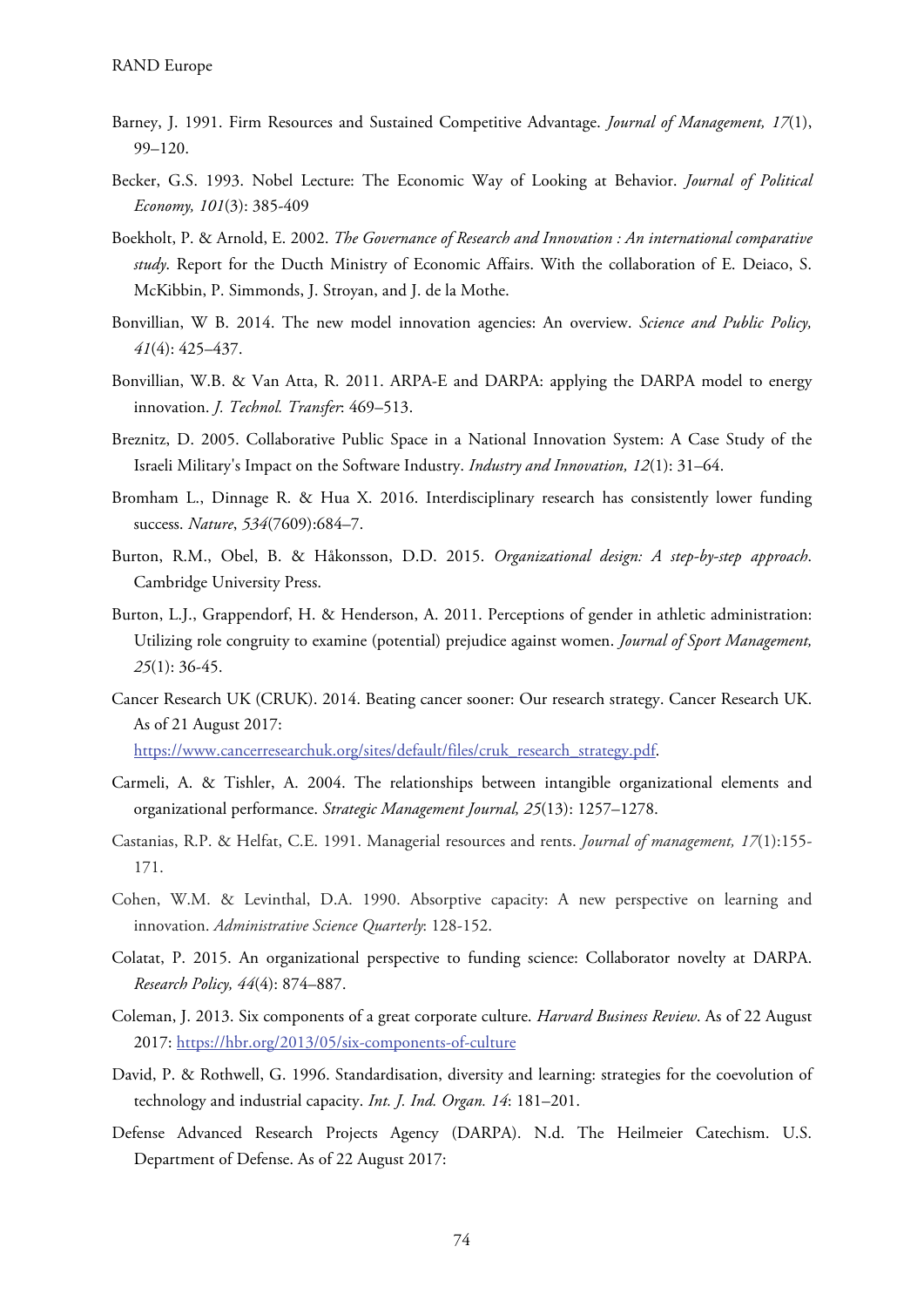<http://www.darpa.mil/work-with-us/heilmeier-catechism>

- Defense Advanced Research Projects Agency (DARPA) 2016. *Innovation at DARPA*. As of 22 August 2017: [https://www.darpa.mil/attachments/DARPA\\_Innovation\\_2016.pdf](https://www.darpa.mil/attachments/DARPA_Innovation_2016.pdf)
- Department for Business, Innovation and Skills (BIS). 2013. Dual Funding Structure for Research in the UK: Research Council and Funding Council Allocation Methods, and Impact Pathways. As of 22 August 2017:

[https://www.gov.uk/government/publications/dual-funding-structure-for-research-in-the-uk-research](https://www.gov.uk/government/publications/dual-funding-structure-for-research-in-the-uk-research-council-and-funding-council-allocation-methods-and-impact-pathways)council-and-funding-council-allocation-methods-and-impact-pathways

Department for Business, Innovation & Skills (BIS). 2014. Our plan for growth: science and innovation. HM Treasury. As of 22 August 2017:

[https://www.gov.uk/government/uploads/system/uploads/attachment\\_data/file/387780/PU1719\\_HM](https://www.gov.uk/government/uploads/system/uploads/attachment_data/file/387780/PU1719_HMT_Science_.pdf) T\_Science\_.pdf

- Department for Business, Innovation and Skills (BIS). 2015a. *Ensuring a successful UK research endeavour: A Review of the UK Research Councils by Paul Nurse.* As of 22 August 2017: [https://www.gov.uk/government/uploads/system/uploads/attachment\\_data/file/478125/BIS-15-625](https://www.gov.uk/government/uploads/system/uploads/attachment_data/file/478125/BIS-15-625-ensuring-a-successful-UK-research-endeavour.pdf) ensuring-a-successful-UK-research-endeavour.pdf
- Department for Business, Innovation and Skills (BIS). 2015b. *Fulfilling our Potential, Teaching Excellence, Social Mobility and Student Choice*. London: BIS.
- Deutsche Forschungsgemeinschaft (DFG). 2013. Fachübergreifende Begutachtung: Strukturwirkung und Fördererfolg. As of 22 August 2017: [http://www.dfg.de/download/pdf/dfg\\_im\\_profil/zahlen\\_fakten/statistik/bericht\\_fachuebergreifende\\_b](http://www.dfg.de/download/pdf/dfg_im_profil/zahlen_fakten/statistik/bericht_fachuebergreifende_begutachtung.pdf) egutachtung.pdf
- Deutsche Forschungsgemeinschaft (DFG). 2015. Mission Statement. As of 22 August 2017: [http://www.dfg.de/en/dfg\\_profile/mission/index.html](http://www.dfg.de/en/dfg_profile/mission/index.html)
- Dunbar, J.K. 2014. The leaders who make M&A work. *Harvard Business Review, 92*(9): 28–29.
- Edler, J., Kuhlmann, S. & Behrens, M. (eds.) 2003. *Changing governance of research and technology policy: the European research area*. Edward Elgar Publishing.
- El Turabi, A., Hallsworth, M., Ling, T. & Grant, J. 2011 .A novel performance monitoring framework for health research systems: experiences of the National Institute for Health Research in England. *Health Research Policy and Systems, 9*(13).
- Farrar, J. 2014. Director's Update: Changes to the Wellcome Trust's structure and leadership. Wellcome Trust. As of 4 August 2016: <https://wellcome.ac.uk/news/directors-update-changes-wellcome-trusts-structure-and-leadership>
- Finkelstein, S. & Hambrick, D.C. 1996. *Strategic leadership: Top executives and their effects on organizations*. West Publishing Company.
- Fuchs, E.R.H. 2010. Rethinking the role of the state in technology development: DARPA and the case for embedded network governance. *Res. Policy, 39*: 1133–1147.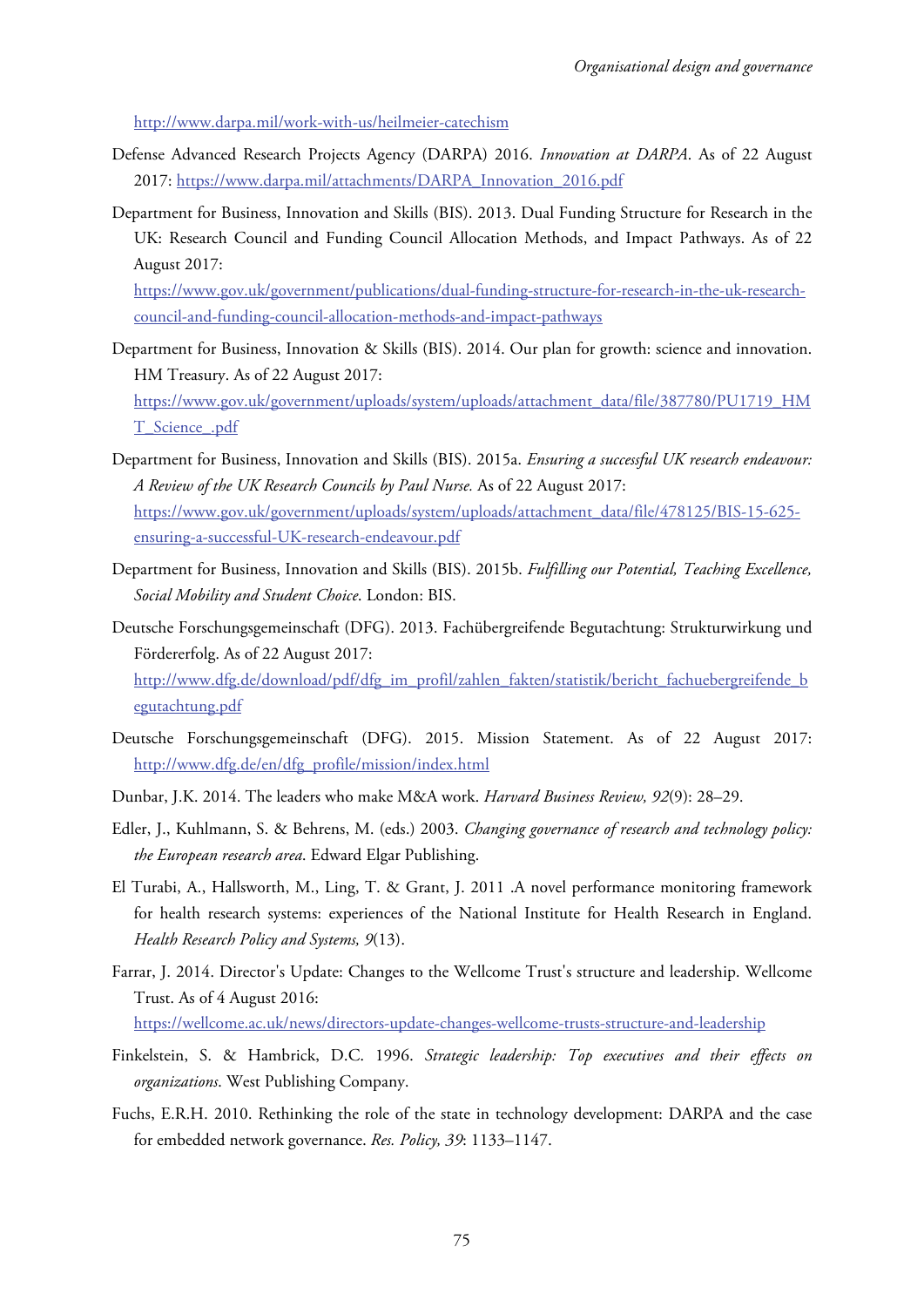- Gerybadze, A. & Reger, G. 1999. Globalization of R&D: recent changes in the management of innovation in transnational corporations. *Research Policy, 28*(2): 251–274.
- Grant, J. & Wooding, S. 2010. In Search of the Holy Grail: Understanding Research Success. Santa Monica, Calif.: RAND Corporation. OP-295-GBF. As of 22 August 2017: [https://www.rand.org/pubs/occasional\\_papers/OP295.html](https://www.rand.org/pubs/occasional_papers/OP295.html)
- Guthrie, S., Wamae, W., Diepeveen, S., Wooding S. & Grant, J. 2013. Measuring research: A guide to research evaluation frameworks and tools. Santa Monica, Calif.: RAND Corporation. MG-1217- AAMC. As of 12 May 2017: <http://www.rand.org/pubs/monographs/MG1217.html>
- Hailey, V.H. & Balogun, J. 2002. Devising context sensitive approaches to change: the example of Glaxo Wellcome. *Long Range Planning, 35*(2): 153–178.
- Håkonsson, D.D., Obel, B. & Burton, R.M. 2008. Can organizational climate be managed? Making emotions rational. *Journal of Leadership studies, 1*(4): 62–73.
- Hambrick, D.C. & Mason, P.A., 1984. Upper echelons: The organization as a reflection of its top managers. *Academy of management review, 9*(2):193-206.
- Hempel, P. S., Zhang, Z. X. & Han, Y. 2012. Team empowerment and the organizational context decentralization and the contrasting effects of formalization. *Journal of Management, 38*(2): 475–501.
- Henry, A. 2008. *Understanding Strategic Management*. Oxford University Press.
- Hershberg, T. 1996. Human capital development: America's greatest challenge. *The Annals of the American Academy of Political and Social Science, 544*(1): 43-51.
- Hope, J. & Fraser, R. 2003. Who needs budgets?. *Harvard Business Review, 81*(2): 108–15.
- Huppé, G. A., Creech, H. & Knoblauch, D. 2012. The frontiers of networked governance. International Institute for Sustainable Development. Winnipeg, Manitoba, Canada.
- Jarzabkowski, P. & Wilson, D.C. 2002. Top teams and strategy in a UK university. *Journal of Management studies, 39*(3): 355–381.
- Kates, R.W. 2005. Chapter 6: 'How Funding Organizations can Facilitate Interdisciplinary Research'. In *Facilitating Interdisciplinary Research*, edited by the National Academies Committee on Facilitating Interdisciplinary Research, 113-136. Washington, DC: National Academy Press.
- Katz, R. 1977. The influence of group conflict on leadership effectiveness. *Organizational Behavior and Human Performance, 20*(2):265-286.
- Krapels, J., Hafner, M., Kirtley, A., Robin, E., Pankowska, P., Lepetit, L., Bellasio, J. and Guthrie, S. *forthcoming*. The relationship between research spending and research performance: A cross-country and in-depth case study. Santa Monica, Calif.: RAND Corporation. RR-1068-BIS.
- Lowe, P. & Phillipson, J. 2006. Reflexive Interdisciplinary Research: The Making of a Research Programme on the Rural Economy and Land Use. *Journal of Agricultural Economics, 57*: 165–184. doi: 10.1111/j.1477-9552.2006.00045.
- Martin, J.A. & Eisenhardt, K.M., 2010. Rewiring: Cross-business-unit collaborations in multibusiness organizations. *Academy of Management Journal, 53*(2):265-301.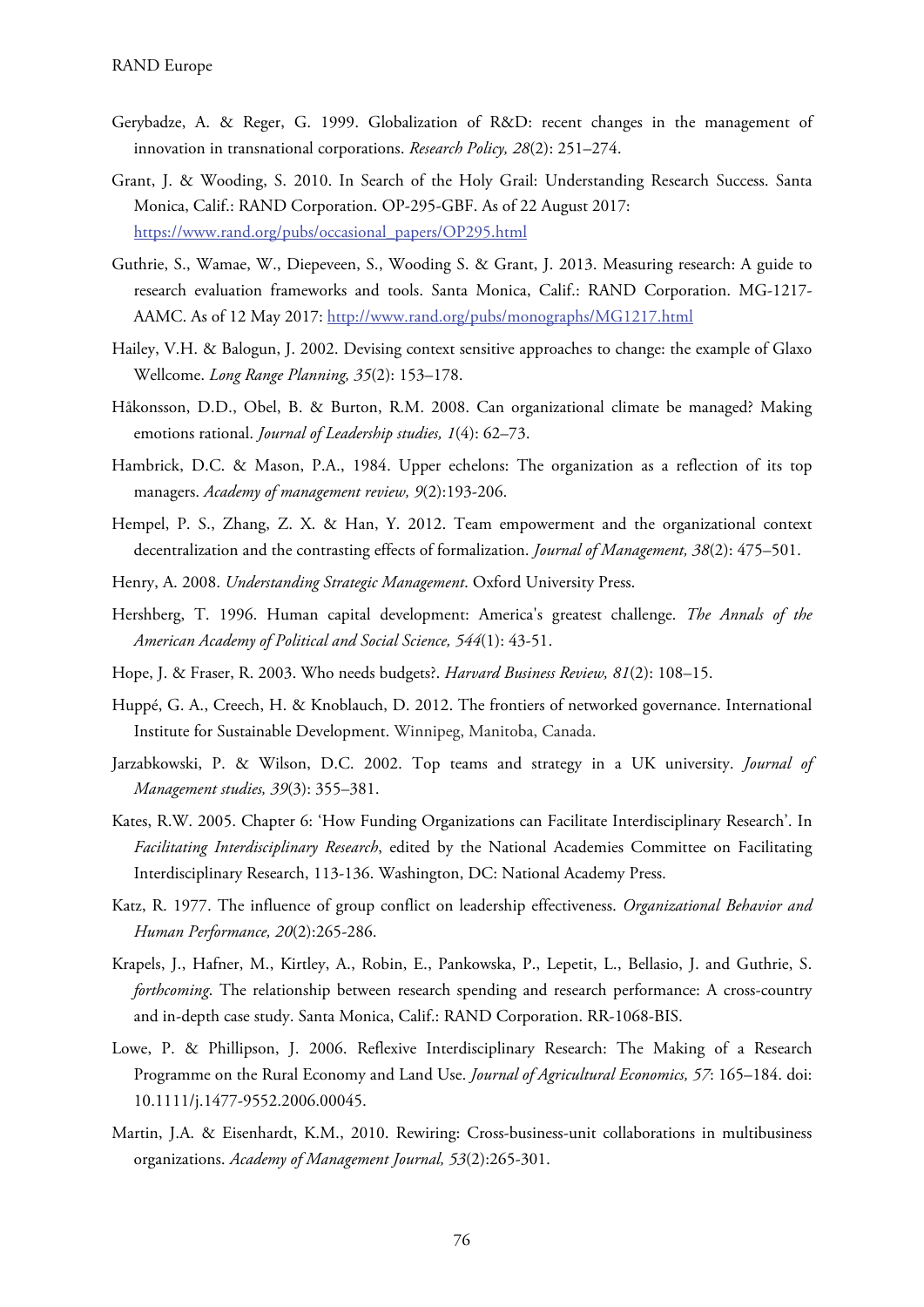- Meskendahl, Sascha. 2010. The Influence of Business Strategy on Project Portfolio Management and Its Success — A Conceptual Framework. *International Journal of Project Management*, *IRNOP 2009 in Berlin*, *28*(8): 807–17. doi:10.1016/j.ijproman.2010.06.007.
- Mintzberg, H. & Lampel, J. 1999. Reflecting on the Strategy Process. *Sloane Management Review, 40*(3): 21–30.
- Morris, P.W.G. & Jamieson, A, 2005. Moving from corporate strategy to project strategy. *Project Management Journal, 36*(4), 5–18.
- National Health and Medical Research Council (NHMRC). 2016. NHMRC strategic direction. Australian Government. As of 22 August 2017: <https://www.nhmrc.gov.au/about/nhmrcs-mission-and-functions/nhmrc-strategic-direction>
- National Health and Medical Research Council (NHMRC). 2017. Research funding statistics and data. Australian Government. As of 22 August 2017: <https://www.nhmrc.gov.au/grants-funding/research-funding-statistics-and-data>
- National Institute for Health Research (NIHR). N.d.(a). Our structure. As of 22 August 2017: <https://www.nihr.ac.uk/about-us/how-we-are-managed/our-structure/>
- National Institute for Health Research (NIHR). N.d.(b). Innovation Observatory. As of 22 August 2017: <http://www.hsric.nihr.ac.uk/about-us/>
- National Institute for Health Research (NIHR). 2015. 2014/15 Annual Report. As of 22 August 2017: [http://www.nihr.ac.uk/documents/about-NIHR/NIHR-Publications/NIHR-Annual-](http://www.nihr.ac.uk/documents/about-NIHR/NIHR-Publications/NIHR-Annual-Reports/NIHR%20Annual%20Report%202014-2015.pdf)Reports/NIHR%20Annual%20Report%202014-2015.pdf
- National Institute of Mental Health Research (NIMH). 2015. Strategic Plan for Research. National Institute of Health: U.S. Department of Health and Human Services. As of 17 August 2016: http://www.nimh.nih.gov/about/strategic-planning[reports/nimh\\_strategicplanforresearch\\_508compliant\\_corrected\\_final\\_149979.pdf](http://www.nimh.nih.gov/about/strategic-planning-reports/nimh_strategicplanforresearch_508compliant_corrected_final_149979.pdf)
- National Institutes of Health (NIH). 2017a. Who we are: NIH Leadership. U.S. Department of Health and Human Services. As of 22 August 2017: <https://www.nih.gov/about-nih/who-we-are/nih-leadership>
- National Institutes of Health (NIH). 2017b. Who we are: Organization. U.S. Department of Health and Human Services. As of 22 August 2017:<https://www.nih.gov/about-nih/who-we-are/organization>
- National Institutes of Health (NIH). 2017c. About the NIH Common Fund. U.S. Department of Health and Human Services. As of 22 August 2017:<https://commonfund.nih.gov/about>
- National Research Foundation (NRF) (homepage). 2017. As of 22 August 2017: <http://www.nrf.ac.za/>
- National Science Foundation (NSF). N.d. How Does NSF Support Interdisciplinary Research?. As of 22 August 2017: https://www.nsf.gov/od/oia/additional\_resources/interdisciplinary\_research/support.jsp
- National Science Foundation (NSF). 2014a. Strategic Plan for 2014-2018. National Science Foundation. As of 22 August 2017: <https://www.nsf.gov/news/strategicplan/nsfstrategicplan20142018flyer.pdf>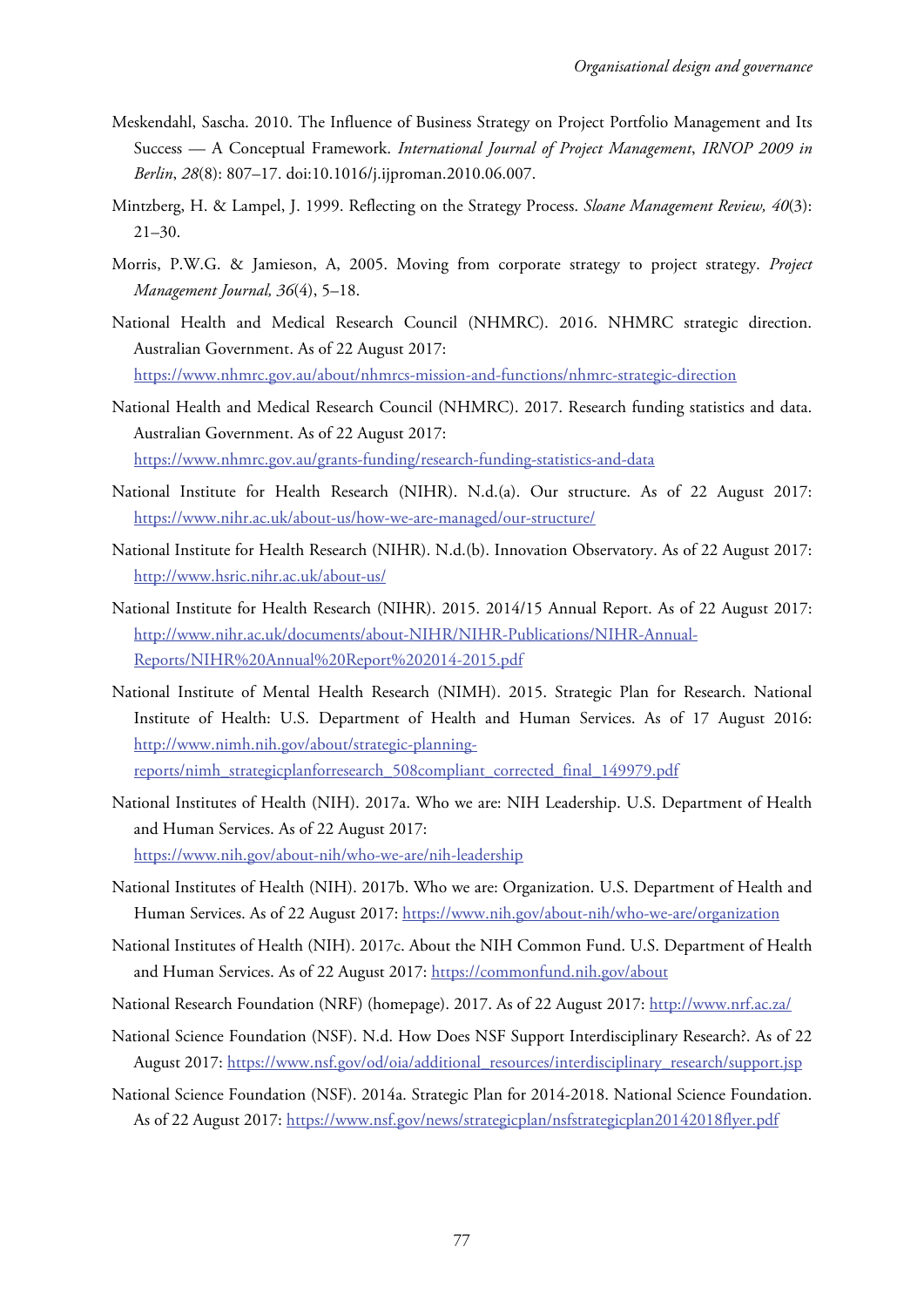- National Science Foundation (NSF). 2014b. *Investing in science, engineering and education for the nation's future: Strategic Plan for 2014–2018.* Washington DC: National Science Foundation. As of 22 August 2017: <https://www.nsf.gov/pubs/2014/nsf14043/nsf14043.pdf>
- Netherlands Organisation for Scientific Research (NWO).2017a. What does NWO do?. As of 22 August 2017: <http://www.nwo.nl/en/about-nwo/what+does+nwo+do>
- Netherlands Organisation for Scientific Research (NWO).2017b. Vision for Science 2025. As of 22 August 2017:<https://www.nwo.nl/en/policies/vision+for+science>
- Norburn, D., & Birley, S. 1988. The Top Management Team and Corporate Performance. *Strategic Management Journal, 9*(3): 225–37. doi:10.1002/smj.4250090303.
- Norwegian Ministry of Education and Research. 2014. Long-term plan for research and higher education 2015–2024: Meld. St. 7 (2014–2015) Report to the Storting (white paper). As of 16 August 2016: [https://www.regjeringen.no/contentassets/e10e5d5e2198426788ae4f1ecbbbbc20/en](https://www.regjeringen.no/contentassets/e10e5d5e2198426788ae4f1ecbbbbc20/en-gb/pdfs/stm201420150007000engpdfs.pdf)gb/pdfs/stm201420150007000engpdfs.pdf
- Nurse, P. 2015. *Ensuring a successful UK research endeavour: A Review of the UK Research Councils by Paul Nurse.* As of 22 August 2017: [https://www.gov.uk/government/uploads/system/uploads/attachment\\_data/file/478125/BIS-15-625](https://www.gov.uk/government/uploads/system/uploads/attachment_data/file/478125/BIS-15-625-ensuring-a-successful-UK-research-endeavour.pdf) ensuring-a-successful-UK-research-endeavour.pdf
- Nutt, P.C. 2000. Decision‐making success in public, private and third sector organisations: finding sector dependent best practice. *Journal of Management Studies, 37*(1): 77-108.
- Organisation for Economic Co-Operation and Development (OECD). 2012. Science, Technology and Industry Outlook. 2012. As of 21 August 2017: <http://www.oecd.org/unitedstates/sti-outlook-2012-united-states.pdf>
- Pan, L. & Katrenko, S. 2015. A review of the UK's Interdisciplinary Research using a citation-based approach. Elsevier. As of 22 August 2017: <http://www.hefce.ac.uk/pubs/rereports/Year/2015/interdisc/Title,104883,en.html>
- Parliamentary Office of Science and Technology (POST). 1997. Striking a balance: the future of research dual support in higher education. As of 22 August 2017: [http://www.parliament.uk/business/publications/research/briefing-papers/POST-PN-99/striking-a](http://www.parliament.uk/business/publications/research/briefing-papers/POST-PN-99/striking-a-balanceParry)balance
- Parry, K. W. & Proctor-Thomson, S. B. 2002. Leadership, culture and performance: The case of the New Zealand public sector. *Journal of Change Management, 3*(4): 376.
- Parsons, R.D. & Feigen, M.A. 2014. The boardroom's quiet revolution. *Harvard Business Review, 92*(3): 98–104.
- Penrose E.T. 1959. *The Theory of the Growth of the Firm*. John Wiley and Sons, New York.
- Perkonen, A. 2006. The problem of integrated innovation policy: analyzing the governing role of the Science and Technology Policy Council of Finland. *Science and Public Policy 33*(9): 669-680.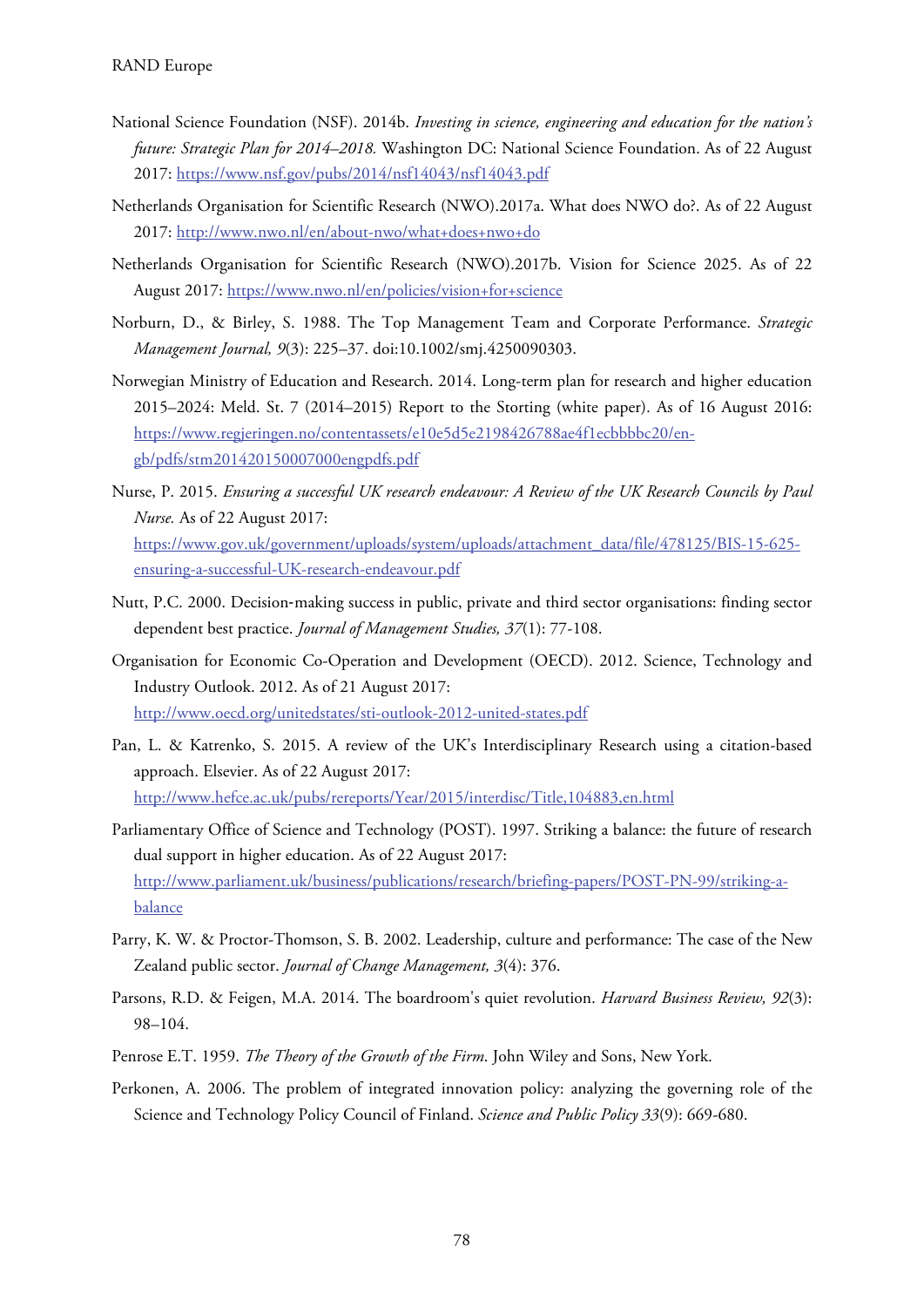- Pollitt, A., Cochrane, G., Kirtley, A., Krapels, J., Larivière, V., Lichten, C.A., Parks. S. & Wooding, S. 2016. Project Ecosystem: Mapping the global mental health research funding system. Santa Monica, Calif.: RAND Corporation. RR-1271-GBF. As of 22 August 2017: [http://www.rand.org/pubs/research\\_reports/RR1271.html.](http://www.rand.org/pubs/research_reports/RR1271.html)
- Pollitt, A., Potoglou, D., Patil, S., Burge, P., Guthrie, S., King, S., Wooding, S. & Grant, J., 2016. Understanding the relative valuation of research impact: a best–worst scaling experiment of the general public and biomedical and health researchers. *BMJ open*, *6*(8), p.e010916.
- Rabesandratana, T. 2014. French research funding system is too 'rigid,' OECD says. Science. As of 22 August 2017:

<http://www.sciencemag.org/news/2014/07/french-research-funding-system-too-rigid-oecd-says>

- Raynor, M. E. & Bower, J. L. 2001. Lead from the center. How to manage divisions dynamically. *Harvard Business Review*, *79*(5): 92–100.
- Research Council Norway (RCN). 2015. Research for Innovation and Sustainability: Strategy for the Research Council of Norway 2015–2020. As of 17 August 2016: [http://www.forskningsradet.no/en/Article/Main\\_strategy/1193731376993](http://www.forskningsradet.no/en/Article/Main_strategy/1193731376993)
- Research Councils UK (RCUK). 2016. Applications across Research Council remits. As of 22 August 2017: <http://www.rcuk.ac.uk/funding/fundingagreement/>
- Research in Germany. 2016a. Research Funding System. As of 22 August 2017: <http://www.research-in-germany.org/en/research-funding/research-funding-system.html>
- Research in Germany. 2016b. Government Funding. As of 22 August 2017: [http://www.research-in-germany.org/en/research-funding/research-funding-system/government](http://www.research-in-germany.org/en/research-funding/research-funding-system/government-funding.html)funding.html
- Roberts, J. 2007. *The modern firm: Organizational design for performance and growth*. Oxford University Press, 2007.
- Rogers, P. & Blenko, M. 2006. Who has the D?. *Harvard Business Review, 84*(1): 52–61.
- Rosenberg, N. 1982. *Inside the black box: technology and economics*. Cambridge, UK: Cambridge University Press.
- Rosenberg, N. 1996 'Uncertainty and technological change'. In *The mosaic of economic growth* (eds R. Landau, T. Taylor & G. Wright). Stanford, CA: Stanford University Press.
- Ryan, N., Williams, T., Charles, M. & Waterhouse, J. 2008. Top-down organizational change in an Australian Government agency. *International Journal of Public Sector Management, 21*(1): 26–44.
- Sanz-Menéndez, L. & Cruz-Castro, L. 2003. Coping with environmental pressures: public research organisations responses to funding crises. *Research Policy*, *32*(8): 1293–1308.
- Schein, E.H. 1985. *Organizational Culture Change and Leadership*. San Francisco: Jossey-Bass.
- Schein, E.H. 1999. *The Corporate Culture Survival Guide.* San Francisco: Jossey-Bass.
- Selin, J. L. 2015. What Makes an Agency Independent?. *American Journal of Political Science, 59*(4): 971– 987.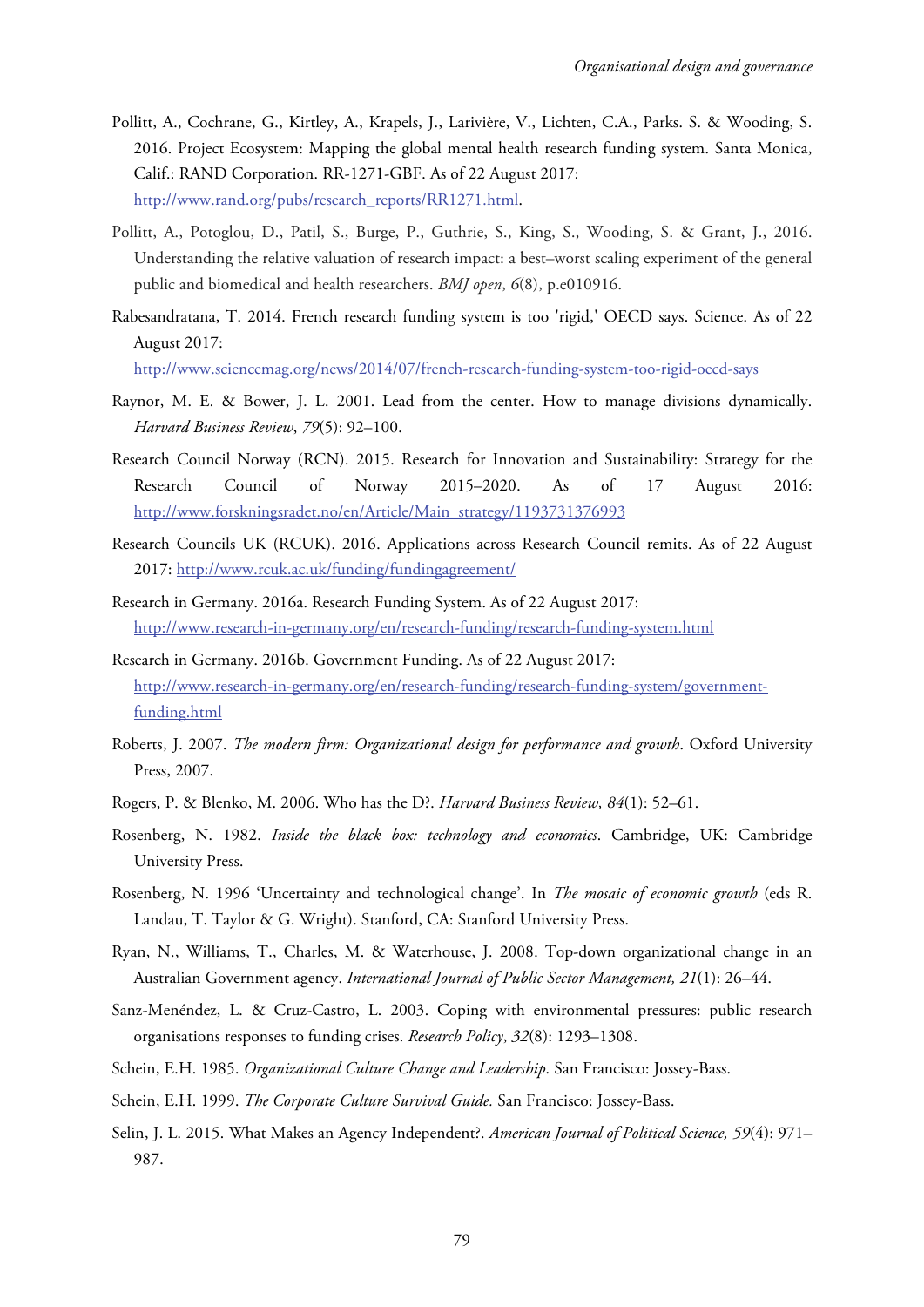- Sharp P., Hockfield, S. & Jacks, T. 2016. Convergence: The Future of Health. Cambridge, Massachusetts. As of 9 August 2016: <http://www.convergencerevolution.net/2016-report/>
- Shenhar, A.J., Dvir, D., Levy & O., Maltz, A.C., 2001. Project success: a multidimensional strategic concept. *Long Range Planning, 34*(6): 699–725.
- Shoemaker, P.J.H. 1995. Scenario Planning: A strategic tool for the future. *MIT Sloane Management Review:* Winter. As of 22 August 2017: <http://sloanreview.mit.edu/article/scenario-planning-a-tool-for-strategic-thinking/>
- Steering and Funding of Research Institutions. N.d. Country report: United States. As of 21 August 2017: <https://www.oecd.org/sti/sci-tech/2507966.pdf>
- Stewart, J. & Kringas, P. 2003. Change management—strategy and values in six agencies from the Australian Public Service. *Public Administration Review, 63*(6): 675–688.
- Stirling, A. 2007. A general framework for analysing diversity in science, technology and society. *Journal of the Royal/ Society Interface*, *4*: 707–719.
- Stirling, A. 2012. Multicriteria diversity analysis: A novel heuristic framework for appraising energy portfolios. *Energy policy, 38*: 1622–1634.
- Strohschneider, P. 2013. Response‐Mode Funding. *German Research, 35*(2): 2–3.
- UK Government. 2016. Higher Education and Research Bill. Department for Business, Innovation and Skills (BIS), Bill 4, 56/2. As of 16 August 2016: <http://www.publications.parliament.uk/pa/bills/cbill/2016-2017/0004/17004.pdf>
- Veronesi, G. & Keasey, K. 2010. NHS boards: knowing the 'what' but not the 'how'. *Public Money & Management, 30*(6): 363–370.
- Waterhouse, J., Ryan, N., Williams, T. & Charles, M.B. 2008. Market Responsiveness versus Political Responsiveness: Change and Conflict in an Australian Government Agency. *Public Policy and Administration, 23*(4): 351–72. doi:10.1177/0952076708093249.
- Wellcome Trust. 2015a. Annual Report and Financial Statements. As of 22 August 2017: <https://wellcome.ac.uk/sites/default/files/wtp060064.pdf>
- Wellcome Trust. 2015b. 'Frontiers: One Science Life at the interface'. Evidence Synthesis. December 2015. London. As of 9 August 2016:<https://wellcome.ac.uk/sites/default/files/wtp060066.pdf>
- Wellcome Trust. 2016. Our Strategy. As of 16 August 2016: <https://wellcome.ac.uk/about-us/our-strategy>
- Whitford, J. 2005. *The New Old Economy: Networks, Institutions, and the Organizational Transformation of American Manufacturing*. Oxford University Press.
- Zammuto, R.F. & Krakower, J.Y. 1991. *Quantitative and qualitative studies of organizational culture*. JAI Press Inc.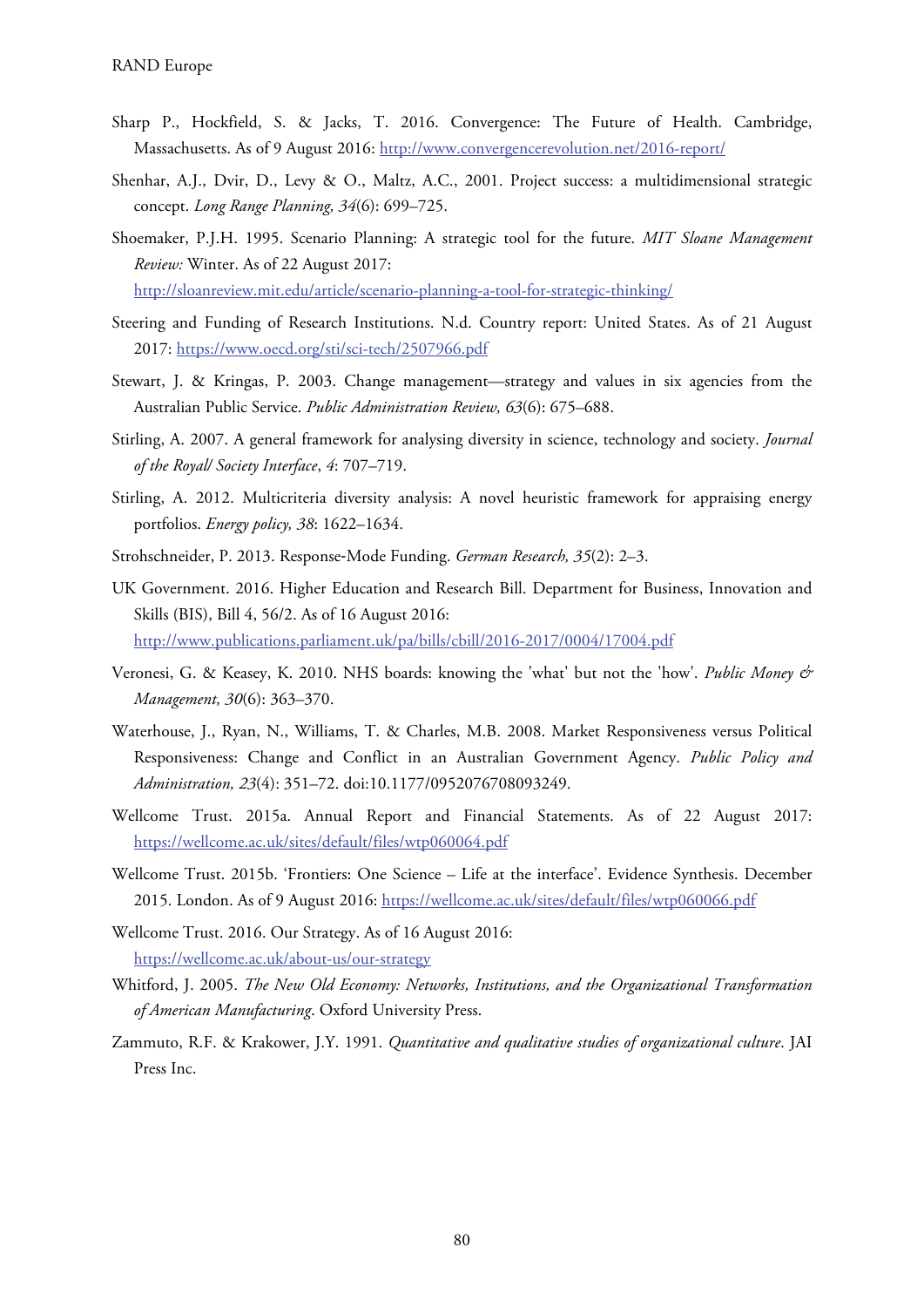## Research funding literature review

## Search strategy and methods used

The following questions were used to guide the search strategy and selection of search criteria:

- 1. What evidence is there to link research outputs/outcomes/impacts to different types of research funding organisations and governance rules in order to discern which types function better than others?
- 2. What empirical evidence is there about different research funding models and relative 'success' of research in a wider research system?

The searches comprised the following steps:

- Database searches were conducted in Web of Science, Academic Search Complete and Business Source Complete from 1996 to 2016. Using the search terms (research NEAR Fund\*) OR (science NEAR fund\*) OR (academic NEAR fund\*) OR 'funding agency' OR 'research council' OR foundation OR 'national institute' OR 'funding institute' OR 'charity', as well as agency names AND Funding OR strategy OR 'science of science' or R&D AND bibliometric\* OR impact OR benefit\* OR publication OR (Scientific OR research OR academic) AND productivity) OR success OR outcomes OR outputs OR volume OR quality OR patents.
- OpenGrey database was searched for grey literature.
- General internet searches were also conducted in Google Scholar using additional search terms, e.g. "NSF analysis of funding mechanisms".
- UK government departments and third sector websites were checked for relevant studies.
- Citation searches were conducted in Web of Science, Academic Search Complete and Business Source Complete, using the following papers: (1)D. Guellec and B. de la Potterie, 'R&D and Productivity Growth: Panel Data Analysis of 16 OECD Countries', 2001; (2) D. Guellec and B. Van Pottelsberghe de la Potterie, 'From R&D to Productivity Growth: Do the Institutional Settings and the Source of Funds of R&D Matter?', *Oxford Bulletin of Economics and Statistics* 66, no. 3 (2004): 353–78; (3) A Salter and B. Martin, 'The Economic Benefits of Publicly Funded Basic Research: A Critical Review', *Research Policy* 30, no. 3 (2001): 509–32; (4) A. Geuna and B. Martin, 'University Research Evaluation and Funding: An International Comparison', *Minerva* 41, no. 4 (2003): 277–304; (5) D. Hicks,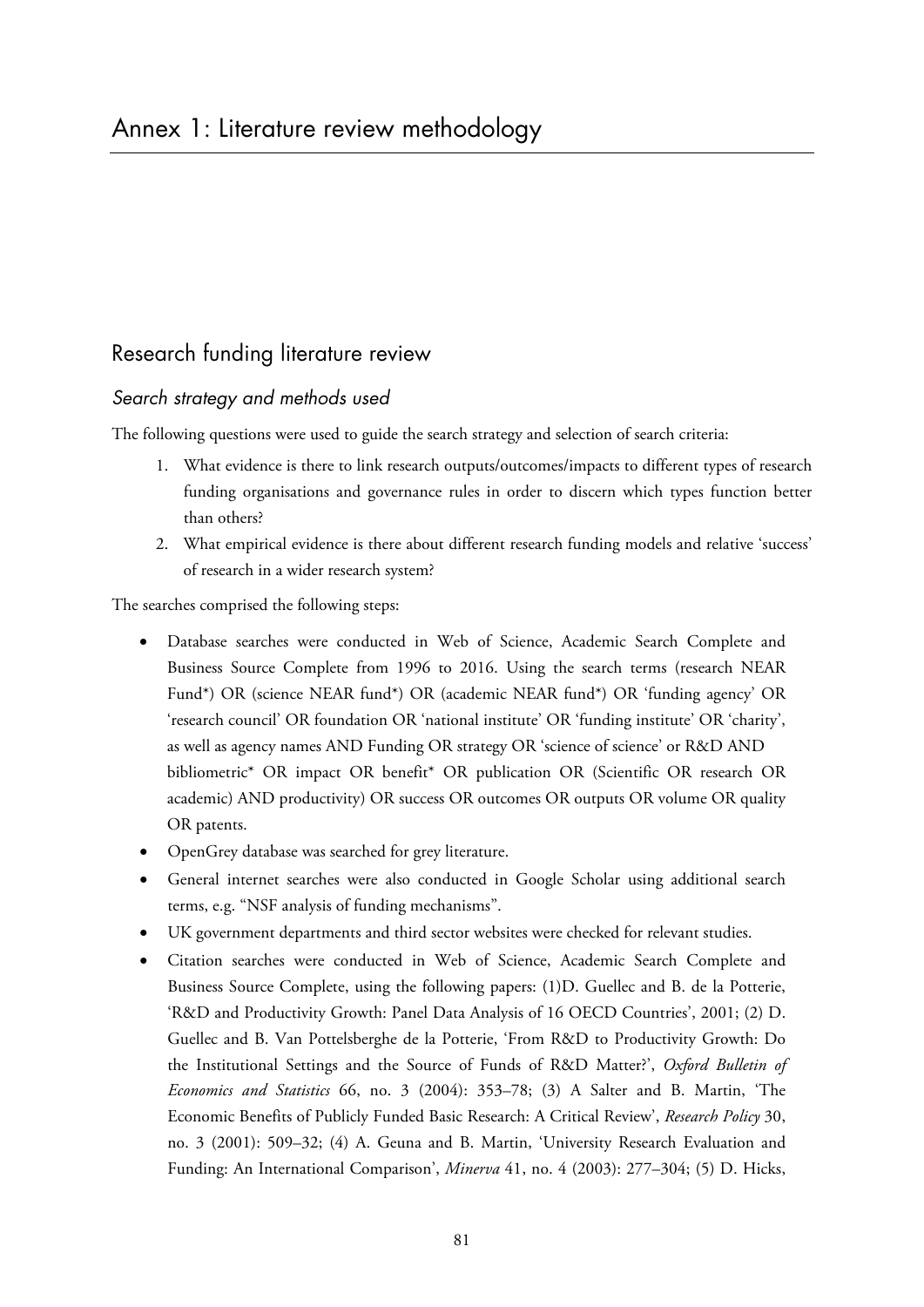'Performance-Based University Research Funding Systems', *Research Policy* 41, no. 2 (2012): 251–61; (6) B. Jongbloed and H. Vossensteyn, 'Keeping up Performances: An International Survey of Performance-Based Funding in Higher Education', *Journal of Higher Education Policy and Management* 23, no. 2 (2001): 127–45; (7) J. Wang and D. Hicks, 'Policy Screening by Structural Change Detection: Can Policies Effectively Boost Research System Performance?', in *Proceedings of 17th International Conference on Science and Technology Indicators*, vol. 2, 2012, 815–25; and on Google Scholar using the following paper: Azoulay, P., Graff Zivin, J. S., & Manso, G. (2011). Incentives and creativity: evidence from the academic life sciences. *The RAND Journal of Economics*, 42(3): 527–554.

Talking with experts to check whether we had missed any relevant papers.

Citations identified by the search were selected for inclusion in the review in a two-stage process using the inclusion criteria below.

#### Inclusion criteria

- UK or overseas research funding agencies, foundations, charities, government departments or any other relevant agencies.
- Intervention Funding strategies, organisation of funding, funding objectives.
- Comparator What was in place before the funding strategy, organisation or objective was put in place, or compared to a different funding strategy, organisation or objective in that country or another country.
- Outcomes Any quantitative or qualitative measure of success, including bibliometrics, publication numbers, quality of publications, patents, citations, funding decisions, research recruitment, project revenues.
- Study design any comparative studies including those with historical controls.

Retrieved papers were screened and a master database of the literature searches was constructed by amalgamation of all the citations from various databases and sources. The citations were scrutinised by two reviewers for inclusion. Disagreements were resolved by consensus and/or arbitration involving a third, more senior reviewer. From this a full set of included studies was produced.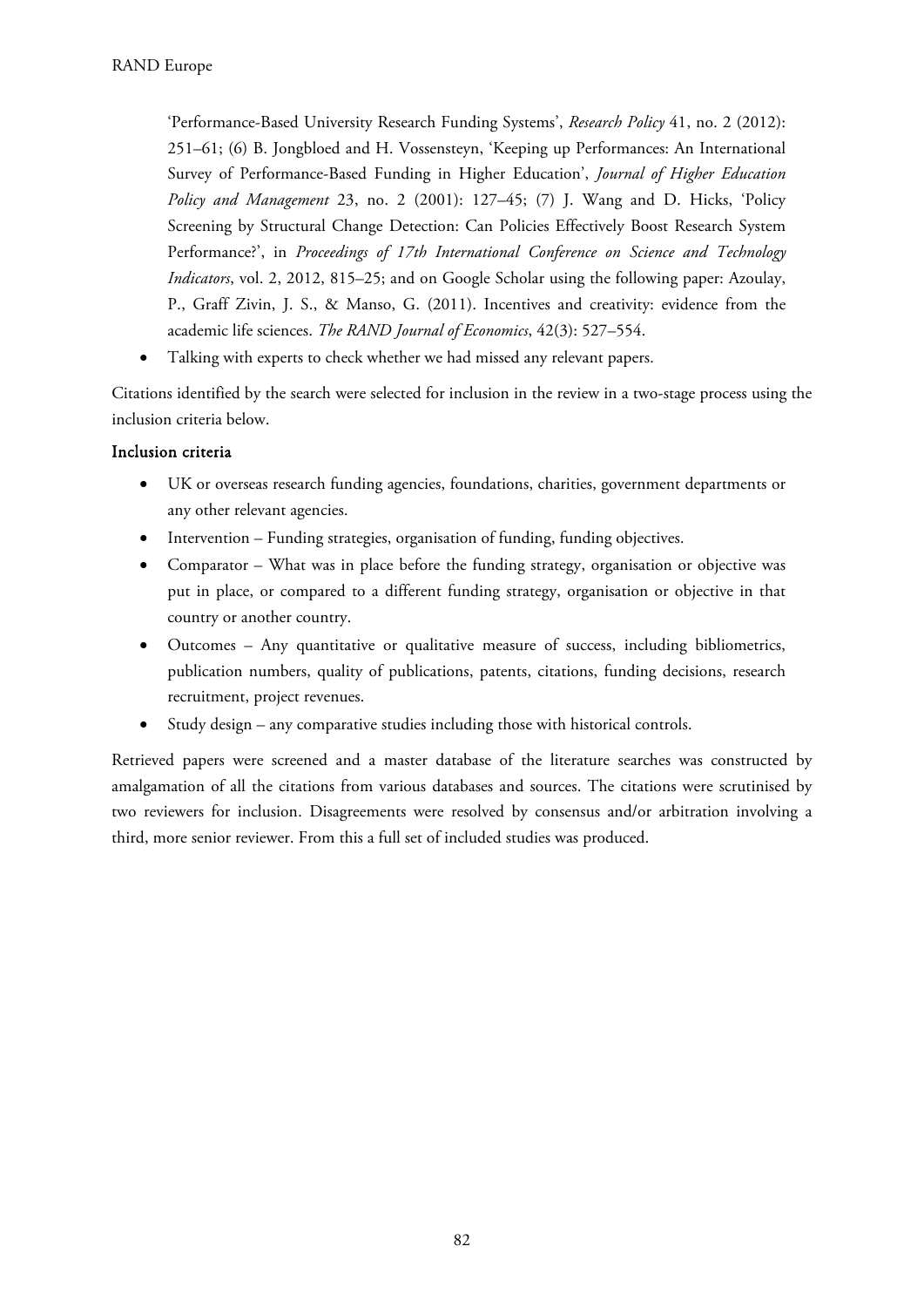

## Figure A1-1: Research funding searches flow diagram showing the total number of papers identified (1658) and the numbers screened (180) and excluded (162). 18 full text articles were assessed for eligibility with four being excluded.

Data from these studies was then extracted using pre-designed and piloted data extraction forms in an Excel spreadsheet. Studies were described by details including type of organisations and setting, type of funding, comparators, outcomes assessed, study designs and numerical results if given or qualitative results as appropriate. Quality assessment of studies investigated selection, performance, attrition and detection biases as appropriate to the study designs of the studies.

## Corporate governance literature review

## Search strategy

The following research questions were used to guide the search strategy:

- 1. Are there key characteristics or principles that support the most effective and successful organisations?
- 2. What are the strengths, weaknesses, opportunities and threats in the following areas of public sector and corporate governance: Fiduciary care; Directors' duties; Transparency; Organisational objectives; Monitoring, evaluation, reporting; Incentives; Sanctions; Appointments; Devolved responsibility; Transitions.

The searches were similar to those for the research funding above and comprised the following steps:

 Database searches were conducted in Web of Science, Academic Search Complete and Business Source Complete from 1996 to 2016. Using the search terms ("Research funding agencies" OR "research funding agency" OR foundation OR charity OR "public sector" OR "private sector") AND ("corporate governance" OR "organisational design" OR organizational design" OR "decision-making" OR strategy OR accountability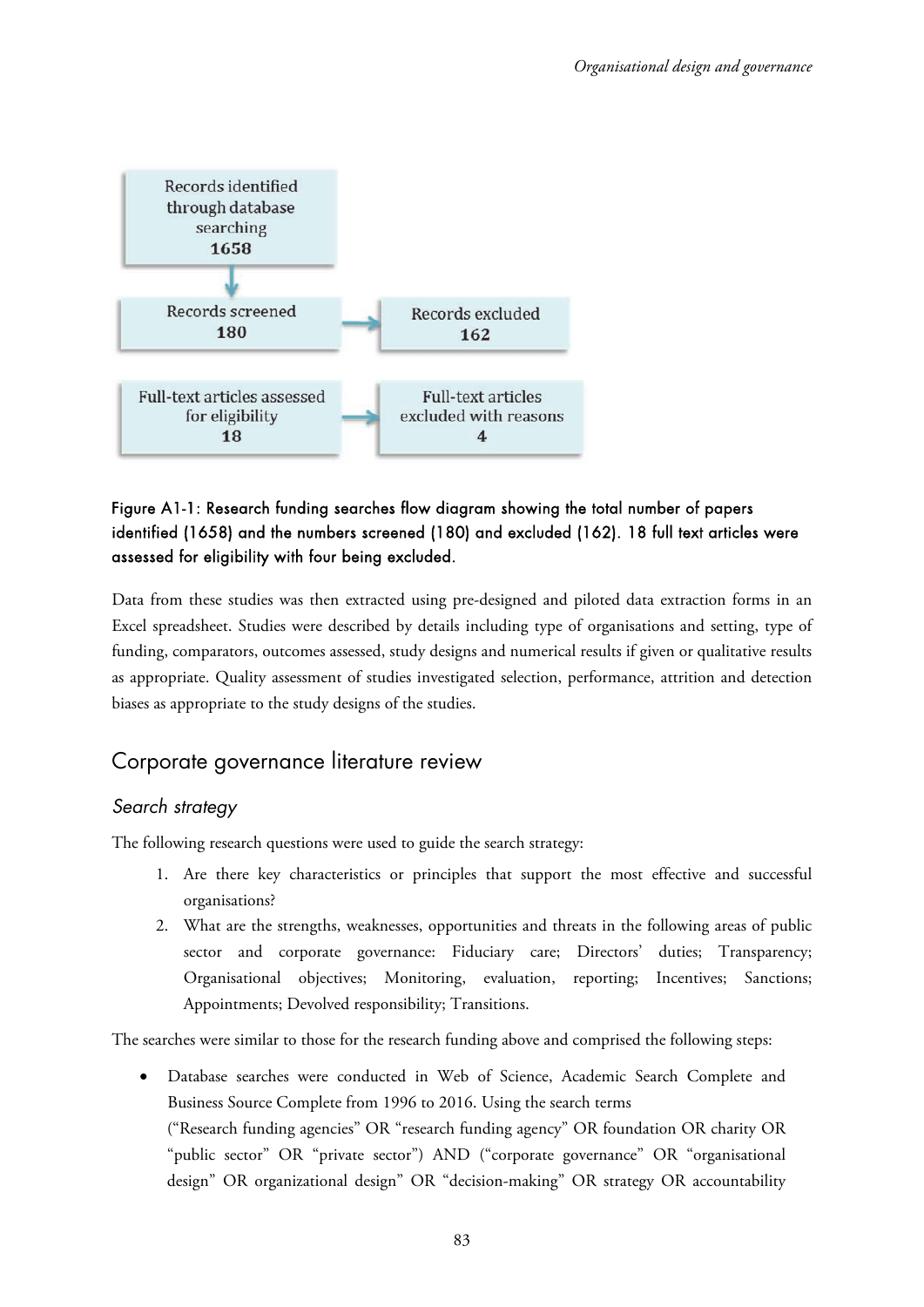OR stakeholders engagement OR independence OR transparency OR leadership) AND (productivity OR effectiveness OR efficiency OR accountability) AND (UK OR USA OR "United States" OR Canada OR "Western Europe" OR Singapore OR "South Korea" OR Japan OR Australia OR "New Zealand") AND (research OR report).

- OpenGrey database was searched for grey literature.
- UK government departments and third sector websites were checked for relevant studies.
- Talking with experts to check whether we had missed any relevant papers.

Citations identified by the search were selected for inclusion in the review in a two-stage process using the inclusion criteria below.

#### Inclusion criteria

- Participants UK or overseas research funding agencies, foundations, charity, or agencies in country of focus; private sector and business.
- Intervention Different corporate governance model or design or structure.
- Comparator what would have happened without that corporate governance intervention?
- Outcomes productivity or effectiveness or efficiency or accountability of research funding.
- Study design any comparative study including historical control.

Retrieved papers were screened and a master database of the literature searches was constructed by amalgamation of all the citations from various databases and sources. The citations were scrutinised by two reviewers for inclusion. Disagreements were resolved by consensus and/or arbitration involving a third, more senior reviewer. From this a full set of included studies was produced.

Data from these studies was then extracted using pre-designed and piloted data extraction forms in an Excel spreadsheet. Studies were described by details including type of organisations and setting, type of funding, comparators, outcomes assessed, study designs and numerical results if given or qualitative results as appropriate. Quality assessment of studies investigated selection, performance, attrition and detection biases as appropriate to the study designs of the studies.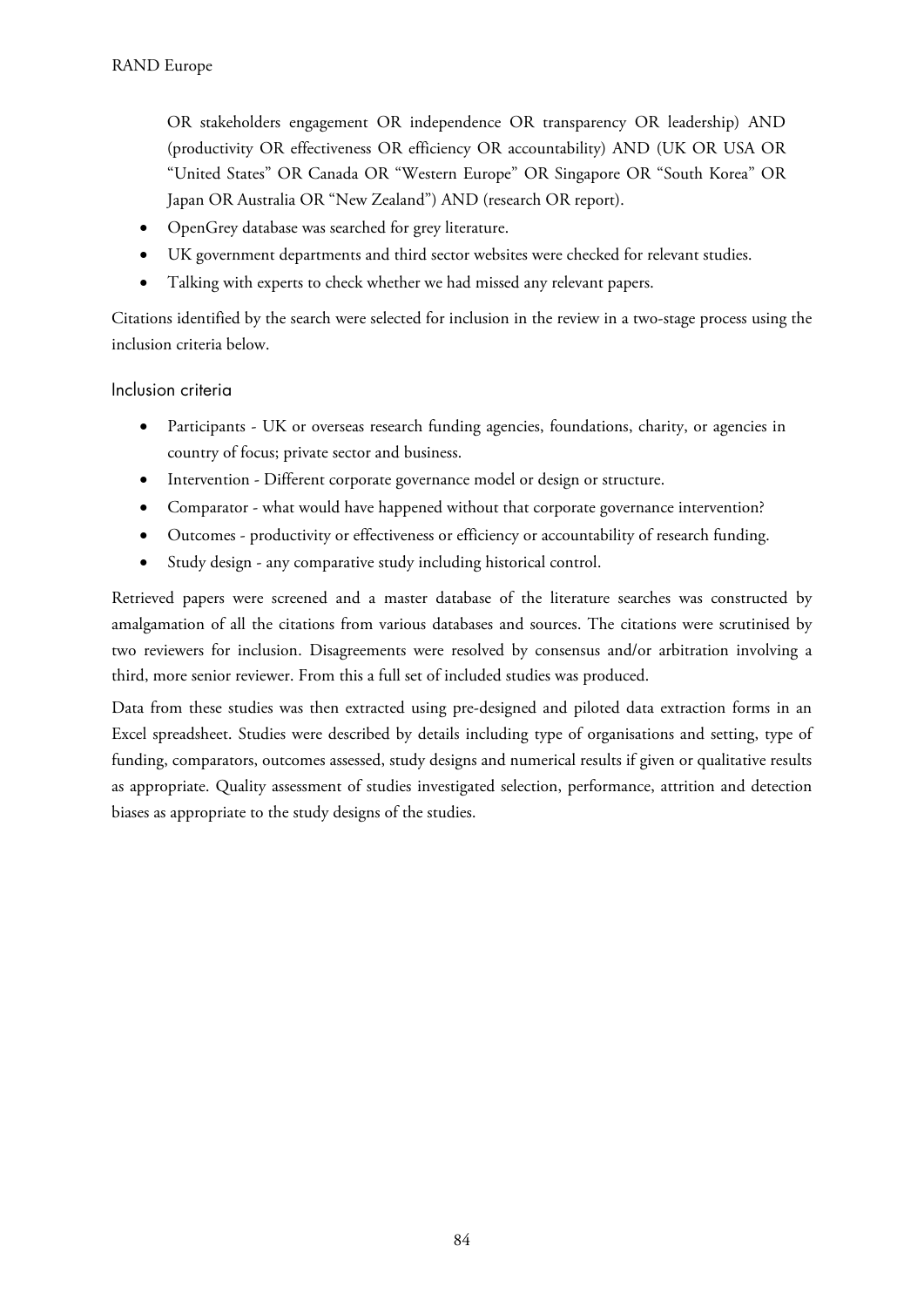#### Initial confidentiality text

*All information collected in the interview will be kept strictly confidential and any quotes included in the final report will not be explicitly and directly attributed to contributors. <<TURN RECORDER ON>>* 

*With your permission, we would like to record this interview to help us with our notes. These recordings will be destroyed after the project has been completed. Data will be stored on password-protected computers and servers within RAND Europe. Is it OK with you if we record the interview?* 

*As we said above, in reporting the study all information provided will be anonymised and not attributed to any individual interviewee without your specific consent. However, if you agree, we would like to include you on a list of interviewees that we have consulted for the study. Would that be all right with you?* 

*For the recorder, could you just confirm that you've understood everything and are happy to proceed?* 

#### Introduction and topics to be covered:

We will seek to understand whether or not there is evidence on strengths and weaknesses of practices related to the following aspects of governance, in particular for public institutions. These areas are based on our initial synthesis of evidence – others may emerge through discussion and we will cover these as needed.

- Autonomy
- Accountability
- Strategic decision making
- Organisational models
- Interdisciplinary decision making

*Further explanation: We are aware not all interviewees will be able to comment on all aspects – we can focus on a few. And some interviewees will have expertise directly related to governance of public research funding systems, whereas others may have experience in funding bodies that are not government-funded, or more general governance knowledge as opposed to research funding knowledge. Questions will be adapted accordingly.*

#### Background questions

1. Could you briefly inform us of your professional background and what your area of expertise is in relation to research funding, and governance of organisations in the public sector?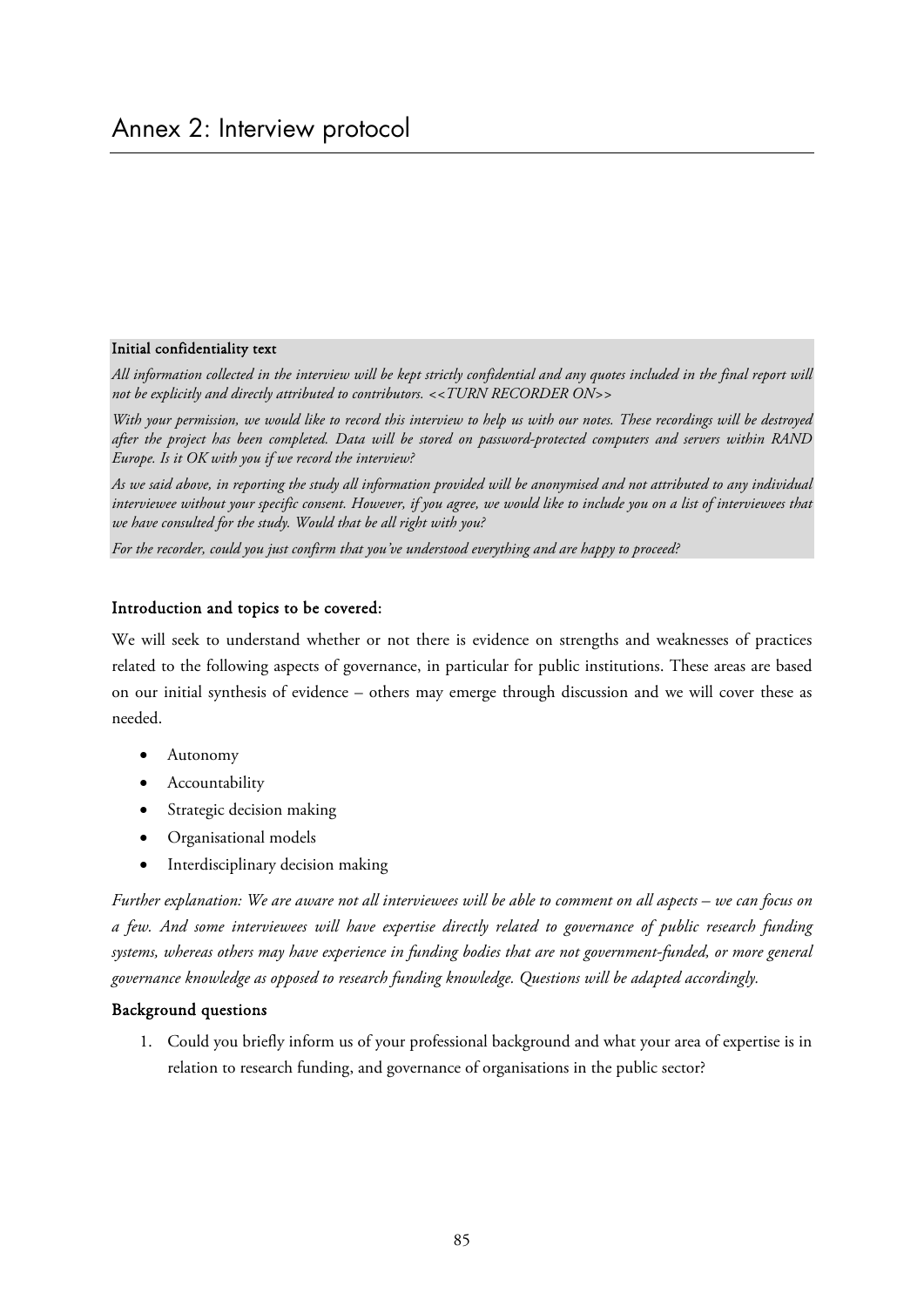- 2. One of the aims of this project is to gather evidence about the governance of research funding systems and public institutions more generally.
	- a. In general, do you think there is a good evidence base on this in the academic literature, or in grey literature sources?
	- b. Do you think there is a literature around 'good' or 'best' practice of governance in public institutions?
- 3. [*For interviewees familiar with the Nurse review and recent BIS white paper*] Do you have any general comments you would like to make about these documents (your general reaction)?

#### Autonomy

*In research funding, an influential idea is that the research community is best placed to decide what research areas should be funded.262 On the other hand, there is also a strong emphasis on the need for publicly-funded research to benefit society and respond to societal needs. There can be a tension between the topics that are deemed of strategic importance by the government, and the topics deemed important by funding organisations or the research community.* 

- 4. How can a public body's autonomy from central government be maintained? What arrangements work better to ensure autonomy than others?
- 5. What governance arrangements can be used to ensure a fruitful collaboration between: central government – funding agency – research community? (e.g. consultations with the research community)
	- a. How can different government departments (outside the one most closely linked to the funding system) be engaged effectively?

#### Accountability

- 6. At which levels (or in which people) should accountability lie within a research funding system (or similar body)? (i.e. Who should ultimately be accountable to whom?)
- 7. What common practices around transparency exist to ensure accountability exists within an organisation (e.g. between a non-departmental public body and the government itself)? Is there any evidence that some forms perform better than others (e.g. more efficient, more transparent)? This can relate to:
	- i. Monitoring and evaluation
	- ii. Fiduciary care and financial policies/reporting
	- iii. Roles and responsibilities within the organisation.
	- a. Are any practices recognised as 'best practice'?
	- b. Is greater transparency always better? (If not, when could it be problematic?)
	- c. How can communication within an organisation be improved?

<sup>&</sup>lt;sup>262</sup> In British research policy, this idea is commonly referred to as the Haldane Principle.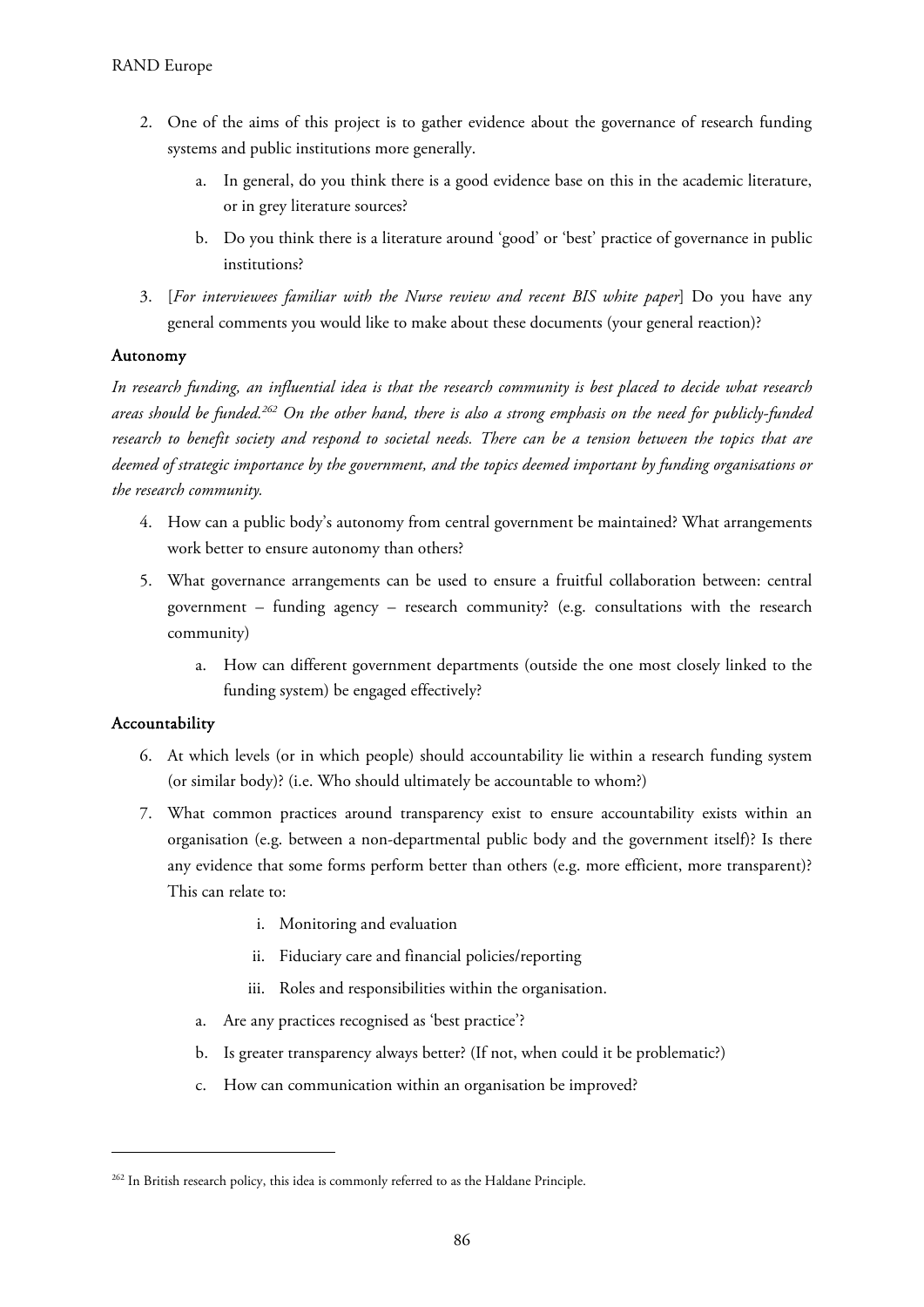#### Strategic decision making

- 8. What common processes are used to develop new organisational strategies? Is there any evidence that some processes work better than others? (e.g. consultation, expert groups)
	- a. What is the role of an executive board?
	- b. What are useful ways to include multiple stakeholders so divergent interests can be managed?
	- c. What are efficient processes for organisations to choose priorities?
	- d. What aspects of the process should happen in the centre and what should be decentralised?
- 9. Are there governance arrangements that enable or restrict the ability to change strategic direction in response to new evidence or other external changes?
	- a. How can greater flexibility and responsiveness be encouraged or incentivised in an organisation?
- 10. What are the important points to consider when designing a new organisation to ensure it is capable of implementing strategy?
	- a. Is a 'strong' board required?
	- b. Are particular incentives or sanctions required?

#### Organisational models and organisational design

- 11. Thinking about either research funding systems in general or the system(s) you know best, what sort of organisational model do you think would be most appropriate: a hub & spoke model (centralisation of control), multiple hub system (with various units all having a centralised control) or a completely decentralised model (and why)?
	- a. Does one model allow for more flexibility and adaptability to change?
	- b. Does one model better enable support for achieving the objectives of the organisation?
	- c. Does one model better support top-down versus bottom-up decision making, and is that an advantage or drawback?
- 12. Focusing on a particular model you are familiar with, do you know how the organisational model was developed? (For instance, was it influenced by the national/local context?

#### Multidisciplinary strategy *(Mainly for interviewees with expertise in research funding.)*

- 13. What are the biggest challenges and risks in creating cross-disciplinary organisations and programmes?
	- a. How might these risks be mitigated?
- 14. Is there any evidence that some agencies/governance arrangements are better able to support and organise multidisciplinary and or inter disciplinary research? (e.g. processes supporting cross-team